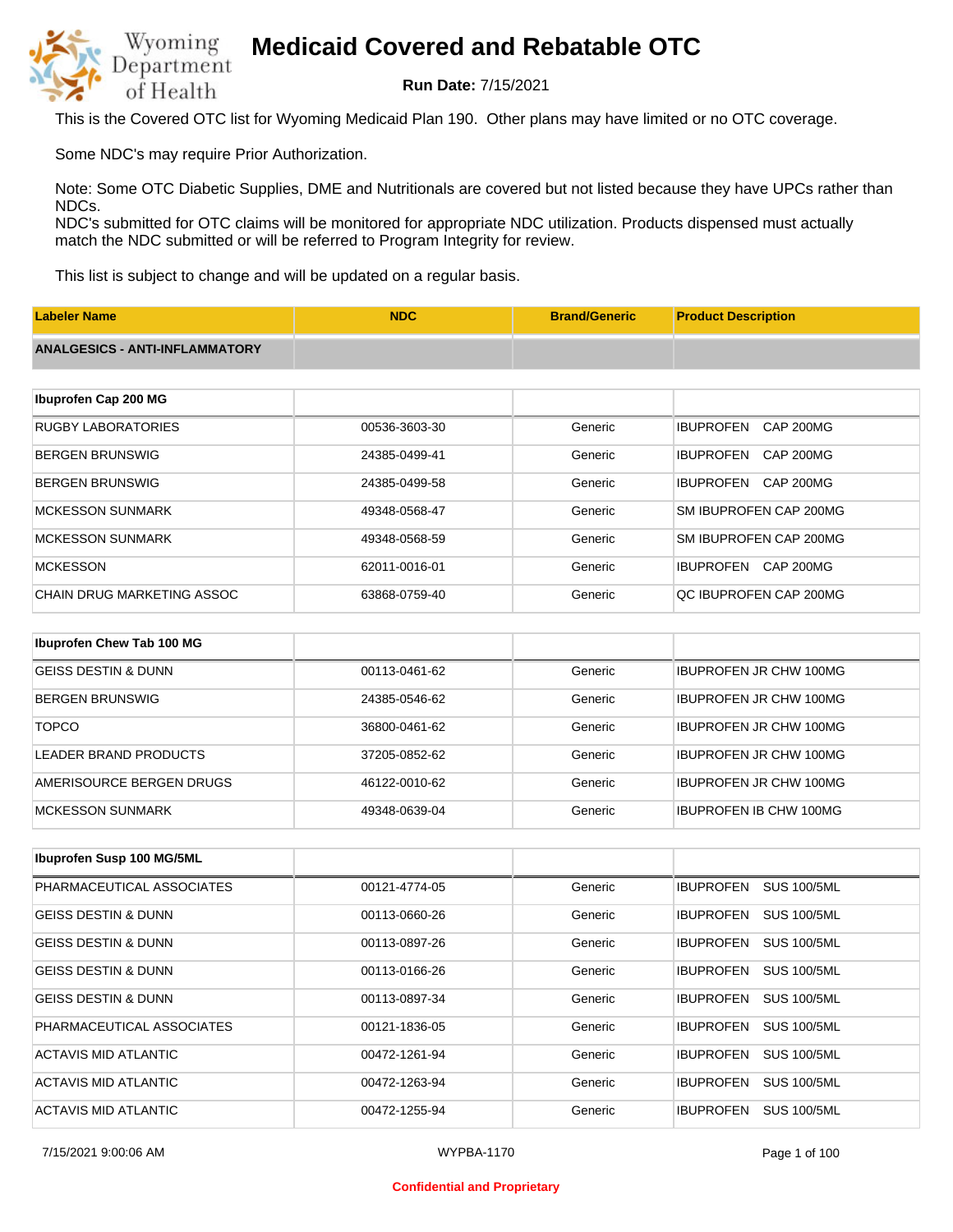| Wyoming                      | <b>Medicaid Covered and Rebatable OTC</b> |         |                                        |
|------------------------------|-------------------------------------------|---------|----------------------------------------|
| Department<br>of Health      | <b>Run Date: 7/15/2021</b>                |         |                                        |
| <b>MAJOR PHARMACEUTICALS</b> | 00904-5309-09                             | Generic | IBUPROFEN SUS 100/5ML                  |
| <b>MAJOR PHARMACEUTICALS</b> | 00904-5577-20                             | Generic | <b>IBUPROFEN</b><br><b>SUS 100/5ML</b> |
| <b>MAJOR PHARMACEUTICALS</b> | 00904-5309-20                             | Generic | <b>SUS 100/5ML</b><br><b>IBUPROFEN</b> |
| <b>SELECT BRAND</b>          | 15127-0900-04                             | Generic | <b>IBUPROFEN</b><br><b>SUS 100/5ML</b> |
| <b>SELECT BRAND</b>          | 15127-0978-04                             | Generic | <b>IBUPROFEN</b><br><b>SUS 100/5ML</b> |
| <b>BERGEN BRUNSWIG</b>       | 24385-0009-34                             | Generic | <b>IBUPROFEN</b><br><b>SUS 100/5ML</b> |
| <b>BERGEN BRUNSWIG</b>       | 24385-0905-26                             | Generic | <b>IBUPROFEN</b><br><b>SUS 100/5ML</b> |
| <b>BERGEN BRUNSWIG</b>       | 24385-0905-34                             | Generic | <b>IBUPROFEN</b><br><b>SUS 100/5ML</b> |
| <b>TOPCO</b>                 | 36800-0166-26                             | Generic | <b>IBUPROFEN</b><br><b>SUS 100/5ML</b> |
| <b>BERGEN BRUNSWIG</b>       | 24385-0361-26                             | Generic | <b>IBUPROFEN</b><br><b>SUS 100/5ML</b> |
| <b>BERGEN BRUNSWIG</b>       | 24385-0361-34                             | Generic | <b>IBUPROFEN</b><br><b>SUS 100/5ML</b> |
| <b>LEADER BRAND PRODUCTS</b> | 37205-0848-26                             | Generic | <b>IBUPROFEN</b><br><b>SUS 100/5ML</b> |
| <b>TOPCO</b>                 | 36800-0660-26                             | Generic | <b>IBUPROFEN</b><br><b>SUS 100/5ML</b> |
| <b>BERGEN BRUNSWIG</b>       | 24385-0009-26                             | Generic | <b>IBUPROFEN</b><br><b>SUS 100/5ML</b> |
| <b>BERGEN BRUNSWIG</b>       | 24385-0372-26                             | Generic | <b>IBUPROFEN</b><br><b>SUS 100/5ML</b> |
| <b>TOPCO</b>                 | 36800-0897-26                             | Generic | <b>IBUPROFEN</b><br><b>SUS 100/5ML</b> |
| LEADER BRAND PRODUCTS        | 37205-0643-26                             | Generic | <b>IBUPROFEN</b><br><b>SUS 100/5ML</b> |
| LEADER BRAND PRODUCTS        | 37205-0660-26                             | Generic | <b>IBUPROFEN</b><br><b>SUS 100/5ML</b> |
| LEADER BRAND PRODUCTS        | 37205-0282-26                             | Generic | <b>IBUPROFEN</b><br><b>SUS 100/5ML</b> |
| LEADER BRAND PRODUCTS        | 37205-0283-26                             | Generic | <b>IBUPROFEN</b><br><b>SUS 100/5ML</b> |
| PERRIGO PHARMACEUTICALS      | 45802-0140-26                             | Generic | <b>SUS 100/5ML</b><br><b>IBUPROFEN</b> |
| <b>MCKESSON SUNMARK</b>      | 49348-0229-37                             | Generic | IBUPROFEN SUS 100/5ML                  |
| PERRIGO PHARMACEUTICALS      | 45802-0133-26                             | Generic | IBUPROFEN SUS 100/5ML                  |
| PERRIGO PHARMACEUTICALS      | 45802-0897-26                             | Generic | <b>IBUPROFEN</b><br><b>SUS 100/5ML</b> |
| PERRIGO PHARMACEUTICALS      | 45802-0897-34                             | Generic | <b>IBUPROFEN</b><br><b>SUS 100/5ML</b> |
| <b>MCKESSON SUNMARK</b>      | 49348-0499-34                             | Generic | <b>IBUPROFEN</b><br><b>SUS 100/5ML</b> |
| <b>MCKESSON SUNMARK</b>      | 49348-0500-34                             | Generic | <b>IBUPROFEN</b><br><b>SUS 100/5ML</b> |
| <b>MCKESSON SUNMARK</b>      | 49348-0876-34                             | Generic | <b>IBUPROFEN</b><br><b>SUS 100/5ML</b> |
| AMERISOURCE BERGEN DRUGS     | 46122-0110-26                             | Generic | <b>IBUPROFEN</b><br><b>SUS 100/5ML</b> |
| <b>MCKESSON SUNMARK</b>      | 49348-0229-34                             | Generic | <b>IBUPROFEN</b><br><b>SUS 100/5ML</b> |
| <b>MCKESSON</b>              | 62011-0011-01                             | Generic | <b>IBUPROFEN</b><br><b>SUS 100/5ML</b> |
| <b>MCKESSON</b>              | 62011-0030-01                             | Generic | <b>IBUPROFEN</b><br><b>SUS 100/5ML</b> |
| <b>MCKESSON</b>              | 62011-0010-01                             | Generic | <b>IBUPROFEN</b><br><b>SUS 100/5ML</b> |
| <b>MCKESSON</b>              | 62011-0030-02                             | Generic | <b>IBUPROFEN</b><br><b>SUS 100/5ML</b> |
| <b>MCKESSON</b>              | 62011-0214-01                             | Generic | <b>SUS 100/5ML</b><br><b>IBUPROFEN</b> |
| CHAIN DRUG MARKETING ASSOC   | 63868-0756-18                             | Generic | <b>SUS 100/5ML</b><br><b>IBUPROFEN</b> |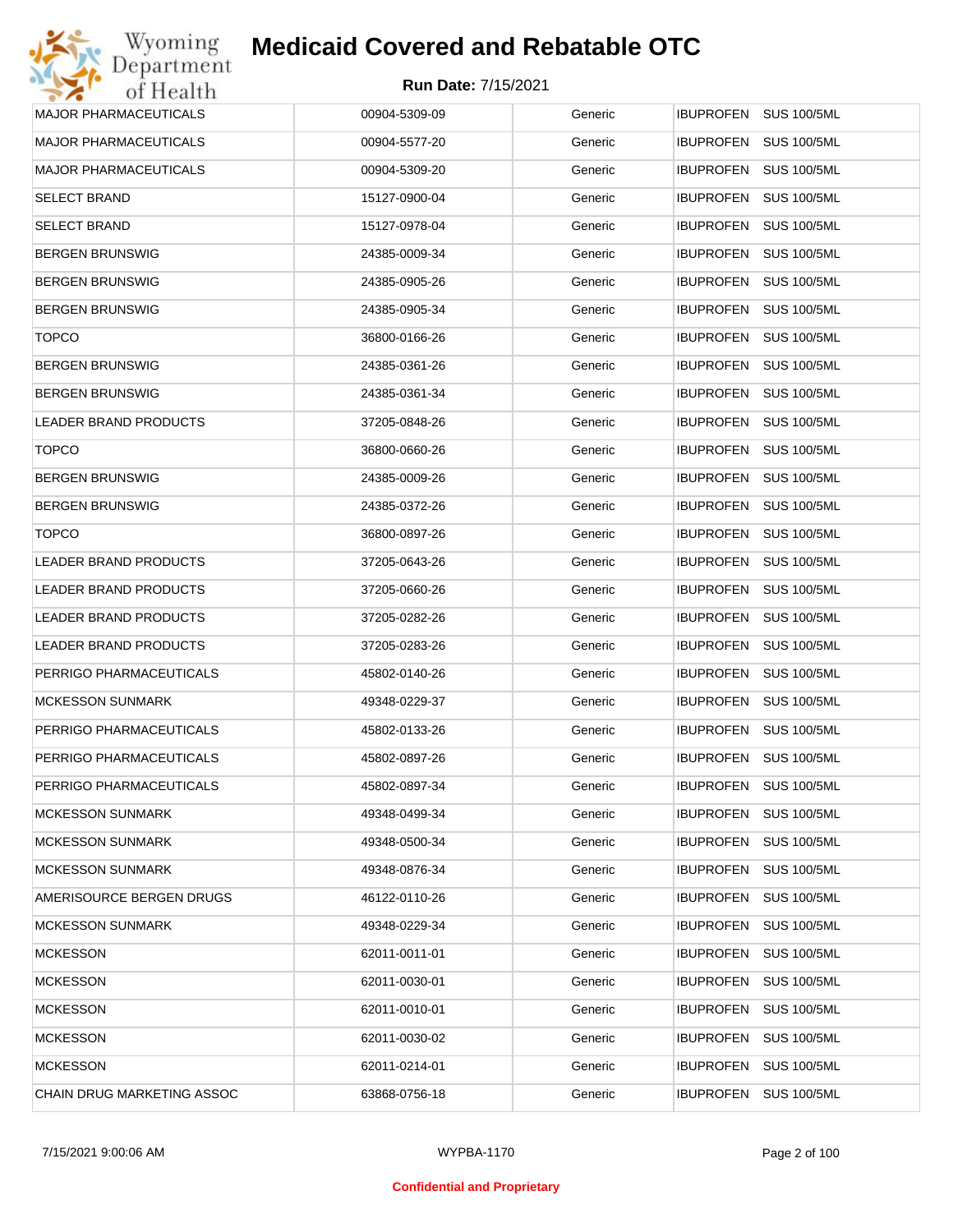

| PRECISION DOSE, INC.       | 68094-0494-62 | Generic | <b>IBUPROFEN</b><br><b>SUS 100/5ML</b> |
|----------------------------|---------------|---------|----------------------------------------|
| PRECISION DOSE, INC.       | 68094-0503-59 | Generic | <b>SUS 100/5ML</b><br><b>IBUPROFEN</b> |
| PRECISION DOSE, INC.       | 68094-0503-61 | Generic | <b>SUS 100/5ML</b><br><b>IBUPROFEN</b> |
| CHAIN DRUG MARKETING ASSOC | 63868-0758-18 | Generic | <b>IBUPROFEN</b><br><b>SUS 100/5ML</b> |
| PRECISION DOSE, INC.       | 68094-0503-62 | Generic | <b>SUS 100/5ML</b><br><b>IBUPROFEN</b> |
| PRECISION DOSE, INC.       | 68094-0494-58 | Generic | <b>IBUPROFEN</b><br><b>SUS 100/5ML</b> |
| PRECISION DOSE, INC.       | 68094-0494-59 | Generic | <b>SUS 100/5ML</b><br><b>IBUPROFEN</b> |
| PRECISION DOSE, INC.       | 68094-0494-61 | Generic | <b>IBUPROFEN</b><br><b>SUS 100/5ML</b> |

| <b>Ibuprofen Susp 40 MG/ML</b>    |               |         |                                 |
|-----------------------------------|---------------|---------|---------------------------------|
| <b>GEISS DESTIN &amp; DUNN</b>    | 00113-0057-05 | Generic | <b>IBUPROFEN</b><br>DRO 50/1.25 |
| <b>MAJOR PHARMACEUTICALS</b>      | 00904-5463-35 | Generic | <b>IBUPROFEN</b><br>DRO 50/1.25 |
| <b>BERGEN BRUNSWIG</b>            | 24385-0550-10 | Generic | <b>IBUPROFEN</b><br>DRO 50/1.25 |
| <b>TOPCO</b>                      | 36800-0057-05 | Generic | <b>IBUPROFEN</b><br>DRO 50/1.25 |
| <b>TOPCO</b>                      | 36800-0255-10 | Generic | <b>IBUPROFEN</b><br>DRO 50/1.25 |
| <b>LEADER BRAND PRODUCTS</b>      | 37205-0436-10 | Generic | <b>IBU-DROPS</b><br>DRO 50/1.25 |
| LEADER BRAND PRODUCTS             | 37205-0646-05 | Generic | <b>IBU-DROPS</b><br>DRO 40MG/ML |
| <b>ACTAVIS</b>                    | 45963-0125-23 | Generic | <b>IBUPROFEN</b><br>DRO 50/1.25 |
| <b>MCKESSON SUNMARK</b>           | 49348-0374-69 | Generic | <b>IBUPROFEN</b><br>DRO 50/1.25 |
| <b>MCKESSON SUNMARK</b>           | 49348-0642-27 | Generic | <b>IBUPROFEN</b><br>DRO 50/1.25 |
| PERRIGO PHARMACEUTICALS           | 45802-0057-05 | Generic | <b>IBUPROFEN</b><br>DRO 50/1.25 |
| <b>ACTAVIS</b>                    | 45963-0125-24 | Generic | <b>IBUPROFEN</b><br>DRO 50/1.25 |
| <b>MCKESSON</b>                   | 62011-0004-01 | Generic | <b>IBUPROFEN</b><br>DRO 50/1.25 |
| <b>MCKESSON</b>                   | 62011-0012-01 | Generic | <b>IBUPROFEN</b><br>DRO 50/1.25 |
| <b>CHAIN DRUG MARKETING ASSOC</b> | 63868-0076-30 | Generic | <b>IBUPROFEN</b><br>DRO 50/1.25 |

| Ibuprofen Tab 200 MG           |               |         |                                      |
|--------------------------------|---------------|---------|--------------------------------------|
| <b>GEISS DESTIN &amp; DUNN</b> | 00113-0517-71 | Generic | <b>IBUPROFEN</b><br><b>TAB 200MG</b> |
| <b>PERRIGO</b>                 | 00113-0604-62 | Generic | <b>IBUPROFEN</b><br><b>TAB 200MG</b> |
| <b>PERRIGO</b>                 | 00113-0604-78 | Generic | <b>TAB 200MG</b><br><b>IBUPROFEN</b> |
| <b>PERRIGO</b>                 | 00113-0074-71 | Generic | <b>TAB 200MG</b><br><b>IBUPROFEN</b> |
| <b>PERRIGO</b>                 | 00113-0074-78 | Generic | <b>IBUPROFEN</b><br><b>TAB 200MG</b> |
| <b>PERRIGO</b>                 | 00113-0647-62 | Generic | <b>TAB 200MG</b><br><b>IBUPROFEN</b> |
| <b>PERRIGO</b>                 | 00113-0647-71 | Generic | <b>IBUPROFEN</b><br><b>TAB 200MG</b> |
| <b>PERRIGO</b>                 | 00113-0604-90 | Generic | <b>IBUPROFEN</b><br><b>TAB 200MG</b> |
| <b>PERRIGO</b>                 | 00113-0604-71 | Generic | <b>IBUPROFEN</b><br><b>TAB 200MG</b> |
| <b>PERRIGO</b>                 | 00113-0647-78 | Generic | <b>IBUPROFEN</b><br><b>TAB 200MG</b> |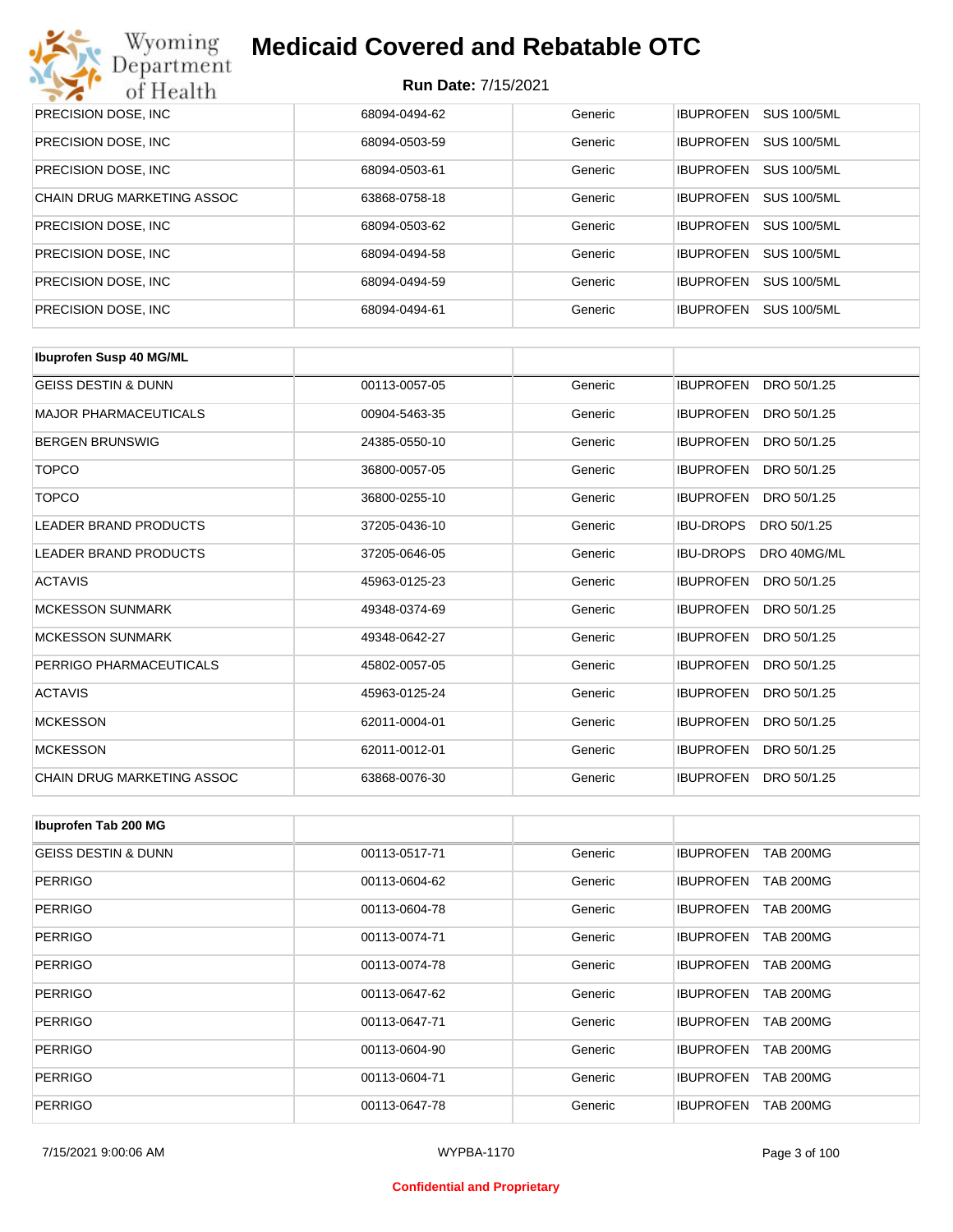## Wyoming<br>Department<br>of Health **Medicaid Covered and Rebatable OTC**

| <b>RUGBY LABORATORIES</b>    | 00536-3587-06 | Generic | IBUPROFEN TAB 200MG                  |
|------------------------------|---------------|---------|--------------------------------------|
| <b>RUGBY LABORATORIES</b>    | 00536-3587-01 | Generic | IBUPROFEN TAB 200MG                  |
| <b>MAJOR PHARMACEUTICALS</b> | 00904-7915-24 | Generic | IBUPROFEN TAB 200MG                  |
| <b>MAJOR PHARMACEUTICALS</b> | 00904-7915-40 | Generic | IBUPROFEN TAB 200MG                  |
| <b>MAJOR PHARMACEUTICALS</b> | 00904-7915-51 | Generic | IBUPROFEN TAB 200MG                  |
| <b>MAJOR PHARMACEUTICALS</b> | 00904-7915-59 | Generic | IBUPROFEN TAB 200MG                  |
| <b>SELECT BRAND</b>          | 15127-0312-01 | Generic | SB IBUPROFEN TAB 200MG               |
| <b>SELECT BRAND</b>          | 15127-0312-24 | Generic | SB IBUPROFEN TAB 200MG               |
| <b>MAJOR PHARMACEUTICALS</b> | 00904-7914-51 | Generic | <b>TAB 200MG</b><br><b>IBU-200</b>   |
| <b>MAJOR PHARMACEUTICALS</b> | 00904-7914-61 | Generic | IBUPROFEN TAB 200MG                  |
| <b>MAJOR PHARMACEUTICALS</b> | 00904-7915-70 | Generic | IBUPROFEN TAB 200MG                  |
| <b>SELECT BRAND</b>          | 15127-0312-25 | Generic | SB IBUPROFEN TAB 200MG               |
| <b>SELECT BRAND</b>          | 15127-0335-24 | Generic | SB IBUPROFEN TAB 200MG               |
| <b>SELECT BRAND</b>          | 15127-0907-24 | Generic | SB IBUPROFEN TAB 200MG               |
| <b>MAJOR PHARMACEUTICALS</b> | 00904-7914-59 | Generic | <b>TAB 200MG</b><br><b>IBU-200</b>   |
| <b>MAJOR PHARMACEUTICALS</b> | 00904-7915-80 | Generic | IBUPROFEN TAB 200MG                  |
| <b>SELECT BRAND</b>          | 15127-0312-50 | Generic | SB IBUPROFEN TAB 200MG               |
| <b>SELECT BRAND</b>          | 15127-0335-50 | Generic | SB IBUPROFEN TAB 200MG               |
| <b>SELECT BRAND</b>          | 15127-0905-50 | Generic | SB IBUPROFEN TAB 200MG               |
| <b>SELECT BRAND</b>          | 15127-0907-50 | Generic | SB IBUPROFEN TAB 200MG               |
| PHARBEST PHARMACEUTICALS     | 16103-0393-06 | Generic | IBUPROFEN TAB 200MG                  |
| <b>BERGEN BRUNSWIG</b>       | 24385-0058-78 | Generic | IBUPROFEN TAB 200MG                  |
| <b>BERGEN BRUNSWIG</b>       | 24385-0058-82 | Generic | IBUPROFEN TAB 200MG                  |
| <b>MAJOR PHARMACEUTICALS</b> | 00904-7912-51 | Generic | IBUPROFEN TAB 200MG                  |
| <b>MAJOR PHARMACEUTICALS</b> | 00904-7912-59 | Generic | IBUPROFEN TAB 200MG                  |
| <b>SELECT BRAND</b>          | 15127-0335-01 | Generic | SB IBUPROFEN TAB 200MG               |
| PHARBEST PHARMACEUTICALS     | 16103-0393-08 | Generic | IBUPROFEN TAB 200MG                  |
| <b>BERGEN BRUNSWIG</b>       | 24385-0604-71 | Generic | IBUPROFEN TAB 200MG                  |
| <b>BERGEN BRUNSWIG</b>       | 24385-0647-78 | Generic | IBUPROFEN TAB 200MG                  |
| <b>BERGEN BRUNSWIG</b>       | 24385-0604-85 | Generic | IBUPROFEN TAB 200MG                  |
| <b>TOPCO</b>                 | 36800-0604-62 | Generic | IBUPROFEN TAB 200MG                  |
| <b>TOPCO</b>                 | 36800-0604-71 | Generic | IBUPROFEN TAB 200MG                  |
| <b>TOPCO</b>                 | 36800-0604-78 | Generic | <b>IBUPROFEN</b><br><b>TAB 200MG</b> |
| <b>TOPCO</b>                 | 36800-0604-85 | Generic | IBUPROFEN TAB 200MG                  |
| LEADER BRAND PRODUCTS        | 37205-0341-78 | Generic | <b>IBUPROFEN</b><br><b>TAB 200MG</b> |
| LEADER BRAND PRODUCTS        | 37205-0345-71 | Generic | IBUPROFEN TAB 200MG                  |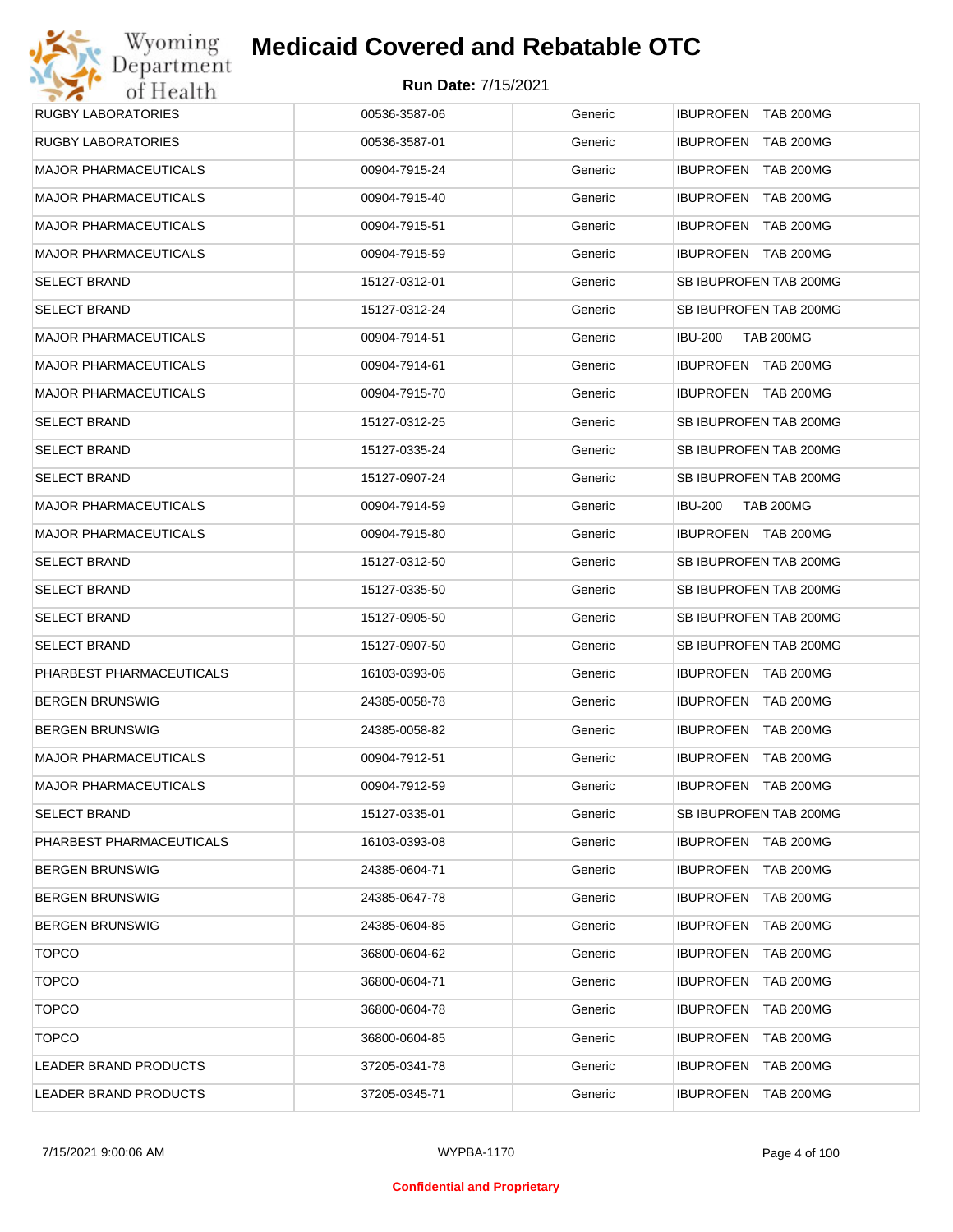

| LEADER BRAND PRODUCTS   | 37205-0345-78 | Generic | IBUPROFEN TAB 200MG                  |
|-------------------------|---------------|---------|--------------------------------------|
| <b>TOPCO</b>            | 36800-0183-83 | Generic | <b>IBUPROFEN</b><br><b>TAB 200MG</b> |
| <b>TOPCO</b>            | 36800-0517-71 | Generic | <b>IBUPROFEN</b><br><b>TAB 200MG</b> |
| <b>TOPCO</b>            | 36800-0604-93 | Generic | <b>IBUPROFEN</b><br><b>TAB 200MG</b> |
| <b>TOPCO</b>            | 36800-0647-71 | Generic | <b>IBUPROFEN</b><br><b>TAB 200MG</b> |
| <b>TOPCO</b>            | 36800-0647-90 | Generic | <b>IBUPROFEN</b><br><b>TAB 200MG</b> |
| LEADER BRAND PRODUCTS   | 37205-0341-71 | Generic | <b>IBUPROFEN</b><br><b>TAB 200MG</b> |
| <b>TOPCO</b>            | 36800-0074-71 | Generic | <b>IBUPROFEN</b><br><b>TAB 200MG</b> |
| <b>TOPCO</b>            | 36800-0074-78 | Generic | <b>IBUPROFEN</b><br><b>TAB 200MG</b> |
| BERGEN BRUNSWIG         | 24385-0059-78 | Generic | <b>IBUPROFEN</b><br><b>TAB 200MG</b> |
| BERGEN BRUNSWIG         | 24385-0604-78 | Generic | <b>IBUPROFEN</b><br><b>TAB 200MG</b> |
| BERGEN BRUNSWIG         | 24385-0604-90 | Generic | <b>IBUPROFEN</b><br><b>TAB 200MG</b> |
| BERGEN BRUNSWIG         | 24385-0647-71 | Generic | <b>IBUPROFEN</b><br><b>TAB 200MG</b> |
| <b>TOPCO</b>            | 36800-0517-78 | Generic | <b>IBUPROFEN</b><br><b>TAB 200MG</b> |
| <b>TOPCO</b>            | 36800-0604-90 | Generic | <b>IBUPROFEN</b><br><b>TAB 200MG</b> |
| <b>TOPCO</b>            | 36800-0647-62 | Generic | <b>IBUPROFEN</b><br><b>TAB 200MG</b> |
| <b>TOPCO</b>            | 36800-0647-78 | Generic | <b>IBUPROFEN</b><br><b>TAB 200MG</b> |
| LEADER BRAND PRODUCTS   | 37205-0350-71 | Generic | <b>IBUPROFEN</b><br><b>TAB 200MG</b> |
| LEADER BRAND PRODUCTS   | 37205-0605-71 | Generic | <b>IBUPROFEN</b><br><b>TAB 200MG</b> |
| <b>MCKESSON SUNMARK</b> | 49348-0196-09 | Generic | <b>IBUPROFEN</b><br><b>TAB 200MG</b> |
| MCKESSON SUNMARK        | 49348-0196-10 | Generic | <b>IBUPROFEN</b><br><b>TAB 200MG</b> |
| MCKESSON SUNMARK        | 49348-0196-35 | Generic | <b>IBUPROFEN</b><br><b>TAB 200MG</b> |
| <b>MCKESSON SUNMARK</b> | 49348-0706-09 | Generic | <b>TAB 200MG</b><br><b>IBUPROFEN</b> |
| <b>MCKESSON SUNMARK</b> | 49348-0706-14 | Generic | <b>IBUPROFEN</b><br>TAB 200MG        |
| MCKESSON SUNMARK        | 49348-0727-09 | Generic | SM IBUPROFEN TAB 200MG               |
| MCKESSON SUNMARK        | 49348-0706-04 | Generic | IBUPROFEN TAB 200MG                  |
| <b>MCKESSON SUNMARK</b> | 49348-0706-10 | Generic | IBUPROFEN TAB 200MG                  |
| <b>MCKESSON SUNMARK</b> | 49348-0727-10 | Generic | SM IBUPROFEN TAB 200MG               |
| <b>MCKESSON</b>         | 62011-0015-02 | Generic | HM IBUPROFEN TAB 200MG               |
| AMNEAL PHARMACEUTICALS  | 53746-0140-10 | Generic | IBUPROFEN TAB 200MG                  |
| <b>MCKESSON</b>         | 62011-0014-01 | Generic | HM IBUPROFEN TAB 200MG               |
| <b>MCKESSON</b>         | 62011-0014-02 | Generic | HM IBUPROFEN TAB 200MG               |
| <b>MCKESSON</b>         | 62011-0014-03 | Generic | HM IBUPROFEN TAB 200MG               |
| AMNEAL PHARMACEUTICALS  | 53746-0140-01 | Generic | IBUPROFEN TAB 200MG                  |
| <b>MCKESSON</b>         | 62011-0015-01 | Generic | HM IBUPROFEN TAB 200MG               |
| AUBURN PHARMACEUTICAL   | 62107-0002-01 | Generic | <b>PROVIL</b><br><b>TAB 200MG</b>    |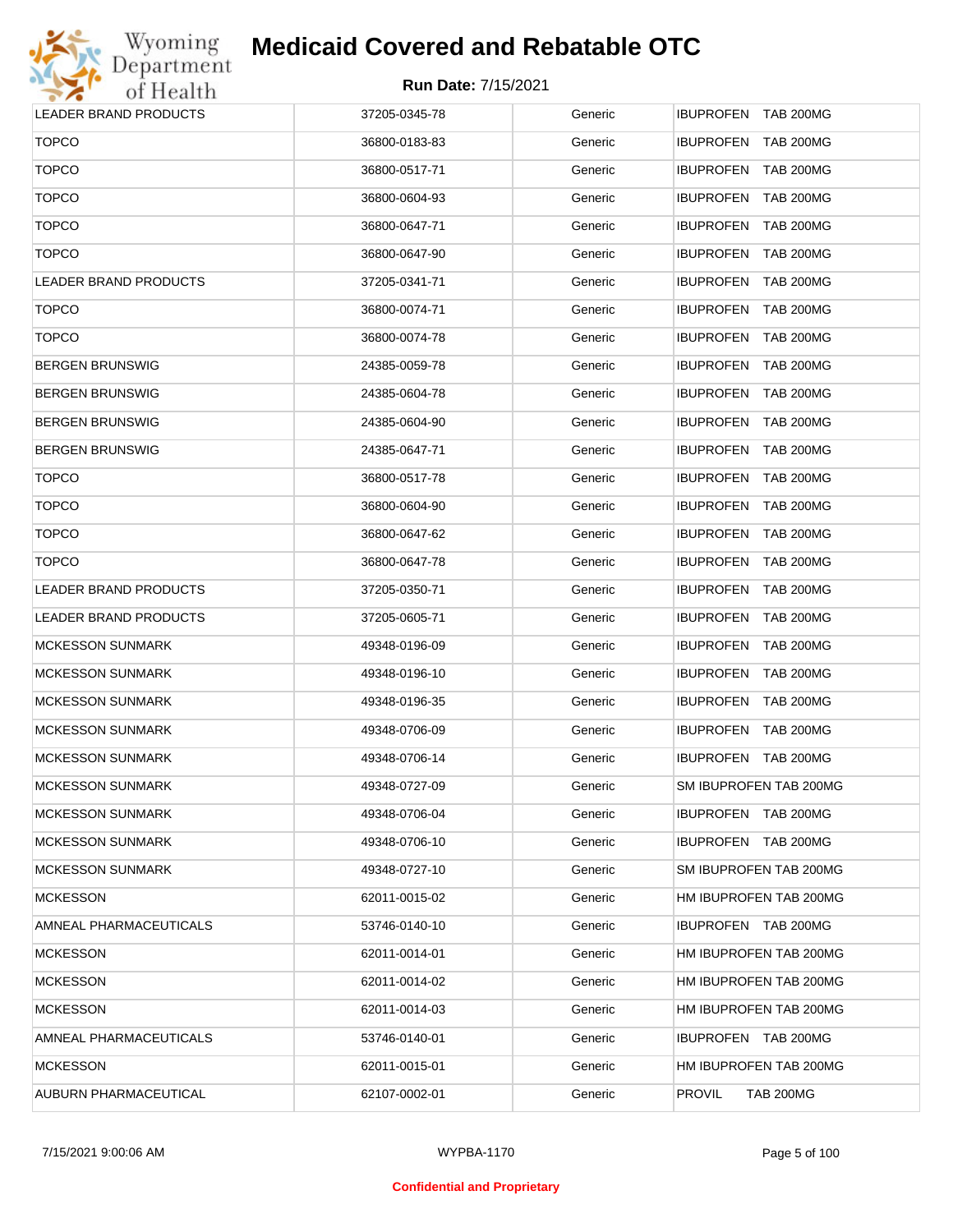

| AUBURN PHARMACEUTICAL      | 62107-0002-50 | Generic | <b>PROVIL</b><br><b>TAB 200MG</b>    |
|----------------------------|---------------|---------|--------------------------------------|
| <b>SKY PACKAGING</b>       | 63739-0134-01 | Generic | <b>TAB 200MG</b><br><b>IBUPROFEN</b> |
| <b>MCKESSON</b>            | 62011-0213-01 | Generic | HM IBUPROFEN TAB 200MG               |
| <b>MCKESSON</b>            | 62011-0222-01 | Generic | HM IBUPROFEN TAB 200MG               |
| <b>MCKESSON</b>            | 62011-0222-02 | Generic | HM IBUPROFEN TAB 200MG               |
| CHAIN DRUG MARKETING ASSOC | 63868-0790-50 | Generic | OC IBUPROFEN TAB 200MG               |
| CHAIN DRUG MARKETING ASSOC | 63868-0983-50 | Generic | OC IBUPROFEN TAB 200MG               |
| CHAIN DRUG MARKETING ASSOC | 63868-0791-50 | Generic | OC IBUPROFEN TAB 200MG               |

| Naproxen Sodium Cap 220 MG |               |         |                        |
|----------------------------|---------------|---------|------------------------|
| LEADER BRAND PRODUCTS      | 37205-0854-58 | Generic | NAPROXEN SOD CAP 220MG |
| LEADER BRAND PRODUCTS      | 37205-0854-60 | Generic | NAPROXEN SOD CAP 220MG |
| AMERISOURCE BERGEN DRUGS   | 46122-0038-58 | Generic | NAPROXEN SOD CAP 220MG |
| AMERISOURCE BERGEN DRUGS   | 46122-0038-60 | Generic | NAPROXEN SOD CAP 220MG |
| <b>MCKESSON</b>            | 62011-0007-01 | Generic | NAPROXEN SOD CAP 220MG |

| Naproxen Sodium Tab 220 MG     |               |         |                        |
|--------------------------------|---------------|---------|------------------------|
| <b>GEISS DESTIN &amp; DUNN</b> | 00113-0368-62 | Generic | NAPROXEN SOD TAB 220MG |
| <b>GEISS DESTIN &amp; DUNN</b> | 00113-0368-71 | Generic | NAPROXEN SOD TAB 220MG |
| <b>GEISS DESTIN &amp; DUNN</b> | 00113-0368-78 | Generic | NAPROXEN SOD TAB 220MG |
| <b>GEISS DESTIN &amp; DUNN</b> | 00113-9490-62 | Generic | NAPROXEN SOD TAB 220MG |
| <b>GEISS DESTIN &amp; DUNN</b> | 00113-9490-71 | Generic | NAPROXEN SOD TAB 220MG |
| <b>GEISS DESTIN &amp; DUNN</b> | 00113-9490-78 | Generic | NAPROXEN SOD TAB 220MG |
| <b>RUGBY LABORATORIES</b>      | 00536-1022-01 | Generic | ALL DAY RELF TAB 220MG |
| <b>RUGBY LABORATORIES</b>      | 00536-1022-06 | Generic | ALL DAY RELF TAB 220MG |
| <b>RUGBY LABORATORIES</b>      | 00536-1023-01 | Generic | ALL DAY RELF TAB 220MG |
| <b>SELECT BRAND</b>            | 15127-0466-24 | Generic | NAPROXEN SOD TAB 220MG |
| <b>SELECT BRAND</b>            | 15127-0466-50 | Generic | NAPROXEN SOD TAB 220MG |
| <b>SELECT BRAND</b>            | 15127-0466-01 | Generic | NAPROXEN SOD TAB 220MG |
| <b>BERGEN BRUNSWIG</b>         | 24385-0368-71 | Generic | ALL DAY PAIN TAB 220MG |
| <b>BERGEN BRUNSWIG</b>         | 24385-0368-78 | Generic | ALL DAY PAIN TAB 220MG |
| <b>BERGEN BRUNSWIG</b>         | 24385-0368-81 | Generic | ALL DAY PAIN TAB 220MG |
| <b>BERGEN BRUNSWIG</b>         | 24385-0490-78 | Generic | ALL DAY PAIN TAB 220MG |
| <b>BERGEN BRUNSWIG</b>         | 24385-0490-71 | Generic | ALL DAY PAIN TAB 220MG |
| <b>TOPCO</b>                   | 36800-0368-62 | Generic | ALL DAY PAIN TAB 220MG |
| <b>TOPCO</b>                   | 36800-0368-71 | Generic | ALL DAY PAIN TAB 220MG |
| <b>TOPCO</b>                   | 36800-0368-78 | Generic | ALL DAY PAIN TAB 220MG |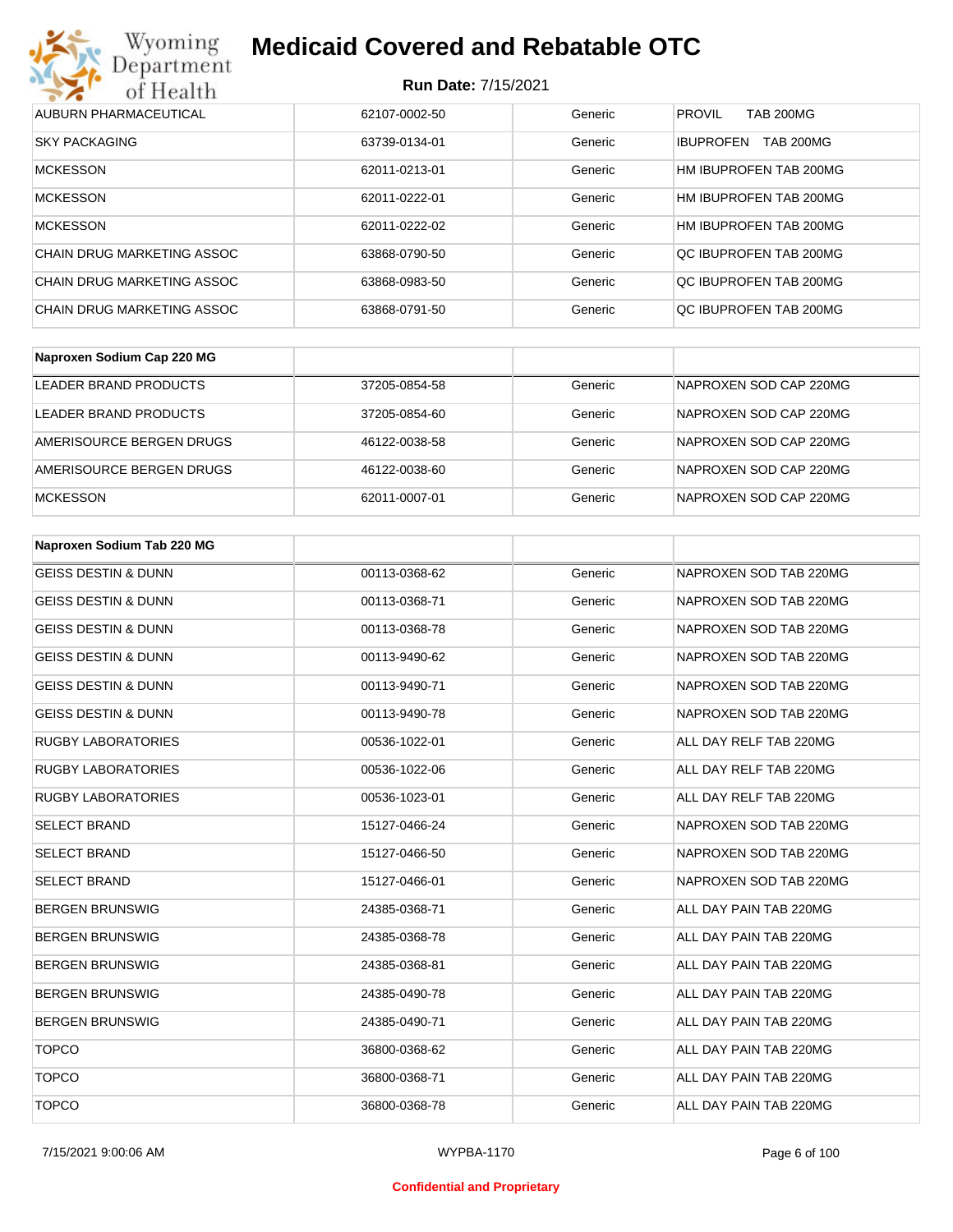

# Wyoming<br>Department<br>of Health

## **Medicaid Covered and Rebatable OTC**

| <b>TOPCO</b>                    | 36800-0368-82 | Generic | ALL DAY PAIN TAB 220MG |
|---------------------------------|---------------|---------|------------------------|
| <b>TOPCO</b>                    | 36800-0490-62 | Generic | ALL DAY PAIN TAB 220MG |
| <b>TOPCO</b>                    | 36800-0490-78 | Generic | ALL DAY PAIN TAB 220MG |
| PERRIGO PHARMACEUTICALS         | 45802-0490-78 | Generic | NAPROXEN SOD TAB 220MG |
| <b>MCKESSON SUNMARK</b>         | 49348-0306-09 | Generic | NAPROXEN SOD TAB 220MG |
| PERRIGO PHARMACEUTICALS         | 45802-0490-71 | Generic | NAPROXEN SOD TAB 220MG |
| <b>MCKESSON</b>                 | 62011-0017-01 | Generic | NAPROXEN SOD TAB 220MG |
| <b>MCKESSON</b>                 | 62011-0017-02 | Generic | NAPROXEN SOD TAB 220MG |
| CHAIN DRUG MARKETING ASSOC      | 63868-0465-01 | Generic | NAPROXEN SOD TAB 220MG |
| CHAIN DRUG MARKETING ASSOC      | 63868-0465-50 | Generic | NAPROXEN SOD TAB 220MG |
| <b>ANALGESICS - NonNarcotic</b> |               |         |                        |

| Acetaminophen Cap 500 MG |               |         |              |           |
|--------------------------|---------------|---------|--------------|-----------|
| MAJOR PHARMACEUTICALS    | 00904-1987-60 | Generic | MAPAP        | CAP 500MG |
| MAJOR PHARMACEUTICALS    | 00904-1987-80 | Generic | <b>MAPAP</b> | CAP 500MG |

| Acetaminophen Chew Tab 80 MG |               |         |                                  |
|------------------------------|---------------|---------|----------------------------------|
| <b>RUGBY LABORATORIES</b>    | 00536-1014-07 | Generic | <b>PAIN &amp; FEVER CHW 80MG</b> |
| MAJOR PHARMACEUTICALS        | 00904-5256-46 | Generic | CHW 80MG<br>MAPAP                |
| MAJOR PHARMACEUTICALS        | 00904-5791-46 | Generic | MAPAP CHILD CHW 80MG             |

| Acetaminophen Disintegrating Tab 160 MG |               |         |                           |
|-----------------------------------------|---------------|---------|---------------------------|
| MAJOR PHARMACEUTICALS                   | 00904-5754-24 | Generic | JUNIOR MAPAP TAB 160MG RT |
| MCKESSON SUNMARK                        | 49348-0063-04 | Generic | SM RPD MELT TAB 160MG     |
| <b>MCKESSON</b>                         | 62011-0230-01 | Generic | HM RPD MELT TAB 160MG     |
| CHAIN DRUG MARKETING ASSOC              | 63868-0158-24 | Generic | NON-ASA JR TAB 160MG      |

| Acetaminophen Disintegrating Tab 80 MG |               |         |                         |
|----------------------------------------|---------------|---------|-------------------------|
| MAJOR PHARMACEUTICALS                  | 00904-5751-46 | Generic | CHLDS MAPAP TAB 80MG RT |
| LEADER BRAND PRODUCTS                  | 37205-0516-65 | Generic | CHLD PAIN RL TAB 80MG   |

| Acetaminophen Liquid 160 MG/5ML |               |         |                             |
|---------------------------------|---------------|---------|-----------------------------|
| <b>PAR PHARMACEUTICALS</b>      | 00603-0839-94 | Generic | Q-PAP<br>LIQ 160/5ML        |
| <b>PAR PHARMACEUTICALS</b>      | 00603-0840-94 | Generic | Q-PAP<br>LIQ 160/5ML        |
| WOMEN'S CHOICE PHARMACEUTICALS  | 00485-0057-08 | Generic | ED-APAP<br>LIQ 80MG/2.5     |
| <b>PAR PHARMACEUTICALS</b>      | 00603-0839-58 | Generic | Q-PAP<br>LIQ 160/5ML        |
| MAJOR PHARMACEUTICALS           | 00904-1985-16 | Generic | <b>MAPAP</b><br>LIQ 160/5ML |
| <b>MAJOR PHARMACEUTICALS</b>    | 00904-1985-00 | Generic | <b>MAPAP</b><br>LIQ 160/5ML |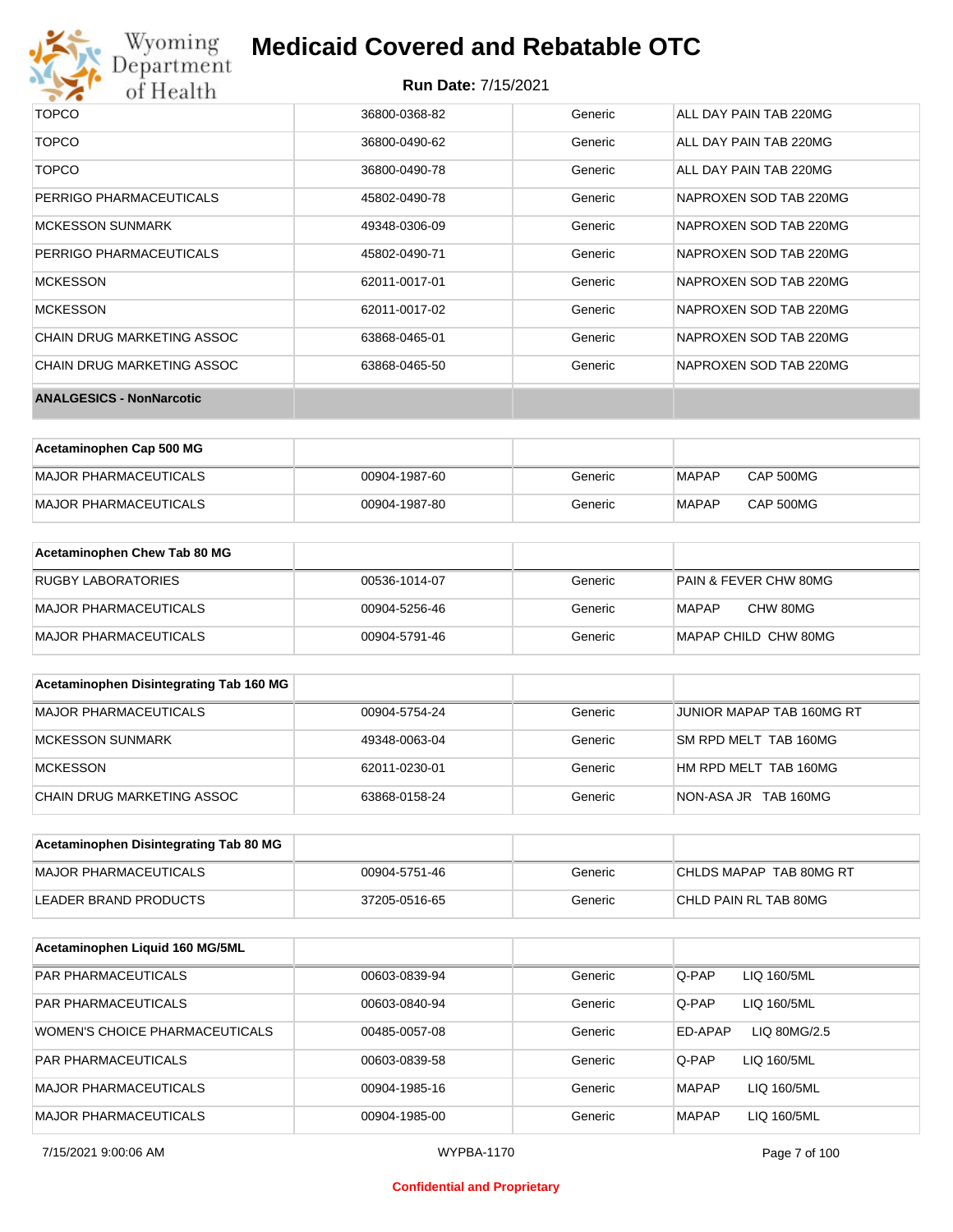## Wyoming<br>Department<br>of Health **Medicaid Covered and Rebatable OTC**

| <b>MAJOR PHARMACEUTICALS</b>    | 00904-1985-20 | Generic      | <b>MAPAP</b><br>LIQ 160/5ML           |
|---------------------------------|---------------|--------------|---------------------------------------|
| <b>METHOD PHARMACEUTICALS</b>   | 58657-0520-16 | Generic      | LIQ 160/5ML<br><b>ACETAMIN</b>        |
| <b>SILARX</b>                   | 54838-0144-40 | Generic      | CHLD SILAPAP LIQ 160/5ML              |
| <b>SILARX</b>                   | 54838-0144-70 | Generic      | CHLD SILAPAP LIQ 160/5ML              |
| <b>SILARX</b>                   | 54838-0144-80 | Generic      | CHLD SILAPAP LIQ 160/5ML              |
| Acetaminophen Liquid 167 MG/5ML |               |              |                                       |
|                                 |               |              |                                       |
| <b>MAJOR PHARMACEUTICALS</b>    | 00904-5847-09 | Generic      | MAPAP APAP LIQ 500/15ML               |
| Acetaminophen Soln 100 MG/ML    |               |              |                                       |
| PAR PHARMACEUTICALS             | 00603-0838-73 | Generic      | Q-PAP INFANT DRO 80/0.8ML             |
| <b>SILARX</b>                   | 54838-0145-15 | <b>Brand</b> | INF SILAPAP DRO 80/0.8ML              |
| <b>SILARX</b>                   | 54838-0145-30 | <b>Brand</b> | INF SILAPAP DRO 80/0.8ML              |
| Acetaminophen Soln 160 MG/5ML   |               |              |                                       |
| PHARMACEUTICAL ASSOCIATES       | 00121-0657-11 | Generic      | <b>SOL 160/5ML</b><br><b>ACETAMIN</b> |
| PHARMACEUTICAL ASSOCIATES       | 00121-0657-21 | Generic      | <b>ACETAMIN</b><br><b>SOL 160/5ML</b> |
| PHARMACEUTICAL ASSOCIATES       | 00121-0657-05 | Generic      | <b>SOL 160/5ML</b><br><b>ACETAMIN</b> |
| <b>RUGBY LABORATORIES</b>       | 00536-0122-85 | Generic      | PAIN & FEVER SOL 160/5ML              |
| <b>RUGBY LABORATORIES</b>       | 00536-0122-97 | Generic      | PAIN & FEVER SOL 160/5ML              |
| Acetaminophen Suppos 120 MG     |               |              |                                       |
|                                 |               |              |                                       |
| <b>COSETTE PHARMACEUTICALS</b>  | 00713-0118-01 | Generic      | <b>ACEPHEN</b><br><b>SUP 120MG</b>    |
| COSETTE PHARMACEUTICALS         | 00713-0118-50 | Generic      | <b>ACEPHEN</b><br>SUP 120MG           |
| <b>COSETTE PHARMACEUTICALS</b>  | 00713-0118-12 | Generic      | <b>ACEPHEN</b><br><b>SUP 120MG</b>    |
| <b>PERRIGO</b>                  | 45802-0732-30 | Generic      | <b>ACETAMIN</b><br>SUP 120MG          |
| PERRIGO                         | 45802-0732-33 | Generic      | <b>ACETAMIN</b><br>SUP 120MG          |
| <b>TARO</b>                     | 51672-2115-02 | Generic      | <b>SUP 120MG</b><br><b>FEVERALL</b>   |
| <b>TARO</b>                     | 51672-2115-04 | Generic      | <b>FEVERALL</b><br><b>SUP 120MG</b>   |
|                                 |               |              |                                       |
| Acetaminophen Suppos 325 MG     |               |              |                                       |
| COSETTE PHARMACEUTICALS         | 00713-0164-01 | Generic      | <b>ACEPHEN</b><br>SUP 325MG           |
| <b>COSETTE PHARMACEUTICALS</b>  | 00713-0164-12 | Generic      | <b>ACEPHEN</b><br><b>SUP 325MG</b>    |
| COSETTE PHARMACEUTICALS         | 00713-0164-50 | Generic      | <b>ACEPHEN</b><br><b>SUP 325MG</b>    |
| <b>TARO</b>                     | 51672-2116-02 | <b>Brand</b> | <b>FEVERALL</b><br><b>SUP 325MG</b>   |
| <b>TARO</b>                     | 51672-2116-04 | <b>Brand</b> | <b>FEVERALL</b><br><b>SUP 325MG</b>   |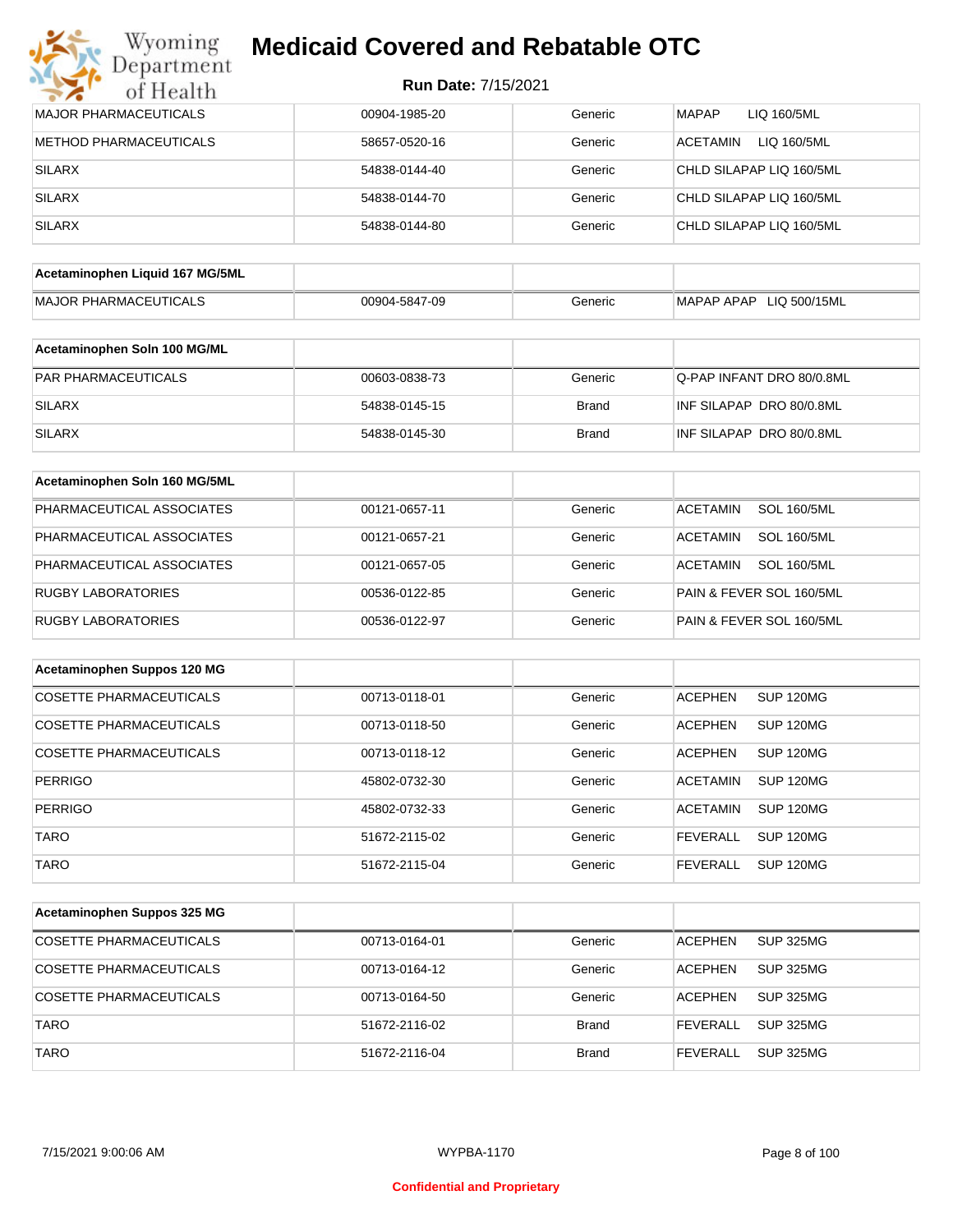

| Acetaminophen Suppos 650 MG    |               |              |                                 |
|--------------------------------|---------------|--------------|---------------------------------|
| <b>COSETTE PHARMACEUTICALS</b> | 00713-0165-12 | Generic      | SUP 650MG<br><b>ACEPHEN</b>     |
| COSETTE PHARMACEUTICALS        | 00713-0165-50 | Generic      | <b>ACEPHEN</b><br>SUP 650MG     |
| <b>COSETTE PHARMACEUTICALS</b> | 00713-0165-01 | Generic      | <b>ACEPHEN</b><br>SUP 650MG     |
| PERRIGO                        | 45802-0730-30 | Generic      | <b>ACETAMIN</b><br>SUP 650MG    |
| PERRIGO                        | 45802-0730-32 | Generic      | <b>ACETAMIN</b><br>SUP 650MG    |
| <b>PERRIGO</b>                 | 45802-0730-33 | Generic      | <b>ACETAMIN</b><br>SUP 650MG    |
| <b>TARO</b>                    | 51672-2117-04 | Generic      | <b>FEVERALL</b><br>SUP 650MG    |
|                                |               |              |                                 |
| Acetaminophen Suppos 80 MG     |               |              |                                 |
| <b>TARO</b>                    | 51672-2114-04 | <b>Brand</b> | FEVERALL INF SUP 80MG           |
| <b>TARO</b>                    | 51672-2114-02 | <b>Brand</b> | FEVERALL INF SUP 80MG           |
| Acetaminophen Susp 160 MG/5ML  |               |              |                                 |
|                                |               |              |                                 |
| PERRIGO PHARMACEUTICALS        | 00113-0105-26 | Generic      | PAIN RELIEF SUS 160/5ML         |
| <b>GEISS DESTIN &amp; DUNN</b> | 00113-0608-26 | Generic      | PAIN & FEVER SUS 160/5ML        |
| PHARMACEUTICAL ASSOCIATES      | 00121-1781-05 | Generic      | <b>ACETAMINOPHN SUS 160/5ML</b> |
| GEISS DESTIN & DUNN            | 00113-0212-26 | Generic      | PAIN & FEVER SUS 160/5ML        |
| PERRIGO                        | 00113-0590-10 | Generic      | PAIN & FEVER SUS 160/5ML        |
| PAR PHARMACEUTICALS            | 00603-0841-54 | Generic      | Q-PAP CHILD SUS 160/5ML         |
| PAR PHARMACEUTICALS            | 00603-0842-54 | Generic      | Q-PAP CHILD SUS 160/5ML         |
| PAR PHARMACEUTICALS            | 00603-0843-54 | Generic      | Q-PAP CHILD SUS 160/5ML         |
| RUGBY LABORATORIES             | 00536-3606-96 | Generic      | PAIN & FEVER SUS 160/5ML        |
| MAJOR PHARMACEUTICALS          | 00904-6308-20 | Generic      | MAPAP CHILD SUS 160/5ML         |
| <b>BERGEN BRUNSWIG</b>         | 24385-0130-26 | Generic      | PAIN RELIEF SUS 160/5ML         |
| <b>TOPCO</b>                   | 36800-0175-26 | Generic      | PAIN RELIEF SUS 160/5ML         |
| LEADER BRAND PRODUCTS          | 37205-0575-16 | Generic      | PAIN & FEVER SUS 160/5ML        |
| <b>TOPCO</b>                   | 36800-0105-26 | Generic      | PAIN RELIEF SUS 160/5ML         |
| <b>TOPCO</b>                   | 36800-0130-26 | Generic      | PAIN RELIEF SUS 160/5ML         |
| LEADER BRAND PRODUCTS          | 37205-0576-16 | Generic      | PAIN & FEVER SUS 160/5ML        |
| LEADER BRAND PRODUCTS          | 37205-0577-16 | Generic      | PAIN & FEVER SUS 160/5ML        |
| LEADER BRAND PRODUCTS          | 37205-0676-26 | Generic      | PAIN & FEVER SUS 160/5ML        |
| AMERISOURCE BERGEN DRUGS       | 46122-0042-03 | Generic      | PAIN & FEVER SUS 160/5ML        |
| AMERISOURCE BERGEN DRUGS       | 46122-0105-26 | Generic      | PAIN & FEVER SUS 160/5ML        |
| AMERISOURCE BERGEN DRUGS       | 46122-0050-46 | Generic      | PAIN RELIEF SUS 160/5ML         |
| AMERISOURCE BERGEN DRUGS       | 46122-0211-26 | Generic      | PAIN & FEVER SUS 160/5ML        |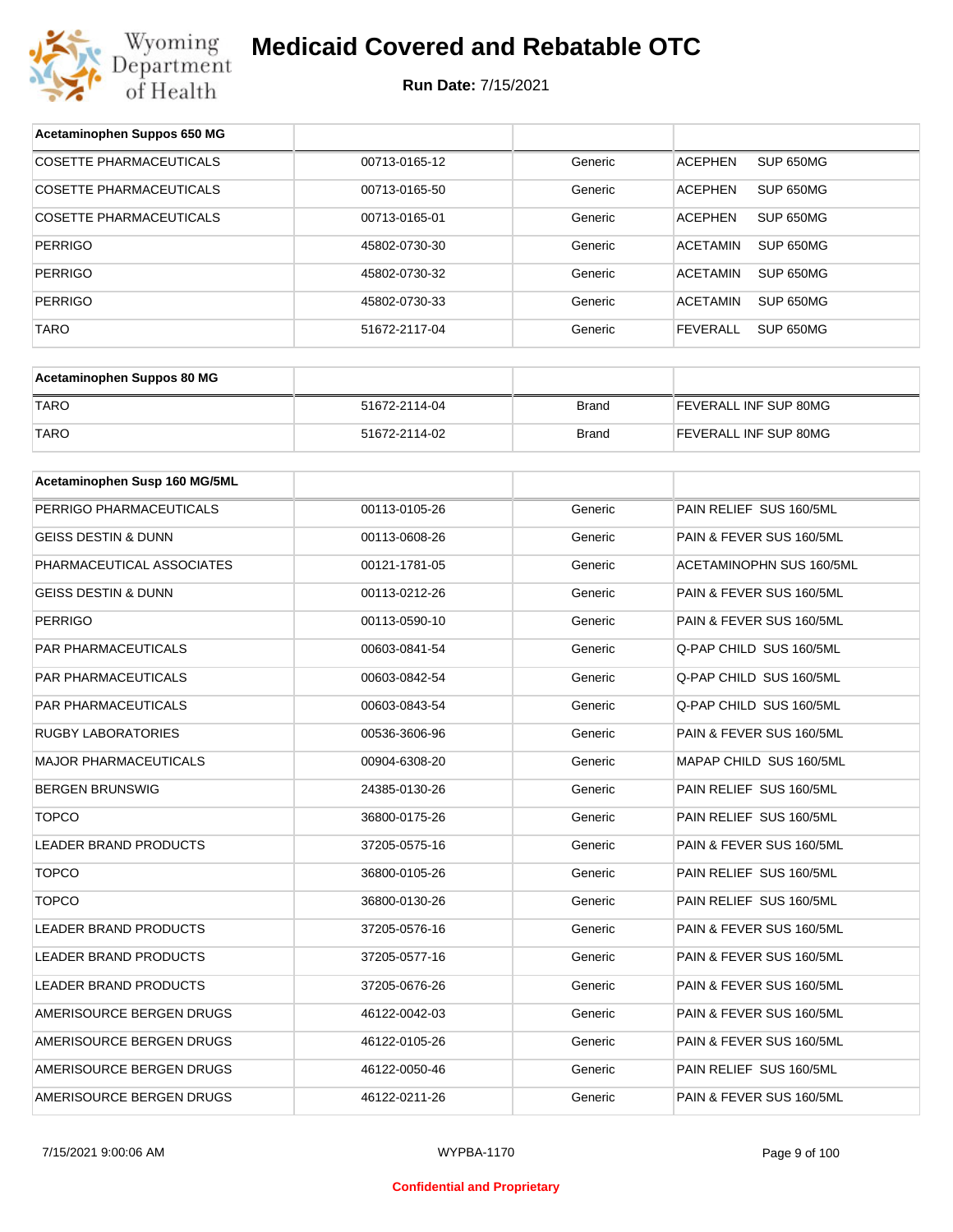| Wyoming<br>Department                   | <b>Medicaid Covered and Rebatable OTC</b> |         |                          |  |  |  |
|-----------------------------------------|-------------------------------------------|---------|--------------------------|--|--|--|
| <b>Run Date: 7/15/2021</b><br>of Health |                                           |         |                          |  |  |  |
| AMERISOURCE BERGEN DRUGS                | 46122-0214-26                             | Generic | PAIN & FEVER SUS 160/5ML |  |  |  |
| MCKESSON SUNMARK                        | 49348-0081-30                             | Generic | PAIN & FEVER SUS 160/5ML |  |  |  |
| MCKESSON SUNMARK                        | 49348-0123-34                             | Generic | PAIN & FEVER SUS 160/5ML |  |  |  |
| PERRIGO PHARMACEUTICALS                 | 45802-0203-26                             | Generic | ACETAMINOPHN SUS 160/5ML |  |  |  |
| AMERISOURCE BERGEN DRUGS                | 46122-0056-03                             | Generic | PAIN & FEVER SUS 160/5ML |  |  |  |
| AMERISOURCE BERGEN DRUGS                | 46122-0209-26                             | Generic | PAIN & FEVER SUS 160/5ML |  |  |  |
| <b>MCKESSON SUNMARK</b>                 | 49348-0119-34                             | Generic | PAIN & FEVER SUS 160/5ML |  |  |  |
| PERRIGO PHARMACEUTICALS                 | 45802-0201-26                             | Generic | ACETAMINOPHN SUS 160/5ML |  |  |  |
| AMERISOURCE BERGEN DRUGS                | 46122-0042-46                             | Generic | PAIN & FEVER SUS 160/5ML |  |  |  |
| AMERISOURCE BERGEN DRUGS                | 46122-0106-26                             | Generic | PAIN RELIEF SUS 160/5ML  |  |  |  |
| AMERISOURCE BERGEN DRUGS                | 46122-0210-26                             | Generic | PAIN & FEVER SUS 160/5ML |  |  |  |
| AMERISOURCE BERGEN DRUGS                | 46122-0212-26                             | Generic | PAIN & FEVER SUS 160/5ML |  |  |  |
| <b>MCKESSON SUNMARK</b>                 | 49348-0325-34                             | Generic | PAIN & FEVER SUS 160/5ML |  |  |  |
| MCKESSON SUNMARK                        | 49348-0430-30                             | Generic | PAIN & FEVER SUS 160/5ML |  |  |  |
| <b>MCKESSON</b>                         | 62011-0001-01                             | Generic | PAIN & FEVER SUS 160/5ML |  |  |  |
| MCKESSON                                | 62011-0022-01                             | Generic | PAIN & FEVER SUS 160/5ML |  |  |  |
| <b>MCKESSON</b>                         | 62011-0029-01                             | Generic | PAIN RELIEF SUS 160/5ML  |  |  |  |
| <b>MCKESSON</b>                         | 62011-0002-01                             | Generic | PAIN & FEVER SUS 160/5ML |  |  |  |
| <b>MCKESSON</b>                         | 62011-0247-01                             | Generic | PAIN & FEVER SUS 160/5ML |  |  |  |
| <b>MCKESSON</b>                         | 62011-0183-01                             | Generic | PAIN & FEVER SUS 160/5ML |  |  |  |
| CHAIN DRUG MARKETING ASSOC              | 63868-0175-26                             | Generic | NON-ASPIRIN SUS 160/5ML  |  |  |  |
| <b>CHAIN DRUG MARKETING ASSOC</b>       | 63868-0176-26                             | Generic | NON-ASPIRIN SUS 160/5ML  |  |  |  |
| PRECISION DOSE, INC                     | 68094-0587-62                             | Generic | ACETAMINOPHN SUS 160/5ML |  |  |  |
| PRECISION DOSE, INC                     | 68094-0588-62                             | Generic | ACETAMINOPHN SUS 325MG   |  |  |  |
| PRECISION DOSE, INC.                    | 68094-0588-59                             | Generic | ACETAMINOPHN SUS 325MG   |  |  |  |
| PRECISION DOSE, INC.                    | 68094-0586-58                             | Generic | ACETAMINOPHN SUS 160/5ML |  |  |  |
| PRECISION DOSE, INC.                    | 68094-0587-58                             | Generic | ACETAMINOPHN SUS 160/5ML |  |  |  |
| PRECISION DOSE, INC.                    | 68094-0587-59                             | Generic | ACETAMINOPHN SUS 160/5ML |  |  |  |
| PRECISION DOSE, INC.                    | 68094-0587-61                             | Generic | ACETAMINOPHN SUS 160/5ML |  |  |  |

| Acetaminophen Susp 80 MG/0.8ML |               |         |                          |
|--------------------------------|---------------|---------|--------------------------|
| <b>TOPCO</b>                   | 36800-0008-05 | Generic | PAIN RELIEF DRO 80/0.8ML |
| <b>TOPCO</b>                   | 36800-0289-10 | Generic | PAIN RELIEF DRO 80/0.8ML |
| <b>TOPCO</b>                   | 36800-0289-05 | Generic | PAIN RELIEF DRO 80/0.8ML |

| Acetaminophen Tab 325 MG  |               |         |                                   |
|---------------------------|---------------|---------|-----------------------------------|
| <b>RUGBY LABORATORIES</b> | 00536-3222-01 | Generic | <b>PAIN &amp; FEVER TAB 325MG</b> |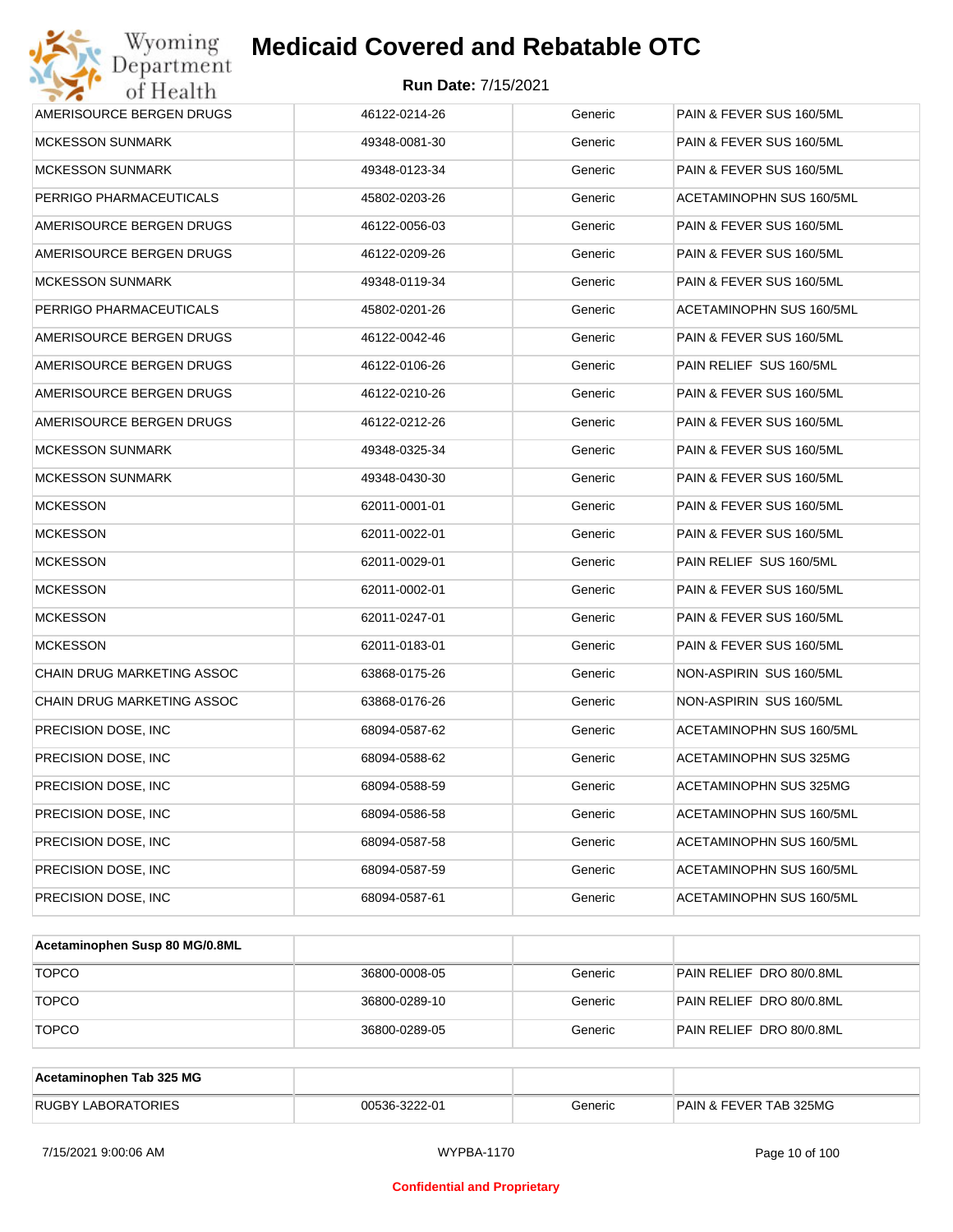## Wyoming<br>Department<br>of Health

## **Medicaid Covered and Rebatable OTC**

#### **Run Date:** 7/15/2021

| 011100111                    |               |         |                                  |
|------------------------------|---------------|---------|----------------------------------|
| RUGBY LABORATORIES           | 00536-3222-10 | Generic | PAIN & FEVER TAB 325MG           |
| PAR PHARMACEUTICAL           | 00603-0263-32 | Generic | Q-PAP<br><b>TAB 325MG</b>        |
| MAJOR PHARMACEUTICALS        | 00904-1982-51 | Generic | <b>TAB 325MG</b><br><b>MAPAP</b> |
| <b>MAJOR PHARMACEUTICALS</b> | 00904-1982-59 | Generic | <b>TAB 325MG</b><br>MAPAP        |
| MAJOR PHARMACEUTICALS        | 00904-1982-60 | Generic | <b>MAPAP</b><br><b>TAB 325MG</b> |
| MAJOR PHARMACEUTICALS        | 00904-1982-61 | Generic | MAPAP<br><b>TAB 325MG</b>        |
| PAR PHARMACEUTICAL           | 00603-0263-29 | Generic | Q-PAP<br><b>TAB 325MG</b>        |
| MAJOR PHARMACEUTICALS        | 00904-1982-80 | Generic | MAPAP<br><b>TAB 325MG</b>        |
| SELECT BRAND                 | 15127-0072-08 | Generic | NON-ASPIRIN TAB 325MG            |
| PHARBEST PHARMACEUTICALS     | 16103-0353-08 | Generic | PHARBETOL TAB 325MG              |
| SELECT BRAND                 | 15127-0072-24 | Generic | NON-ASPIRIN TAB 325MG            |
| PHARBEST PHARMACEUTICALS     | 16103-0353-07 | Generic | PHARBETOL TAB 325MG              |
| PHARBEST PHARMACEUTICALS     | 16103-0353-11 | Generic | PHARBETOL TAB 325MG              |
| BERGEN BRUNSWIG              | 24385-0403-78 | Generic | PAIN RELIEF TAB 325MG            |
| <b>TOPCO</b>                 | 36800-0403-78 | Generic | PAIN RELIEF TAB 325MG            |
| AMERISOURCE BERGEN DRUGS     | 46122-0247-78 | Generic | PAIN RELIEF TAB 325MG            |
| <b>MCKESSON SUNMARK</b>      | 49348-0973-10 | Generic | PAIN RELIEVE TAB 325MG           |
| <b>MCKESSON</b>              | 62011-0032-01 | Generic | PAIN RELIEVE TAB 325MG           |
| AUBURN PHARMACEUTICAL        | 62107-0052-10 | Generic | TACTINAL<br>TAB 325MG            |
| SKY PACKAGING                | 63739-0440-01 | Generic | ACETAMIN<br>TAB 325MG            |
| AUBURN PHARMACEUTICAL        | 62107-0052-01 | Generic | TACTINAL<br>TAB 325MG            |
| CHAIN DRUG CONSORTIUM        | 68016-0246-00 | Generic | NON-ASPIRIN TAB 325MG            |
|                              |               |         |                                  |
| Acetaminophen Tab 500 MG     |               |         |                                  |
| <b>PERRIGO</b>               | 00113-0484-71 | Generic | PAIN RELIEF TAB 500MG            |
| <b>PERRIGO</b>               | 00113-0484-90 | Generic | PAIN RELIEF TAB 500MG            |
| PERRIGO                      | 00113-0227-71 | Generic | PAIN RELIEF TAB 500MG            |
| <b>PERRIGO</b>               | 00113-0484-62 | Generic | PAIN RELIEF TAB 500MG            |
| <b>PERRIGO</b>               | 00113-0484-78 | Generic | PAIN RELIEF TAB 500MG            |
| RUGBY LABORATORIES           | 00536-3231-10 | Generic | PAIN & FEVER TAB 500MG           |
| RUGBY LABORATORIES           | 00536-3218-01 | Generic | PAIN & FEVER TAB 500MG           |
| <b>RUGBY LABORATORIES</b>    | 00536-3218-10 | Generic | PAIN & FEVER TAB 500MG           |
| PAR PHARMACEUTICAL           | 00603-0268-29 | Generic | <b>TAB 500MG</b><br>Q-PAP        |
| PAR PHARMACEUTICAL           | 00603-0268-32 | Generic | Q-PAP<br><b>TAB 500MG</b>        |

MAJOR PHARMACEUTICALS 00904-1988-59 Generic MAPAP TAB 500MG MAJOR PHARMACEUTICALS 00904-1988-60 Generic MAPAP TAB 500MG MAJOR PHARMACEUTICALS 
and the composition of the composition of the composition of the component of the component of the component of the component of the component of the component of the component of the component of th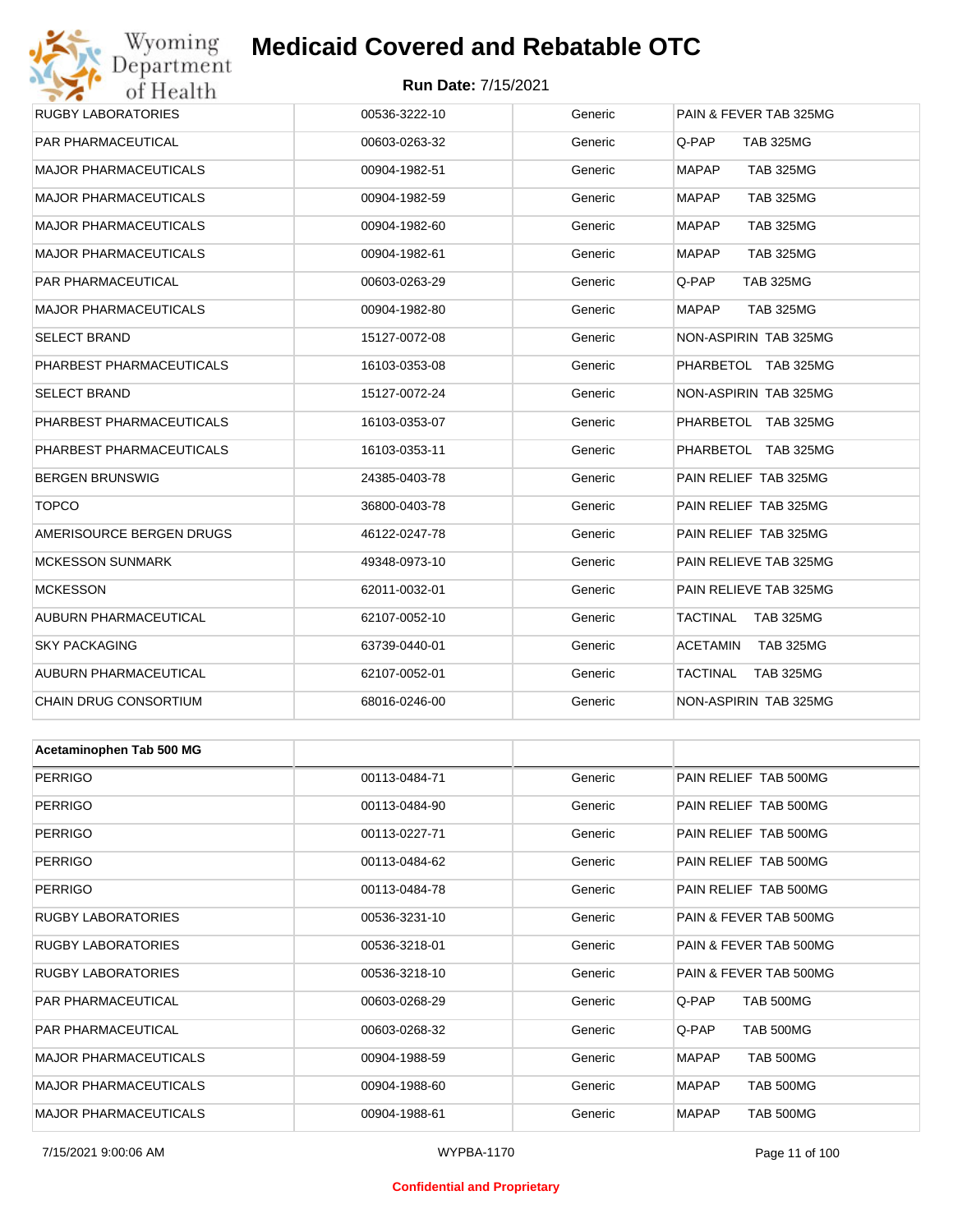| <b>MAJOR PHARMACEUTICALS</b> | 00904-1988-80 | Generic | <b>TAB 500MG</b><br><b>MAPAP</b> |
|------------------------------|---------------|---------|----------------------------------|
| <b>RUGBY LABORATORIES</b>    | 00536-3231-01 | Generic | PAIN & FEVER TAB 500MG           |
| <b>MAJOR PHARMACEUTICALS</b> | 00904-1983-40 | Generic | MAPAP<br>TAB 500MG               |
| <b>MAJOR PHARMACEUTICALS</b> | 00904-1983-24 | Generic | TAB 500MG<br>MAPAP               |
| <b>MAJOR PHARMACEUTICALS</b> | 00904-1983-51 | Generic | <b>MAPAP</b><br>TAB 500MG        |
| <b>MAJOR PHARMACEUTICALS</b> | 00904-1983-59 | Generic | TAB 500MG<br>MAPAP               |
| <b>MAJOR PHARMACEUTICALS</b> | 00904-1983-60 | Generic | <b>MAPAP</b><br>TAB 500MG        |
| <b>MAJOR PHARMACEUTICALS</b> | 00904-1983-80 | Generic | TAB 500MG<br>MAPAP               |
| <b>MAJOR PHARMACEUTICALS</b> | 00904-1983-94 | Generic | TAB 500MG<br><b>MAPAP</b>        |
| <b>MAJOR PHARMACEUTICALS</b> | 00904-5816-60 | Generic | MAPAP<br>TAB 500MG/RR            |
| <b>SELECT BRAND</b>          | 15127-0735-08 | Generic | NON-ASPIRIN TAB 500MG            |
| <b>SELECT BRAND</b>          | 15127-0735-16 | Generic | NON-ASPIRIN TAB 500MG            |
| <b>SELECT BRAND</b>          | 15127-0735-09 | Generic | NON-ASPIRIN TAB 500MG            |
| PHARBEST PHARMACEUTICALS     | 16103-0376-06 | Generic | PHARBETOL TAB 500MG              |
| PHARBEST PHARMACEUTICALS     | 16103-0376-08 | Generic | PHARBETOL TAB 500MG              |
| PHARBEST PHARMACEUTICALS     | 16103-0376-11 | Generic | PHARBETOL TAB 500MG              |
| <b>SELECT BRAND</b>          | 15127-0730-06 | Generic | NON-ASPIRIN TAB 500MG            |
| <b>SELECT BRAND</b>          | 15127-0730-21 | Generic | NON-ASPIRIN TAB 500MG            |
| <b>SELECT BRAND</b>          | 15127-0735-05 | Generic | NON-ASPIRIN TAB 500MG            |
| <b>TOPCO</b>                 | 36800-0227-71 | Generic | PAIN RELIEF TAB 500MG            |
| <b>TOPCO</b>                 | 36800-0227-78 | Generic | PAIN RELIEF TAB 500MG            |
| <b>BERGEN BRUNSWIG</b>       | 24385-0484-47 | Generic | PAIN RELIEF TAB 500MG            |
| <b>TOPCO</b>                 | 36800-0484-90 | Generic | PAIN RELIEF TAB 500MG            |
| <b>BERGEN BRUNSWIG</b>       | 24385-0145-71 | Generic | PAIN RELIEF TAB 500MG            |
| <b>BERGEN BRUNSWIG</b>       | 24385-0484-71 | Generic | PAIN RELIEF TAB 500MG            |
| <b>BERGEN BRUNSWIG</b>       | 24385-0484-78 | Generic | PAIN RELIEF TAB 500MG            |
| <b>BERGEN BRUNSWIG</b>       | 24385-0484-90 | Generic | PAIN RELIEF TAB 500MG            |
| <b>TOPCO</b>                 | 36800-0010-78 | Generic | PAIN RELIEF TAB 500MG            |
| <b>TOPCO</b>                 | 36800-0046-62 | Generic | PAIN RELIEVE TAB 500MG           |
| <b>TOPCO</b>                 | 36800-0046-71 | Generic | PAIN RELIEVE TAB 500MG           |
| <b>TOPCO</b>                 | 36800-0405-78 | Generic | PAIN RELIEF TAB 500MG            |
| <b>TOPCO</b>                 | 36800-0484-62 | Generic | PAIN RELIEF TAB 500MG            |
| <b>TOPCO</b>                 | 36800-0484-78 | Generic | PAIN RELIEF TAB 500MG            |
| LEADER BRAND PRODUCTS        | 37205-0594-78 | Generic | PAIN RELIEVE TAB 500MG           |
| <b>TOPCO</b>                 | 36800-0046-78 | Generic | PAIN RELIEVE TAB 500MG           |
| <b>TOPCO</b>                 | 36800-0046-83 | Generic | PAIN RELIEVE TAB 500MG           |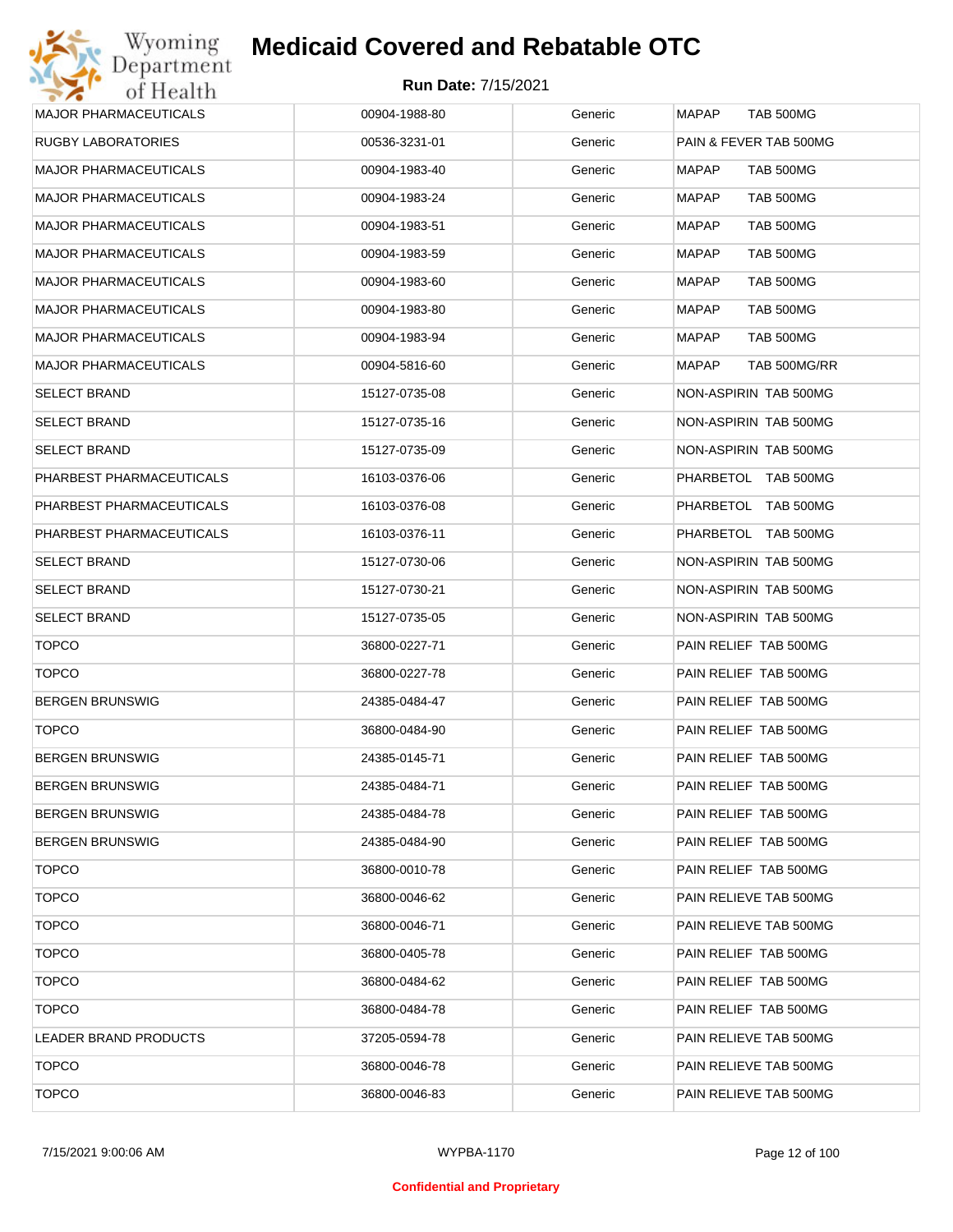

# Wyoming<br>Department<br>of Health

## **Medicaid Covered and Rebatable OTC**

| <b>TOPCO</b>                 | 36800-0010-71 | Generic | PAIN RELIEF TAB 500MG        |
|------------------------------|---------------|---------|------------------------------|
| <b>TOPCO</b>                 | 36800-0405-72 | Generic | PAIN RELIEF TAB 500MG        |
| <b>TOPCO</b>                 | 36800-0484-71 | Generic | PAIN RELIEF TAB 500MG        |
| <b>LEADER BRAND PRODUCTS</b> | 37205-0594-90 | Generic | PAIN RELIEVE TAB 500MG       |
|                              |               |         |                              |
| LEADER BRAND PRODUCTS        | 37205-0593-71 | Generic | PAIN RELIEVE TAB 500MG       |
| LEADER BRAND PRODUCTS        | 37205-0593-78 | Generic | PAIN RELIEVE TAB 500MG       |
| LEADER BRAND PRODUCTS        | 37205-0594-71 | Generic | PAIN RELIEVE TAB 500MG       |
| LEADER BRAND PRODUCTS        | 37205-0980-71 | Generic | PAIN RELIEVE TAB 500MG/RR    |
| LEADER BRAND PRODUCTS        | 37205-0980-78 | Generic | PAIN RELIEVE TAB 500MG/RR    |
| AMERISOURCE BERGEN DRUGS     | 46122-0178-78 | Generic | PAIN RELIEVE TAB 500MG       |
| <b>MCKESSON SUNMARK</b>      | 49348-0042-10 | Generic | PAIN RELIEVE TAB 500MG       |
| <b>MCKESSON SUNMARK</b>      | 49348-0042-14 | Generic | PAIN RELIEVE TAB 500MG       |
| <b>MCKESSON SUNMARK</b>      | 49348-0042-09 | Generic | PAIN RELIEVE TAB 500MG       |
| <b>MCKESSON SUNMARK</b>      | 49348-0730-09 | Generic | PAIN RELIEVE TAB 500MG       |
| PERRIGO PHARMACEUTICALS      | 45802-0484-78 | Generic | ACETAMIN<br>TAB 500MG        |
| PERRIGO PHARMACEUTICALS      | 45802-0484-90 | Generic | <b>ACETAMIN</b><br>TAB 500MG |
| <b>MCKESSON SUNMARK</b>      | 49348-0730-10 | Generic | PAIN RELIEVE TAB 500MG       |
| <b>MCKESSON SUNMARK</b>      | 49348-0998-10 | Generic | PAIN RELIEVE TAB 500MG       |
| <b>MCKESSON</b>              | 62011-0023-03 | Generic | PAIN RELIEF TAB 500MG        |
| <b>MCKESSON</b>              | 62011-0049-01 | Generic | PAIN RELIEF TAB 500MG        |
| <b>MCKESSON</b>              | 62011-0027-01 | Generic | PAIN RELIEF TAB 500MG        |
| <b>MCKESSON</b>              | 62011-0023-01 | Generic | PAIN RELIEF TAB 500MG        |
| <b>AUBURN PHARMACEUTICAL</b> | 62107-0051-10 | Generic | TACTINAL<br>TAB 500MG        |
| AUBURN PHARMACEUTICAL        | 62107-0050-01 | Generic | <b>TACTINAL</b><br>TAB 500MG |
| AUBURN PHARMACEUTICAL        | 62107-0050-10 | Generic | TACTINAL<br>TAB 500MG        |
| AUBURN PHARMACEUTICAL        | 62107-0051-01 | Generic | TACTINAL<br>TAB 500MG        |
| CHAIN DRUG MARKETING ASSOC   | 63868-0507-01 | Generic | NON-ASPIRIN TAB 500MG        |
| CHAIN DRUG MARKETING ASSOC   | 63868-0503-50 | Generic | NON-ASPIRIN TAB 500MG        |
| CHAIN DRUG MARKETING ASSOC   | 63868-0987-10 | Generic | NON-ASPIRIN TAB 500MG/RR     |
| CHAIN DRUG MARKETING ASSOC   | 63868-0987-50 | Generic | NON-ASPIRIN TAB 500MG/RR     |
|                              |               |         |                              |

| Acetaminophen Tab ER 650 MG  |               |         |                        |
|------------------------------|---------------|---------|------------------------|
| GEISS DESTIN & DUNN          | 00113-0217-71 | Generic | PAIN RELIEF TAB 650MG  |
| <b>PERRIGO</b>               | 00113-0544-62 | Generic | ARTHRTS PAIN TAB 650MG |
| <b>PERRIGO</b>               | 00113-0544-71 | Generic | ARTHRTS PAIN TAB 650MG |
| <b>MAJOR PHARMACEUTICALS</b> | 00904-5769-60 | Generic | ARTHRTS PAIN TAB 650MG |
| <b>BERGEN BRUNSWIG</b>       | 24385-0629-71 | Generic | ARTHRTS PAIN TAB 650MG |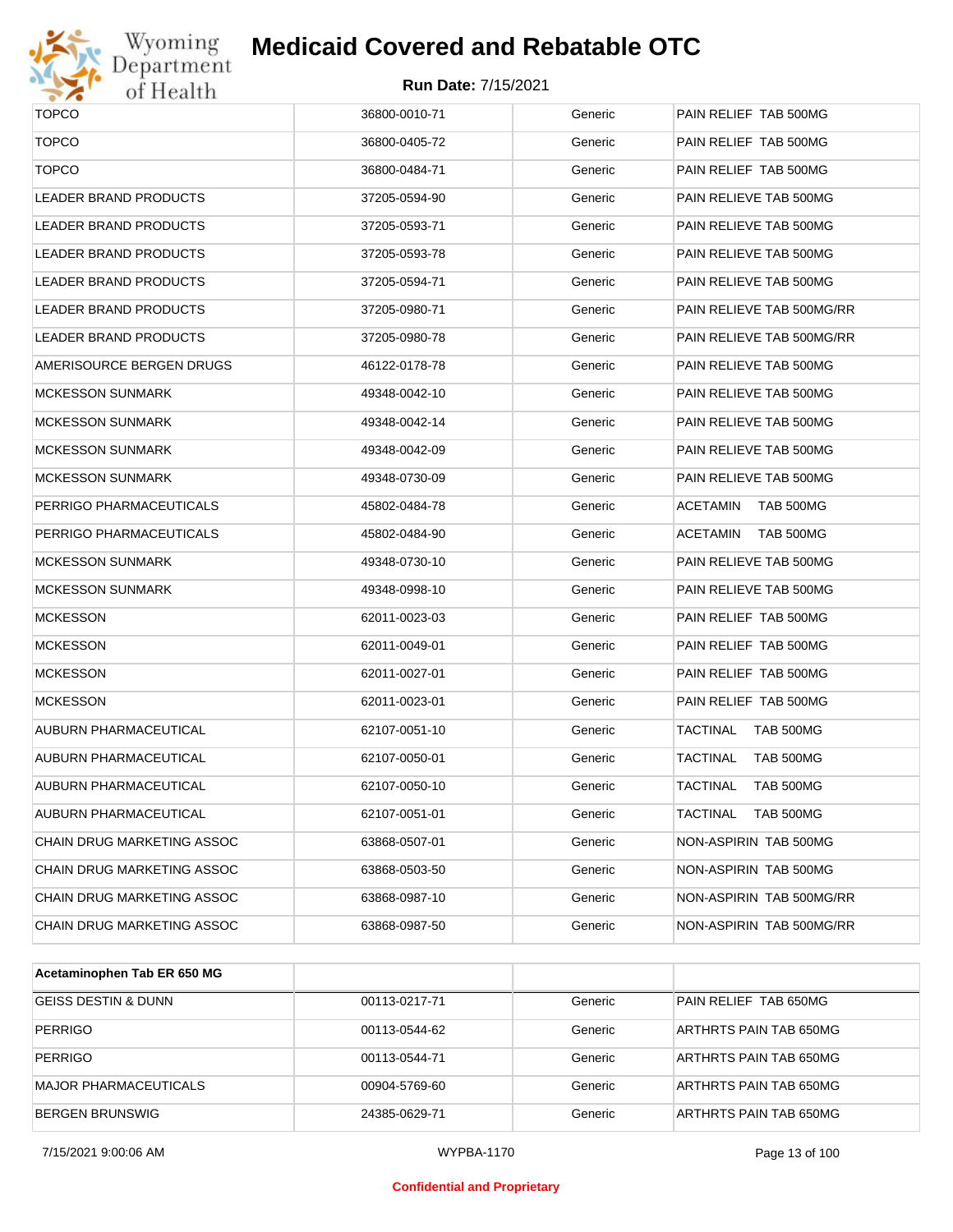

#### **Run Date:** 7/15/2021

| <b>ULLIVAILLE</b>              |               |         |                              |  |  |
|--------------------------------|---------------|---------|------------------------------|--|--|
| <b>BERGEN BRUNSWIG</b>         | 24385-0629-78 | Generic | ARTHRTS PAIN TAB 650MG       |  |  |
| <b>TOPCO</b>                   | 36800-0544-71 | Generic | ARTHRTS PAIN TAB 650MG       |  |  |
| LEADER BRAND PRODUCTS          | 37205-0034-78 | Generic | ARTHRTS PAIN TAB 650MG       |  |  |
| <b>TOPCO</b>                   | 36800-0217-78 | Generic | 8 HOUR PAIN TAB 650MG        |  |  |
| <b>TOPCO</b>                   | 36800-0544-62 | Generic | ARTHRTS PAIN TAB 650MG       |  |  |
| <b>TOPCO</b>                   | 36800-0544-78 | Generic | ARTHRTS PAIN TAB 650MG       |  |  |
| LEADER BRAND PRODUCTS          | 37205-0477-78 | Generic | 8 HOUR PAIN TAB 650MG        |  |  |
| <b>TOPCO</b>                   | 36800-0966-47 | Generic | ARTHRTS PAIN TAB 650MG       |  |  |
| AMERISOURCE BERGEN DRUGS       | 46122-0062-78 | Generic | 8HR PAIN REL TAB 650MG       |  |  |
| <b>MCKESSON SUNMARK</b>        | 49348-0921-09 | Generic | ARTHRTS PAIN TAB 650MG       |  |  |
| <b>MCKESSON SUNMARK</b>        | 49348-0921-10 | Generic | ARTHRTS PAIN TAB 650MG       |  |  |
| AMERISOURCE BERGEN DRUGS       | 46122-0062-71 | Generic | 8HR PAIN REL TAB 650MG       |  |  |
| AMERISOURCE BERGEN DRUGS       | 46122-0170-81 | Generic | ARTHRTS PAIN TAB 650MG       |  |  |
| <b>MCKESSON SUNMARK</b>        | 49348-0924-09 | Generic | 8 HOUR PAIN TAB 650MG        |  |  |
| <b>MCKESSON SUNMARK</b>        | 49348-0924-10 | Generic | 8 HOUR PAIN TAB 650MG        |  |  |
| <b>OHM LABS</b>                | 51660-0333-01 | Generic | ARTHRTS PAIN TAB 650MG       |  |  |
| OHM LABS                       | 51660-0333-50 | Generic | ARTHRTS PAIN TAB 650MG       |  |  |
| <b>MCKESSON</b>                | 62011-0026-01 | Generic | ARTHRTS PAIN TAB 650MG       |  |  |
| CHAIN DRUG MARKETING ASSOC     | 63868-0089-01 | Generic | ARTHRTS PAIN TAB 650MG       |  |  |
| CHAIN DRUG MARKETING ASSOC     | 63868-0089-50 | Generic | ARTHRTS PAIN TAB 650MG       |  |  |
| AMERICAN HEALTH PACKAGING      | 68084-0777-25 | Generic | <b>ACETAMIN</b><br>TAB 650MG |  |  |
| AMERICAN HEALTH PACKAGING      | 68084-0777-95 | Generic | ACETAMIN<br>TAB 650MG        |  |  |
|                                |               |         |                              |  |  |
| <b>Aspirin Chew Tab 81 MG</b>  |               |         |                              |  |  |
| <b>GEISS DESTIN &amp; DUNN</b> | 00113-0274-68 | Generic | <b>ASPIRIN</b><br>CHW 81MG   |  |  |
| <b>GEISS DESTIN &amp; DUNN</b> | 00113-0467-68 | Generic | ASPIRIN<br>CHW 81MG          |  |  |
| <b>RUGBY LABORATORIES</b>      | 00536-1008-36 | Generic | <b>ASPIRIN</b><br>CHW 81MG   |  |  |
| PAR PHARMACEUTICAL             | 00603-0024-36 | Generic | <b>ASPIRIN</b><br>CHW 81MG   |  |  |
| <b>MAJOR PHARMACEUTICALS</b>   | 00904-4040-73 | Generic | <b>ASPIRIN</b><br>CHW 81MG   |  |  |
| <b>MAJOR PHARMACEUTICALS</b>   | 00904-6288-89 | Generic | ASPIRIN LOW CHW 81MG         |  |  |
|                                |               |         |                              |  |  |

PHARBEST PHARMACEUTICALS 16103-0366-11 Generic ASPIRIN CHW 81MG PHARBEST PHARMACEUTICALS 16103-0366-05 Generic ASPIRIN CHW 81MG SELECT BRAND 15127-0241-36 Generic SB CHILD ASA CHW 81MG TOPCO 36800-0274-68 Generic ASPIRIN LOW CHW 81MG BERGEN BRUNSWIG 24385-0278-68 Generic GNP ASPIRIN CHW 81MG TOPCO 36800-0259-68 Generic ASPIRIN CHW 81MG BERGEN BRUNSWIG 24385-0028-68 Generic GNP ASPIRIN CHW 81MG

#### **Confidential and Proprietary**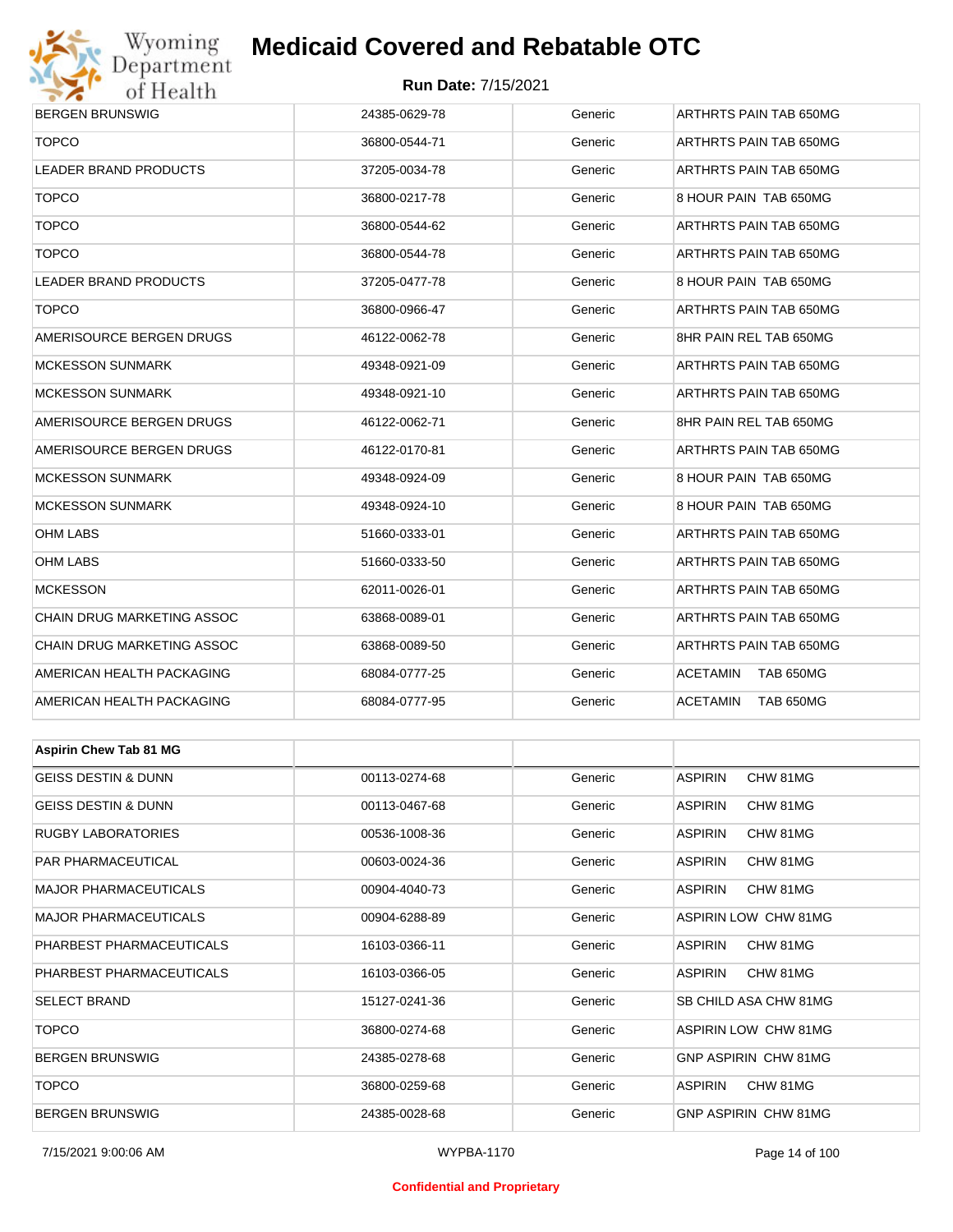

| <b>BERGEN BRUNSWIG</b>       | 24385-0364-68 | Generic | GNP ASPIRIN CHW 81MG        |
|------------------------------|---------------|---------|-----------------------------|
| <b>TOPCO</b>                 | 36800-0467-68 | Generic | <b>ASPIRIN LOW CHW 81MG</b> |
| LEADER BRAND PRODUCTS        | 37205-0708-68 | Generic | CHILD ASA CHW 81MG          |
| LEADER BRAND PRODUCTS        | 37205-0467-68 | Generic | CHILD ASA CHW 81MG          |
| <b>LEADER BRAND PRODUCTS</b> | 37205-0369-68 | Generic | CHW 81MG<br>ASPIRIN         |
| <b>MCKESSON SUNMARK</b>      | 49348-0191-07 | Generic | SM CHILD ASA CHW 81MG       |
| <b>MCKESSON SUNMARK</b>      | 49348-0498-07 | Generic | SM ASPIRIN CHW 81MG         |
| <b>MCKESSON SUNMARK</b>      | 49348-0757-07 | Generic | SM ASPIRIN CHW 81MG         |
| TIME-CAP LABS                | 49483-0334-63 | Generic | ASPIRIN LOW CHW 81MG        |
| <b>MCKESSON</b>              | 62011-0028-01 | Generic | HM ASPIRIN CHW 81MG         |
| <b>MCKESSON</b>              | 62011-0021-01 | Generic | HM ASPIRIN CHW 81MG         |
| AUBURN PHARMACEUTICAL        | 62107-0026-36 | Generic | CHILD ASA LS CHW 81MG       |
| <b>MCKESSON</b>              | 62011-0212-01 | Generic | HM ASPIRIN CHW 81MG         |

| <b>Aspirin Suppos 300 MG</b> |               |         |                |           |
|------------------------------|---------------|---------|----------------|-----------|
| PERRIGO                      | 00574-7034-12 | Generic | <b>ASPIRIN</b> | SUP 300MG |

| <b>Aspirin Suppos 600 MG</b> |               |         |          |           |
|------------------------------|---------------|---------|----------|-----------|
| PERRIGO                      | 00574-7036-12 | Generic | ⊪ASPIRIN | SUP 600MG |

| Aspirin Tab 325 MG             |               |         |                                    |
|--------------------------------|---------------|---------|------------------------------------|
| <b>GEISS DESTIN &amp; DUNN</b> | 00113-0416-87 | Generic | <b>ASPIRIN</b><br><b>TAB 325MG</b> |
| <b>GEISS DESTIN &amp; DUNN</b> | 00113-0416-90 | Generic | <b>ASPIRIN</b><br><b>TAB 325MG</b> |
| <b>GEISS DESTIN &amp; DUNN</b> | 00113-0416-78 | Generic | <b>ASPIRIN</b><br><b>TAB 325MG</b> |
| <b>RUGBY LABORATORIES</b>      | 00536-1053-01 | Generic | <b>TAB 325MG</b><br><b>ASPIRIN</b> |
| <b>RUGBY LABORATORIES</b>      | 00536-3305-10 | Generic | <b>ASPIRIN</b><br><b>TAB 325MG</b> |
| <b>RUGBY LABORATORIES</b>      | 00536-1054-29 | Generic | <b>ASPIRIN</b><br><b>TAB 325MG</b> |
| <b>RUGBY LABORATORIES</b>      | 00536-1053-05 | Generic | <b>ASPIRIN</b><br><b>TAB 325MG</b> |
| <b>RUGBY LABORATORIES</b>      | 00536-3305-01 | Generic | <b>ASPIRIN</b><br><b>TAB 325MG</b> |
| <b>MAJOR PHARMACEUTICALS</b>   | 00904-2009-60 | Generic | <b>TAB 325MG</b><br><b>ASPIRIN</b> |
| <b>MAJOR PHARMACEUTICALS</b>   | 00904-2009-40 | Generic | <b>ASPIRIN</b><br><b>TAB 325MG</b> |
| <b>SELECT BRAND</b>            | 15127-0738-10 | Generic | SB ASPIRIN TAB 325MG               |
| <b>SELECT BRAND</b>            | 15127-0738-21 | Generic | SB ASPIRIN TAB 325MG               |
| <b>SELECT BRAND</b>            | 15127-0738-05 | Generic | SB ASPIRIN TAB 325MG               |
| <b>SELECT BRAND</b>            | 15127-0738-01 | Generic | SB ASPIRIN TAB 325MG               |
| PHARBEST PHARMACEUTICALS       | 16103-0365-11 | Generic | <b>ASPIRIN</b><br><b>TAB 325MG</b> |
| PHARBEST PHARMACEUTICALS       | 16103-0365-08 | Generic | <b>ASPIRIN</b><br><b>TAB 325MG</b> |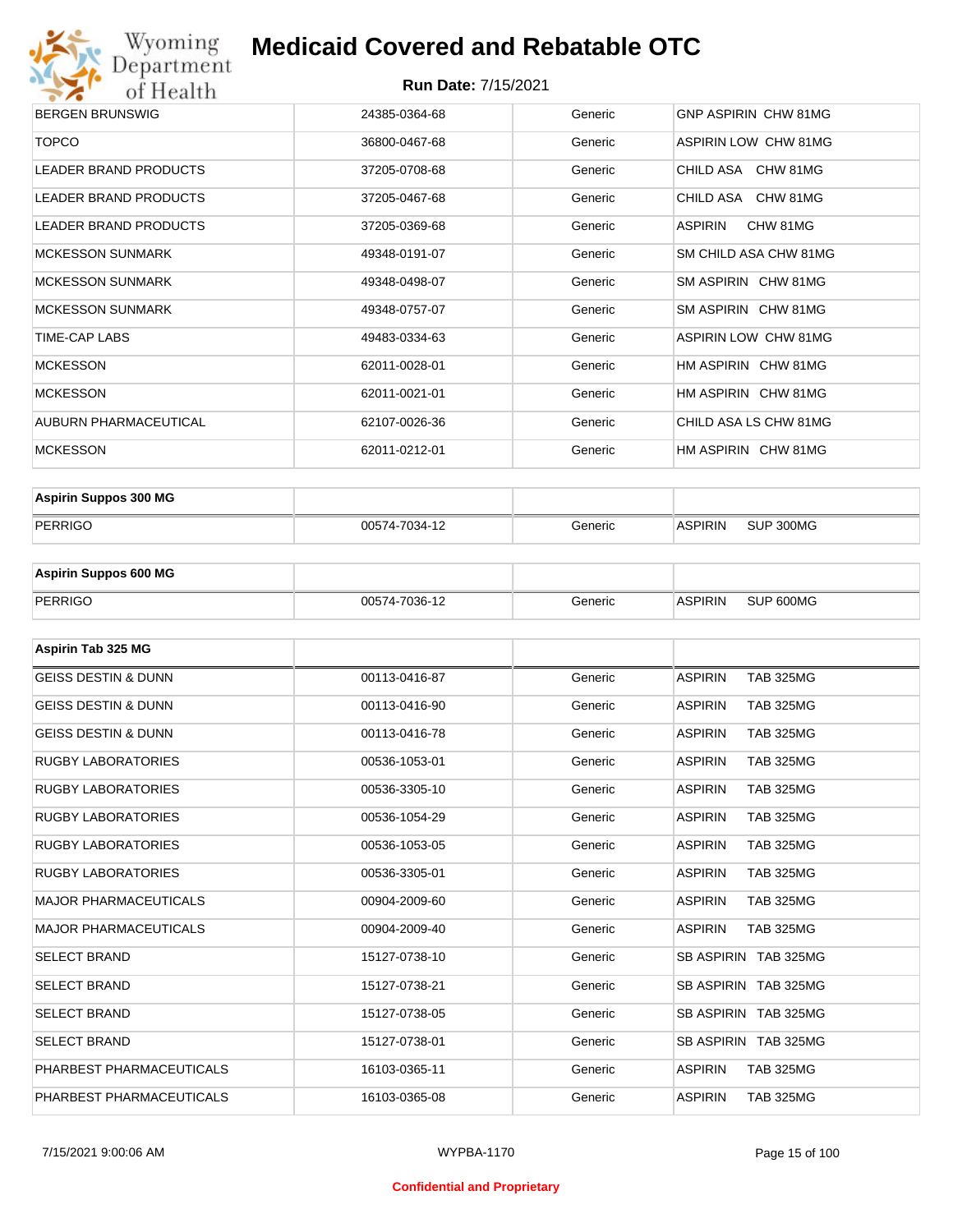

| <b>MCKESSON SUNMARK</b>    | 49348-0001-10 | Generic | SM ASPIRIN TAB 325MG               |
|----------------------------|---------------|---------|------------------------------------|
| <b>MCKESSON SUNMARK</b>    | 49348-0001-23 | Generic | SM ASPIRIN TAB 325MG               |
| TIME-CAP LABS              | 49483-0011-10 | Generic | <b>ASPIRIN</b><br><b>TAB 325MG</b> |
| <b>MCKESSON SUNMARK</b>    | 49348-0001-14 | Generic | SM ASPIRIN TAB 325MG               |
| <b>MCKESSON</b>            | 62011-0020-01 | Generic | HM ASPIRIN TAB 325MG               |
| CHAIN DRUG MARKETING ASSOC | 63868-0352-03 | Generic | OC ASPIRIN TAB 325MG               |
| CHAIN DRUG MARKETING ASSOC | 63868-0352-10 | Generic | OC ASPIRIN TAB 325MG               |

| <b>RUGBY LABORATORIES</b><br><b>ASPIRIN</b><br>TAB 325MG EC<br>00536-3313-01<br>Generic<br>PAR PHARMACEUTICAL<br><b>ASPIRIN</b><br>TAB 325MG EC<br>00603-0168-21<br>Generic<br><b>RUGBY LABORATORIES</b><br><b>ASPIRIN</b><br>TAB 325MG EC<br>00536-3313-10<br>Generic<br>PAR PHARMACEUTICAL<br>Generic<br><b>ASPIRIN</b><br>TAB 325MG EC<br>00603-0169-21<br>PAR PHARMACEUTICAL<br><b>ASPIRIN</b><br>TAB 325MG EC<br>00603-0169-32<br>Generic<br><b>MAJOR PHARMACEUTICALS</b><br>00904-2013-72<br>Generic<br><b>ASPIRIN</b><br>TAB 325MG EC<br><b>MAJOR PHARMACEUTICALS</b><br><b>ASPIRIN</b><br>TAB 325MG EC<br>00904-2013-80<br>Generic<br><b>MAJOR PHARMACEUTICALS</b><br><b>ASPIRIN</b><br>TAB 325MG EC<br>00904-2011-59<br>Generic<br><b>MAJOR PHARMACEUTICALS</b><br><b>ASPIRIN</b><br>TAB 325MG EC<br>00904-2013-60<br>Generic<br>PHARBEST PHARMACEUTICALS<br><b>ASPIRIN</b><br>TAB 325MG EC<br>16103-0357-08<br>Generic<br>PHARBEST PHARMACEUTICALS<br>Generic<br><b>ASPIRIN</b><br>TAB 325MG EC<br>16103-0357-11<br><b>BERGEN BRUNSWIG</b><br>GNP ASPIRIN TAB 325MG EC<br>24385-0429-02<br>Generic<br>GNP ASPIRIN TAB 325MG EC<br><b>BERGEN BRUNSWIG</b><br>24385-0429-90<br>Generic<br><b>TOPCO</b><br><b>ASPIRIN</b><br>TAB 325MG EC<br>36800-0429-02<br>Generic<br><b>LEADER BRAND PRODUCTS</b><br>37205-0429-96<br>Generic<br><b>ASPIRIN</b><br>TAB 325MG EC<br><b>LEADER BRAND PRODUCTS</b><br><b>ASPIRIN</b><br>TAB 325MG EC<br>Generic<br>37205-0429-87<br>SM ASPIRIN TAB 325MG EC<br><b>MCKESSON SUNMARK</b><br>49348-0937-14<br>Generic<br>TIME-CAP LABS<br><b>ASPIRIN</b><br>TAB 325MG EC<br>49483-0331-10<br>Generic<br><b>MCKESSON SUNMARK</b><br>49348-0937-82<br>Generic<br>SM ASPIRIN TAB 325MG EC<br>TIME-CAP LABS<br>Generic<br><b>ASPIRIN</b><br>TAB 325MG EC<br>49483-0331-01<br><b>WAL-MART</b><br>50844-0227-12<br>Generic<br>EQ ASPIRIN TAB 325MG EC<br><b>ASPIRIN</b><br>TAB 325MG EC<br><b>MCKESSON</b><br>62011-0040-01<br>Generic<br><b>SKY PACKAGING</b><br>63739-0523-01<br>Generic<br><b>ASPIRIN</b><br>TAB 325MG EC<br>AUBURN PHARMACEUTICAL<br><b>ECPIRIN</b><br>TAB 325MG EC<br>62107-0028-01<br>Generic<br>AUBURN PHARMACEUTICAL<br>62107-0028-32<br><b>ECPIRIN</b><br>TAB 325MG EC<br>Generic | Aspirin Tab Delayed Release 325 MG |  |  |
|-------------------------------------------------------------------------------------------------------------------------------------------------------------------------------------------------------------------------------------------------------------------------------------------------------------------------------------------------------------------------------------------------------------------------------------------------------------------------------------------------------------------------------------------------------------------------------------------------------------------------------------------------------------------------------------------------------------------------------------------------------------------------------------------------------------------------------------------------------------------------------------------------------------------------------------------------------------------------------------------------------------------------------------------------------------------------------------------------------------------------------------------------------------------------------------------------------------------------------------------------------------------------------------------------------------------------------------------------------------------------------------------------------------------------------------------------------------------------------------------------------------------------------------------------------------------------------------------------------------------------------------------------------------------------------------------------------------------------------------------------------------------------------------------------------------------------------------------------------------------------------------------------------------------------------------------------------------------------------------------------------------------------------------------------------------------------------------------------------------------------------------------------------------------------------------------------------------------------------------------|------------------------------------|--|--|
|                                                                                                                                                                                                                                                                                                                                                                                                                                                                                                                                                                                                                                                                                                                                                                                                                                                                                                                                                                                                                                                                                                                                                                                                                                                                                                                                                                                                                                                                                                                                                                                                                                                                                                                                                                                                                                                                                                                                                                                                                                                                                                                                                                                                                                           |                                    |  |  |
|                                                                                                                                                                                                                                                                                                                                                                                                                                                                                                                                                                                                                                                                                                                                                                                                                                                                                                                                                                                                                                                                                                                                                                                                                                                                                                                                                                                                                                                                                                                                                                                                                                                                                                                                                                                                                                                                                                                                                                                                                                                                                                                                                                                                                                           |                                    |  |  |
|                                                                                                                                                                                                                                                                                                                                                                                                                                                                                                                                                                                                                                                                                                                                                                                                                                                                                                                                                                                                                                                                                                                                                                                                                                                                                                                                                                                                                                                                                                                                                                                                                                                                                                                                                                                                                                                                                                                                                                                                                                                                                                                                                                                                                                           |                                    |  |  |
|                                                                                                                                                                                                                                                                                                                                                                                                                                                                                                                                                                                                                                                                                                                                                                                                                                                                                                                                                                                                                                                                                                                                                                                                                                                                                                                                                                                                                                                                                                                                                                                                                                                                                                                                                                                                                                                                                                                                                                                                                                                                                                                                                                                                                                           |                                    |  |  |
|                                                                                                                                                                                                                                                                                                                                                                                                                                                                                                                                                                                                                                                                                                                                                                                                                                                                                                                                                                                                                                                                                                                                                                                                                                                                                                                                                                                                                                                                                                                                                                                                                                                                                                                                                                                                                                                                                                                                                                                                                                                                                                                                                                                                                                           |                                    |  |  |
|                                                                                                                                                                                                                                                                                                                                                                                                                                                                                                                                                                                                                                                                                                                                                                                                                                                                                                                                                                                                                                                                                                                                                                                                                                                                                                                                                                                                                                                                                                                                                                                                                                                                                                                                                                                                                                                                                                                                                                                                                                                                                                                                                                                                                                           |                                    |  |  |
|                                                                                                                                                                                                                                                                                                                                                                                                                                                                                                                                                                                                                                                                                                                                                                                                                                                                                                                                                                                                                                                                                                                                                                                                                                                                                                                                                                                                                                                                                                                                                                                                                                                                                                                                                                                                                                                                                                                                                                                                                                                                                                                                                                                                                                           |                                    |  |  |
|                                                                                                                                                                                                                                                                                                                                                                                                                                                                                                                                                                                                                                                                                                                                                                                                                                                                                                                                                                                                                                                                                                                                                                                                                                                                                                                                                                                                                                                                                                                                                                                                                                                                                                                                                                                                                                                                                                                                                                                                                                                                                                                                                                                                                                           |                                    |  |  |
|                                                                                                                                                                                                                                                                                                                                                                                                                                                                                                                                                                                                                                                                                                                                                                                                                                                                                                                                                                                                                                                                                                                                                                                                                                                                                                                                                                                                                                                                                                                                                                                                                                                                                                                                                                                                                                                                                                                                                                                                                                                                                                                                                                                                                                           |                                    |  |  |
|                                                                                                                                                                                                                                                                                                                                                                                                                                                                                                                                                                                                                                                                                                                                                                                                                                                                                                                                                                                                                                                                                                                                                                                                                                                                                                                                                                                                                                                                                                                                                                                                                                                                                                                                                                                                                                                                                                                                                                                                                                                                                                                                                                                                                                           |                                    |  |  |
|                                                                                                                                                                                                                                                                                                                                                                                                                                                                                                                                                                                                                                                                                                                                                                                                                                                                                                                                                                                                                                                                                                                                                                                                                                                                                                                                                                                                                                                                                                                                                                                                                                                                                                                                                                                                                                                                                                                                                                                                                                                                                                                                                                                                                                           |                                    |  |  |
|                                                                                                                                                                                                                                                                                                                                                                                                                                                                                                                                                                                                                                                                                                                                                                                                                                                                                                                                                                                                                                                                                                                                                                                                                                                                                                                                                                                                                                                                                                                                                                                                                                                                                                                                                                                                                                                                                                                                                                                                                                                                                                                                                                                                                                           |                                    |  |  |
|                                                                                                                                                                                                                                                                                                                                                                                                                                                                                                                                                                                                                                                                                                                                                                                                                                                                                                                                                                                                                                                                                                                                                                                                                                                                                                                                                                                                                                                                                                                                                                                                                                                                                                                                                                                                                                                                                                                                                                                                                                                                                                                                                                                                                                           |                                    |  |  |
|                                                                                                                                                                                                                                                                                                                                                                                                                                                                                                                                                                                                                                                                                                                                                                                                                                                                                                                                                                                                                                                                                                                                                                                                                                                                                                                                                                                                                                                                                                                                                                                                                                                                                                                                                                                                                                                                                                                                                                                                                                                                                                                                                                                                                                           |                                    |  |  |
|                                                                                                                                                                                                                                                                                                                                                                                                                                                                                                                                                                                                                                                                                                                                                                                                                                                                                                                                                                                                                                                                                                                                                                                                                                                                                                                                                                                                                                                                                                                                                                                                                                                                                                                                                                                                                                                                                                                                                                                                                                                                                                                                                                                                                                           |                                    |  |  |
|                                                                                                                                                                                                                                                                                                                                                                                                                                                                                                                                                                                                                                                                                                                                                                                                                                                                                                                                                                                                                                                                                                                                                                                                                                                                                                                                                                                                                                                                                                                                                                                                                                                                                                                                                                                                                                                                                                                                                                                                                                                                                                                                                                                                                                           |                                    |  |  |
|                                                                                                                                                                                                                                                                                                                                                                                                                                                                                                                                                                                                                                                                                                                                                                                                                                                                                                                                                                                                                                                                                                                                                                                                                                                                                                                                                                                                                                                                                                                                                                                                                                                                                                                                                                                                                                                                                                                                                                                                                                                                                                                                                                                                                                           |                                    |  |  |
|                                                                                                                                                                                                                                                                                                                                                                                                                                                                                                                                                                                                                                                                                                                                                                                                                                                                                                                                                                                                                                                                                                                                                                                                                                                                                                                                                                                                                                                                                                                                                                                                                                                                                                                                                                                                                                                                                                                                                                                                                                                                                                                                                                                                                                           |                                    |  |  |
|                                                                                                                                                                                                                                                                                                                                                                                                                                                                                                                                                                                                                                                                                                                                                                                                                                                                                                                                                                                                                                                                                                                                                                                                                                                                                                                                                                                                                                                                                                                                                                                                                                                                                                                                                                                                                                                                                                                                                                                                                                                                                                                                                                                                                                           |                                    |  |  |
|                                                                                                                                                                                                                                                                                                                                                                                                                                                                                                                                                                                                                                                                                                                                                                                                                                                                                                                                                                                                                                                                                                                                                                                                                                                                                                                                                                                                                                                                                                                                                                                                                                                                                                                                                                                                                                                                                                                                                                                                                                                                                                                                                                                                                                           |                                    |  |  |
|                                                                                                                                                                                                                                                                                                                                                                                                                                                                                                                                                                                                                                                                                                                                                                                                                                                                                                                                                                                                                                                                                                                                                                                                                                                                                                                                                                                                                                                                                                                                                                                                                                                                                                                                                                                                                                                                                                                                                                                                                                                                                                                                                                                                                                           |                                    |  |  |
|                                                                                                                                                                                                                                                                                                                                                                                                                                                                                                                                                                                                                                                                                                                                                                                                                                                                                                                                                                                                                                                                                                                                                                                                                                                                                                                                                                                                                                                                                                                                                                                                                                                                                                                                                                                                                                                                                                                                                                                                                                                                                                                                                                                                                                           |                                    |  |  |
|                                                                                                                                                                                                                                                                                                                                                                                                                                                                                                                                                                                                                                                                                                                                                                                                                                                                                                                                                                                                                                                                                                                                                                                                                                                                                                                                                                                                                                                                                                                                                                                                                                                                                                                                                                                                                                                                                                                                                                                                                                                                                                                                                                                                                                           |                                    |  |  |
|                                                                                                                                                                                                                                                                                                                                                                                                                                                                                                                                                                                                                                                                                                                                                                                                                                                                                                                                                                                                                                                                                                                                                                                                                                                                                                                                                                                                                                                                                                                                                                                                                                                                                                                                                                                                                                                                                                                                                                                                                                                                                                                                                                                                                                           |                                    |  |  |
|                                                                                                                                                                                                                                                                                                                                                                                                                                                                                                                                                                                                                                                                                                                                                                                                                                                                                                                                                                                                                                                                                                                                                                                                                                                                                                                                                                                                                                                                                                                                                                                                                                                                                                                                                                                                                                                                                                                                                                                                                                                                                                                                                                                                                                           |                                    |  |  |

| Aspirin Tab Delayed Release 81 MG |               |         |                |             |
|-----------------------------------|---------------|---------|----------------|-------------|
| <b>RUGBY LABORATORIES</b>         | 00536-1004-10 | Generic | <b>ASPIRIN</b> | TAB 81MG EC |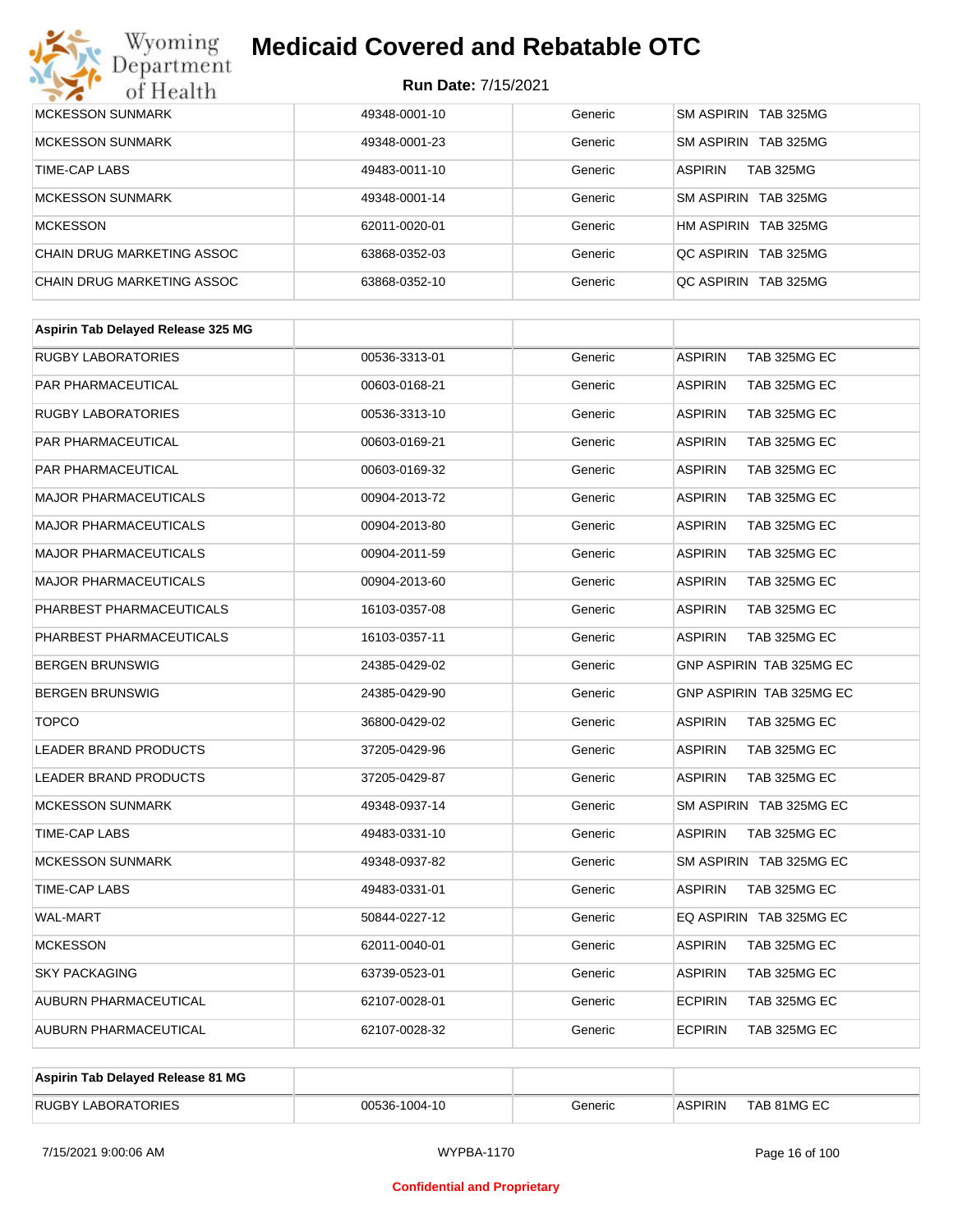| <b>RUGBY LABORATORIES</b>    | 00536-1004-41 | Generic | <b>ASPIRIN</b><br>TAB 81MG EC  |
|------------------------------|---------------|---------|--------------------------------|
| <b>PAR PHARMACEUTICAL</b>    | 00603-0026-22 | Generic | ASPIRIN LOW TAB 81MG EC        |
| <b>PAR PHARMACEUTICAL</b>    | 00603-0026-32 | Generic | ASPIRIN LOW TAB 81MG EC        |
| <b>MAJOR PHARMACEUTICALS</b> | 00904-7704-80 | Generic | ASPIR-LOW TAB 81MG EC          |
| <b>MAJOR PHARMACEUTICALS</b> | 00904-7704-70 | Generic | ASPIR-LOW TAB 81MG EC          |
| <b>MAJOR PHARMACEUTICALS</b> | 00904-7704-18 | Generic | ASPIR-LOW TAB 81MG EC          |
| PHARBEST PHARMACEUTICALS     | 16103-0356-09 | Generic | <b>ASPIRIN</b><br>TAB 81MG EC  |
| PHARBEST PHARMACEUTICALS     | 16103-0356-11 | Generic | <b>ASPIRIN</b><br>TAB 81MG EC  |
| <b>SELECT BRAND</b>          | 15127-0228-65 | Generic | <b>ASPIRIN</b><br>TAB 81MG EC  |
| <b>SELECT BRAND</b>          | 15127-0228-94 | Generic | ASPIRIN LOW TAB 81MG EC        |
| <b>TOPCO</b>                 | 36800-0277-48 | Generic | ASPIRIN LOW TAB 81MG EC        |
| AMERISOURCE BERGEN DRUGS     | 46122-0180-76 | Generic | ASPIRIN LOW TAB 81MG EC        |
| AMERISOURCE BERGEN DRUGS     | 46122-0182-48 | Generic | GNP ASPIRIN TAB 81MG EC        |
| AMERISOURCE BERGEN DRUGS     | 46122-0180-87 | Generic | ASPIRIN LOW TAB 81MG EC        |
| TIME-CAP LABS                | 49483-0387-12 | Generic | ASPIRIN LOW TAB 81MG EC        |
| TIME-CAP LABS                | 49483-0387-10 | Generic | ASPIRIN LOW TAB 81MG EC        |
| <b>MCKESSON SUNMARK</b>      | 49348-0980-15 | Generic | SM ASPIRIN TAB 81MG EC         |
| <b>MCKESSON SUNMARK</b>      | 49348-0980-23 | Generic | SM ASPIRIN TAB 81MG EC         |
| <b>MCKESSON SUNMARK</b>      | 49348-0980-53 | Generic | SM ASPIRIN TAB 81MG EC         |
| <b>MCKESSON SUNMARK</b>      | 49348-0981-15 | Generic | SM ASPIRIN TAB 81MG EC         |
| <b>MCKESSON</b>              | 62011-0003-01 | Generic | ASPIRIN LOW TAB 81MG EC        |
| <b>MCKESSON</b>              | 62011-0019-01 | Generic | <b>ASPIRIN LOW TAB 81MG EC</b> |
| <b>SKY PACKAGING</b>         | 63739-0522-01 | Generic | <b>ASPIRIN</b><br>TAB 81MG EC  |
| <b>SKY PACKAGING</b>         | 63739-0522-10 | Generic | <b>ASPIRIN</b><br>TAB 81MG EC  |
| AUBURN PHARMACEUTICAL        | 62107-0027-26 | Generic | ASPIRIN 81 TAB 81MG EC         |
| AUBURN PHARMACEUTICAL        | 62107-0027-32 | Generic | ASPIRIN 81 TAB 81MG EC         |
|                              |               |         |                                |

| Magnesium Salicylate Tab 500 MG |               |         |                              |
|---------------------------------|---------------|---------|------------------------------|
| <b>SELECT BRAND</b>             | 15127-0448-24 | Generic | <b>SB BACKACHE TAB 500MG</b> |
| <b>ANTACIDS</b>                 |               |         |                              |

| Alum & Mag Hydroxide-Simethicone Chew<br>Tab 200-200-25 MG |               |         |                        |
|------------------------------------------------------------|---------------|---------|------------------------|
| RUGBY LABORATORIES                                         | 00536-1011-01 | Generic | <b>CHW</b><br>ALMACONE |
| MAJOR PHARMACEUTICALS                                      | 00904-0478-60 | Generic | MINTOX PLUS CHW        |

| Alum & Mag Hydroxide-Simethicone Susp<br>200-200-20 MG/5ML |               |         |                          |
|------------------------------------------------------------|---------------|---------|--------------------------|
| PERRIGO                                                    | 00113-0357-40 | Generic | ANTACID PLUS SUS GAS REL |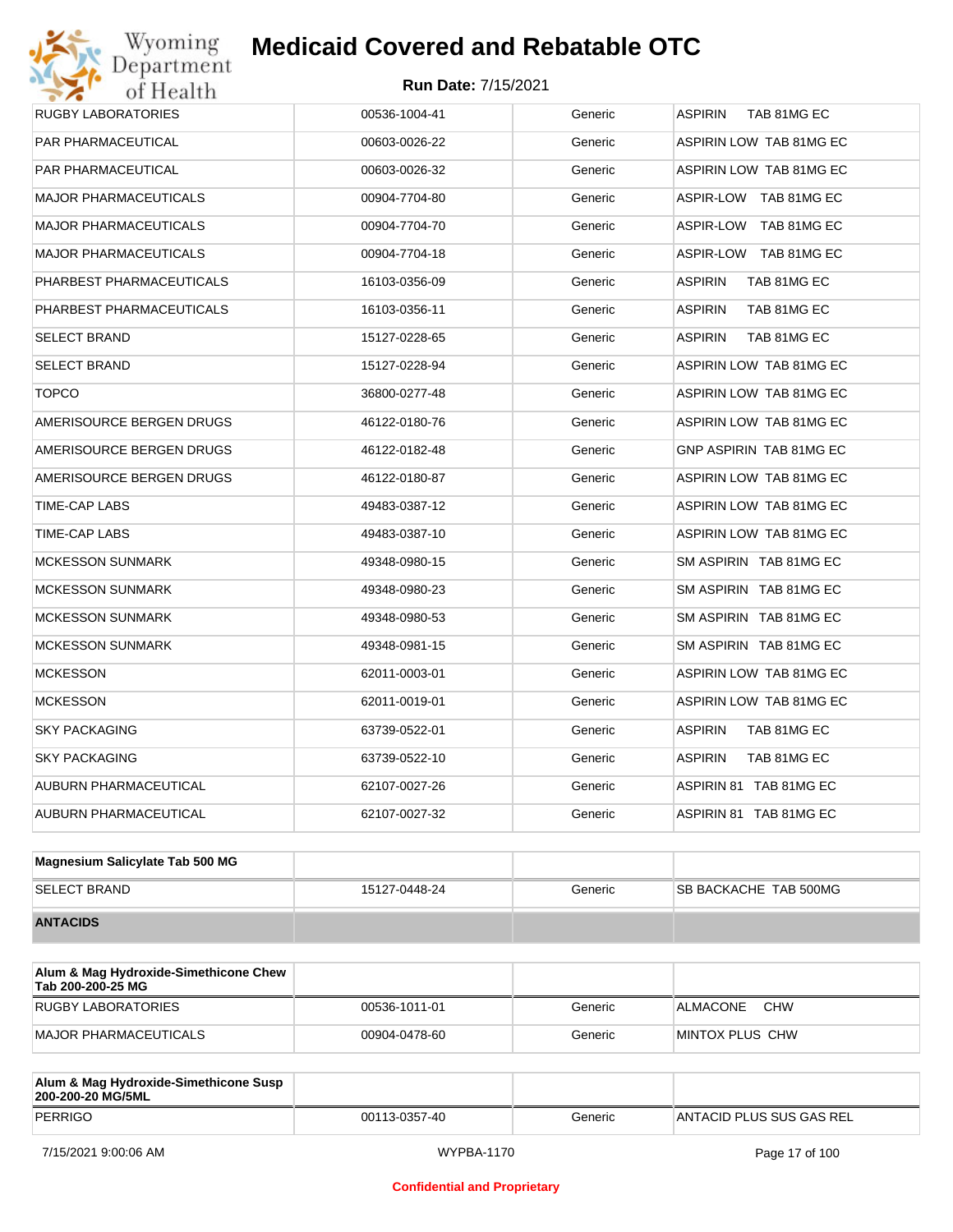

| Wyoming                           | <b>Medicaid Covered and Rebatable OTC</b> |         |                                 |  |  |
|-----------------------------------|-------------------------------------------|---------|---------------------------------|--|--|
| Department<br>of Health           | <b>Run Date: 7/15/2021</b>                |         |                                 |  |  |
| PHARMACEUTICAL ASSOCIATES         | 00121-1761-30                             | Generic | MAG-AL PLUS LIQ                 |  |  |
| <b>PERRIGO</b>                    | 00113-0851-40                             | Generic | SUS<br><b>ANTACID</b>           |  |  |
| <b>RUGBY LABORATORIES</b>         | 00536-0025-83                             | Generic | <b>ALMACONE</b><br><b>SUS</b>   |  |  |
| <b>RUGBY LABORATORIES</b>         | 00536-1945-83                             | Generic | <b>SUS</b><br><b>RULOX</b>      |  |  |
| <b>MAJOR PHARMACEUTICALS</b>      | 00904-0004-14                             | Generic | <b>SUS</b><br><b>MI-ACID</b>    |  |  |
| <b>MAJOR PHARMACEUTICALS</b>      | 00904-5721-14                             | Generic | <b>MINTOX</b><br><b>SUS</b>     |  |  |
| <b>SELECT BRAND</b>               | 15127-0883-52                             | Generic | SB ANTACID/ SUS ANTIGAS         |  |  |
| <b>BERGEN BRUNSWIG</b>            | 24385-0356-40                             | Generic | <b>GNP ANTACID SUS ANTI-GAS</b> |  |  |
| <b>LEADER BRAND PRODUCTS</b>      | 37205-0314-40                             | Generic | <b>ANTACID</b><br>SUS REG ST    |  |  |
| <b>TOPCO</b>                      | 36800-0357-40                             | Generic | ANTACID PLUS SUS GAS REL        |  |  |
| <b>BERGEN BRUNSWIG</b>            | 24385-0357-40                             | Generic | <b>GNP MASANTI SUS REG ST</b>   |  |  |
| <b>TOPCO</b>                      | 36800-0851-40                             | Generic | <b>ANTACID FAST SUS RELIEF</b>  |  |  |
| <b>LEADER BRAND PRODUCTS</b>      | 37205-0530-40                             | Generic | ANTACID FAST SUS ACTING         |  |  |
| <b>MCKESSON SUNMARK</b>           | 49348-0019-39                             | Generic | <b>SM ANTACID/ SUS ANTIGAS</b>  |  |  |
| <b>MCKESSON SUNMARK</b>           | 49348-0020-39                             | Generic | SM ANTACID SUS ANTI-GAS         |  |  |
| <b>MCKESSON</b>                   | 62011-0147-01                             | Generic | HM ANTACID SUS ANTI-GAS         |  |  |
| <b>MCKESSON</b>                   | 62011-0148-01                             | Generic | HM ANTACID SUS ANTI-GAS         |  |  |
| <b>CHAIN DRUG MARKETING ASSOC</b> | 63868-0694-57                             | Generic | QC ANTACID SUS                  |  |  |
| <b>CHAIN DRUG MARKETING ASSOC</b> | 63868-0712-57                             | Generic | QC ANTACID SUS ANTI-GAS         |  |  |

| Alum & Mag Hydroxide-Simethicone Susp<br>400-400-40 MG/5ML |               |         |                                       |
|------------------------------------------------------------|---------------|---------|---------------------------------------|
| <b>GEISS DESTIN &amp; DUNN</b>                             | 00113-0340-40 | Generic | ANTACID PLUS SUS GAS REL              |
| PHARMACEUTICAL ASSOCIATES                                  | 00121-1762-30 | Generic | MAG-AL PLUS LIO XS                    |
| PERRIGO PHARMACEUTICALS                                    | 00113-0588-40 | Generic | <b>ANTACID</b><br><b>SUS ANTI-GAS</b> |
| <b>RUGBY LABORATORIES</b>                                  | 00536-0015-83 | Generic | ALMACONE DBL SUS STRENGTH             |
| <b>MAJOR PHARMACEUTICALS</b>                               | 00904-0005-14 | Generic | MI-ACID<br><b>SUS MAX ST</b>          |
| <b>MAJOR PHARMACEUTICALS</b>                               | 00904-5725-14 | Generic | <b>MINTOX</b><br><b>SUS MAX ST</b>    |
| <b>SELECT BRAND</b>                                        | 15127-0745-52 | Generic | ANTACID/ANTI SUS -GAS DS              |
| <b>TOPCO</b>                                               | 36800-0340-40 | Generic | ANTACID PLUS SUS ANTI-GAS             |
| <b>TOPCO</b>                                               | 36800-0588-40 | Generic | <b>ANTACID</b><br><b>SUS MAX ST</b>   |
| <b>BERGEN BRUNSWIG</b>                                     | 24385-0340-40 | Generic | <b>GNP MASANTI SUS MAX ST</b>         |
| <b>LEADER BRAND PRODUCTS</b>                               | 37205-0535-40 | Generic | <b>ANTACID</b><br><b>SUS MAX ST</b>   |
| <b>BERGEN BRUNSWIG</b>                                     | 24385-0362-40 | Generic | <b>GNP ANTACID SUS CHERRY</b>         |
| <b>LEADER BRAND PRODUCTS</b>                               | 37205-0536-40 | Generic | <b>ANTACID</b><br><b>SUS MAX ST</b>   |
| <b>MCKESSON</b>                                            | 62011-0122-01 | Generic | ADVANCED<br><b>SUS ANTACID</b>        |
| <b>MCKESSON</b>                                            | 62011-0149-01 | Generic | HM ANTACID<br><b>SUS ANTI-GAS</b>     |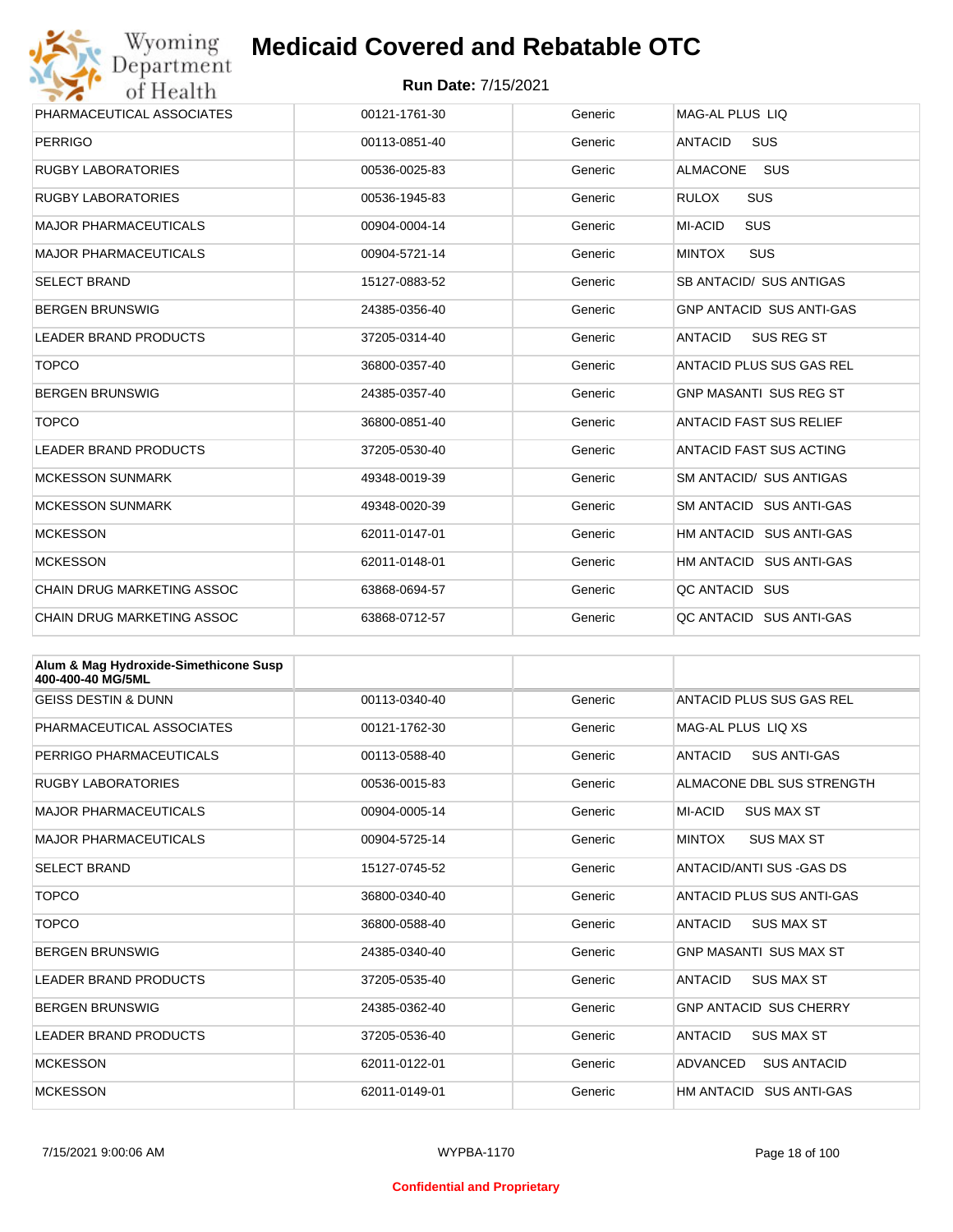

| Aluminum & Magnesium Hydroxides Susp<br>200-200 MG/5ML        |               |              |                                      |
|---------------------------------------------------------------|---------------|--------------|--------------------------------------|
| PHARMACEUTICAL ASSOCIATES                                     | 00121-1760-30 | Brand        | MAG-AL<br>LIQ                        |
| Aluminum Hydroxide Gel Susp 320<br>MG/5ML                     |               |              |                                      |
| <b>RUGBY LABORATORIES</b>                                     | 00536-0091-85 | Generic      | ALUM HYDROX SUS 320/5ML              |
| Aluminum Hydroxide-Magnesium                                  |               |              |                                      |
| Carbonate Chew Tab 160-105 MG                                 |               |              |                                      |
| <b>GLAXO CONSUMER HEALTHCARE L.P.</b>                         | 00135-0098-26 | <b>Brand</b> | <b>GAVISCON</b><br><b>CHW EX-STR</b> |
| <b>GLAXO CONSUMER HEALTHCARE L.P.</b>                         | 00135-0430-03 | Brand        | <b>GAVISCON</b><br>CHW EX-STR        |
| <b>MAJOR PHARMACEUTICALS</b>                                  | 00904-5365-60 | Generic      | <b>ACID GONE</b><br><b>CHW</b>       |
| AMERISOURCE BERGEN DRUGS                                      | 46122-0150-78 | Generic      | GNP ANTACID CHW 160-105              |
| Aluminum Hydroxide-Magnesium                                  |               |              |                                      |
| Carbonate Susp 508-475 MG/10ML                                |               |              |                                      |
| <b>GLAXO CONSUMER HEALTHCARE L.P.</b>                         | 00135-0095-41 | <b>Brand</b> | <b>GAVISCON</b><br><b>SUS</b>        |
| Aluminum Hydroxide-Magnesium<br>Carbonate Susp 95-358 MG/15ML |               |              |                                      |
| <b>GLAXO CONSUMER HEALTHCARE L.P.</b>                         | 00135-0094-41 | Brand        | <b>GAVISCON</b><br><b>SUS</b>        |
| <b>MAJOR PHARMACEUTICALS</b>                                  | 00904-7727-14 | Generic      | SUS<br><b>ACID GONE</b>              |
| Aluminum Hydroxide-Magnesium                                  |               |              |                                      |
| Trisilicate Chew Tab 80-14.2 MG                               |               |              |                                      |
| GLAXO CONSUMER HEALTHCARE L.P.                                | 00135-0096-26 | Brand        | <b>GAVISCON</b><br><b>CHW</b>        |
| <b>Calcium Carbonate (Antacid) Chew Tab</b>                   |               |              |                                      |
| 1000 MG                                                       |               |              |                                      |
| PERRIGO PHARMACEUTICALS                                       | 00113-0595-23 | Generic      | CAL ANTACID CHW 1000MG               |
| GLAXO CONSUMER HEALTHCARE L.P.                                | 00135-0118-14 | Brand        | TUMS ULTRA CHW 1000MG                |
| GLAXO CONSUMER HEALTHCARE L.P.                                | 00135-0118-83 | Brand        | TUMS ULTRA CHW 1000MG                |
| <b>GLAXO CONSUMER HEALTHCARE L.P.</b>                         | 00135-0180-14 | <b>Brand</b> | TUMS ULTRA CHW 1000MG                |
| GLAXO CONSUMER HEALTHCARE L.P.                                | 00135-0181-01 | <b>Brand</b> | TUMS ULTRA CHW 1000MG                |
| GLAXO CONSUMER HEALTHCARE L.P.                                | 00135-0181-02 | <b>Brand</b> | TUMS ULTRA CHW 1000MG                |
| GLAXO CONSUMER HEALTHCARE L.P.                                | 00135-0181-03 | <b>Brand</b> | TUMS ULTRA CHW 1000MG                |
| GLAXO CONSUMER HEALTHCARE L.P.                                | 00135-0228-01 | <b>Brand</b> | TUMS ULTRA CHW 1000MG                |
| GLAXO CONSUMER HEALTHCARE L.P.                                | 00135-0181-05 | <b>Brand</b> | TUMS ULTRA CHW 1000MG                |
| GLAXO CONSUMER HEALTHCARE L.P.                                | 00135-0180-02 | <b>Brand</b> | TUMS ULTRA CHW 1000MG                |
| GLAXO CONSUMER HEALTHCARE L.P.                                | 00135-0181-14 | <b>Brand</b> | TUMS ULTRA CHW 1000MG                |
| <b>TOPCO</b>                                                  | 36800-0595-23 | Generic      | CALC ANTACID CHW 1000MG              |
| LEADER BRAND PRODUCTS                                         | 37205-0333-69 | Generic      | CAL ANTACID CHW 1000MG               |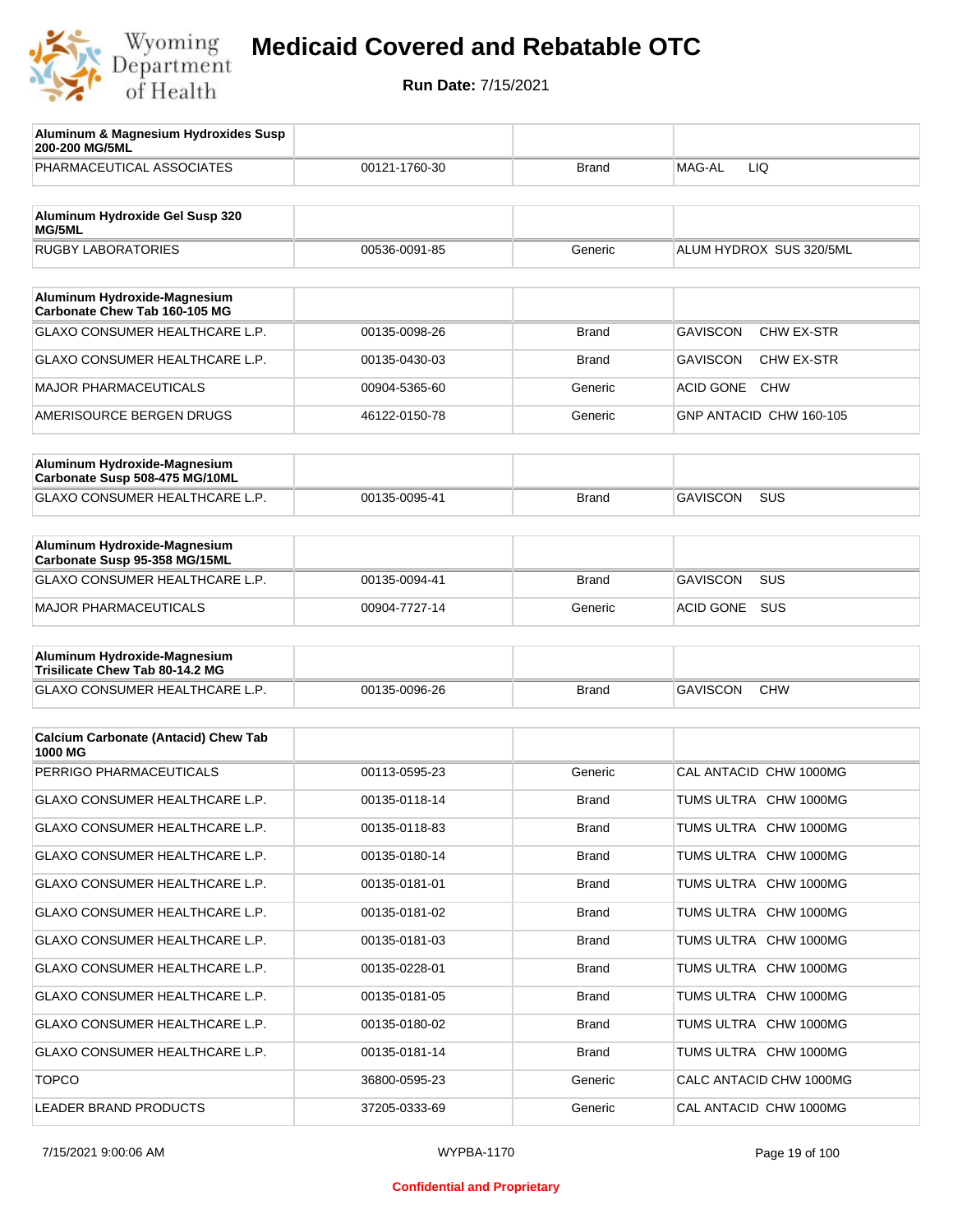

| <b>MCKESSON SUNMARK</b>                                            | 49348-0959-16 | Generic      | SM ANTACID CHW 1000MG       |
|--------------------------------------------------------------------|---------------|--------------|-----------------------------|
|                                                                    |               |              |                             |
| <b>Calcium Carbonate (Antacid) Chew Tab</b><br>1177 MG (471 MG Ca) |               |              |                             |
| <b>GLAXO CONSUMER HEALTHCARE L.P.</b>                              | 00135-0560-01 | <b>Brand</b> | TUMS CHW DEL CHW 1177MG     |
| <b>Calcium Carbonate (Antacid) Chew Tab</b><br>500 MG              |               |              |                             |
| PERRIGO PHARMACEUTICALS                                            | 00113-0478-47 | Generic      | CALC ANTACID CHW 500MG      |
| PERRIGO PHARMACEUTICALS                                            | 00113-0485-47 | Generic      | <b>ANTACID</b><br>CHW 500MG |
| <b>GLAXO CONSUMER HEALTHCARE L.P.</b>                              | 00135-0070-48 | <b>Brand</b> | <b>TUMS</b><br>CHW 500MG    |
| <b>GLAXO CONSUMER HEALTHCARE L.P.</b>                              | 00135-0071-27 | <b>Brand</b> | <b>TUMS</b><br>CHW 500MG    |
| GLAXO CONSUMER HEALTHCARE L.P.                                     | 00135-0071-48 | <b>Brand</b> | <b>TUMS</b><br>CHW 500MG    |
| <b>GLAXO CONSUMER HEALTHCARE L.P.</b>                              | 00135-0070-03 | <b>Brand</b> | <b>TUMS</b><br>CHW 500MG    |
| <b>GLAXO CONSUMER HEALTHCARE L.P.</b>                              | 00135-0070-27 | <b>Brand</b> | <b>TUMS</b><br>CHW 500MG    |
| GLAXO CONSUMER HEALTHCARE L.P.                                     | 00135-0522-03 | Generic      | TUMS FRESHER CHW 500MG      |
| <b>RUGBY LABORATORIES</b>                                          | 00536-1007-15 | Generic      | CAL-GEST<br>CHW 500MG       |
| <b>RUGBY LABORATORIES</b>                                          | 00536-1048-15 | Generic      | <b>ANTACID</b><br>CHW 500MG |
| <b>MAJOR PHARMACEUTICALS</b>                                       | 00904-6412-92 | Generic      | CALC ANTACID CHW 500MG      |
| <b>MAJOR PHARMACEUTICALS</b>                                       | 00904-1257-92 | Generic      | CALC ANTACID CHW 500MG      |
| <b>SELECT BRAND</b>                                                | 15127-0210-24 | Generic      | <b>ANTACID</b><br>CHW 500MG |
| <b>SELECT BRAND</b>                                                | 15127-0211-24 | Generic      | <b>ANTACID</b><br>CHW 500MG |
| <b>TOPCO</b>                                                       | 36800-0485-47 | Generic      | CALC ANTACID CHW 500MG      |
| <b>TOPCO</b>                                                       | 36800-0478-47 | Generic      | <b>ANTACID</b><br>CHW 500MG |
| LEADER BRAND PRODUCTS                                              | 37205-0200-47 | Generic      | <b>ANTACID</b><br>CHW 500MG |
| <b>LEADER BRAND PRODUCTS</b>                                       | 37205-0210-47 | Generic      | <b>ANTACID</b><br>CHW 500MG |
| <b>MCKESSON SUNMARK</b>                                            | 49348-0958-21 | Generic      | CALC ANTACID CHW 500MG      |
| <b>MCKESSON SUNMARK</b>                                            | 49348-0957-21 | Generic      | CALC ANTACID CHW 500MG      |
| <b>MCKESSON</b>                                                    | 62011-0132-01 | Generic      | CALC ANTACID CHW 500MG      |
| Calcium Carbonate (Antonial) Cheur Tab                             |               |              |                             |

| <b>Calcium Carbonate (Antacid) Chew Tab</b><br>750 MG |               |              |                              |
|-------------------------------------------------------|---------------|--------------|------------------------------|
| PERRIGO PHARMACEUTICALS                               | 00113-0179-80 | Generic      | CALC ANTACID CHW 750MG       |
| PERRIGO PHARMACEUTICALS                               | 00113-0489-80 | Generic      | CHW 750MG<br><b>ANTACID</b>  |
| GLAXO CONSUMER HEALTHCARE L.P.                        | 00135-0074-07 | <b>Brand</b> | TUMS EXTRA CHW 750MG         |
| GLAXO CONSUMER HEALTHCARE L.P.                        | 00135-0074-22 | <b>Brand</b> | TUMS EXTRA CHW 750MG         |
| GLAXO CONSUMER HEALTHCARE L.P.                        | 00135-0140-03 | <b>Brand</b> | CHW 750MG<br>TUMS E-X        |
| <b>GLAXO CONSUMER HEALTHCARE L.P.</b>                 | 00135-0178-02 | <b>Brand</b> | CHW 750MG<br>TUMS E-X        |
| <b>GLAXO CONSUMER HEALTHCARE L.P.</b>                 | 00135-0178-03 | <b>Brand</b> | <b>CHW 750MG</b><br>TUMS E-X |
| <b>GLAXO CONSUMER HEALTHCARE L.P.</b>                 | 00135-0178-08 | <b>Brand</b> | TUMS E-X<br>CHW 750MG        |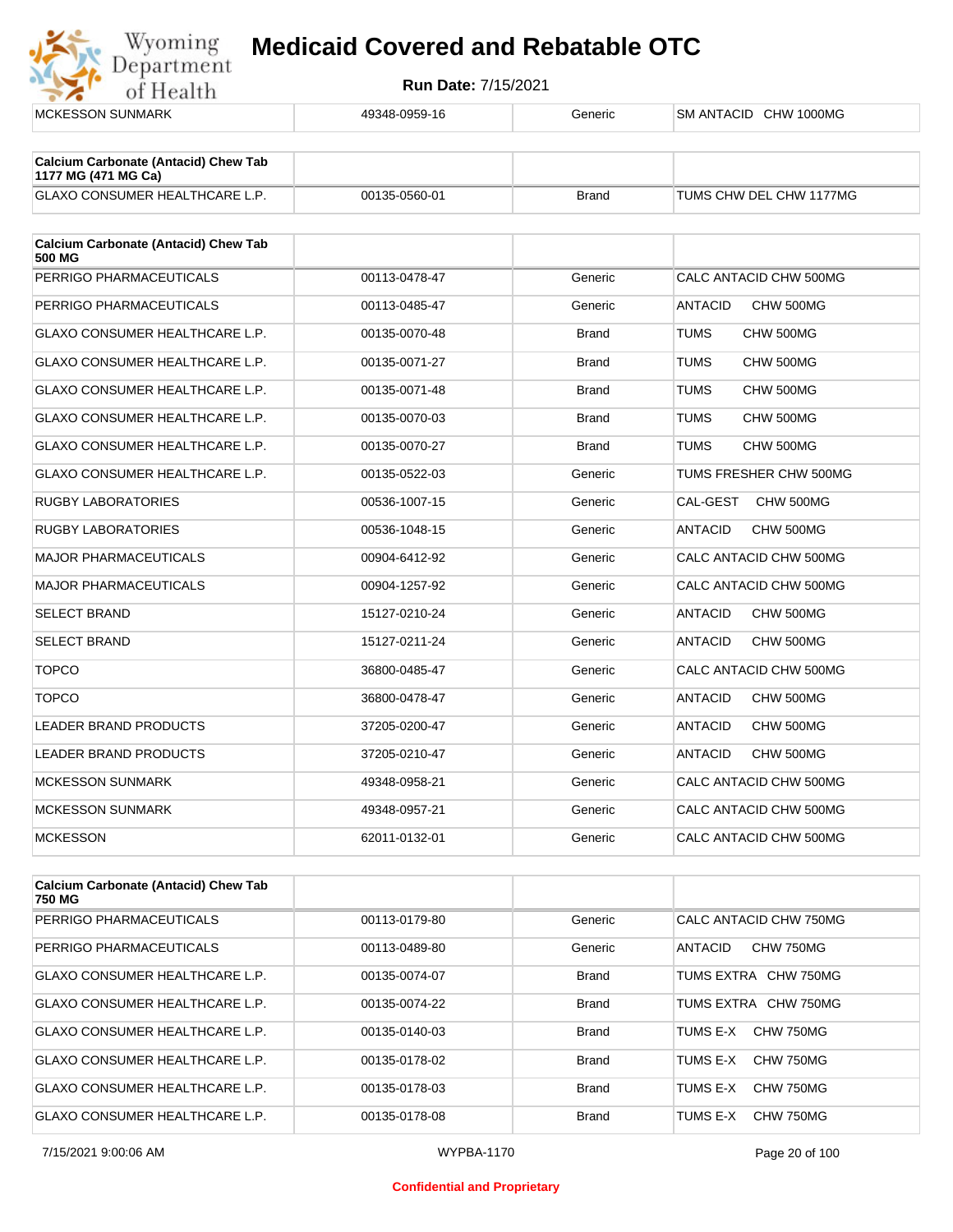| Wyoming<br>Department                 | <b>Medicaid Covered and Rebatable OTC</b> |              |                             |
|---------------------------------------|-------------------------------------------|--------------|-----------------------------|
| of Health                             | <b>Run Date: 7/15/2021</b>                |              |                             |
| GLAXO CONSUMER HEALTHCARE L.P.        | 00135-0154-05                             | <b>Brand</b> | TUMS E-X<br>CHW 750MG       |
| GLAXO CONSUMER HEALTHCARE L.P.        | 00135-0469-01                             | Brand        | TUMS KIDS<br>CHW 750MG      |
| GLAXO CONSUMER HEALTHCARE L.P.        | 00135-0074-24                             | <b>Brand</b> | TUMS EXTRA CHW 750MG        |
| GLAXO CONSUMER HEALTHCARE L.P.        | 00135-0074-46                             | <b>Brand</b> | TUMS EXTRA CHW 750MG        |
| GLAXO CONSUMER HEALTHCARE L.P.        | 00135-0246-02                             | <b>Brand</b> | TUMS SMOOTHI CHW 750MG      |
| GLAXO CONSUMER HEALTHCARE L.P.        | 00135-0456-03                             | <b>Brand</b> | TUMS SMOOTHI CHW 750MG      |
| PERRIGO PHARMACEUTICALS               | 00113-0468-80                             | Generic      | ANTACID<br>CHW 750MG        |
| GLAXO CONSUMER HEALTHCARE L.P.        | 00135-0074-25                             | <b>Brand</b> | TUMS EXTRA CHW 750MG        |
| GLAXO CONSUMER HEALTHCARE L.P.        | 00135-0076-25                             | <b>Brand</b> | TUMS E-X<br>CHW 750MG       |
| <b>GLAXO CONSUMER HEALTHCARE L.P.</b> | 00135-0140-01                             | <b>Brand</b> | TUMS E-X<br>CHW 750MG       |
| GLAXO CONSUMER HEALTHCARE L.P.        | 00135-0178-09                             | <b>Brand</b> | TUMS E-X<br>CHW 750MG       |
| GLAXO CONSUMER HEALTHCARE L.P.        | 00135-0243-02                             | <b>Brand</b> | TUMS SMOOTHI CHW 750MG      |
| GLAXO CONSUMER HEALTHCARE L.P.        | 00135-0245-02                             | Generic      | TUMS SMOOTHI CHW 750MG      |
| GLAXO CONSUMER HEALTHCARE L.P.        | 00135-0246-01                             | <b>Brand</b> | TUMS SMOOTHI CHW 750MG      |
| RUGBY LABORATORIES                    | 00536-1050-22                             | Generic      | CALC ANTACID CHW 750MG      |
| RUGBY LABORATORIES                    | 00536-1049-22                             | Generic      | CALC ANTACID CHW 750MG      |
| <b>MAJOR PHARMACEUTICALS</b>          | 00904-5513-79                             | Generic      | CALC ANTACID CHW 750MG      |
| MAJOR PHARMACEUTICALS                 | 00904-7695-91                             | Generic      | CALC ANTACID CHW 750MG      |
| SELECT BRAND                          | 15127-0212-96                             | Generic      | ANTACID<br>CHW 750MG        |
| SELECT BRAND                          | 15127-0207-37                             | Generic      | ANTACID<br>CHW 750MG        |
| <b>TOPCO</b>                          | 36800-0179-80                             | Generic      | CALC ANTACID CHW 750MG      |
| <b>TOPCO</b>                          | 36800-0468-80                             | Generic      | CALC ANTACID CHW 750MG      |
| <b>TOPCO</b>                          | 36800-0489-80                             | Generic      | CALC ANTACID CHW 750MG      |
| BERGEN BRUNSWIG                       | 24385-0106-80                             | Generic      | CHW 750MG<br>ANTACID        |
| LEADER BRAND PRODUCTS                 | 37205-0205-80                             | Generic      | <b>ANTACID</b><br>CHW 750MG |
| LEADER BRAND PRODUCTS                 | 37205-0706-80                             | Generic      | ANTACID<br>CHW 750MG        |
| <b>MCKESSON SUNMARK</b>               | 49348-0954-34                             | Generic      | CALC ANTACID CHW 750MG      |
| <b>MCKESSON</b>                       | 62011-0229-01                             | Generic      | CALC ANTACID CHW 750MG      |
| <b>MCKESSON</b>                       | 62011-0131-01                             | Generic      | CALC ANTACID CHW 750MG      |

| Calcium Carbonate (Antacid) Susp 1250<br>MG/5ML |               |         |                           |
|-------------------------------------------------|---------------|---------|---------------------------|
| <b>HIKMA</b>                                    | 00054-3117-63 | Generic | CALCIUM CARB SUS 1250/5ML |
| PHARMACEUTICAL ASSOCIATES                       | 00121-4766-05 | Generic | CALCIUM CARB SUS 1250/5ML |
| PHARMACEUTICAL ASSOCIATES                       | 00121-0766-16 | Generic | CALCIUM CARB SUS 1250/5ML |

| Calcium Carbonate (Antacid) Tab 648 MG |               |         |                        |
|----------------------------------------|---------------|---------|------------------------|
| <b>RUGBY LABORATORIES</b>              | 00536-1024-10 | Generic | CALCIUM CARB TAB 648MG |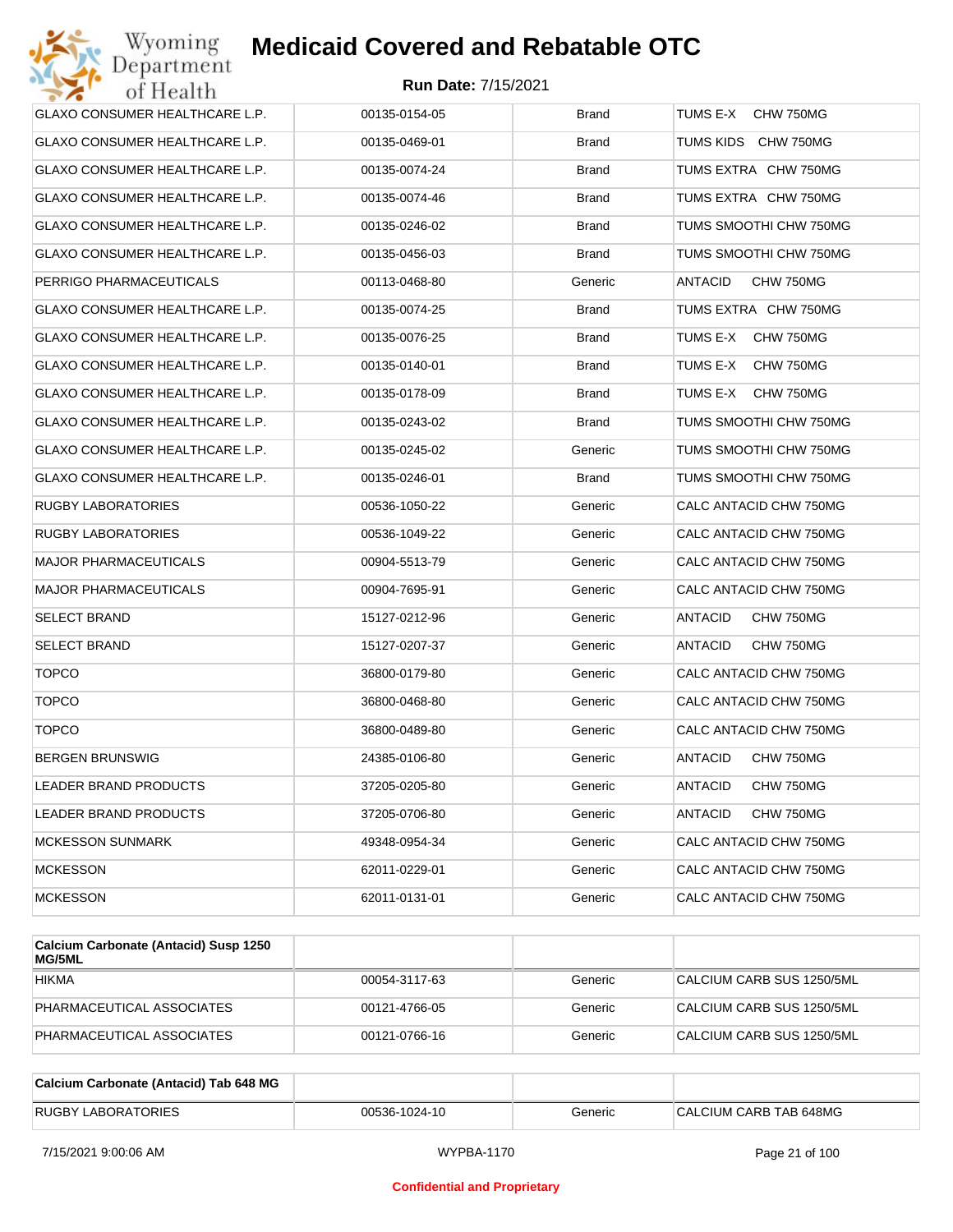

| <b>Calcium Carbonate-Mag Hydroxide Chew</b><br>Tab 550-110 MG |               |              |                              |
|---------------------------------------------------------------|---------------|--------------|------------------------------|
| AMERISOURCE BERGEN DRUGS                                      | 46122-0153-47 | Generic      | GNP ANTACID CHW 550-110      |
|                                                               |               |              |                              |
| <b>Calcium Carbonate-Mag Hydroxide Chew</b><br>Tab 700-300 MG |               |              |                              |
| <b>MAJOR PHARMACEUTICALS</b>                                  | 00904-5115-71 | <b>Brand</b> | <b>MI-ACID</b><br><b>CHW</b> |
|                                                               |               |              |                              |
| <b>Calcium Carbonate-Simethicone Chew Tab</b><br>1000-60 MG   |               |              |                              |
| AMERISOURCE BERGEN DRUGS                                      | 46122-0151-75 | Generic      | ANT/ANTI-GAS CHW 1000-60     |
| Magnesium Oxide Tab 400 MG                                    |               |              |                              |
| <b>PAR PHARMACEUTICALS</b>                                    | 00603-0209-22 | Generic      | MAG OXIDE TAB 400MG          |
|                                                               |               |              |                              |
| Magnesium Oxide Tab 420 MG                                    |               |              |                              |
| PAR PHARMACEUTICALS                                           | 00603-0213-21 | Generic      | MAG OXIDE TAB 420MG          |
| Sodium Bicarbonate Tab 325 MG                                 |               |              |                              |
| <b>RUGBY LABORATORIES</b>                                     | 00536-1046-10 | Generic      | SODIUM BICAR TAB 325MG       |
|                                                               |               |              |                              |
| Sodium Bicarbonate Tab 650 MG                                 |               |              |                              |
| <b>RUGBY LABORATORIES</b>                                     | 00536-1047-10 | Generic      | SODIUM BICAR TAB 650MG       |
| <b>RUGBY LABORATORIES</b>                                     | 00536-4544-10 | Generic      | SODIUM BICAR TAB 650MG       |
| <b>RISING PHARMACEUTICALS</b>                                 | 64980-0182-10 | Generic      | SODIUM BICAR TAB 10GR        |
| <b>ANTIASTHMATIC AND BRONCHODILATOR</b><br><b>AGENTS</b>      |               |              |                              |
| <b>Ephedrine Sulfate Cap 25 MG</b>                            |               |              |                              |
| <b>HIKMA</b>                                                  | 00143-3145-01 | Generic      | EPHEDRINE SU CAP 25MG        |
|                                                               |               |              |                              |
| Racepinephrine HCI Soln Nebu 2.25%<br>(Base Equivalent)       |               |              |                              |
| NEPHRON PHARMACEUTICALS CORP.                                 | 00487-5901-10 | <b>Brand</b> | S <sub>2</sub><br>NEB 2.25%  |
| NEPHRON PHARMACEUTICALS CORP.                                 | 00487-5901-99 | <b>Brand</b> | S2<br>NEB 2.25%              |
| <b>ANTIDIABETICS</b>                                          |               |              |                              |
|                                                               |               |              |                              |
|                                                               |               |              |                              |

| Insulin NPH & Regular Susp Pen-Inj 100<br>Unit/ML (70-30) |               |              |                                |
|-----------------------------------------------------------|---------------|--------------|--------------------------------|
| LILLY                                                     | 00002-8803-01 | <b>Brand</b> | INJ 70/30KWP<br><b>HUMULIN</b> |
| LILLY                                                     | 00002-8803-59 | <b>Brand</b> | INJ 70/30KWP<br><b>HUMULIN</b> |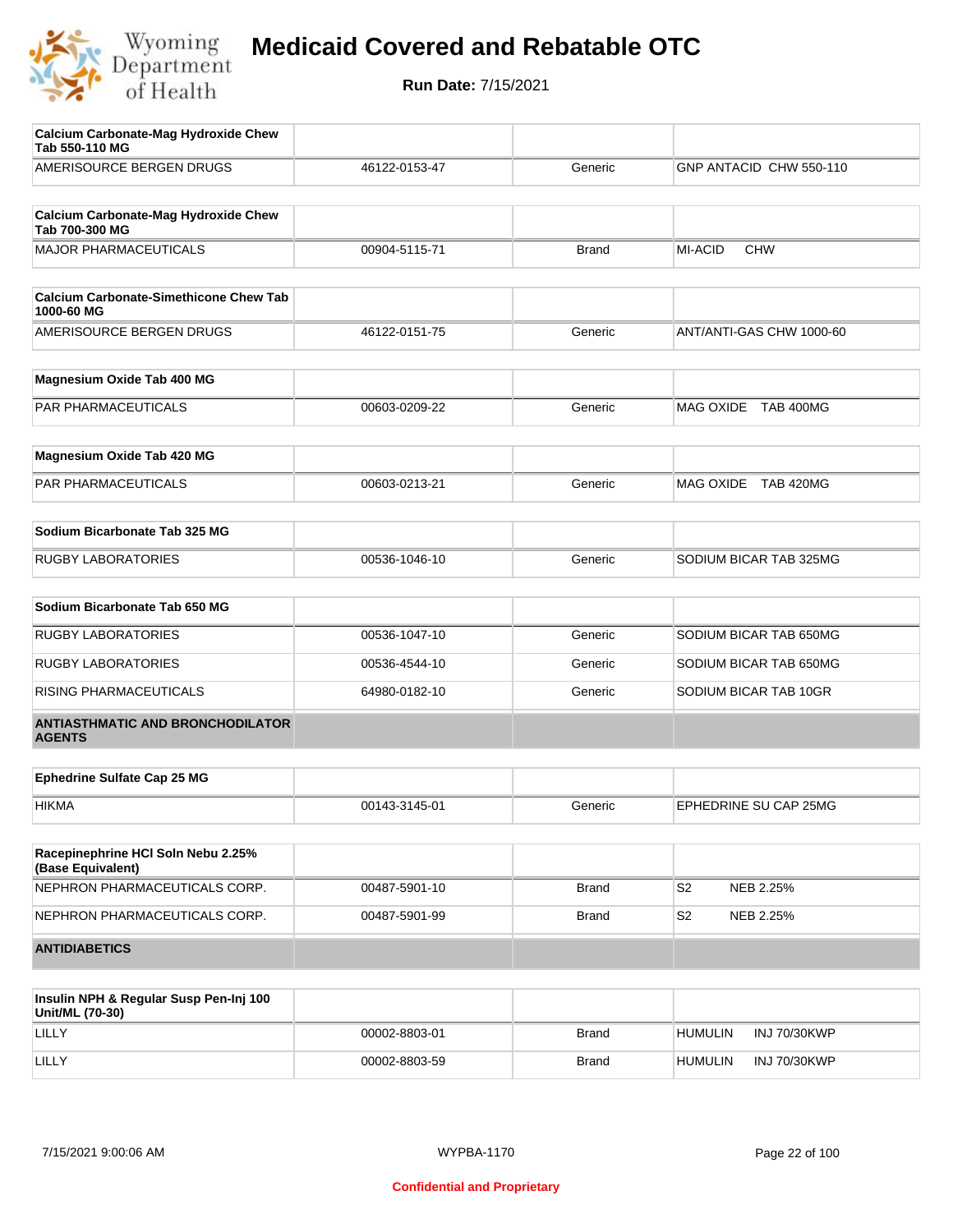

| Insulin NPH (Human) (Isophane) Inj 100<br>Unit/ML |               |              |                         |
|---------------------------------------------------|---------------|--------------|-------------------------|
| LILLY                                             | 00002-8315-01 | Brand        | HUMULIN N INJ U-100     |
| LILLY                                             | 00002-8315-17 | Brand        | HUMULIN N<br>INJ U-100  |
| NOVO NORDISK                                      | 00169-1834-02 | Brand        | INJ RELION<br>NOVOLIN N |
| NOVO NORDISK                                      | 00169-1834-11 | <b>Brand</b> | INJ U-100<br>NOVOLIN N  |

| Insulin NPH (Human) (Isophane) Susp Pen-<br>injector 100 Unit/ML |               |              |                        |
|------------------------------------------------------------------|---------------|--------------|------------------------|
| LILLY                                                            | 00002-8805-01 | Brand        | HUMULIN N INJ U-100KWP |
| LILLY                                                            | 00002-8805-59 | <b>Brand</b> | HUMULIN N INJ U-100KWP |

| Insulin NPH Isophane & Regular Human Inj<br>100 Unit/ML (70-30) |               |              |                             |
|-----------------------------------------------------------------|---------------|--------------|-----------------------------|
| LILLY                                                           | 00002-8715-01 | <b>Brand</b> | <b>HUMULIN</b><br>INJ 70/30 |
| LILLY                                                           | 00002-8715-17 | <b>Brand</b> | <b>HUMULIN</b><br>INJ 70/30 |
| NOVO NORDISK                                                    | 00169-1837-02 | <b>Brand</b> | NOVOLIN70/30 INJ RELION     |
| NOVO NORDISK                                                    | 00169-1837-11 | <b>Brand</b> | <b>NOVOLIN</b><br>INJ 70/30 |

| Insulin Regular (Human) Inj 100 Unit/ML |               |              |                         |
|-----------------------------------------|---------------|--------------|-------------------------|
| <b>LILLY</b>                            | 00002-8215-01 | <b>Brand</b> | HUMULIN R INJ U-100     |
| LILLY                                   | 00002-8215-17 | <b>Brand</b> | HUMULIN R INJ U-100     |
| NOVO NORDISK                            | 00169-1833-02 | <b>Brand</b> | NOVOLIN R<br>INJ RELION |
| NOVO NORDISK                            | 00169-1833-11 | <b>Brand</b> | NOVOLIN R INJ U-100     |
| <b>ANTIDIARRHEAL/PROBIOTIC AGENTS</b>   |               |              |                         |

| <b>Bismuth Subsalicylate Chew Tab 262 MG</b> |               |         |                               |
|----------------------------------------------|---------------|---------|-------------------------------|
| <b>RUGBY LABORATORIES</b>                    | 00536-1021-07 | Generic | PEPTIC RELF CHW 262MG         |
| <b>PAR PHARMACEUTICAL</b>                    | 00603-0235-16 | Generic | PINK BISMUTH CHW 262MG        |
| <b>MAJOR PHARMACEUTICALS</b>                 | 00904-1315-46 | Generic | <b>CHW 262MG</b><br>BISMATROL |
| <b>BERGEN BRUNSWIG</b>                       | 24385-0024-65 | Generic | PINK BISMUTH CHW 262MG        |
| <b>TOPCO</b>                                 | 36800-0469-65 | Generic | STOMACH RELF CHW 262MG        |
| LEADER BRAND PRODUCTS                        | 37205-0720-65 | Generic | PINK BISMUTH CHW 262MG        |
| <b>MCKESSON SUNMARK</b>                      | 49348-0953-44 | Generic | STOMACH RELF CHW 262MG        |
| <b>MCKESSON</b>                              | 62011-0140-01 | Generic | STOMACH RELF CHW 262MG        |

| Bismuth Subsalicylate Susp 262 MG/15ML |               |         |                                   |
|----------------------------------------|---------------|---------|-----------------------------------|
| PERRIGO                                | 00113-0302-34 | Generic | STOMACH RELF SUS 262/15ML         |
| PERRIGO                                | 00113-0302-40 | Generic | <b>ISTOMACH RELF SUS 262/15ML</b> |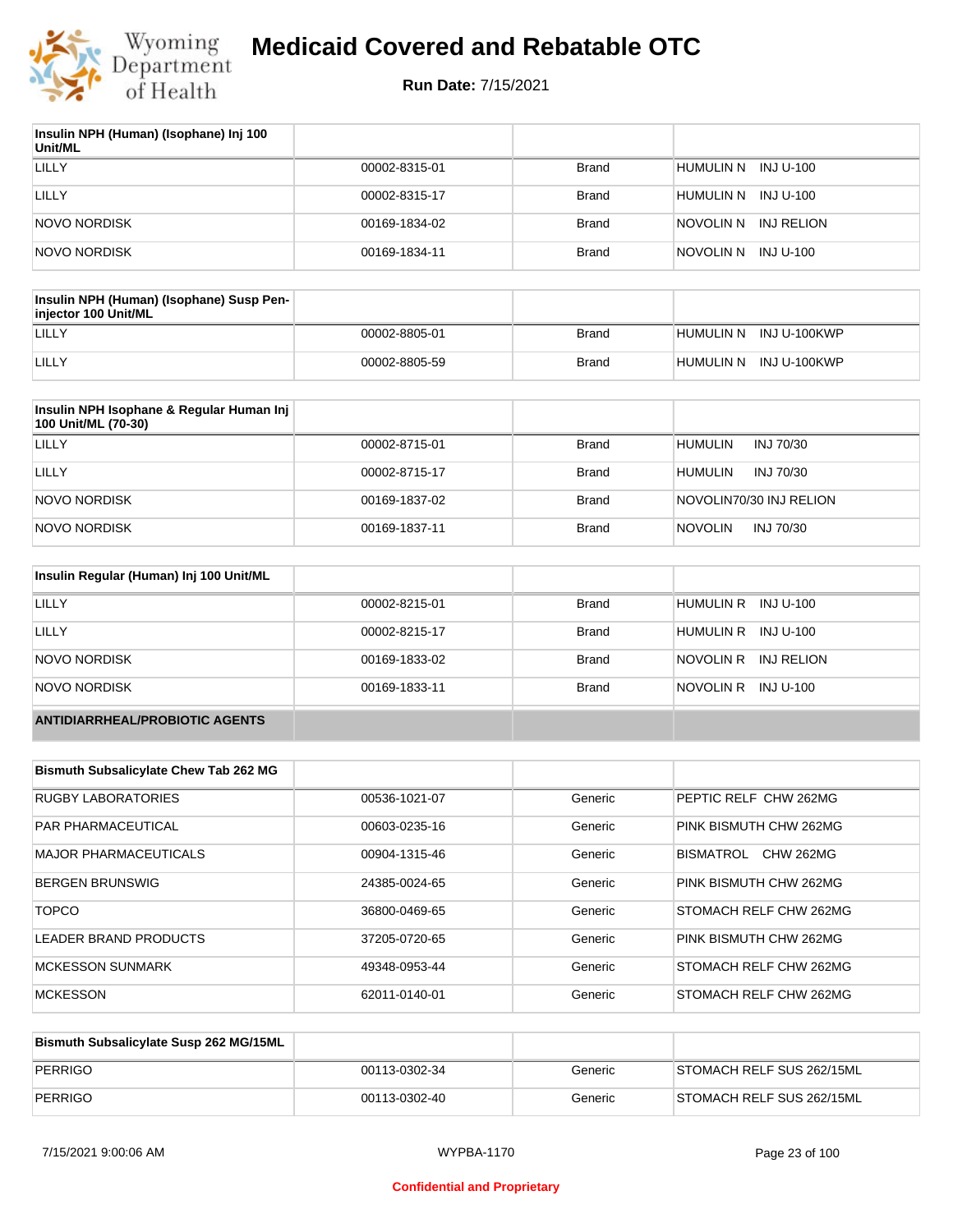## Wyoming<br>Department<br>of Health **Medicaid Covered and Rebatable OTC**

| RUGBY LABORATORIES           | 00536-1810-59 | Generic | PEPTIC RELF SUS 262/15ML  |
|------------------------------|---------------|---------|---------------------------|
| <b>MAJOR PHARMACEUTICALS</b> | 00904-1313-09 | Generic | BISMATROL<br>SUS 262/15ML |
| <b>MAJOR PHARMACEUTICALS</b> | 00904-5709-09 | Generic | SUS 262/15ML<br>KAO-TIN   |
| <b>MAJOR PHARMACEUTICALS</b> | 00904-5709-16 | Generic | SUS 262/15ML<br>KAO-TIN   |
| <b>BERGEN BRUNSWIG</b>       | 24385-0302-34 | Generic | STOMACH RELF SUS 262/15ML |
| <b>SELECT BRAND</b>          | 15127-0550-68 | Generic | SB BISMUTH SUS 262/15ML   |
| <b>BERGEN BRUNSWIG</b>       | 24385-0302-26 | Generic | STOMACH RELF SUS 262/15ML |
| <b>TOPCO</b>                 | 36800-0302-40 | Generic | STOMACH RELF SUS 262/15ML |
| <b>TOPCO</b>                 | 36800-0302-34 | Generic | STOMACH RELF SUS 262/15ML |
| <b>MCKESSON SUNMARK</b>      | 49348-0922-37 | Generic | SM STOMACH SUS 262/15ML   |
| <b>MCKESSON</b>              | 62011-0126-01 | Generic | STOMACH RELF SUS 262/15ML |

| Bismuth Subsalicylate Susp 525 MG/15ML |               |         |                                  |
|----------------------------------------|---------------|---------|----------------------------------|
| PERRIGO PHARMACEUTICALS                | 00113-0337-34 | Generic | STOMACH RELF SUS 525/15ML        |
| MAJOR PHARMACEUTICALS                  | 00904-1314-09 | Generic | SUS 525/15ML<br><b>BISMATROL</b> |
| <b>SELECT BRAND</b>                    | 15127-0555-68 | Generic | BISMUTH MS SUS 525/15ML          |
| <b>TOPCO</b>                           | 36800-0337-34 | Generic | STOMACH RELF SUS 525/15ML        |
| <b>BERGEN BRUNSWIG</b>                 | 24385-0337-34 | Generic | STOMACH RELF SUS 525/15ML        |
| <b>TOPCO</b>                           | 36800-0337-40 | Generic | STOMACH RELF SUS 525/15ML        |
| <b>MCKESSON</b>                        | 62011-0127-01 | Generic | STOMACH RELF SUS 525/15ML        |

| <b>Bismuth Subsalicylate Tab 262 MG</b> |               |         |                        |
|-----------------------------------------|---------------|---------|------------------------|
| BERGEN BRUNSWIG                         | 24385-0017-58 | Generic | PINK BISMUTH TAB 262MG |
| <b>IMCKESSON SUNMARK</b>                | 49348-0511-59 | Generic | STOMACH RELF TAB 262MG |

| Loperamide HCI Cap 2 MG  |               |         |                      |
|--------------------------|---------------|---------|----------------------|
| <b>IMCKESSON SUNMARK</b> | 49348-0752-04 | Generic | ANTI-DIARRHE CAP 2MG |
| AMERISOURCE BERGEN DRUGS | 46122-0207-62 | Generic | ANTI-DIARRHE CAP 2MG |
| <b>IMCKESSON</b>         | 62011-0158-01 | Generic | LOPERAMIDE CAP 2MG   |

| Loperamide HCI Liq 1 MG/5ML (0.2 MG/ML) |               |         |                        |
|-----------------------------------------|---------------|---------|------------------------|
| HI-TECH                                 | 50383-0618-05 | Generic | LOPERAMIDE LIQ 1MG/5ML |
| HI-TECH                                 | 50383-0618-10 | Generic | LOPERAMIDE LIQ 1MG/5ML |
| HI-TECH                                 | 50383-0618-04 | Generic | LOPERAMIDE LIQ 1MG/5ML |
| HI-TECH                                 | 50383-0618-06 | Generic | LOPERAMIDE LIQ 1MG/5ML |
| HI-TECH                                 | 50383-0618-11 | Generic | LOPERAMIDE LIQ 1MG/5ML |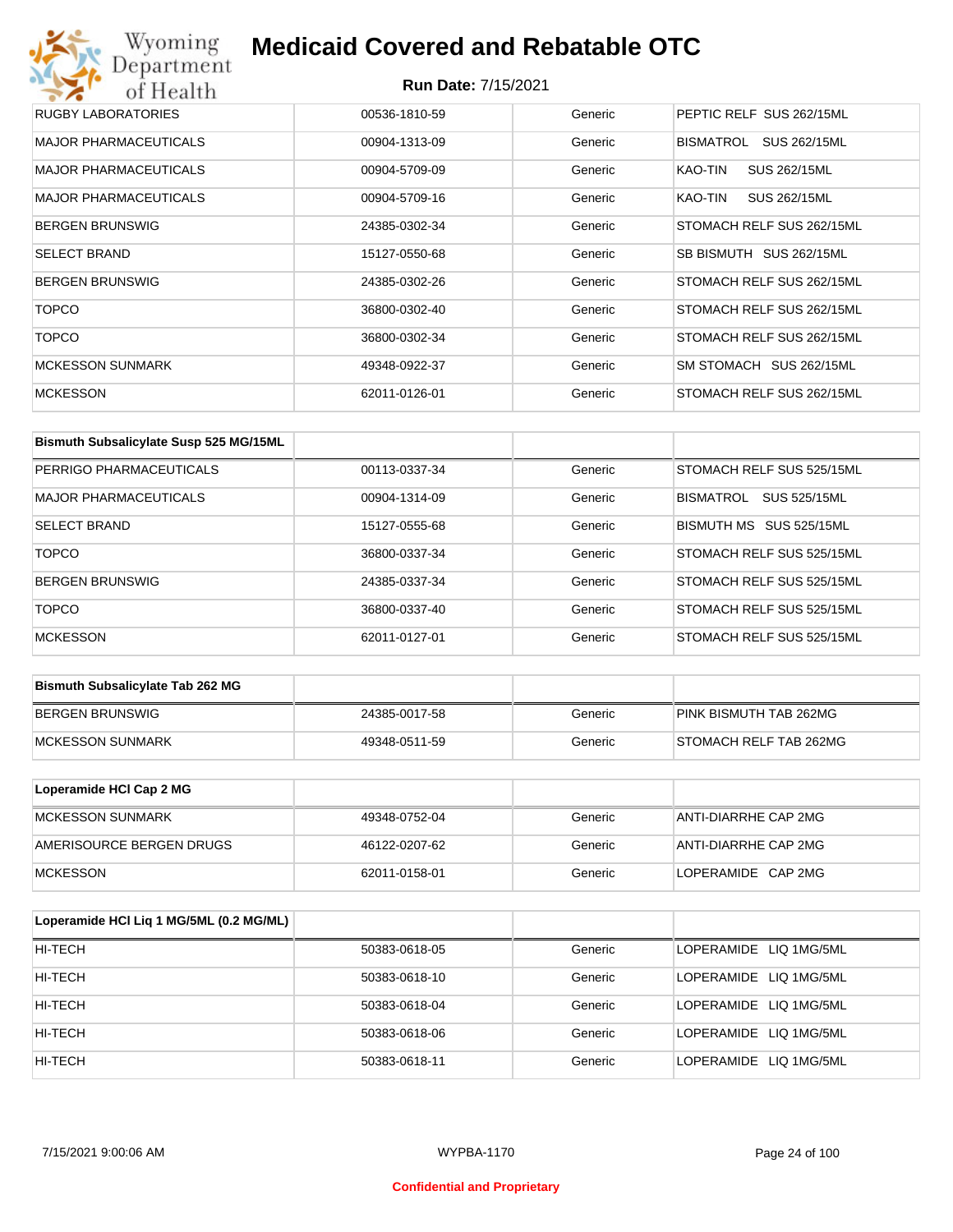

**Loperamide HCl Liq 1 MG/7.5ML**

## **Medicaid Covered and Rebatable OTC**

| PERRIGO PHARMACEUTICALS      | 00113-0645-26 | Generic | LOPERAMIDE SUS 1MG/7.5      |
|------------------------------|---------------|---------|-----------------------------|
| <b>MAJOR PHARMACEUTICALS</b> | 00904-6256-20 | Generic | LOPERAMIDE SUS 1MG/7.5      |
| AMERISOURCE BERGEN DRUGS     | 46122-0111-26 | Generic | LOPERAMIDE SUS 1MG/7.5      |
| <b>MCKESSON SUNMARK</b>      | 49348-0999-34 | Generic | LOPERAMIDE SUS 1MG/7.5      |
| <b>MCKESSON</b>              | 62011-0236-01 | Generic | LOPERAMIDE LIQ 1MG/7.5      |
| <b>MCKESSON</b>              | 62011-0151-01 | Generic | LOPERAMIDE SUS 1MG/7.5      |
| PRECISION DOSE, INC.         | 68094-0107-62 | Generic | LOPERAMIDE SUS 1MG/7.5      |
| PRECISION DOSE, INC.         | 68094-0108-62 | Generic | LOPERAMIDE SUS 1MG/7.5      |
| PRECISION DOSE, INC.         | 68094-0107-59 | Generic | LOPERAMIDE SUS 1MG/7.5      |
| PRECISION DOSE, INC.         | 68094-0108-59 | Generic | LOPERAMIDE SUS 1MG/7.5      |
| Loperamide HCI Tab 2 MG      |               |         |                             |
| PERRIGO PHARMACEUTICALS      | 00113-0224-62 | Generic | ANTI-DIARRHE TAB 2MG        |
| PERRIGO PHARMACEUTICALS      | 00113-0224-91 | Generic | ANTI-DIARRHE TAB 2MG        |
| PERRIGO PHARMACEUTICALS      | 00113-0224-53 | Generic | ANTI-DIARRHE TAB 2MG        |
| PERRIGO PHARMACEUTICALS      | 00113-0224-89 | Generic | ANTI-DIARRHE TAB 2MG        |
| <b>MAJOR PHARMACEUTICALS</b> | 00904-7725-12 | Generic | ANTI-DIARRHE TAB 2MG        |
| <b>SELECT BRAND</b>          | 15127-0338-12 | Generic | ANTI-DIARRHE TAB 2MG        |
| MAJOR PHARMACEUTICALS        | 00904-7725-24 | Generic | ANTI-DIARRHE TAB 2MG        |
| <b>SELECT BRAND</b>          | 15127-0338-66 | Generic | ANTI-DIARRHE TAB 2MG        |
| <b>BERGEN BRUNSWIG</b>       | 24385-0386-89 | Generic | ANTI-DIARRHE TAB 2MG        |
| <b>TOPCO</b>                 | 36800-0224-91 | Generic | ANTI-DIARRHE TAB 2MG        |
| <b>BERGEN BRUNSWIG</b>       | 24385-0554-62 | Generic | ANTI-DIARRHE TAB 2MG        |
| <b>BERGEN BRUNSWIG</b>       | 24385-0554-67 | Generic | ANTI-DIARRHE TAB 2MG        |
| <b>TOPCO</b>                 | 36800-0224-53 | Generic | ANTI-DIARRHE TAB 2MG        |
| <b>TOPCO</b>                 | 36800-0224-80 | Generic | <b>ANTI-DIARRHE TAB 2MG</b> |
| <b>LEADER BRAND PRODUCTS</b> | 37205-0370-67 | Generic | ANTI-DIARRHE TAB 2MG        |
| <b>BERGEN BRUNSWIG</b>       | 24385-0554-53 | Generic | ANTI-DIARRHE TAB 2MG        |
| <b>TOPCO</b>                 | 36800-0224-62 | Generic | ANTI-DIARRHE TAB 2MG        |
| LEADER BRAND PRODUCTS        | 37205-0370-89 | Generic | ANTI-DIARRHE TAB 2MG        |
| LEADER BRAND PRODUCTS        | 37205-0370-53 | Generic | ANTI-DIARRHE TAB 2MG        |
| AMERISOURCE BERGEN DRUGS     | 46122-0169-08 | Generic | ANTI-DIARRHE TAB 2MG        |
| <b>MCKESSON SUNMARK</b>      | 49348-0529-02 | Generic | SM ANTI-DIAR TAB 2MG        |
| <b>MCKESSON SUNMARK</b>      | 49348-0529-08 | Generic | SM ANTI-DIAR TAB 2MG        |
| <b>MCKESSON SUNMARK</b>      | 49348-0529-34 | Generic | SM ANTI-DIAR TAB 2MG        |
|                              |               |         |                             |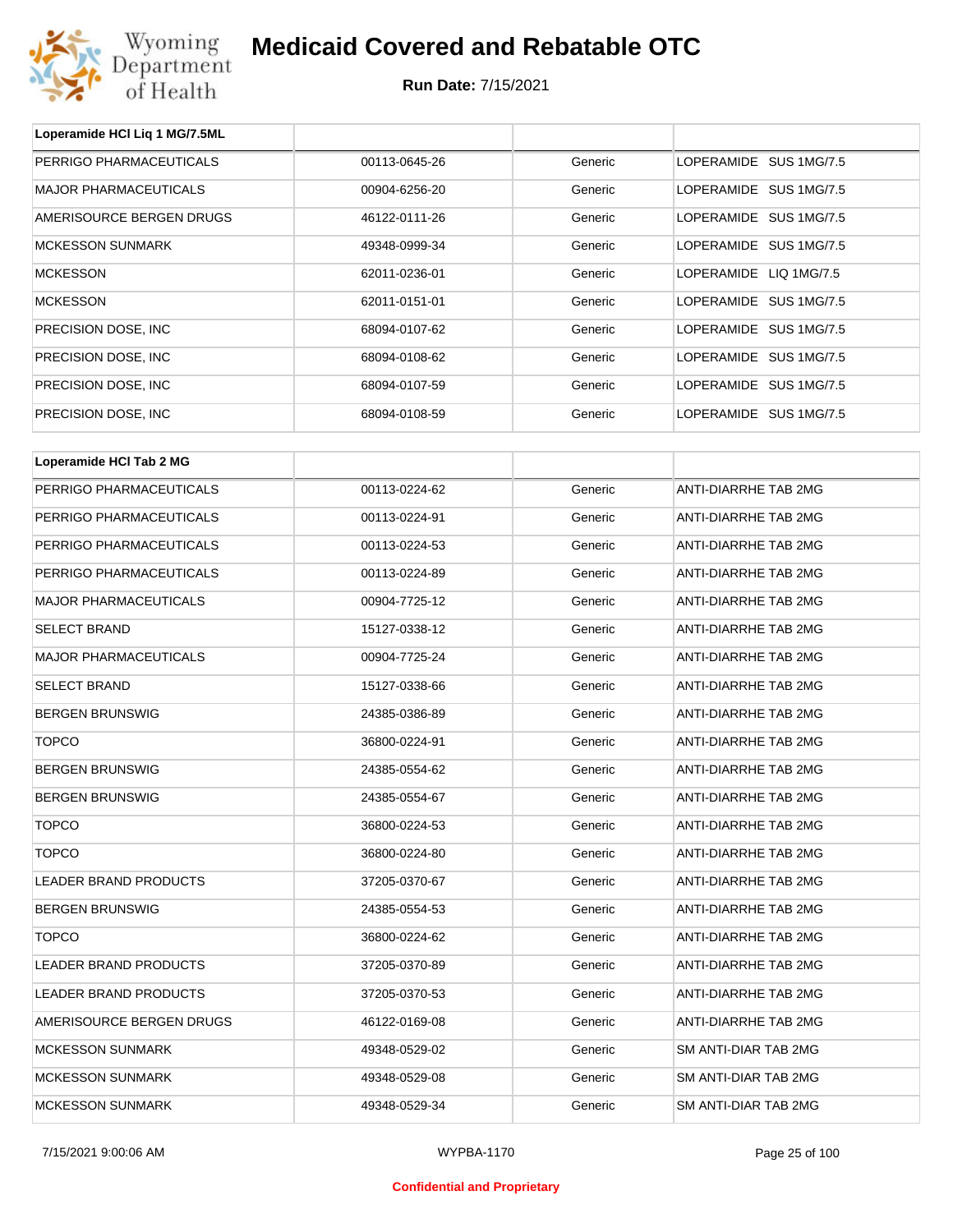

| MCKESSON SUNMARK           | 49348-0529-04 | Generic | SM ANTI-DIAR TAB 2MG |
|----------------------------|---------------|---------|----------------------|
| <b>MCKESSON</b>            | 62011-0150-01 | Generic | ANTI-DIARRHE TAB 2MG |
| <b>MCKESSON</b>            | 62011-0150-03 | Generic | ANTI-DIARRHE TAB 2MG |
| <b>MCKESSON</b>            | 62011-0150-02 | Generic | ANTI-DIARRHE TAB 2MG |
| CHAIN DRUG MARKETING ASSOC | 63868-0338-12 | Generic | ANTI-DIARRHE TAB 2MG |
| CHAIN DRUG MARKETING ASSOC | 63868-0338-24 | Generic | ANTI-DIARRHE TAB 2MG |
| CHAIN DRUG MARKETING ASSOC | 63868-0338-60 | Generic | ANTI-DIARRHE TAB 2MG |
| <b>ANTIHISTAMINES</b>      |               |         |                      |

| Brompheniramine Maleate Liquid 1 MG/ML |               |              |          |            |
|----------------------------------------|---------------|--------------|----------|------------|
| JAYMAC PHARMACEUTICAL LLC              | 64661-0031-30 | <b>Brand</b> | J-TAN PD | DRO 1MG/ML |

| Cetirizine HCI Chew Tab 10 MG |               |         |                       |
|-------------------------------|---------------|---------|-----------------------|
| SANDOZ                        | 00781-5284-64 | Generic | CETIRIZINE CHW 10MG   |
| MAJOR PHARMACEUTICALS         | 00904-5879-12 | Generic | ALL DAY ALLG CHW 10MG |
| <b>SUN PHARMACEUTICALS</b>    | 47335-0344-83 | Generic | CETIRIZINE CHW 10MG   |

| <b>Cetirizine HCI Chew Tab 5 MG</b> |               |         |                    |
|-------------------------------------|---------------|---------|--------------------|
| SANDOZ                              | 00781-5283-64 | Generic | CETIRIZINE CHW 5MG |
| <b>SUN PHARMACEUTICALS</b>          | 47335-0343-83 | Generic | CETIRIZINE CHW 5MG |

| Cetirizine HCI Oral Soln 1 MG/ML (5<br>MG/5ML) |               |         |                          |
|------------------------------------------------|---------------|---------|--------------------------|
| PERRIGO PHARMACEUTICALS                        | 00113-0974-26 | Generic | ALL DAY ALLG SOL 5MG/5ML |
| <b>MAJOR PHARMACEUTICALS</b>                   | 00904-5828-20 | Generic | ALL DAY ALLG SOL 1MG/ML  |
| <b>MAJOR PHARMACEUTICALS</b>                   | 00904-6372-20 | Generic | ALL DAY ALLG SOL 1MG/ML  |
| <b>BERGEN BRUNSWIG</b>                         | 24385-0188-26 | Generic | ALL DAY ALLG SOL 1MG/ML  |
| LEADER BRAND PRODUCTS                          | 37205-0591-26 | Generic | ALLERGY RELF SOL 5MG/5ML |
| <b>TOPCO</b>                                   | 36800-0974-26 | Generic | ALL DAY ALLG SOL 5MG/5ML |
| LEADER BRAND PRODUCTS                          | 37205-0826-26 | Generic | ALL DAY ALLG SOL 1MG/ML  |
| LEADER BRAND PRODUCTS                          | 37205-0855-26 | Generic | ALL DAY ALLG SOL 5MG/5ML |
| PERRIGO PHARMACEUTICALS                        | 45802-0974-26 | Generic | CETIRIZINE SOL 1MG/ML    |
| AMERISOURCE BERGEN DRUGS                       | 46122-0020-26 | Generic | ALL DAY ALLG SOL 1MG/ML  |
| <b>MCKESSON SUNMARK</b>                        | 49348-0078-34 | Generic | ALL DAY ALLG SOL 5MG/5ML |
| AMERISOURCE BERGEN DRUGS                       | 46122-0101-26 | Generic | ALL DAY ALLG SOL 5MG/5ML |
| <b>MCKESSON SUNMARK</b>                        | 49348-0326-34 | Generic | ALL DAY ALLG SOL 5MG/5ML |
| <b>MCKESSON SUNMARK</b>                        | 49348-0934-34 | Generic | ALL DAY ALLG SOL 5MG/5ML |
| <b>TARO</b>                                    | 51672-2088-08 | Generic | CETIRIZINE SOL 1MG/ML    |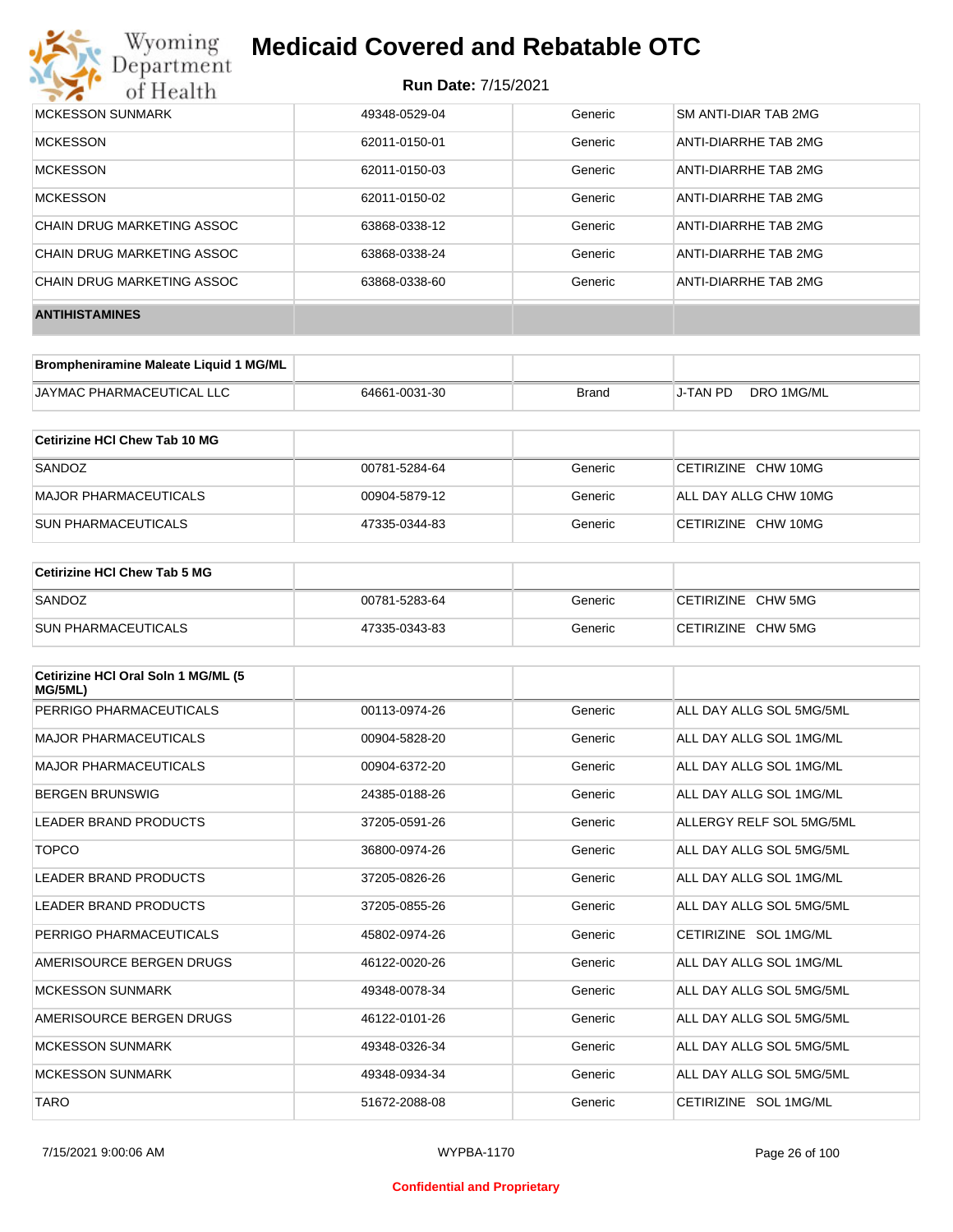

| <b>TARO</b>          | 51672-2102-08 | Generic | CETIRIZINE SOL 5MG/5ML           |
|----------------------|---------------|---------|----------------------------------|
| <b>SILARX</b>        | 54838-0552-40 | Generic | CETIRIZINE SOL 5MG/5ML           |
| <b>MCKESSON</b>      | 62011-0051-01 | Generic | CETIRIZINE SOL 5MG/5ML           |
| <b>MCKESSON</b>      | 62011-0054-01 | Generic | ALLERGY COMP SOL 1MG/ML          |
| <b>MCKESSON</b>      | 62011-0093-01 | Generic | CETIRIZINE SOL 5MG/5ML           |
| PRECISION DOSE, INC. | 68094-0720-62 | Generic | CETIRIZINE SOL 5MG/5ML           |
| PRECISION DOSE, INC. | 68094-0720-59 | Generic | <b>CETIRIZINE</b><br>SOL 5MG/5ML |

| 00113-9458-39 | Generic | ALL DAY ALLG TAB 10MG          |
|---------------|---------|--------------------------------|
| 00113-9458-66 | Generic | ALL DAY ALLG TAB 10MG          |
| 00378-3637-01 | Generic | CETIRIZINE TAB 10MG            |
| 00378-3637-05 | Generic | CETIRIZINE TAB 10MG            |
| 00536-4088-07 | Generic | CETIRIZINE TAB 10MG            |
| 00536-4088-11 | Generic | CETIRIZINE TAB 10MG            |
| 00536-4088-88 | Generic | CETIRIZINE TAB 10MG            |
| 00536-1041-05 | Generic | CETIRIZINE TAB 10MG            |
| 00781-1684-01 | Generic | CETIRIZINE TAB 10MG            |
| 00904-5852-60 | Generic | ALL DAY ALLG TAB 10MG          |
| 00904-5852-89 | Generic | ALL DAY ALLG TAB 10MG          |
| 00904-5852-61 | Generic | CETIRIZINE TAB 10MG            |
| 00904-5852-41 | Generic | ALL DAY ALLG TAB 10MG          |
| 00904-5852-43 | Generic | ALL DAY ALLG TAB 10MG          |
| 00904-5852-46 | Generic | ALL DAY ALLG TAB 10MG          |
| 16714-0271-03 | Generic | CETIRIZINE TAB 10MG            |
| 15127-0909-14 | Generic | SB ALLERGY TAB 10MG            |
| 15127-0909-30 | Generic | SB ALLERGY TAB 10MG            |
| 16571-0402-10 | Generic | CETIRIZINE TAB 10MG            |
| 16571-0402-50 | Generic | CETIRIZINE TAB 10MG            |
| 36800-0458-13 | Generic | ALL DAY ALLG TAB 10MG          |
| 24385-0998-65 | Generic | GNP ALL DAY TAB ALLERGY        |
| 24385-0998-74 | Generic | <b>GNP ALL DAY TAB ALLERGY</b> |
| 24385-0998-75 | Generic | GNP ALL DAY TAB ALLERGY        |
| 36800-0458-47 | Generic | ALL DAY ALLG TAB 10MG          |
| 36800-0458-72 | Generic | ALL DAY ALLG TAB 10MG          |
| 36800-0458-87 | Generic | ALL DAY ALLG TAB 10MG          |
| 36800-0458-95 | Generic | ALL DAY ALLG TAB 10MG          |
|               |         |                                |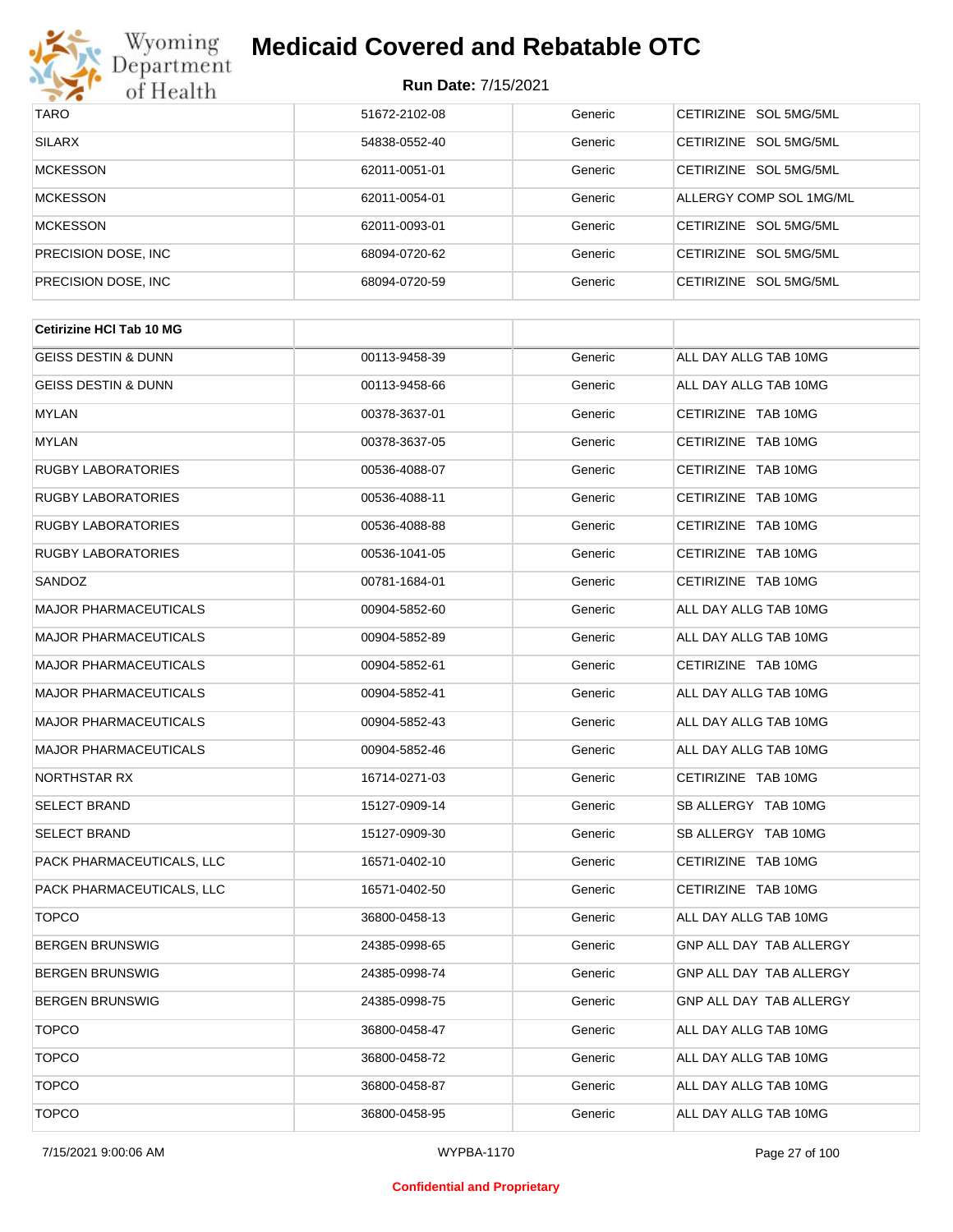

| NORTHSTAR RX                      | 16714-0271-02 | Generic | CETIRIZINE TAB 10MG    |
|-----------------------------------|---------------|---------|------------------------|
| <b>TOPCO</b>                      | 36800-0458-39 | Generic | ALL DAY ALLG TAB 10MG  |
| <b>TOPCO</b>                      | 36800-0458-66 | Generic | ALL DAY ALLG TAB 10MG  |
| <b>PERRIGO</b>                    | 45802-0919-39 | Generic | CETIRIZINE TAB 10MG    |
| <b>PERRIGO</b>                    | 45802-0919-87 | Generic | CETIRIZINE TAB 10MG    |
| <b>MCKESSON SUNMARK</b>           | 49348-0984-46 | Generic | SM ALL DAY TAB ALLERGY |
| <b>MYLAN INSTITUTIONAL</b>        | 51079-0597-20 | Generic | CETIRIZINE TAB 10MG    |
| <b>MCKESSON SUNMARK</b>           | 49348-0939-12 | Generic | SM ALL DAY TAB ALLERGY |
| <b>MYLAN INSTITUTIONAL</b>        | 51079-0597-01 | Generic | CETIRIZINE TAB 10MG    |
| <b>MCKESSON SUNMARK</b>           | 49348-0939-44 | Generic | SM ALL DAY TAB ALLERGY |
| <b>OHM LABS</b>                   | 51660-0939-54 | Generic | CETIRIZINE TAB 10MG    |
| DR.REDDY'S LABORATORIES, INC.     | 55111-0699-90 | Generic | CETIRIZINE TAB 10MG    |
| <b>APOTEX</b>                     | 60505-2633-01 | Generic | CETIRIZINE TAB 10MG    |
| <b>APOTEX</b>                     | 60505-2633-08 | Generic | CETIRIZINE TAB 10MG    |
| <b>MCKESSON</b>                   | 62011-0052-01 | Generic | ALL DAY ALLG TAB 10MG  |
| <b>MCKESSON</b>                   | 62011-0052-02 | Generic | ALL DAY ALLG TAB 10MG  |
| <b>MCKESSON</b>                   | 62011-0205-02 | Generic | ALL DAY ALLG TAB 10MG  |
| <b>CHAIN DRUG MARKETING ASSOC</b> | 63868-0132-30 | Generic | QC ALLERGY TAB 10MG    |
| CHAIN DRUG MARKETING ASSOC        | 63868-0132-14 | Generic | QC ALLERGY TAB 10MG    |
| CHAIN DRUG MARKETING ASSOC        | 63868-0132-90 | Generic | QC ALLERGY TAB 10MG    |

| ∣Cetirizine HCl Tab 5 MG  |               |         |                    |
|---------------------------|---------------|---------|--------------------|
| <b>MYLAN</b>              | 00378-3635-01 | Generic | CETIRIZINE TAB 5MG |
| SANDOZ                    | 00781-1683-01 | Generic | CETIRIZINE TAB 5MG |
| PACK PHARMACEUTICALS, LLC | 16571-0401-10 | Generic | CETIRIZINE TAB 5MG |

| <b>Chlorcyclizine HCI Tab 25 MG</b> |               |       |              |          |
|-------------------------------------|---------------|-------|--------------|----------|
| MAGNA PHARMACEUTICALS. INC          | 58407-0025-30 | Brand | <b>AHIST</b> | TAB 25MG |

| Chlorpheniramine Maleate Liquid 2 MG/ML |               |              |                                |
|-----------------------------------------|---------------|--------------|--------------------------------|
| WOMEN'S CHOICE PHARMACEUTICALS          | 00485-0094-02 | <b>Brand</b> | <b>LED CHLORPED LIQ 2MG/ML</b> |

| <b>Chlorpheniramine Maleate Syrup 2</b><br><b>MG/5ML</b> |               |         |                         |
|----------------------------------------------------------|---------------|---------|-------------------------|
| WOMEN'S CHOICE PHARMACEUTICALS                           | 00485-0098-16 | Generic | ED CHLORPED SYP JR      |
| WOMEN'S CHOICE PHARMACEUTICALS                           | 00485-0098-04 | Generic | ED CHLORPED SYP JR      |
| RUGBY LABORATORIES                                       | 00536-1025-47 | Generic | ALLER-CHLOR SYP 2MG/5ML |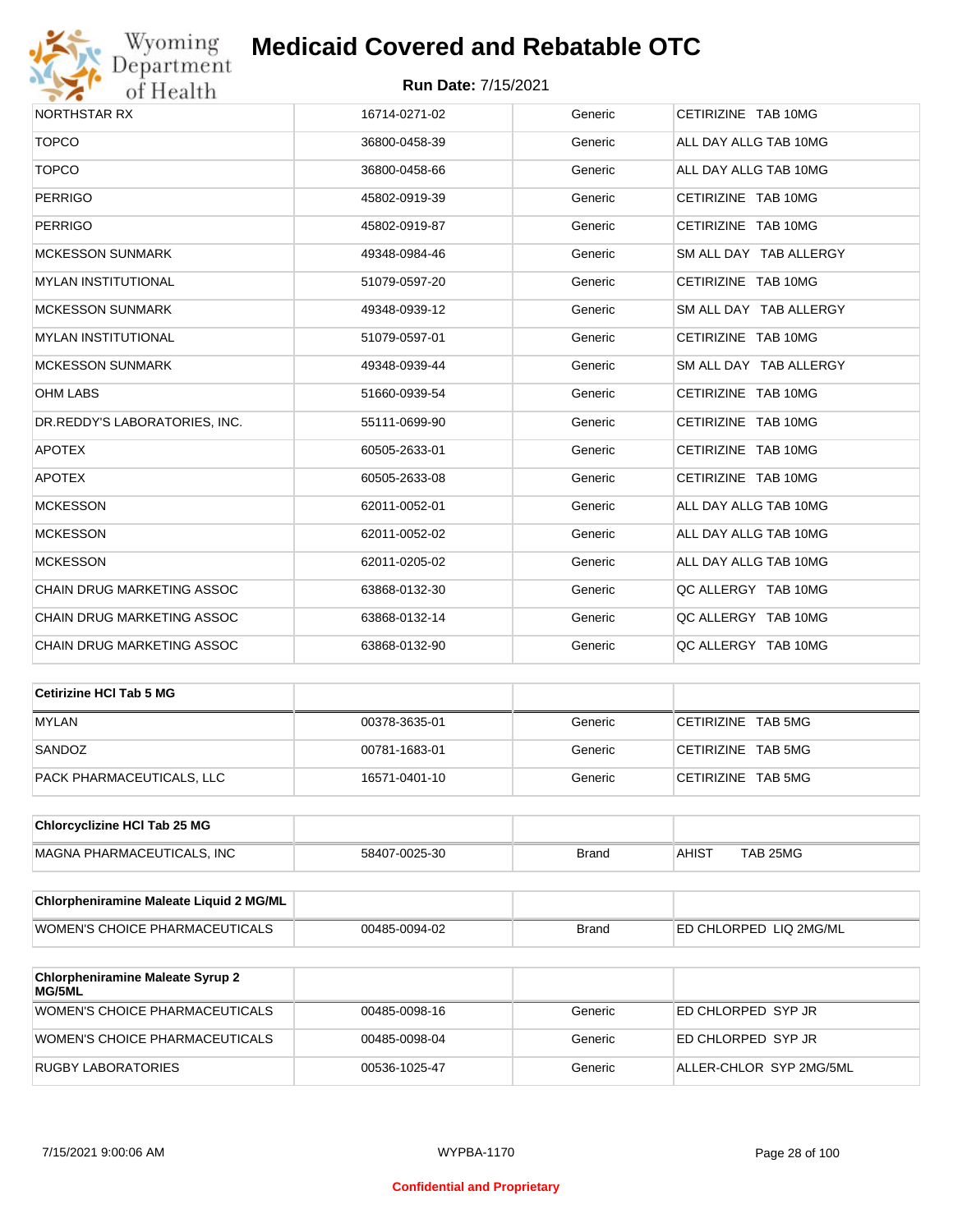

| <b>Chlorpheniramine Maleate Tab 4 MG</b> |               |         |                           |
|------------------------------------------|---------------|---------|---------------------------|
| <b>RUGBY LABORATORIES</b>                | 00536-1006-10 | Generic | ALLER-CHLOR TAB 4MG       |
| <b>WOMEN'S CHOICE PHARMACEUTICALS</b>    | 00485-0085-01 | Generic | ED-CHLORTAN TAB 4MG       |
| <b>RUGBY LABORATORIES</b>                | 00536-1006-35 | Generic | ALLER-CHLOR TAB 4MG       |
| <b>RUGBY LABORATORIES</b>                | 00536-3467-10 | Generic | ALLER-CHLOR TAB 4MG       |
| <b>RUGBY LABORATORIES</b>                | 00536-1006-01 | Generic | ALLER-CHLOR TAB 4MG       |
| <b>MAJOR PHARMACEUTICALS</b>             | 00904-0012-24 | Generic | TAB 4MG<br><b>ALLERGY</b> |
| <b>MAJOR PHARMACEUTICALS</b>             | 00904-0012-59 | Generic | ALLERGY<br>TAB 4MG        |
| <b>MAJOR PHARMACEUTICALS</b>             | 00904-0012-61 | Generic | <b>ALLERGY</b><br>TAB 4MG |
| <b>MAJOR PHARMACEUTICALS</b>             | 00904-0012-80 | Generic | TAB 4MG<br>ALLERGY        |
| <b>SELECT BRAND</b>                      | 15127-0821-09 | Generic | CHLORPHENIR TAB 4MG       |
| <b>BERGEN BRUNSWIG</b>                   | 24385-0463-62 | Generic | GNP ALLERGY TAB 4MG       |
| <b>BERGEN BRUNSWIG</b>                   | 24385-0463-78 | Generic | GNP ALLERGY TAB 4MG       |
| <b>LEADER BRAND PRODUCTS</b>             | 37205-0215-62 | Generic | <b>ALLERGY</b><br>TAB 4MG |
| <b>LEADER BRAND PRODUCTS</b>             | 37205-0215-78 | Generic | <b>ALLERGY</b><br>TAB 4MG |
| <b>TOPCO</b>                             | 36800-0463-62 | Generic | <b>ALLERGY</b><br>TAB 4MG |
| <b>MCKESSON SUNMARK</b>                  | 49348-0025-04 | Generic | SM ALLERGY TAB 4MG        |
| <b>MCKESSON SUNMARK</b>                  | 49348-0025-10 | Generic | SM ALLERGY TAB 4MG        |
| <b>TIME-CAP LABS</b>                     | 49483-0242-01 | Generic | ALLERGY-TIME TAB 4MG      |
| <b>TIME-CAP LABS</b>                     | 49483-0242-10 | Generic | ALLERGY-TIME TAB 4MG      |
| <b>MCKESSON</b>                          | 62011-0059-01 | Generic | HM ALLERGY TAB 4MG        |

| Chlorpheniramine Maleate Tab ER 12 MG |               |         |                         |
|---------------------------------------|---------------|---------|-------------------------|
| KVK TECH                              | 10702-0017-06 | Generic | CHLORPHENIR TAB 12MG CR |
| KVK TECH                              | 10702-0017-24 | Generic | CHLORPHENIR TAB 12MG CR |
| LEADER BRAND PRODUCTS                 | 37205-0117-62 | Generic | TAB 12MG CR<br>ALLERGY  |

| <b>Clemastine Fumarate Tab 1.34 MG (1 MG)</b><br>Base Equiv) |               |         |                          |
|--------------------------------------------------------------|---------------|---------|--------------------------|
| PERRIGO PHARMACEUTICALS                                      | 00113-0282-73 | Generic | DAYHIST ALRG TAB 12 HOUR |
| SANDOZ                                                       | 00781-1358-01 | Generic | CLEMASTINE TAB 1.34MG    |
| <b>TOPCO</b>                                                 | 36800-0282-51 | Generic | DAYHIST ALRG TAB 12 HOUR |
| <b>BERGEN BRUNSWIG</b>                                       | 24385-0183-51 | Generic | GNP DAYHIST TAB 1.34MG   |
| LEADER BRAND PRODUCTS                                        | 37205-0228-73 | Generic | ALLERHIST-1 TAB 1.34MG   |
| <b>MCKESSON SUNMARK</b>                                      | 49348-0686-03 | Generic | ALLERGY RELF TAB 1.34MG  |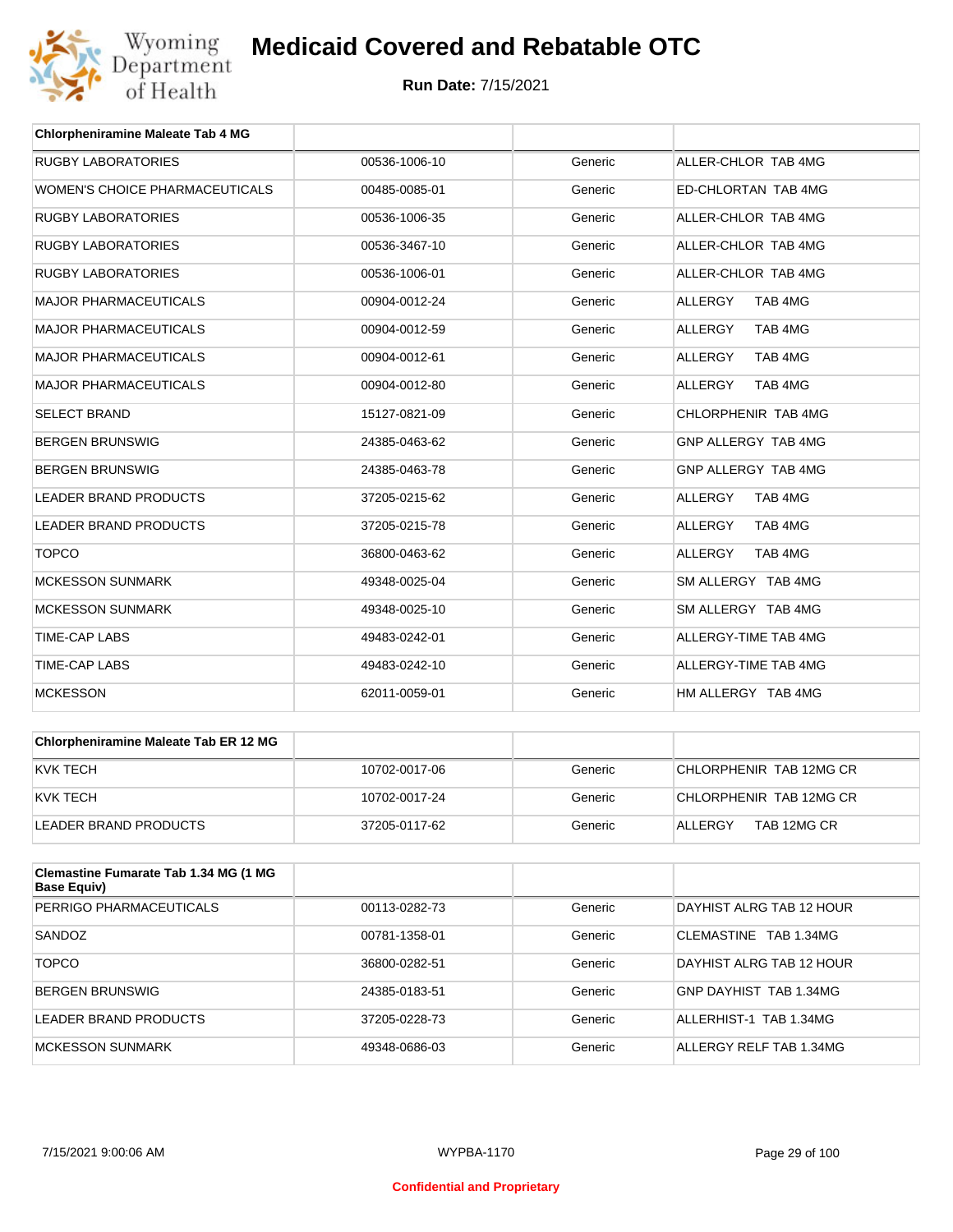

| Dexbrompheniramine Maleate Tab 2 MG |               |              |                             |
|-------------------------------------|---------------|--------------|-----------------------------|
| POLY PHARMACEUTICALS                | 50991-0783-60 | <b>Brand</b> | ALA-HIST IR TAB 2MG         |
|                                     |               |              |                             |
| Diphenhydramine HCI Cap 25 MG       |               |              |                             |
| <b>GEISS DESTIN &amp; DUNN</b>      | 00113-0462-62 | Generic      | ALLERGY RELF CAP 25MG       |
| SANDOZ                              | 00185-0648-10 | Generic      | DIPHENHYDRAM CAP 25MG       |
| RUGBY LABORATORIES                  | 00536-1010-01 | Generic      | DIPHENHIST CAP 25MG         |
| PAR PHARMACEUTICAL                  | 00603-0241-18 | Generic      | Q-DRYL<br>CAP 25MG          |
| SANDOZ                              | 00185-0648-01 | Generic      | DIPHENHYDRAM CAP 25MG       |
| PAR PHARMACEUTICALS                 | 00603-3339-21 | Generic      | DIPHENHYDRAM CAP 25MG       |
| PAR PHARMACEUTICALS                 | 00603-3339-32 | Generic      | DIPHENHYDRAM CAP 25MG       |
| MAJOR PHARMACEUTICALS               | 00904-5306-61 | Generic      | DIPHENHYDRAM CAP 25MG       |
| <b>MAJOR PHARMACEUTICALS</b>        | 00904-5306-80 | Generic      | <b>BANOPHEN</b><br>CAP 25MG |
| MAJOR PHARMACEUTICALS               | 00904-5306-60 | Generic      | <b>BANOPHEN</b><br>CAP 25MG |
| MAJOR PHARMACEUTICALS               | 00904-2035-24 | Generic      | <b>BANOPHEN</b><br>CAP 25MG |
| CONTRACT PHARMACAL CORPORATION      | 10267-0835-04 | Generic      | DIPHENHYDRAM CAP 25MG       |
| <b>SELECT BRAND</b>                 | 15127-0283-48 | Generic      | ALLERGY<br>CAP 25MG         |
| PHARBEST PHARMACEUTICALS            | 16103-0348-03 | Generic      | PHARBEDRYL CAP 25MG         |
| <b>SELECT BRAND</b>                 | 15127-0283-24 | Generic      | ALLERGY<br>CAP 25MG         |
| CONTRACT PHARMACAL CORPORATION      | 10267-0835-01 | Generic      | DIPHENHYDRAM CAP 25MG       |
| PHARBEST PHARMACEUTICALS            | 16103-0348-08 | Generic      | PHARBEDRYL CAP 25MG         |
| PHARBEST PHARMACEUTICALS            | 16103-0348-11 | Generic      | PHARBEDRYL CAP 25MG         |
| BERGEN BRUNSWIG                     | 24385-0462-62 | Generic      | GNP ALLERGY CAP 25MG        |
| BERGEN BRUNSWIG                     | 24385-0462-78 | Generic      | GNP ALLERGY CAP 25MG        |
| <b>TOPCO</b>                        | 36800-0462-67 | Generic      | ALLERGY<br>CAP 25MG         |
| TOPCO                               | 36800-0462-62 | Generic      | ALLERGY<br>CAP 25MG         |
| <b>TOPCO</b>                        | 36800-0462-78 | Generic      | ALLERGY<br>CAP 25MG         |
| <b>MCKESSON SUNMARK</b>             | 49348-0971-10 | Generic      | ALLERGY RELF CAP 25MG       |
| <b>MCKESSON</b>                     | 62011-0056-03 | Generic      | ALLERGY<br>CAP 25MG         |
| <b>MCKESSON</b>                     | 62011-0056-01 | Generic      | ALLERGY<br>CAP 25MG         |
| SDA LABORATORIES INC                | 66424-0020-10 | Generic      | DIPHENHYDRAM CAP 25MG       |
| SDA LABORATORIES INC                | 66424-0020-01 | Generic      | DIPHENHYDRAM CAP 25MG       |
| CHAIN DRUG MARKETING ASSOC          | 63868-0087-24 | Generic      | COMP ALLERGY CAP 25MG       |
| CHAIN DRUG MARKETING ASSOC          | 63868-0087-01 | Generic      | COMP ALLERGY CAP 25MG       |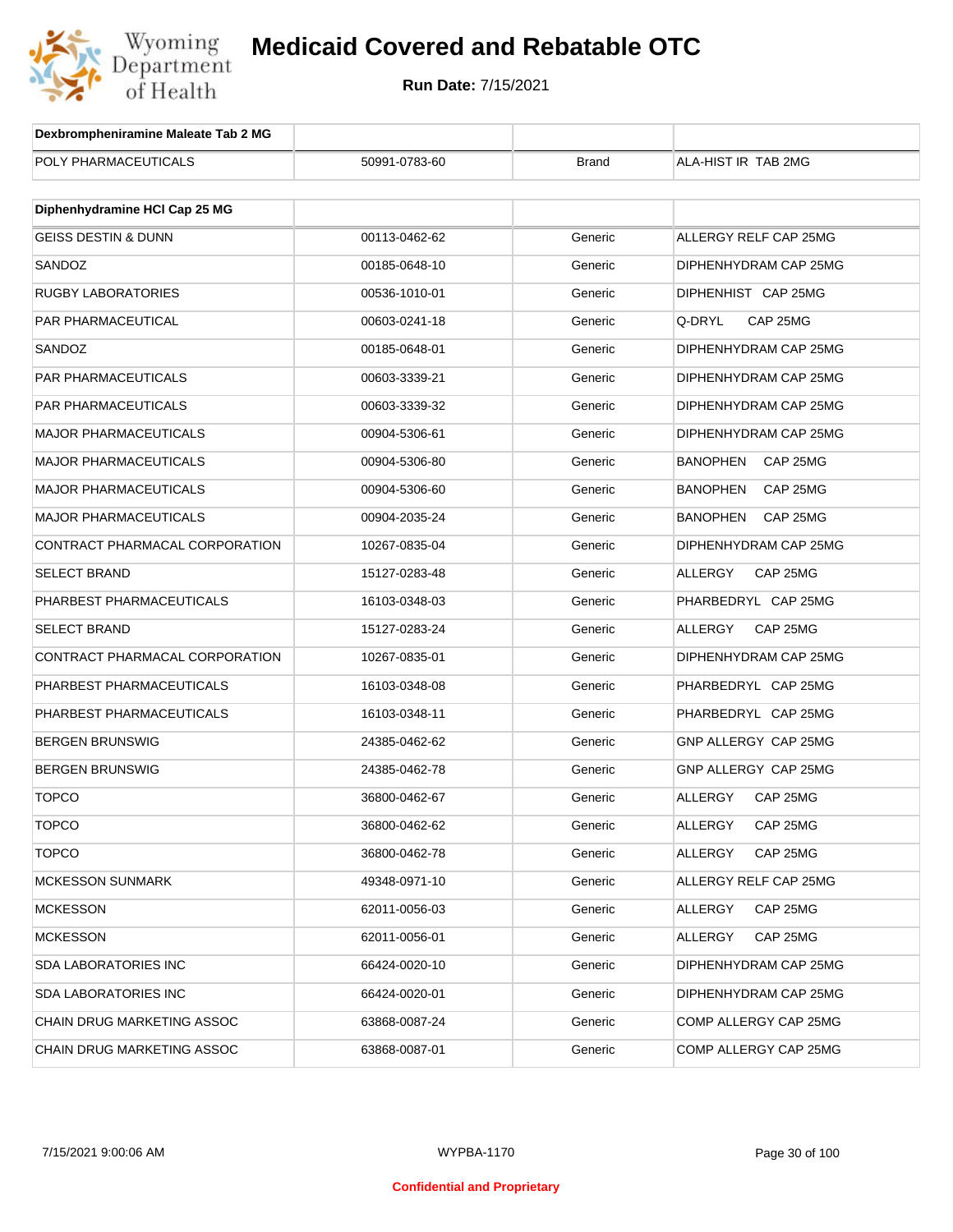

**Run Date:** 7/15/2021

| Diphenhydramine HCI Cap 50 MG          |               |         |                                 |
|----------------------------------------|---------------|---------|---------------------------------|
| SANDOZ                                 | 00185-0649-10 | Generic | DIPHENHYDRAM CAP 50MG           |
| PAR PHARMACEUTICALS                    | 00603-3340-32 | Generic | DIPHENHYDRAM CAP 50MG           |
| SANDOZ                                 | 00185-0649-01 | Generic | DIPHENHYDRAM CAP 50MG           |
| <b>MAJOR PHARMACEUTICALS</b>           | 00904-5307-60 | Generic | CAP 50MG<br>BANOPHEN            |
| <b>MAJOR PHARMACEUTICALS</b>           | 00904-5307-80 | Generic | <b>BANOPHEN</b><br>CAP 50MG     |
| PAR PHARMACEUTICALS                    | 00603-3340-21 | Generic | DIPHENHYDRAM CAP 50MG           |
| <b>MAJOR PHARMACEUTICALS</b>           | 00904-2056-61 | Generic | DIPHENHYDRAM CAP 50MG           |
| PHARBEST PHARMACEUTICALS               | 16103-0347-11 | Generic | PHARBEDRYL CAP 50MG             |
| <b>SDA LABORATORIES INC</b>            | 66424-0021-10 | Generic | DIPHENHYDRAM CAP 50MG           |
| <b>SDA LABORATORIES INC</b>            | 66424-0021-01 | Generic | DIPHENHYDRAM CAP 50MG           |
| Diphenhydramine HCI Liquid 12.5 MG/5ML |               |         |                                 |
| <b>GEISS DESTIN &amp; DUNN</b>         | 00113-0379-26 | Generic | ALLERGY RELF LIQ 12.5/5ML       |
| <b>RUGBY LABORATORIES</b>              | 00536-0770-85 | Generic | DIPHENHIST LIQ 12.5/5ML         |
| <b>RUGBY LABORATORIES</b>              | 00536-0770-97 | Generic | DIPHENHIST LIQ 12.5/5ML         |
| PAR PHARMACEUTICALS                    | 00603-0823-58 | Generic | Q-DRYL<br>LIQ 12.5/5ML          |
| PAR PHARMACEUTICALS                    | 00603-0823-94 | Generic | Q-DRYL<br>LIQ 12.5/5ML          |
| <b>MAJOR PHARMACEUTICALS</b>           | 00904-5174-16 | Generic | <b>BANOPHEN</b><br>LIQ 12.5/5ML |
| PAR PHARMACEUTICALS                    | 00603-0823-54 | Generic | Q-DRYL<br>LIQ 12.5/5ML          |
| PAR PHARMACEUTICALS                    | 00603-0823-81 | Generic | Q-DRYL<br>LIQ 12.5/5ML          |
| <b>MAJOR PHARMACEUTICALS</b>           | 00904-1228-00 | Generic | LIQ 12.5/5ML<br><b>BANOPHEN</b> |
| <b>MAJOR PHARMACEUTICALS</b>           | 00904-1228-20 | Generic | <b>BANOPHEN</b><br>LIQ 12.5/5ML |
| <b>TOPCO</b>                           | 36800-0379-26 | Generic | ALLERGY RELF LIQ 12.5/5ML       |
| <b>TOPCO</b>                           | 36800-0379-34 | Generic | ALLERGY RELF LIQ 12.5/5ML       |
| <b>BERGEN BRUNSWIG</b>                 | 24385-0379-26 | Generic | CHLD ALLERGY LIQ 12.5/5ML       |
| <b>LEADER BRAND PRODUCTS</b>           | 37205-0565-26 | Generic | <b>ALLERGY</b><br>LIQ 12.5/5ML  |
| LEADER BRAND PRODUCTS                  | 37205-0565-34 | Generic | <b>ALLERGY</b><br>LIQ 12.5/5ML  |
| <b>MCKESSON SUNMARK</b>                | 49348-0045-37 | Generic | ALLERGY RELF LIQ 12.5/5ML       |
| <b>MCKESSON SUNMARK</b>                | 49348-0045-34 | Generic | ALLERGY RELF LIQ 12.5/5ML       |
| <b>SILARX</b>                          | 54838-0135-40 | Generic | SILADRYL ALR LIQ 12.5/5ML       |
| <b>SILARX</b>                          | 54838-0135-70 | Generic | SILADRYL ALR LIQ 12.5/5ML       |
| <b>SILARX</b>                          | 54838-0135-80 | Generic | SILADRYL ALR LIQ 12.5/5ML       |
| <b>MCKESSON</b>                        | 62011-0057-01 | Generic | ALLERGY CHLD LIQ 12.5/5ML       |
| CHAIN DRUG MARKETING ASSOC             | 63868-0823-54 | Generic | ALLERGY CHLD LIQ 12.5/5ML       |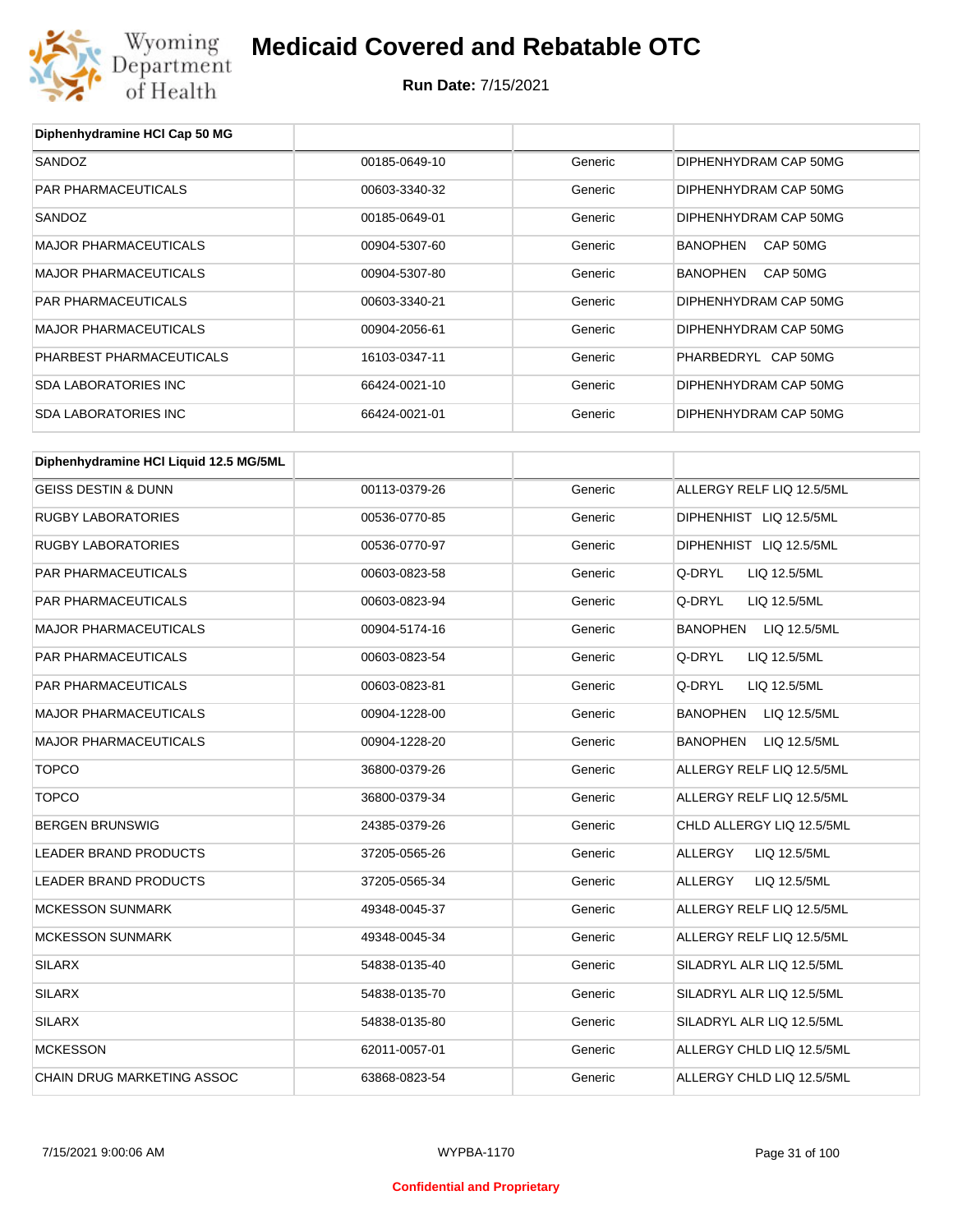

| Diphenhydramine HCI Syrup 12.5 MG/5ML |               |              |                           |
|---------------------------------------|---------------|--------------|---------------------------|
| <b>PAR PHARMACEUTICALS</b>            | 00603-0860-54 | Generic      | SYP 12.5/5ML<br>QUENALIN  |
| SILARX                                | 54838-0154-40 | <b>Brand</b> | SILPHEN COUG SYP 12.5/5ML |
| SILARX                                | 54838-0154-80 | <b>Brand</b> | SILPHEN COUG SYP 12.5/5ML |
| SILARX                                | 54838-0154-70 | <b>Brand</b> | SILPHEN COUG SYP 12.5/5ML |

| Diphenhydramine HCI Tab 25 MG |               |         |                             |
|-------------------------------|---------------|---------|-----------------------------|
| <b>PERRIGO</b>                | 00113-0479-62 | Generic | ALLERGY RELF TAB 25MG       |
| <b>PERRIGO</b>                | 00113-0479-78 | Generic | ALLERGY RELF TAB 25MG       |
| <b>RUGBY LABORATORIES</b>     | 00536-1016-01 | Generic | DIPHENHIST TAB 25MG         |
| <b>MAJOR PHARMACEUTICALS</b>  | 00904-5551-24 | Generic | <b>BANOPHEN</b><br>TAB 25MG |
| <b>MAJOR PHARMACEUTICALS</b>  | 00904-5551-59 | Generic | <b>BANOPHEN</b><br>TAB 25MG |
| <b>SELECT BRAND</b>           | 15127-0018-01 | Generic | SB ALLERGY TAB 25MG MED     |
| <b>BERGEN BRUNSWIG</b>        | 24385-0479-62 | Generic | GNP ALLERGY TAB 25MG        |
| <b>TOPCO</b>                  | 36800-0479-62 | Generic | <b>ALLERGY</b><br>TAB 25MG  |
| <b>TOPCO</b>                  | 36800-0479-67 | Generic | ALLERGY<br>TAB 25MG         |
| <b>TOPCO</b>                  | 36800-0479-78 | Generic | <b>ALLERGY</b><br>TAB 25MG  |
| <b>TOPCO</b>                  | 36800-0479-79 | Generic | <b>ALLERGY</b><br>TAB 25MG  |
| <b>BERGEN BRUNSWIG</b>        | 24385-0479-78 | Generic | GNP ALLERGY TAB 25MG        |
| <b>TIME-CAP LABS</b>          | 49483-0061-01 | Generic | DIPHENHYDRAM TAB 25MG       |
| TIME-CAP LABS                 | 49483-0061-10 | Generic | DIPHENHYDRAM TAB 25MG       |
| <b>MCKESSON SUNMARK</b>       | 49348-0983-10 | Generic | SM ALLERGY TAB 25MG RLF     |
| <b>MCKESSON</b>               | 62011-0058-01 | Generic | HM ALLERGY TAB 25MG         |
| <b>MCKESSON</b>               | 62011-0058-03 | Generic | HM ALLERGY TAB 25MG         |

| Fexofenadine HCI Susp 30 MG/5ML (6<br>MG/ML) |               |         |                                  |
|----------------------------------------------|---------------|---------|----------------------------------|
| <b>RUGBY LABORATORIES</b>                    | 00536-1005-97 | Generic | <b>FEXOFENADINE SUS 30MG/5ML</b> |
| ACTAVIS MID ATLANTIC                         | 00472-0527-94 | Generic | <b>FEXOFENADINE SUS 30MG/5ML</b> |

| Fexofenadine HCI Tab 180 MG  |               |         |                               |
|------------------------------|---------------|---------|-------------------------------|
| <b>RUGBY LABORATORIES</b>    | 00536-1066-15 | Generic | <b>FEXOFENADINE TAB 180MG</b> |
| IMYLAN                       | 00378-0782-05 | Generic | <b>FEXOFENADINE TAB 180MG</b> |
| <b>MYLAN</b>                 | 00378-0782-93 | Generic | FEXOFENADINE TAB 180MG        |
| <b>MAJOR PHARMACEUTICALS</b> | 00904-6214-46 | Generic | <b>FEXOFENADINE TAB 180MG</b> |
| <b>MAJOR PHARMACEUTICALS</b> | 00904-6214-52 | Generic | FEXOFENADINE TAB 180MG        |
| <b>MAJOR PHARMACEUTICALS</b> | 00904-6214-89 | Generic | FEXOFENADINE TAB 180MG        |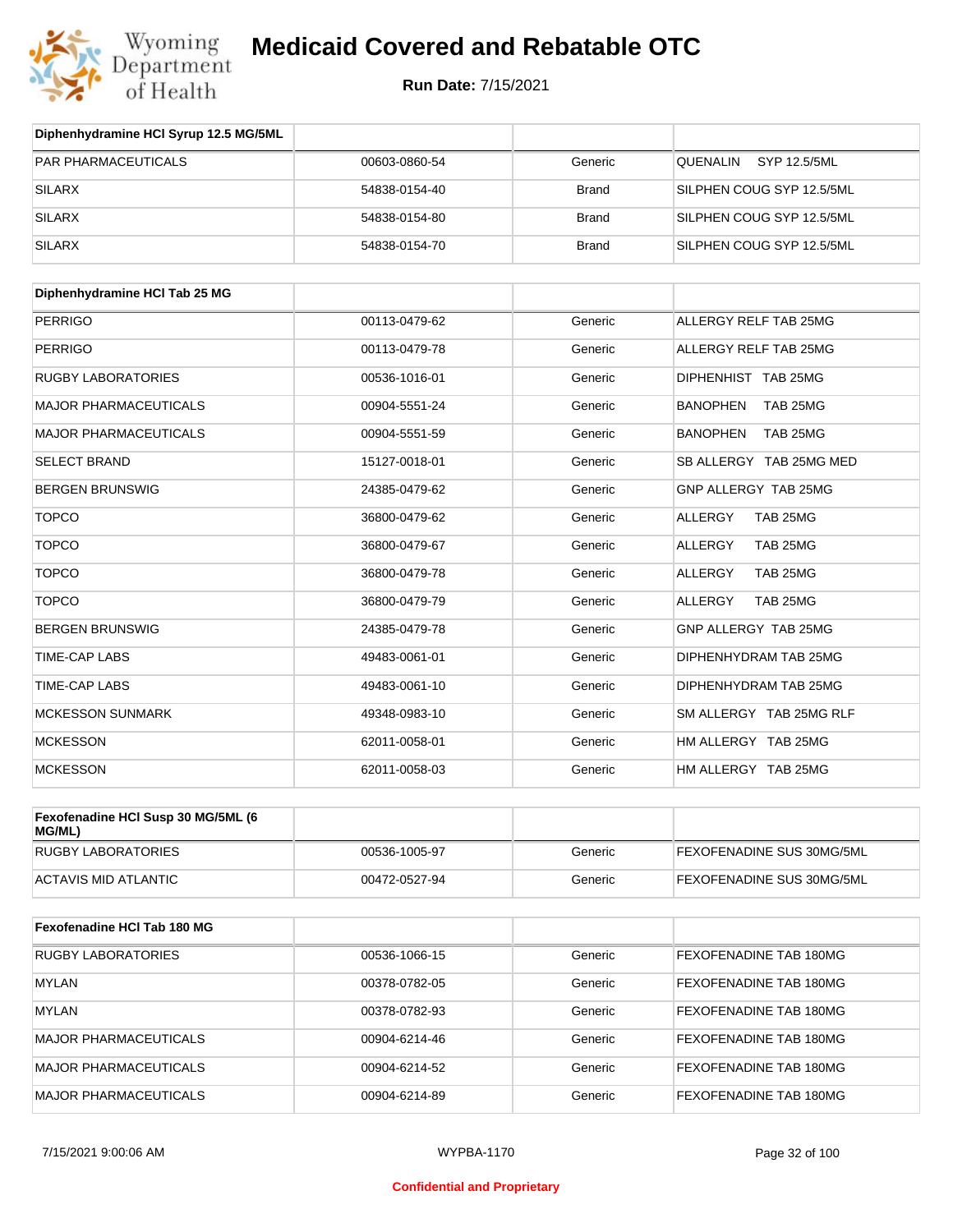### **Run Date:** 7/15/2021

| Wyoming<br>Department         | <b>Medicaid Covered and Rebatable OTC</b> |         |                        |
|-------------------------------|-------------------------------------------|---------|------------------------|
| of Health                     | <b>Run Date: 7/15/2021</b>                |         |                        |
| <b>MAJOR PHARMACEUTICALS</b>  | 00904-6214-18                             | Generic | FEXOFENADINE TAB 180MG |
| <b>MAJOR PHARMACEUTICALS</b>  | 00904-6214-48                             | Generic | FEXOFENADINE TAB 180MG |
| LEADER BRAND PRODUCTS         | 37205-0650-65                             | Generic | ALLER-EASE TAB 180MG   |
| <b>LEADER BRAND PRODUCTS</b>  | 37205-0650-88                             | Generic | ALLER-EASE TAB 180MG   |
| PERRIGO PHARMACEUTICALS       | 45802-0571-78                             | Generic | FEXOFENADINE TAB 180MG |
| AMERISOURCE BERGEN DRUGS      | 46122-0040-22                             | Generic | GNP ALLERGY TAB 180MG  |
| AMERISOURCE BERGEN DRUGS      | 46122-0040-65                             | Generic | GNP ALLERGY TAB 180MG  |
| AMERISOURCE BERGEN DRUGS      | 46122-0040-75                             | Generic | GNP ALLERGY TAB 180MG  |
| AMERISOURCE BERGEN DRUGS      | 46122-0040-61                             | Generic | GNP ALLERGY TAB 180MG  |
| <b>MCKESSON SUNMARK</b>       | 49348-0968-56                             | Generic | FEXOFENADINE TAB 180MG |
| MYLAN INSTITUTIONAL           | 51079-0548-20                             | Generic | FEXOFENADINE TAB 180MG |
| <b>MCKESSON SUNMARK</b>       | 49348-0968-44                             | Generic | FEXOFENADINE TAB 180MG |
| <b>MCKESSON SUNMARK</b>       | 49348-0968-57                             | Generic | FEXOFENADINE TAB 180MG |
| MYLAN INSTITUTIONAL           | 51079-0548-01                             | Generic | FEXOFENADINE TAB 180MG |
| <b>MCKESSON</b>               | 62011-0067-01                             | Generic | FEXOFENADINE TAB 180MG |
| DR.REDDY'S LABORATORIES, INC. | 55111-0784-30                             | Generic | FEXOFENADINE TAB 180MG |
| <b>MCKESSON</b>               | 62011-0067-02                             | Generic | FEXOFENADINE TAB 180MG |
| <b>MCKESSON</b>               | 62011-0233-01                             | Generic | FEXOFENADINE TAB 180MG |
| RB HEALTH (US)                | 63824-0926-05                             | Generic | MUCINEX ALLR TAB 180MG |
| RB HEALTH (US)                | 63824-0926-30                             | Generic | MUCINEX ALLR TAB 180MG |
| RB HEALTH (US)                | 63824-0926-10                             | Generic | MUCINEX ALLR TAB 180MG |
| RB HEALTH (US)                | 63824-0926-40                             | Generic | MUCINEX ALLR TAB 180MG |
|                               |                                           |         |                        |
| Fexofenadine HCI Tab 60 MG    |                                           |         |                        |
| <b>PERRIGO</b>                | 00113-0425-53                             | Generic | ALLER-EASE TAB 60MG    |
| MYLAN                         | 00378-0781-05                             | Generic | FEXOFENADINE TAB 60MG  |
| <b>MYLAN</b>                  | 00378-0781-91                             | Generic | FEXOFENADINE TAB 60MG  |
| <b>MCKESSON SUNMARK</b>       | 49348-0970-02                             | Generic | FEXOFENADINE TAB 60MG  |
|                               |                                           |         |                        |

| IMCKESSON SUNMARK           | 49348-0970-02 | Generic | <b>FEXOFENADINE TAB 60MG</b> |
|-----------------------------|---------------|---------|------------------------------|
| PERRIGO PHARMACEUTICALS     | 45802-0425-78 | Generic | <b>FEXOFENADINE TAB 60MG</b> |
| <b>IMYLAN INSTITUTIONAL</b> | 51079-0547-20 | Generic | <b>FEXOFENADINE TAB 60MG</b> |
| <b>IMYLAN INSTITUTIONAL</b> | 51079-0547-01 | Generic | <b>FEXOFENADINE TAB 60MG</b> |
| MCKESSON                    | 62011-0068-01 | Generic | <b>FEXOFENADINE TAB 60MG</b> |

| Loratadine Rapidly-Disintegrating Tab 10<br>MG |               |         |                       |
|------------------------------------------------|---------------|---------|-----------------------|
| MAJOR PHARMACEUTICALS                          | 00904-5806-15 | Generic | TAB 10MG<br>ALLERGY   |
| BERGEN BRUNSWIG                                | 24385-0540-53 | Generic | ALLERGY RELF TAB 10MG |
| BERGEN BRUNSWIG                                | 24385-0161-52 | Generic | ALLERGY RELF TAB 10MG |

#### **Confidential and Proprietary**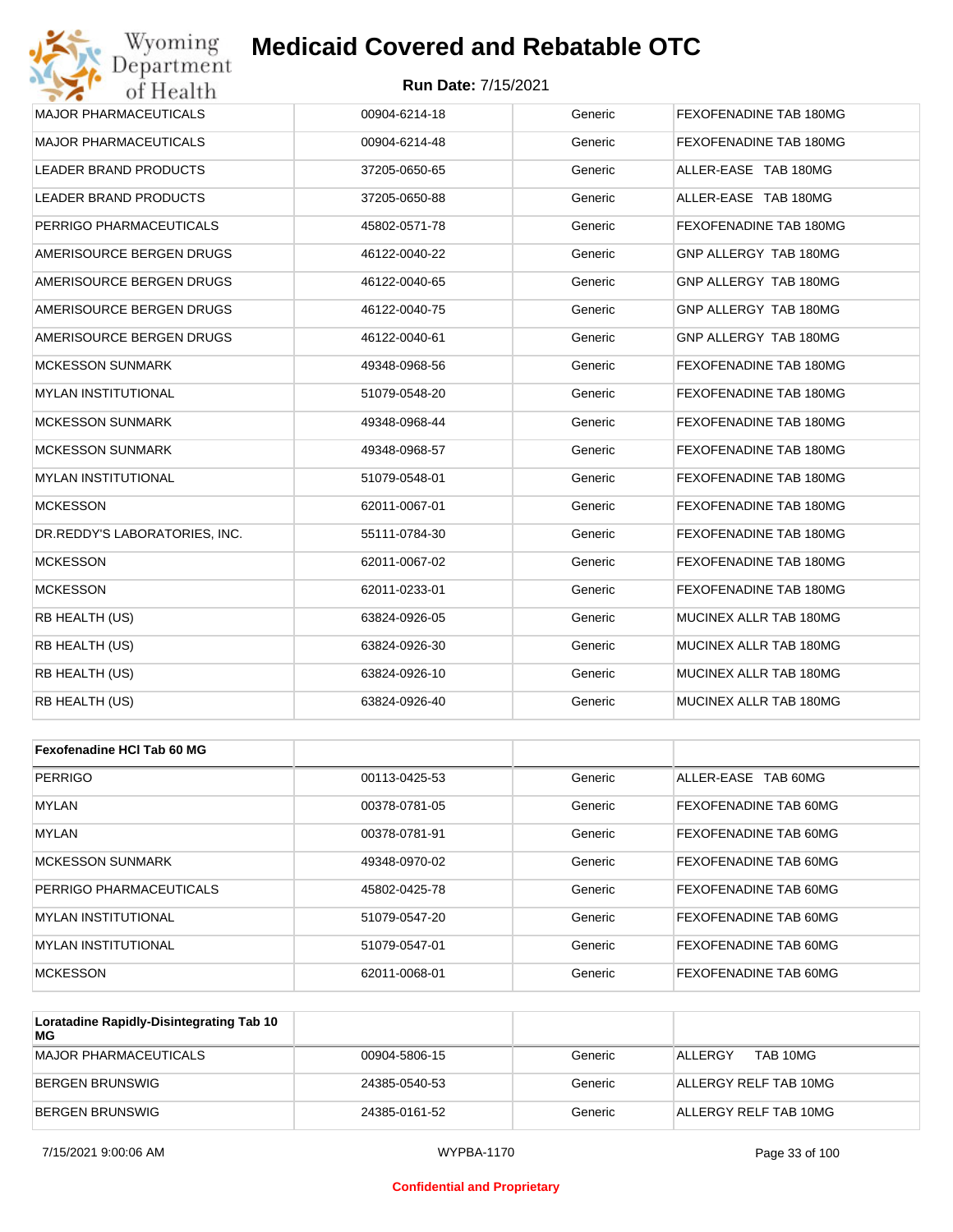| Wyoming<br>Department      | <b>Medicaid Covered and Rebatable OTC</b><br><b>Run Date: 7/15/2021</b> |         |                               |  |
|----------------------------|-------------------------------------------------------------------------|---------|-------------------------------|--|
| of Health                  |                                                                         |         |                               |  |
| LEADER BRAND PRODUCTS      | 37205-0745-65                                                           | Generic | ALLERGY RELF TAB 10MG         |  |
| AMERISOURCE BERGEN DRUGS   | 46122-0140-52                                                           | Generic | ALLERGY RELF TAB 10MG         |  |
| <b>MCKESSON SUNMARK</b>    | 49348-0930-01                                                           | Generic | <b>LORATADINE</b><br>TAB 10MG |  |
| <b>MCKESSON SUNMARK</b>    | 49348-0930-44                                                           | Generic | <b>LORATADINE</b><br>TAB 10MG |  |
| <b>OHM LABS</b>            | 51660-0527-31                                                           | Generic | ALLERGY RELF TAB 10MG         |  |
| <b>MCKESSON</b>            | 62011-0073-01                                                           | Generic | ALLERGY RELF TAB 10MG         |  |
| CHAIN DRUG MARKETING ASSOC | 63868-0157-10                                                           | Generic | ALLERGY RELF TAB 10MG         |  |

| Loratadine Syrup 5 MG/5ML    |               |         |                          |
|------------------------------|---------------|---------|--------------------------|
| <b>MAJOR PHARMACEUTICALS</b> | 00904-6234-20 | Generic | LORATADINE SOL 5MG/5ML   |
| <b>BERGEN BRUNSWIG</b>       | 24385-0531-26 | Generic | LORATADINE SYP 5MG/5ML   |
| LEADER BRAND PRODUCTS        | 37205-0378-26 | Generic | ALLERGY RELF SYP 5MG/5ML |
| <b>MCKESSON SUNMARK</b>      | 49348-0636-34 | Generic | LORATADINE SYP 5MG/5ML   |
| AMERISOURCE BERGEN DRUGS     | 46122-0164-26 | Generic | LORATADINE SYP 5MG/5ML   |
| <b>MCKESSON SUNMARK</b>      | 49348-0333-34 | Generic | LORATADINE SYP 5MG/5ML   |
| <b>TARO</b>                  | 51672-2073-08 | Generic | LORATADINE SYP 5MG/5ML   |
| <b>TARO</b>                  | 51672-2085-08 | Generic | LORATADINE SYP 5MG/5ML   |
| <b>TARO</b>                  | 51672-2092-08 | Generic | LORATADINE SOL 5MG/5ML   |
| <b>SILARX</b>                | 54838-0554-40 | Generic | LORATADINE SOL 5MG/5ML   |
| SILARX                       | 54838-0558-40 | Generic | LORATADINE SOL 5MG/5ML   |
| <b>MCKESSON</b>              | 62011-0072-01 | Generic | LORATADINE SYP 5MG/5ML   |
| <b>MCKESSON</b>              | 62011-0181-01 | Generic | LORATADINE SYP 5MG/5ML   |

| Loratadine Tab 10 MG         |               |         |                       |
|------------------------------|---------------|---------|-----------------------|
| <b>PERRIGO</b>               | 00113-0612-65 | Generic | ALLERGY RELF TAB 10MG |
| <b>PERRIGO</b>               | 00113-0612-46 | Generic | ALLERGY RELF TAB 10MG |
| <b>PERRIGO</b>               | 00113-0612-39 | Generic | ALLERGY RELF TAB 10MG |
| <b>PERRIGO</b>               | 00113-0612-60 | Generic | ALLERGY RELF TAB 10MG |
| SANDOZ                       | 00781-5077-01 | Generic | LORATADINE TAB 10MG   |
| <b>MAJOR PHARMACEUTICALS</b> | 00904-5728-87 | Generic | TAB 10MG<br>ALLERGY   |
| <b>MAJOR PHARMACEUTICALS</b> | 00904-5728-89 | Generic | ALLERGY<br>TAB 10MG   |
| <b>MAJOR PHARMACEUTICALS</b> | 00904-6074-46 | Generic | TAB 10MG<br>ALLERGY   |
| <b>MAJOR PHARMACEUTICALS</b> | 00904-6074-60 | Generic | TAB 10MG<br>ALLERGY   |
| <b>MAJOR PHARMACEUTICALS</b> | 00904-6074-61 | Generic | LORATADINE TAB 10MG   |
| <b>MAJOR PHARMACEUTICALS</b> | 00904-6074-89 | Generic | TAB 10MG<br>ALLERGY   |
| <b>SELECT BRAND</b>          | 15127-0715-10 | Generic | LORATADINE TAB 10MG   |
| <b>SELECT BRAND</b>          | 15127-0715-30 | Generic | LORATADINE TAB 10MG   |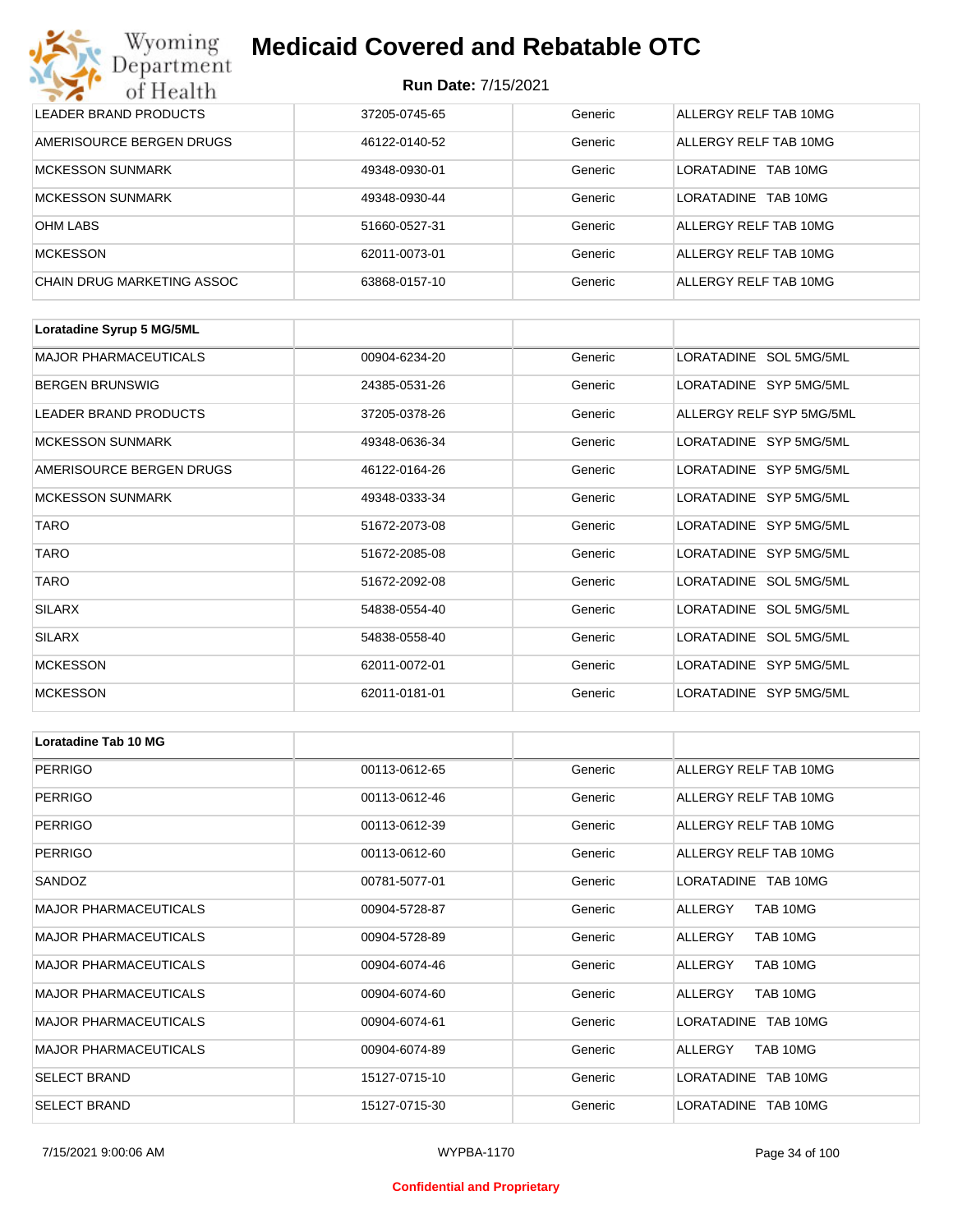

| <b>BERGEN BRUNSWIG</b>              | 24385-0471-99 | Generic      | LORATADINE TAB 10MG          |
|-------------------------------------|---------------|--------------|------------------------------|
| <b>BERGEN BRUNSWIG</b>              | 24385-0471-52 | Generic      | LORATADINE TAB 10MG          |
| <b>TOPCO</b>                        | 36800-0612-46 | Generic      | ALLERGY RELF TAB 10MG        |
| <b>TOPCO</b>                        | 36800-0612-65 | Generic      | ALLERGY RELF TAB 10MG        |
| <b>TOPCO</b>                        | 36800-0612-72 | Generic      | ALLERGY RELF TAB 10MG        |
| <b>TOPCO</b>                        | 36800-0612-76 | Generic      | ALLERGY RELF TAB 10MG        |
| <b>TOPCO</b>                        | 36800-0612-87 | Generic      | ALLERGY RELF TAB 10MG        |
| BERGEN BRUNSWIG                     | 24385-0471-78 | Generic      | LORATADINE TAB 10MG          |
| LEADER BRAND PRODUCTS               | 37205-0346-72 | Generic      | LORATADINE TAB 10MG          |
| PERRIGO PHARMACEUTICALS             | 45802-0650-87 | Generic      | LORATADINE TAB 10MG          |
| PERRIGO PHARMACEUTICALS             | 45802-0650-78 | Generic      | LORATADINE TAB 10MG          |
| AMERISOURCE BERGEN DRUGS            | 46122-0158-65 | Generic      | LORATADINE TAB 10MG          |
| MCKESSON SUNMARK                    | 49348-0818-01 | Generic      | SM LORATADIN TAB 10MG        |
| MCKESSON SUNMARK                    | 49348-0818-13 | Generic      | SM LORATADIN TAB 10MG        |
| PERRIGO PHARMACEUTICALS             | 45802-0650-65 | Generic      | LORATADINE TAB 10MG          |
| <b>MCKESSON SUNMARK</b>             | 49348-0818-44 | Generic      | SM LORATADIN TAB 10MG        |
| OHM LABS                            | 51660-0526-01 | Generic      | ALLERGY RELF TAB 10MG        |
| MYLAN INSTITUTIONAL                 | 51079-0246-01 | Generic      | LORATADINE TAB 10MG          |
| <b>MYLAN INSTITUTIONAL</b>          | 51079-0246-20 | Generic      | LORATADINE TAB 10MG          |
| OHM LABS                            | 51660-0526-05 | Generic      | ALLERGY RELF TAB 10MG        |
| OHM LABS                            | 51660-0526-31 | Generic      | ALLERGY RELF TAB 10MG        |
| <b>APOTEX</b>                       | 60505-0147-01 | Generic      | LORATADINE TAB 10MG          |
| <b>APOTEX</b>                       | 60505-0147-08 | Generic      | LORATADINE TAB 10MG          |
| CHAIN DRUG MARKETING ASSOC          | 63868-0151-01 | Generic      | LORATADINE TAB 10MG          |
| CHAIN DRUG MARKETING ASSOC          | 63868-0151-10 | Generic      | LORATADINE TAB 10MG          |
| CHAIN DRUG MARKETING ASSOC          | 63868-0151-30 | Generic      | LORATADINE TAB 10MG          |
| AMERICAN HEALTH PACKAGING           | 68084-0248-11 | Generic      | LORATADINE TAB 10MG          |
| AMERICAN HEALTH PACKAGING           | 68084-0248-01 | Generic      | LORATADINE TAB 10MG          |
| Triprolidine HCI Drops 0.938 MG/ML  |               |              |                              |
| ALLEGIS PHARMACEUTICALS             | 28595-0801-30 | <b>Brand</b> | HISTEX PD DRO 0.938MG        |
| Triprolidine HCI Liquid 0.625 MG/ML |               |              |                              |
| <b>GM PHARMACEUTICALS</b>           | 58809-0501-30 | <b>Brand</b> | VANAHIST PD LIQ 0.625MG      |
|                                     |               |              |                              |
| Triprolidine HCI Syrup 2.5 MG/5ML   |               |              |                              |
| ALLEGIS PHARMACEUTICALS             | 28595-0802-08 | <b>Brand</b> | <b>HISTEX</b><br>SYP 2.5MG/5 |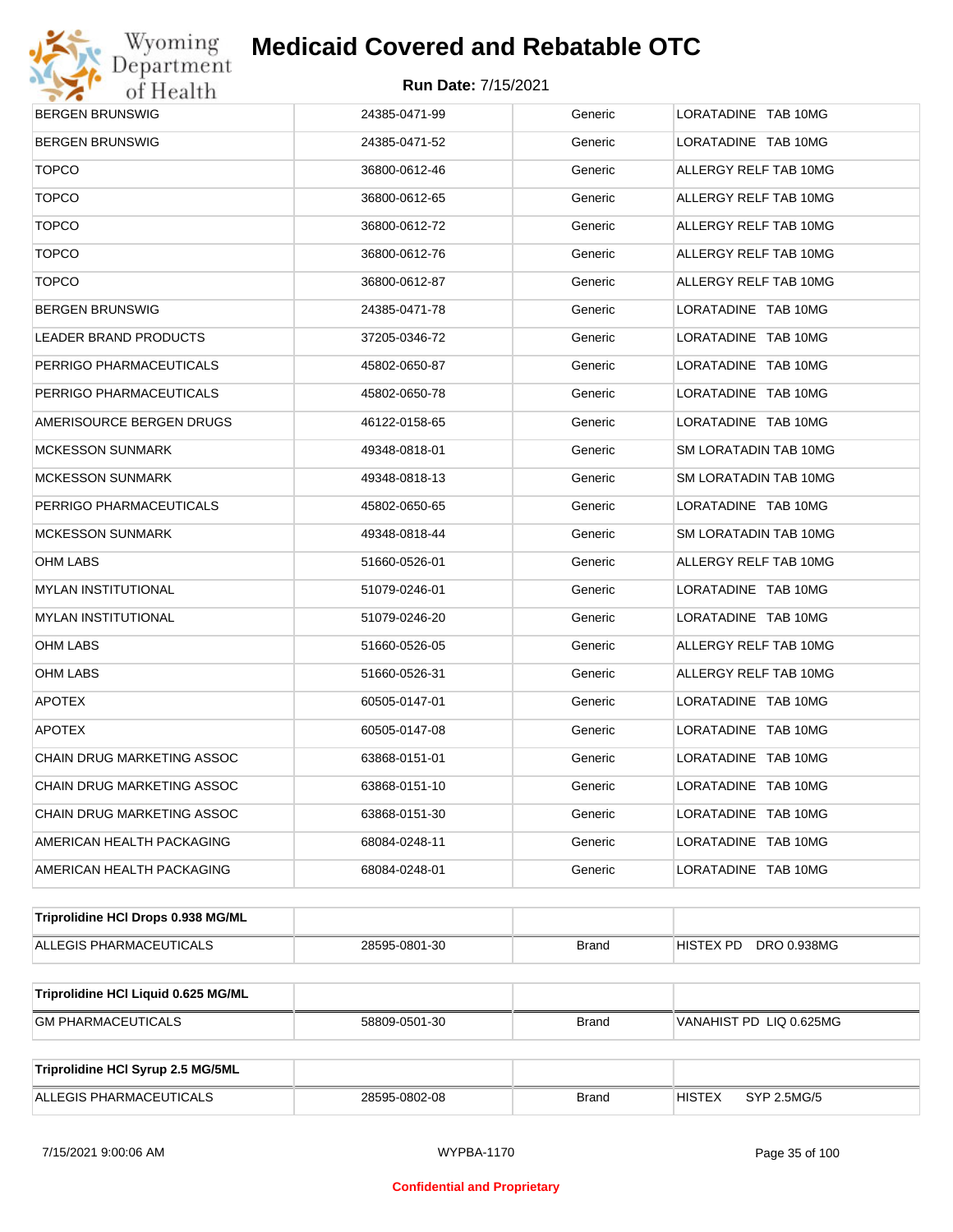

| Levonorgestrel Tab 1.5 MG             |               |              |                                    |
|---------------------------------------|---------------|--------------|------------------------------------|
| LUPIN PHARMACEUTICALS                 | 43386-0622-30 | Generic      | <b>MY WAY</b><br><b>TAB 1.5MG</b>  |
| <b>TEVA/WOMENS HEALTH</b>             | 51285-0943-88 | <b>Brand</b> | PLAN B<br><b>TAB 1.5MG</b>         |
| <b>AFAXYS</b>                         | 50102-0111-01 | Generic      | ECONTRA EZ TAB 1.5MG               |
| <b>AFAXYS</b>                         | 50102-0111-12 | Generic      | ECONTRA EZ TAB 1.5MG               |
| <b>FOUNDATION CONSUMER HEALTHCARE</b> | 51285-0100-88 | Generic      | TAKE ACTION TAB 1.5MG              |
| <b>FOUNDATION CONSUMER HEALTHCARE</b> | 51285-0103-88 | Generic      | AFTERA<br><b>TAB 1.5MG</b>         |
| <b>ACTAVIS PHARMA</b>                 | 52544-0065-54 | Generic      | NEXT CHOICE TAB 1.5MG              |
| FOUNDATION CONSUMER HEALTHCARE        | 51285-0146-19 | <b>Brand</b> | <b>TAB 1.5MG</b><br>PLAN B         |
| <b>FOUNDATION CONSUMER HEALTHCARE</b> | 51285-0162-88 | <b>Brand</b> | <b>TAB 1.5MG</b><br>PLAN B         |
| PHARMACIST PHARMACEUTICAL LLC         | 63704-0010-01 | Generic      | LEVONORGESTR TAB 1.5MG             |
| <b>SUN PHARMACEUTICALS</b>            | 62756-0718-60 | Generic      | <b>OPCICON</b><br><b>TAB 1.5MG</b> |
| LUPIN PHARMACEUTICALS                 | 68180-0853-13 | Generic      | FALLBACK<br>TAB 1.5MG              |
| COUGH/COLD/ALLERGY                    |               |              |                                    |

| *Camphor-Eucalyptus-Menthol - Oint*** |               |         |                   |
|---------------------------------------|---------------|---------|-------------------|
| AMERISOURCE BERGEN DRUGS              | 46122-0157-54 | Generic | GNP CHEST OIN RUB |
| <b>MCKESSON</b>                       | 62011-0075-01 | Generic | HM CHEST RUB OIN  |

| *Camphor-Eucalyptus-Menthol-Turp Oil-<br>White Pet -Oint*** |               |              |                            |
|-------------------------------------------------------------|---------------|--------------|----------------------------|
| <b>IMCKESSON SUNMARK</b>                                    | 49348-0398-96 | <b>Brand</b> | ISM MEDICATED MIS CHST RUB |

| *DM-GG-PE Tab & APAP-Diphenhyd-PE<br>Tab Therapy Pack*** |               |       |                           |
|----------------------------------------------------------|---------------|-------|---------------------------|
| RB HEALTH (US)                                           | 63824-0555-30 | Brand | MUCINEX FAST MIS MX DAY/N |

| *PE-DM-GG Ligd & Diphenhyd-PE-APAP<br>Ligd Therapy Pack*** |               |              |                           |
|------------------------------------------------------------|---------------|--------------|---------------------------|
| RB HEALTH (US)                                             | 63824-0287-22 | <b>Brand</b> | MUCINEX CHLD MIS DAY/NITE |

| *PE-DM-GG-APAP Ligd & PE-Diphenhyd-<br><b>APAP Ligd Therapy Pack***</b> |               |       |                           |
|-------------------------------------------------------------------------|---------------|-------|---------------------------|
| <b>RB HEALTH (US)</b>                                                   | 63824-0526-22 | Brand | MUCINEX FAST MIS DAY/NGHT |

| *PE-DM-GG-APAP Pack & PE-Diphenhyd-<br><b>APAP Pack Therapy Pack***</b> |               |              |                |              |
|-------------------------------------------------------------------------|---------------|--------------|----------------|--------------|
| <b>RECKITT BENCKISER</b>                                                | 63824-0234-44 | <b>Brand</b> | <b>MUCINEX</b> | MIS DAY/NGHT |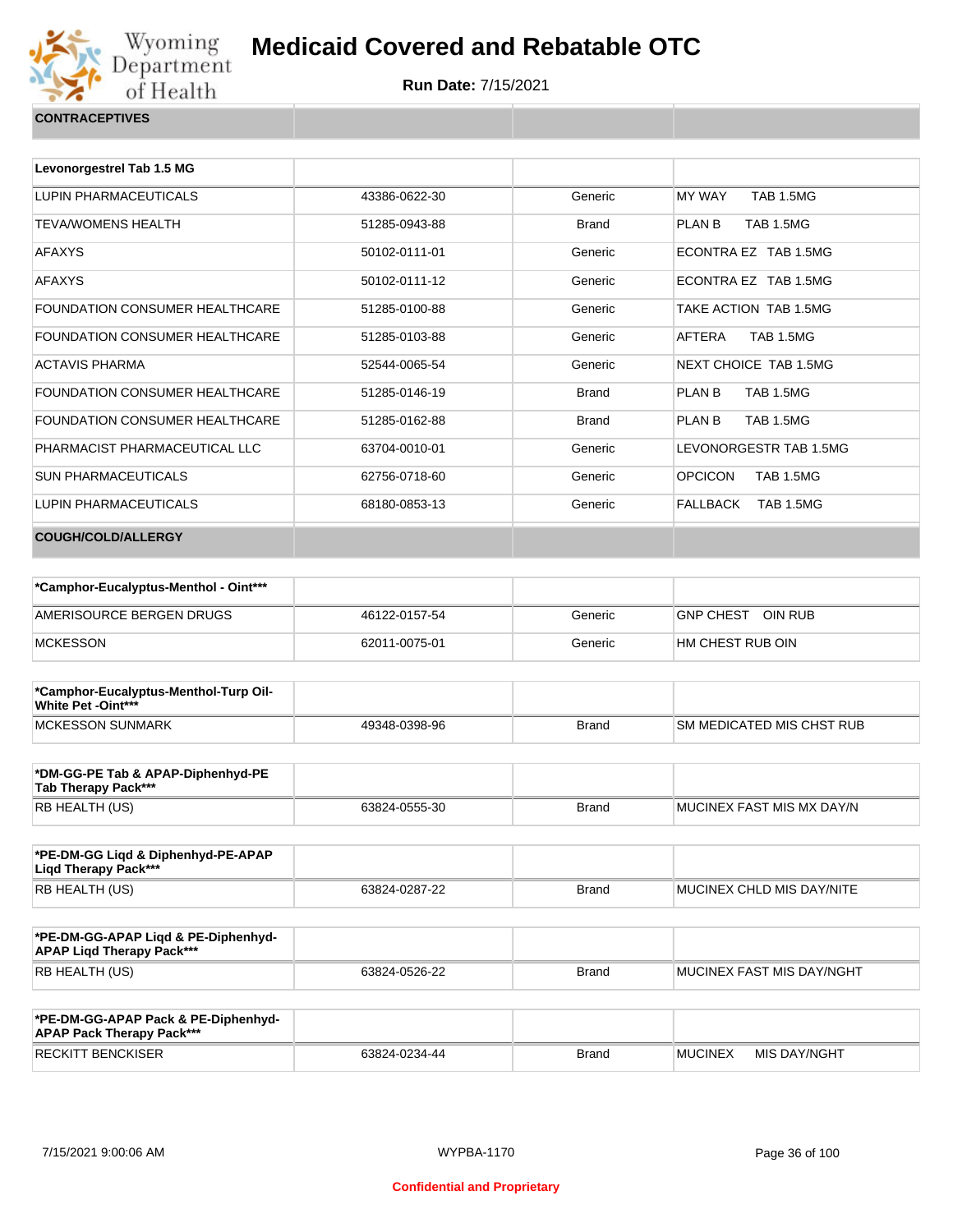

| *PE-DM-GG-APAP Tab & PE-Diphenhyd-<br><b>APAP Tab Therapy Pack***</b> |               |              |                                        |
|-----------------------------------------------------------------------|---------------|--------------|----------------------------------------|
| RB HEALTH (US)                                                        | 63824-0551-30 | Generic      | MUCINEX FAST PAK DAY/NGHT              |
| Acetaminophen w/ DM Liq 1000-30<br>MG/30ML                            |               |              |                                        |
| <b>TOPCO</b>                                                          | 36800-0698-34 | Generic      | COUGH & SORE LIQ THRT DAY              |
| Acetaminophen w/ DM Susp 160-5 MG/5ML                                 |               |              |                                        |
| <b>GLAXO CONSUMER HEALTHCARE L.P.</b>                                 | 00067-8115-04 | <b>Brand</b> | SUS CGH/ST<br><b>TRIAMINIC</b>         |
| Brompheniramine & Phenylephrine Elixir 1<br>-2.5 MG/5ML               |               |              |                                        |
| <b>PERRIGO</b>                                                        | 00113-0906-26 | Generic      | COLD/ALLERGY ELX CHILDREN              |
| <b>WOMEN'S CHOICE PHARMACEUTICALS</b>                                 | 00485-0202-16 | Generic      | RYNEX PE<br>ELX                        |
| <b>MAJOR PHARMACEUTICALS</b>                                          | 00904-5781-20 | Generic      | <b>ELX CHILDREN</b><br><b>DIMAPHEN</b> |
| <b>BERGEN BRUNSWIG</b>                                                | 24385-0517-26 | Generic      | <b>GNP CLD/ALLE ELX CHILDREN</b>       |
| <b>BERGEN BRUNSWIG</b>                                                | 24385-0517-34 | Generic      | <b>GNP CLD/ALLE ELX CHILDREN</b>       |
| <b>TOPCO</b>                                                          | 36800-0906-34 | Generic      | COLD/ALLERGY ELX CHILDREN              |
| <b>TOPCO</b>                                                          | 36800-0906-26 | Generic      | COLD/ALLERGY ELX CHILDREN              |
| LEADER BRAND PRODUCTS                                                 | 37205-0931-26 | Generic      | COLD/ALLERGY ELX CHILDREN              |
| <b>MCKESSON SUNMARK</b>                                               | 49348-0777-34 | Generic      | SM CLD/ALRGY ELX CHILDREN              |
| <b>MCKESSON SUNMARK</b>                                               | 49348-0777-37 | Generic      | SM CLD/ALRGY ELX CHILDREN              |
| <b>MCKESSON</b>                                                       | 62011-0062-01 | Generic      | COLD/ALLERGY ELX CHILDREN              |
| Brompheniramine & Phenylephrine Syrup<br>1-2.5 MG/5ML                 |               |              |                                        |
| GLAXO CONSUMER HEALTHCARE L.P.                                        | 00067-8117-04 | <b>Brand</b> | TRIAMINIC<br>SYP CLD/ALRG              |
| Brompheniramine & Phenylephrine Tab 4-<br><b>10 MG</b>                |               |              |                                        |
| <b>ALLEGIS PHARMACEUTICALS</b>                                        | 28595-0900-60 | <b>Brand</b> | RU-HIST D TAB 4-10MG                   |
| Brompheniramine & Pseudoephedrine Cap<br>4-60 MG                      |               |              |                                        |
| <b>BAUSCH HEALTH</b>                                                  | 00095-0860-06 | <b>Brand</b> | LODRANE D<br><b>CAP 4-60MG</b>         |
| Brompheniramine & Pseudoephedrine<br>Elixir 1-15 MG/5ML               |               |              |                                        |
| <b>WOMEN'S CHOICE PHARMACEUTICALS</b>                                 | 00485-0206-16 | Generic      | RYNEX PSE LIQ                          |
| PAR PHARMACEUTICALS                                                   | 00603-0851-94 | Generic      | <b>ELX 1-15/5ML</b><br>Q-TAPP          |
| <b>SILARX</b>                                                         | 54838-0125-40 | Generic      | <b>LIQ</b><br><b>BROTAPP</b>           |
| <b>SILARX</b>                                                         | 54838-0125-80 | Generic      | <b>LIQ</b><br><b>BROTAPP</b>           |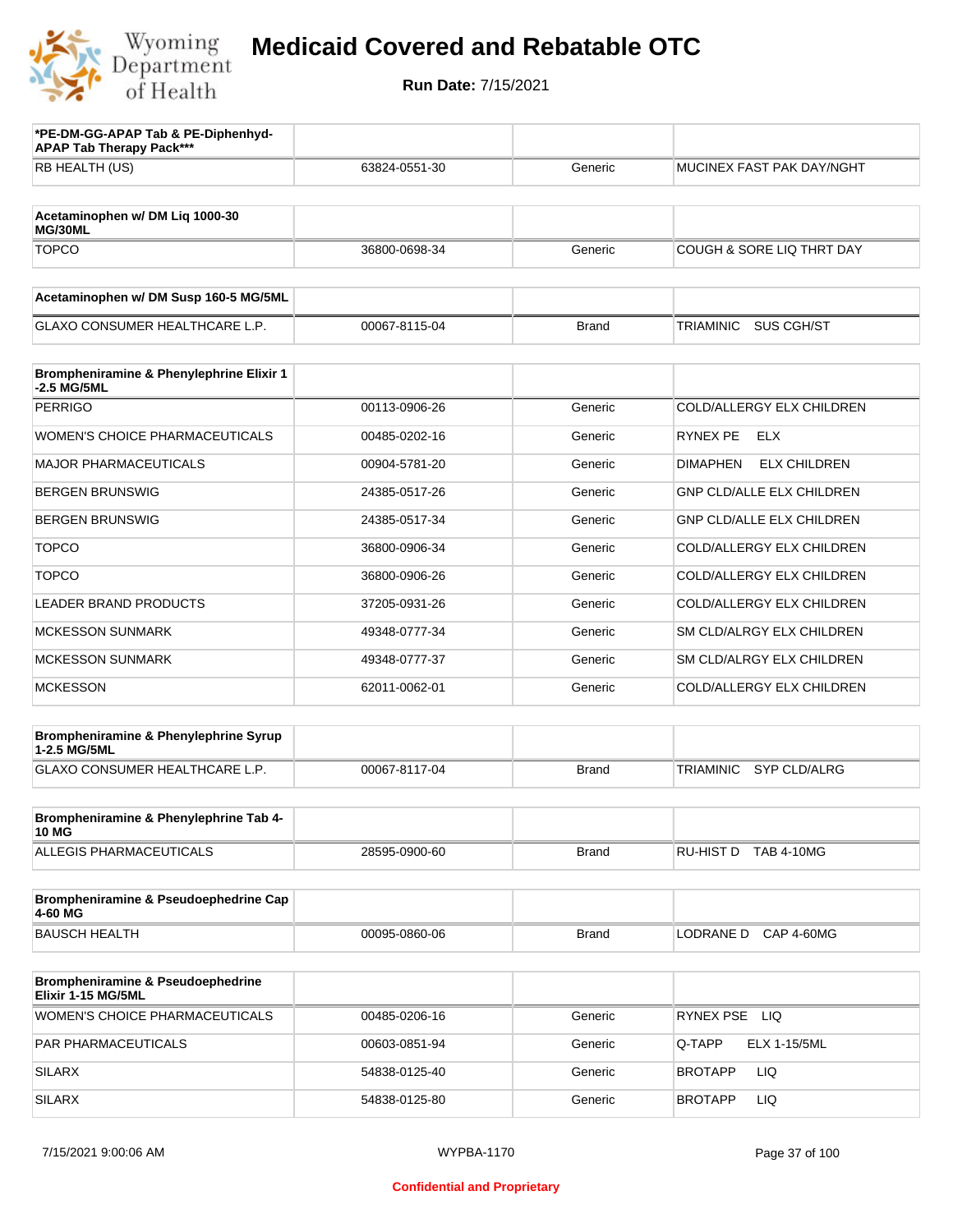| <b>SILARX</b>                                                | 54838-0125-70 | Generic      | <b>BROTAPP</b><br>LIQ                |
|--------------------------------------------------------------|---------------|--------------|--------------------------------------|
| Brompheniramine & Pseudoephedrine<br>Liquid 1-7.5 MG/ML      |               |              |                                      |
| JAYMAC PHARMACEUTICAL LLC                                    | 64661-0032-30 | <b>Brand</b> | J-TAN D PD DRO 1-7.5MG               |
| Brompheniramine-Acetaminophen Tab 2-<br>250 MG               |               |              |                                      |
| MAGNA PHARMACEUTICALS, INC                                   | 58407-0225-01 | <b>Brand</b> | <b>STAFLEX</b><br><b>TAB 2-250MG</b> |
| Cetirizine-Pseudoephedrine Tab ER 12HR<br>5-120 MG           |               |              |                                      |
| <b>GEISS DESTIN &amp; DUNN</b>                               | 00113-0176-53 | Generic      | ALLERGY-D TAB 5-120MG                |
| <b>GEISS DESTIN &amp; DUNN</b>                               | 00113-0176-62 | Generic      | ALLERGY-D TAB 5-120MG                |
| <b>PERRIGO</b>                                               | 00113-2176-53 | Generic      | ALLERGY-D TAB 5-120MG                |
| <b>PERRIGO</b>                                               | 00113-2176-62 | Generic      | ALLERGY-D TAB 5-120MG                |
| <b>MAJOR PHARMACEUTICALS</b>                                 | 00904-5831-12 | Generic      | ALLERGY-D TAB 5-120MG                |
| <b>BERGEN BRUNSWIG</b>                                       | 24385-0175-53 | Generic      | ALLERGY-D TAB 5-120MG                |
| <b>BERGEN BRUNSWIG</b>                                       | 24385-0175-62 | Generic      | ALLERGY-D TAB 5-120MG                |
| <b>TOPCO</b>                                                 | 36800-0176-62 | Generic      | ALLERGY D TAB 5-120MG                |
| <b>TOPCO</b>                                                 | 36800-0176-53 | Generic      | ALLERGY D TAB 5-120MG                |
| PERRIGO PHARMACEUTICALS                                      | 45802-0721-53 | Generic      | CETIRIZ/PSE TAB 5-120MG              |
| PERRIGO PHARMACEUTICALS                                      | 45802-0721-62 | Generic      | CETIRIZ/PSE TAB 5-120MG              |
| <b>MCKESSON SUNMARK</b>                                      | 49348-0851-04 | Generic      | ALLERGY-D TAB 5-120MG                |
| <b>MCKESSON</b>                                              | 62011-0055-01 | Generic      | ALLGY COMP-D TAB 5-120MG             |
| Chlophedianol-Dexbrompheniramine Soln<br>12.5-1 MG/5ML       |               |              |                                      |
| <b>RAMCNEIL</b>                                              | 12830-0864-16 | <b>Brand</b> | CHLO HIST SOL                        |
| Chlophedianol-Guaifenesin Liquid 12.5-100<br>MG/5ML          |               |              |                                      |
| <b>RAMCNEIL</b>                                              | 12830-0767-16 | Brand        | CHLO TUSS EX LIQ 12.5-100            |
| Chlophedianol-Pyrilamine Liquid 12.5-12.5<br>MG/5ML          |               |              |                                      |
| <b>CENTURION LABS</b>                                        | 23359-0032-16 | <b>Brand</b> | <b>NINJACOF</b><br>LIQ.              |
| Chlophedianol-Pyrilamine Liquid 25-50<br>MG/15ML             |               |              |                                      |
| <b>GM PHARMACEUTICALS</b>                                    | 58809-0350-04 | <b>Brand</b> | VANACOF-8 LIQ 25-50/15               |
| Chlophedianol-Pyrilamine-APAP Liquid<br>12.5-12.5-160 MG/5ML |               |              |                                      |
| <b>CENTURION LABS</b>                                        | 23359-0033-16 | <b>Brand</b> | NINJACOF-A LIQ                       |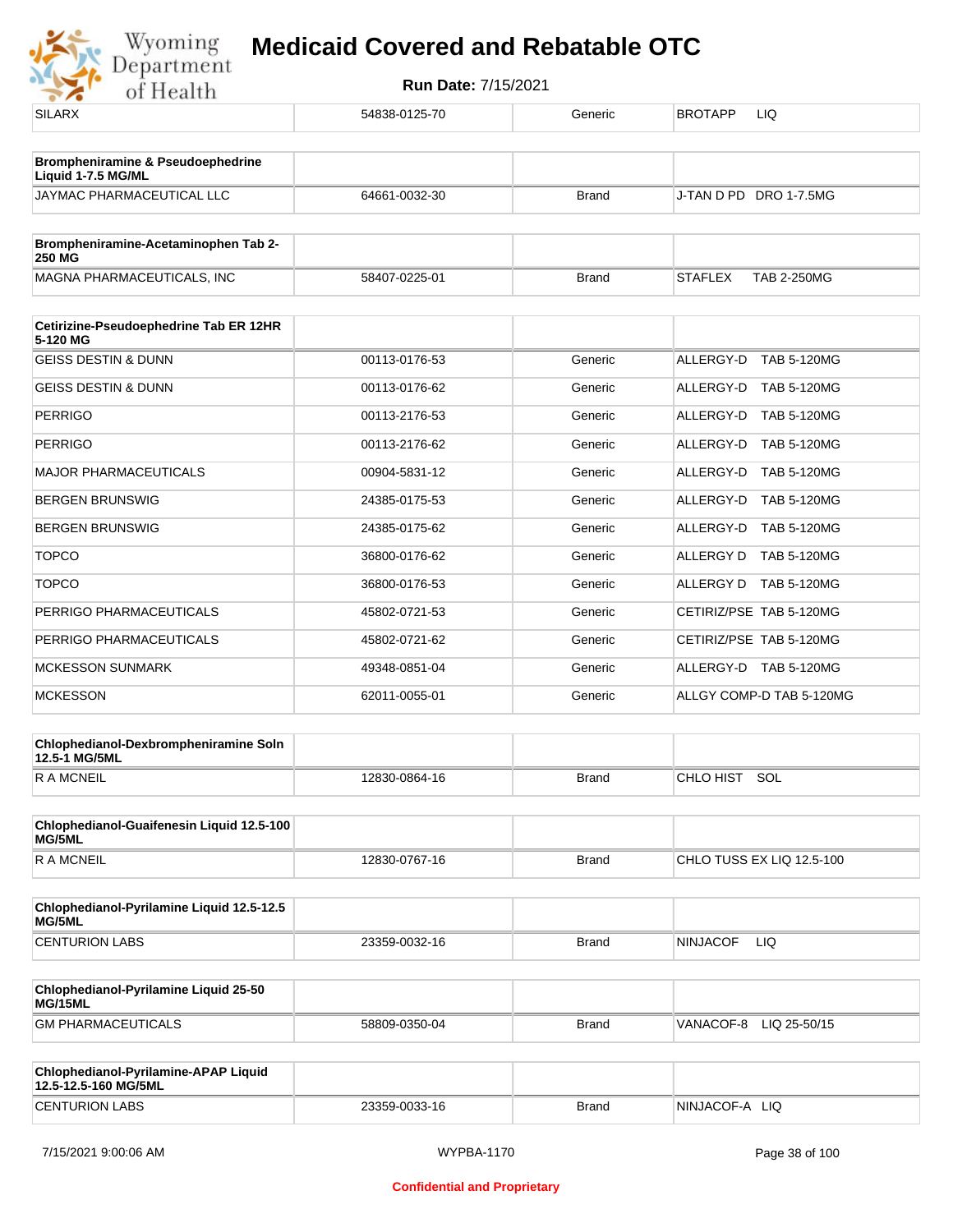

| <b>Chlorcyclizine &amp; Pseudoephedrine Liquid</b><br>25-60 MG/5ML |               |              |                                       |
|--------------------------------------------------------------------|---------------|--------------|---------------------------------------|
| MAGNA PHARMACEUTICALS, INC                                         | 58407-0624-04 | <b>Brand</b> | STAHIST AD LIQ                        |
| Chlorcyclizine & Pseudoephedrine Tab 25-<br>60 MG                  |               |              |                                       |
| MAGNA PHARMACEUTICALS, INC                                         | 58407-0625-30 | <b>Brand</b> | STAHIST AD TAB 25-60MG                |
| <b>Chlorpheniramine &amp; Phenylephrine Liquid</b><br>1-2.5 MG/ML  |               |              |                                       |
| <b>LASER PHARMACEUTICALS</b>                                       | 16477-0121-30 | <b>Brand</b> | <b>DALLERGY</b><br><b>DRO 1-2.5MG</b> |
| Chlorpheniramine & Phenylephrine Liquid<br>1-3.5 MG/ML             |               |              |                                       |
| <b>VIRTUS PHARMACEUTICALS OPCO</b>                                 | 76439-0319-30 | Generic      | <b>VIRDEC</b><br><b>DRO</b>           |
| Chlorpheniramine & Phenylephrine Liquid<br>2-5 MG/ML               |               |              |                                       |
| <b>WOMEN'S CHOICE PHARMACEUTICALS</b>                              | 00485-0096-02 | <b>Brand</b> | ED CHLORPED DRO D                     |
| Chlorpheniramine & Phenylephrine Liquid<br>4-10 MG/5ML             |               |              |                                       |
| WOMEN'S CHOICE PHARMACEUTICALS                                     | 00485-0155-16 | <b>Brand</b> | ED A-HIST<br>LIQ 4-10/5ML             |
| LARKEN LABORATORIES, INC.                                          | 68047-0185-16 | Generic      | NOHIST-LQ LIQ 4-10/5ML                |
| Chlorpheniramine & Phenylephrine Tab 4-<br><b>10 MG</b>            |               |              |                                       |
| <b>WOMEN'S CHOICE PHARMACEUTICALS</b>                              | 00485-0254-01 | Generic      | ED A-HIST TAB 4-10MG                  |
| <b>SELECT BRAND</b>                                                | 15127-0082-24 | Generic      | SINUS/ALERGY TAB MAX ST               |
| <b>TOPCO</b>                                                       | 36800-0139-62 | Generic      | COLD/ALLERGY TAB 4-10MG               |
| <b>BERGEN BRUNSWIG</b>                                             | 24385-0961-62 | Generic      | SINUS/ALLERG TAB 4-10MG               |
| <b>TOPCO</b>                                                       | 36800-0358-62 | Generic      | SINUS/ALERGY TAB PE MAX               |
| AMERISOURCE BERGEN DRUGS                                           | 46122-0181-62 | Generic      | COLD/ALLERGY TAB 4-10MG               |
| Chlorpheniramine & Pseudoephedrine<br>Liquid 2-30 MG/5ML           |               |              |                                       |
| LARKEN LABORATORIES, INC.                                          | 68047-0120-16 | <b>Brand</b> | LOHIST-D<br>LIQ.                      |
| Chlorpheniramine & Pseudoephedrine Tab<br>4-60 MG                  |               |              |                                       |
| MAJOR PHARMACEUTICALS                                              | 00904-5351-24 | Generic      | <b>SUDOGEST</b><br><b>TAB 4-60MG</b>  |
| MAJOR PHARMACEUTICALS                                              | 00904-5351-96 | Generic      | <b>SUDOGEST</b><br><b>TAB 4-60MG</b>  |
| Chlorpheniramine w/ Codeine Liquid 2-9<br>MG/5ML                   |               |              |                                       |
| MAGNA PHARMACEUTICALS, INC                                         | 58407-0920-16 | <b>Brand</b> | Z-TUSS AC<br>LIQ 2-9/5ML              |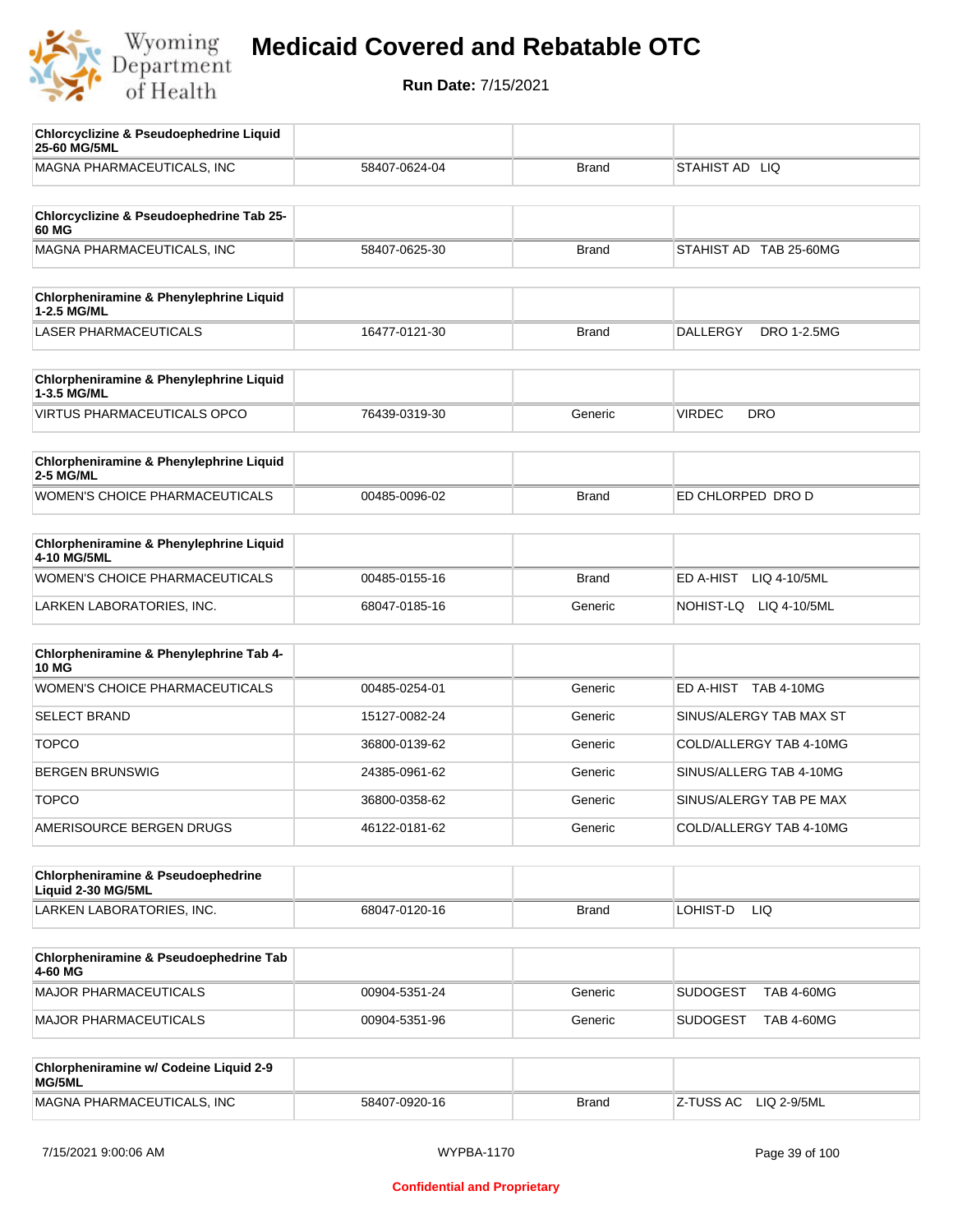

**Run Date:** 7/15/2021

| Chlorpheniramine-DM Tab 4-30 MG                                  |               |              |                                       |
|------------------------------------------------------------------|---------------|--------------|---------------------------------------|
| <b>MAJOR PHARMACEUTICALS</b>                                     | 00904-5817-44 | Generic      | <b>COUGH &amp; COLD TAB</b>           |
| <b>SELECT BRAND</b>                                              | 15127-0268-16 | Generic      | SB COLD/CGH TAB HBP                   |
|                                                                  |               |              |                                       |
| Chlorpheniramine-Phenylephrine-ASA<br>Effer Tab 2-7.8-325 MG     |               |              |                                       |
| CHAIN DRUG MARKETING ASSOC                                       | 63868-0228-20 | Generic      | COLD RELIEF TAB PLUS                  |
| Chlorphen-PE-APAP Tab 2-5-325 MG & PE-<br>APAP Tab 5-325 MG Pack |               |              |                                       |
| <b>SELECT BRAND</b>                                              | 15127-0933-24 | Generic      | <b>SB SINUS CNG PAK/PAIN</b>          |
| AMERISOURCE BERGEN DRUGS                                         | 46122-0075-60 | Generic      | SINUS RELIEF PAK CNG/PAIN             |
| Chlorphen-Phenylephrine w/ APAP Tab 2-5                          |               |              |                                       |
| $-325$ MG                                                        |               |              |                                       |
| <b>GEISS DESTIN &amp; DUNN</b>                                   | 00113-0476-62 | Generic      | <b>ALLERGY</b><br><b>TAB MULTI-SY</b> |
| <b>SELECT BRAND</b>                                              | 15127-0966-24 | Generic      | <b>SB SINUS CNG TAB /PAIN</b>         |
| <b>SELECT BRAND</b>                                              | 15127-0967-24 | Generic      | SB ALLERGY TAB MULTI-SY               |
| <b>TOPCO</b>                                                     | 36800-0476-62 | Generic      | <b>TAB MULTI-SY</b><br><b>ALLERGY</b> |
| <b>TOPCO</b>                                                     | 36800-0476-67 | Generic      | <b>TAB MULTI-SY</b><br>ALLERGY        |
| <b>BERGEN BRUNSWIG</b>                                           | 24385-0147-62 | Generic      | <b>GNP ALLERGY TAB MULTI-SY</b>       |
| <b>TOPCO</b>                                                     | 36800-0935-62 | Generic      | NIGHT TIME TAB SINUS                  |
| LEADER BRAND PRODUCTS                                            | 37205-0940-62 | Generic      | <b>ALLERGY</b><br>TAB MULTI-SY        |
| AMERISOURCE BERGEN DRUGS                                         | 46122-0074-62 | Generic      | GNP SINUS TAB CNG/PAIN                |
| <b>MCKESSON SUNMARK</b>                                          | 49348-0778-04 | Generic      | SM ALLERGY TAB MULTI-SY               |
| CHAIN DRUG MARKETING ASSOC                                       | 63868-0981-24 | Generic      | QC ALLERGY TAB RELIEF                 |
|                                                                  |               |              |                                       |
| Chlorphen-Phenylephrine w/ APAP Tab 4-<br>10-325 MG              |               |              |                                       |
| U S PHARMACEUTICAL                                               | 52747-0475-70 | <b>Brand</b> | NOREL AD<br>TAB 4-10-325              |
|                                                                  |               |              |                                       |
| Dexbrompheniramine & Pseudoephedrine<br>Soln 1-30 MG/5ML         |               |              |                                       |
| <b>LLORENS PHARMACEUTICAL</b>                                    | 54859-0802-04 | <b>Brand</b> | CONEX<br>SOL CLD/ALRG                 |
| Dexbrompheniramine & Pseudoephedrine                             |               |              |                                       |
| <b>Tab 2-60 MG</b>                                               |               |              |                                       |
| LLORENS PHARMACEUTICAL                                           | 54859-0702-60 | <b>Brand</b> | <b>CONEX</b><br><b>TAB 2-60MG</b>     |
|                                                                  |               |              |                                       |
| Dexbrompheniramine-Phenylephrine<br>Syrup 1-5 MG/5ML             |               |              |                                       |
| LASER PHARMACEUTICALS                                            | 16477-0822-01 | <b>Brand</b> | DALLERGY SYP                          |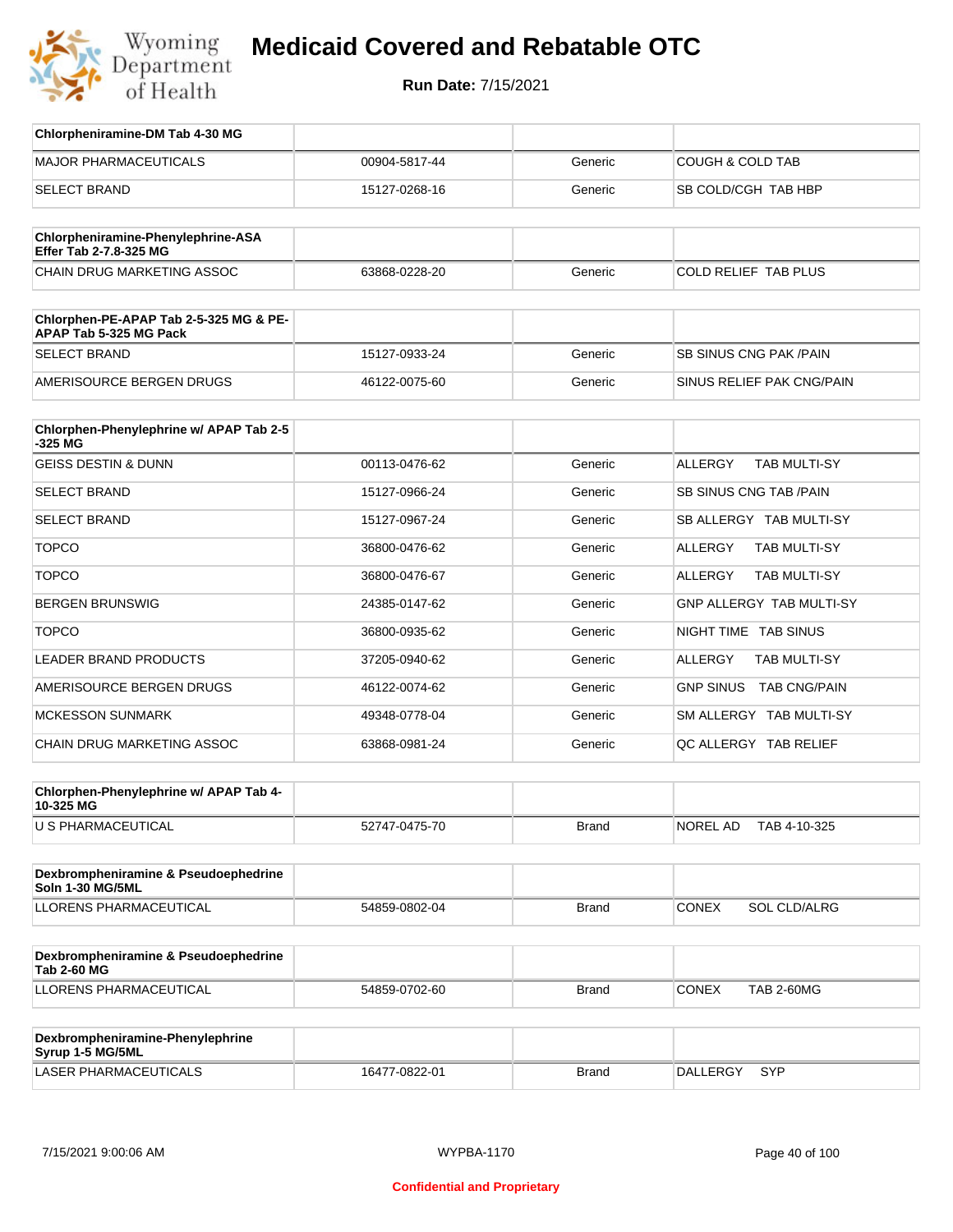

| Dexbrompheniramine-Phenylephrine Tab 1<br>-5 MG                |               |              |                                    |
|----------------------------------------------------------------|---------------|--------------|------------------------------------|
| <b>LASER PHARMACEUTICALS</b>                                   | 16477-0161-01 | <b>Brand</b> | <b>DALLERGY</b><br>TAB 1-5MG       |
| Dexbrompheniramine-Phenylephrine Tab 2                         |               |              |                                    |
| $-10M$<br>POLY PHARMACEUTICALS                                 | 50991-0782-60 | <b>Brand</b> | ALA-HIST PE TAB 2-10MG             |
|                                                                |               |              |                                    |
| Dexchlorpheniramine & Pseudoephedrine<br><b>Tab 2-60 MG</b>    |               |              |                                    |
| <b>CAPELLON PHARMACEUTICALS</b>                                | 64543-0097-90 | <b>Brand</b> | <b>RESCON</b><br><b>TAB 2-60MG</b> |
|                                                                |               |              |                                    |
| Dexchlorpheniramine-Phenylephrine Tab 2<br>-10 MG              |               |              |                                    |
| WOMEN'S CHOICE PHARMACEUTICALS                                 | 00485-0080-01 | <b>Brand</b> | <b>RYMED</b><br><b>TAB 2-10MG</b>  |
| Dextromethorphan HBr Cap 15 MG                                 |               |              |                                    |
| <b>RUGBY LABORATORIES</b>                                      | 00536-1068-34 | Generic      | ROBAFEN CGH CAP 15MG               |
|                                                                |               |              |                                    |
| <b>MAJOR PHARMACEUTICALS</b>                                   | 00904-5752-95 | Generic      | ROBAFEN CGH CAP 15MG               |
| <b>SELECT BRAND</b>                                            | 15127-0984-20 | Generic      | SB CGH CONTR CAP 15MG              |
| Dextromethorphan HBr Liquid 15 MG/15ML                         |               |              |                                    |
| <b>TOPCO</b>                                                   | 36800-0473-38 | Generic      | DAY TIME<br>LIQ COUGH              |
|                                                                |               |              |                                    |
| Dextromethorphan HBr Liquid 15 MG/5ML                          |               |              |                                    |
| <b>SELECT BRAND</b>                                            | 15127-0925-04 | Generic      | SB CGH RELF LIQ 15MG/5ML           |
| <b>BERGEN BRUNSWIG</b>                                         | 24385-0262-26 | Generic      | GNP CGH RELF LIQ 15MG/5ML          |
| <b>BERGEN BRUNSWIG</b>                                         | 24385-0263-26 | Generic      | GNP CGH RELF LIQ 15MG/5ML          |
| CHAIN DRUG MARKETING ASSOC                                     | 63868-0070-04 | Generic      | QC CGH RELF LIQ 15MG/5ML           |
| Dextromethorphan HBr Syrup 15 MG/5ML                           |               |              |                                    |
|                                                                |               |              |                                    |
| <b>BERGEN BRUNSWIG</b>                                         | 24385-0493-26 | Generic      | TUSSIN COUGH SYP 15MG/5ML          |
| <b>TOPCO</b>                                                   | 36800-0300-26 | Generic      | TUSSIN COUGH SYP 15MG/5ML          |
| Dextromethorphan Polistirex Extended<br>Release Susp 30 MG/5ML |               |              |                                    |
| <b>MAJOR PHARMACEUTICALS</b>                                   | 00904-6312-56 | Generic      | COUGH DM<br>SUS 30MG/5ML           |
| LEADER BRAND PRODUCTS                                          | 37205-0697-21 | Generic      | COUGH DM<br>SUS 30MG/5ML           |
| PERRIGO PHARMACEUTICALS                                        | 45802-0433-21 | Generic      | DEXTROMETHOR SUS 30MG/5ML          |
| AMERISOURCE BERGEN DRUGS                                       | 46122-0141-25 | Generic      | GNP COUGH DM SUS 30MG/5ML          |
| AMERISOURCE BERGEN DRUGS                                       | 46122-0141-21 | Generic      | GNP COUGH DM SUS 30MG/5ML          |
| AMERISOURCE BERGEN DRUGS                                       | 46122-0142-21 | Generic      | GNP COUGH DM SUS 30MG/5ML          |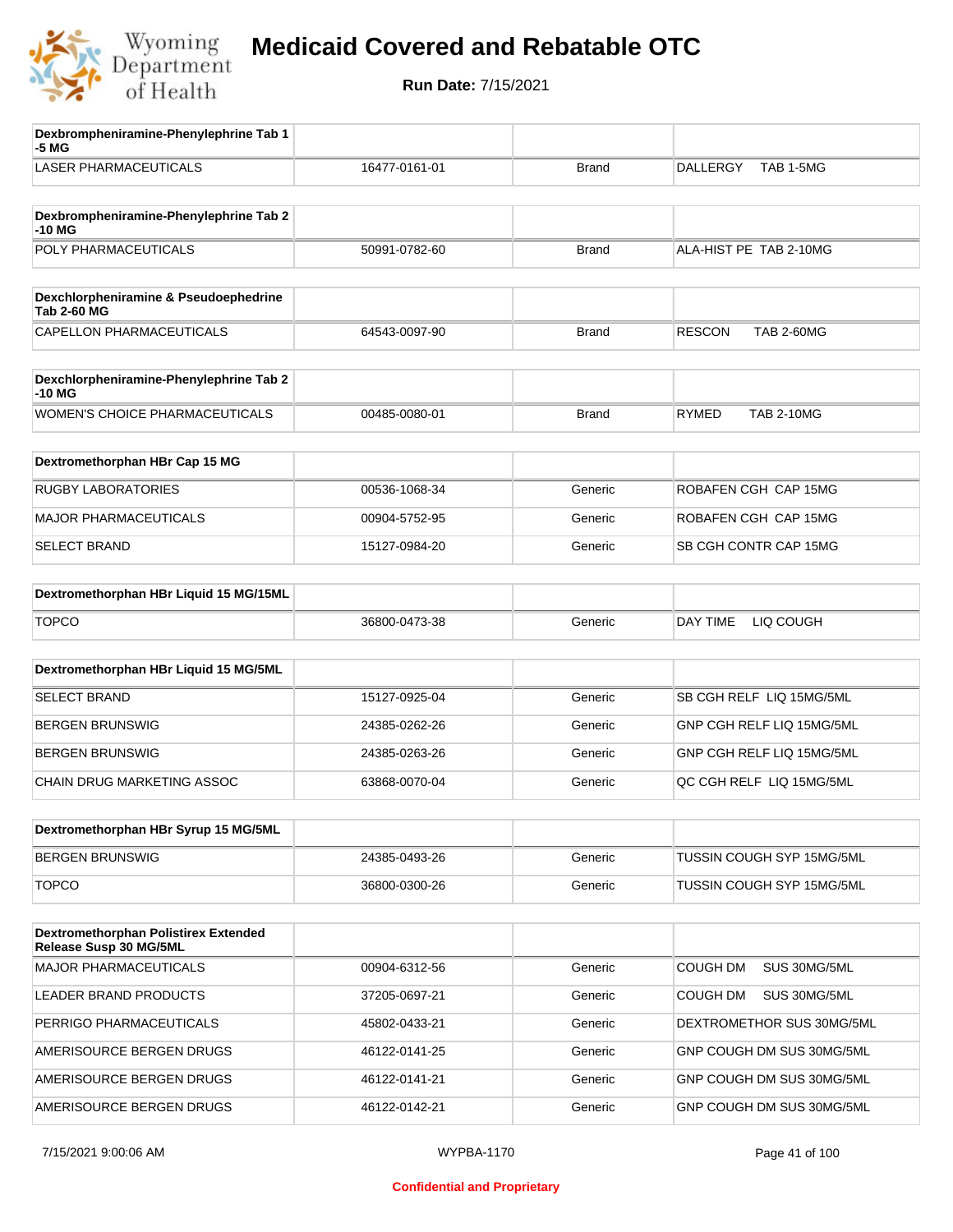

| RB HEALTH (US)  | 63824-0172-63 | <b>Brand</b> | <b>DELSYM</b><br>SUS 30MG/5ML |
|-----------------|---------------|--------------|-------------------------------|
| RB HEALTH (US)  | 63824-0172-65 | <b>Brand</b> | <b>DELSYM</b><br>SUS 30MG/5ML |
| RB HEALTH (US)  | 63824-0173-63 | <b>Brand</b> | DELSYM CHILD SUS 30MG/5ML     |
| <b>MCKESSON</b> | 62011-0176-01 | Generic      | HM COUGH DM SUS 30MG/5ML      |
| RB HEALTH (US)  | 63824-0171-63 | <b>Brand</b> | <b>DELSYM</b><br>SUS 30MG/5ML |
| RB HEALTH (US)  | 63824-0175-65 | <b>Brand</b> | SUS 30MG/5ML<br>DELSYM        |
| RB HEALTH (US)  | 63824-0176-65 | <b>Brand</b> | <b>DELSYM</b><br>SUS 30MG/5ML |
| RB HEALTH (US)  | 63824-0177-63 | <b>Brand</b> | DELSYM CHILD SUS 30MG/5ML     |
| RB HEALTH (US)  | 63824-0177-65 | <b>Brand</b> | DELSYM CHILD SUS 30MG/5ML     |
| <b>MCKESSON</b> | 62011-0198-01 | Generic      | HM COUGH DM SUS 30MG/5ML      |
| RB HEALTH (US)  | 63824-0171-65 | <b>Brand</b> | SUS 30MG/5ML<br>DELSYM        |
| RB HEALTH (US)  | 63824-0173-65 | <b>Brand</b> | DELSYM CHILD SUS 30MG/5ML     |
| RB HEALTH (US)  | 63824-0175-63 | <b>Brand</b> | <b>DELSYM</b><br>SUS 30MG/5ML |
| RB HEALTH (US)  | 63824-0176-63 | <b>Brand</b> | <b>DELSYM</b><br>SUS 30MG/5ML |

| Dextromethorphan-Doxylamine-APAP Cap<br>15-6.25-325 MG |               |         |                           |
|--------------------------------------------------------|---------------|---------|---------------------------|
| <b>MAJOR PHARMACEUTICALS</b>                           | 00904-5764-44 | Generic | NIGHT TIME CAP COLD/FLU   |
| <b>SELECT BRAND</b>                                    | 15127-0985-12 | Generic | NIGHT TIME CAP COLD/FLU   |
| TOPCO                                                  | 36800-0977-60 | Generic | NITE TIME<br>CAP COLD/FLU |
| TOPCO                                                  | 36800-0977-53 | Generic | NITE TIME<br>CAP COLD/FLU |
| LEADER BRAND PRODUCTS                                  | 37205-0707-62 | Generic | NITE-TIME<br>CAP COLD/FLU |
| AMERISOURCE BERGEN DRUGS                               | 46122-0183-73 | Generic | NIGHT TIME CAP COLD/FLU   |
| AMERISOURCE BERGEN DRUGS                               | 46122-0245-62 | Generic | NIGHT TIME CAP COLD/FLU   |
| <b>MCKESSON SUNMARK</b>                                | 49348-0741-03 | Generic | SM NITE TIME CAP COLD/FLU |
| <b>MCKESSON</b>                                        | 62011-0084-02 | Generic | NIGHT TIME CAP COLD/FLU   |

| Dextromethorphan-Doxylamine-APAP<br>Liquid 15-6.25-325 MG/15ML |               |         |                            |
|----------------------------------------------------------------|---------------|---------|----------------------------|
| <b>MAJOR PHARMACEUTICALS</b>                                   | 00904-5777-09 | Generic | ALL-NITE<br>LIQ COLD/FLU   |
| AMERISOURCE BERGEN DRUGS                                       | 46122-0136-34 | Generic | LIQ COLD/FLU<br>NIGHT TIME |
| AMERISOURCE BERGEN DRUGS                                       | 46122-0198-34 | Generic | NIGHT TIME<br>LIQ COLD/FLU |
| AMERISOURCE BERGEN DRUGS                                       | 46122-0198-40 | Generic | NIGHT TIME<br>LIQ COLD/FLU |
| AMERISOURCE BERGEN DRUGS                                       | 46122-0136-40 | Generic | NIGHT TIME LIQ COLD/FLU    |
| <b>MCKESSON SUNMARK</b>                                        | 49348-0975-37 | Generic | SM NITE TIME LIQ CLD/FLU   |
| <b>MCKESSON SUNMARK</b>                                        | 49348-0975-39 | Generic | SM NITE TIME LIQ CLD/FLU   |
| <b>MCKESSON</b>                                                | 62011-0082-02 | Generic | NIGHT TIME LIQ CLD/FLU     |
| <b>MCKESSON</b>                                                | 62011-0083-02 | Generic | NIGHT TIME<br>LIO CLD/FLU  |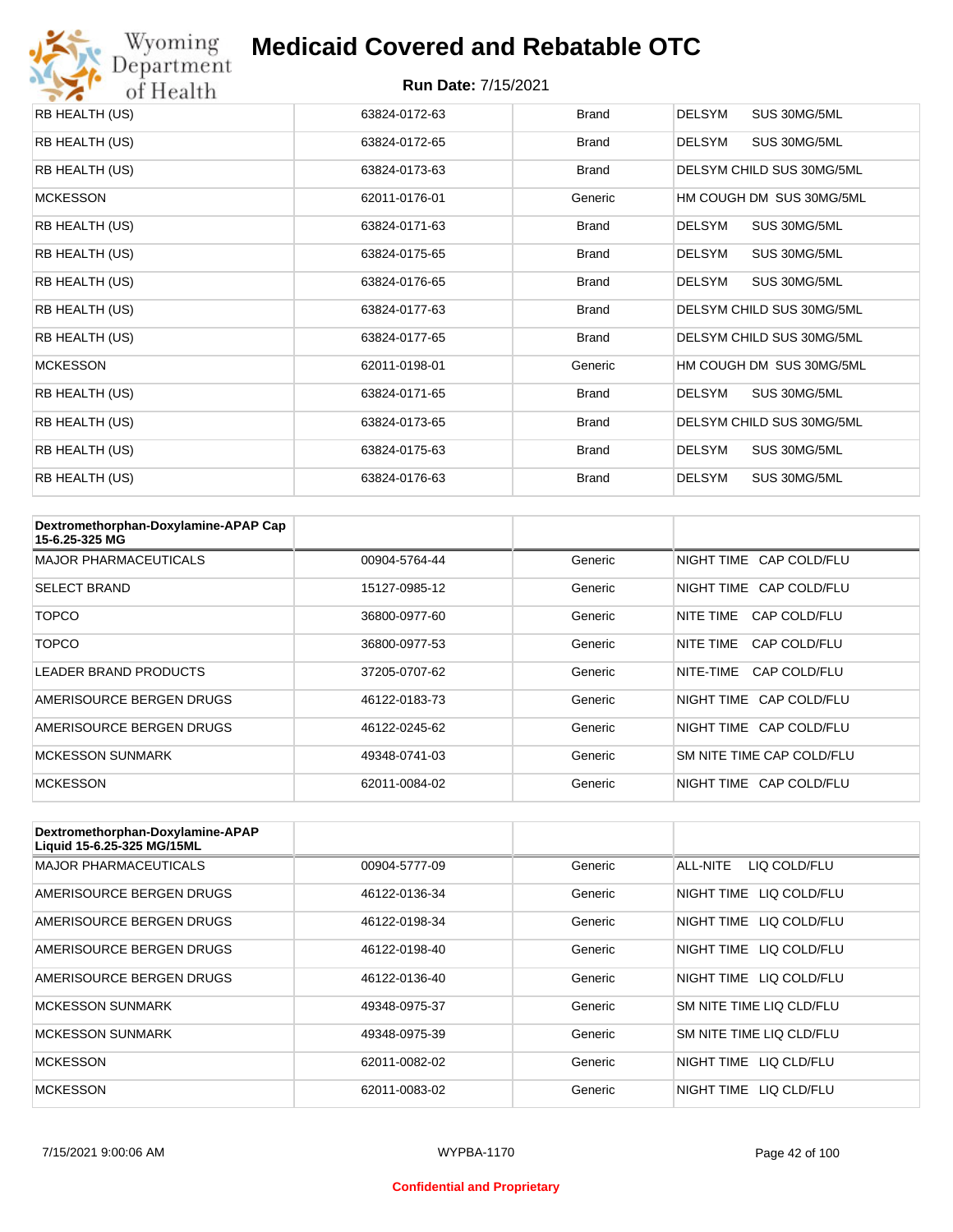

| Dextromethorphan-Doxylamine-APAP<br>Liquid 30-12.5-1000 MG/30ML |               |         |                           |
|-----------------------------------------------------------------|---------------|---------|---------------------------|
| <b>SELECT BRAND</b>                                             | 15127-0987-06 | Generic | NIGHT TIME LIQ COLD/FLU   |
| <b>SELECT BRAND</b>                                             | 15127-0987-10 | Generic | NIGHT TIME LIQ COLD/FLU   |
| <b>TOPCO</b>                                                    | 36800-0041-30 | Generic | LIQ COLD/FLU<br>NITE-TIME |
| <b>TOPCO</b>                                                    | 36800-0041-38 | Generic | NITE-TIME<br>LIQ COLD/FLU |
| <b>TOPCO</b>                                                    | 36800-0990-38 | Generic | NITE TIME<br>LIQ COLD/FLU |
| <b>TOPCO</b>                                                    | 36800-0666-34 | Generic | COUGH & SORE LIQ NGT TIME |
| <b>TOPCO</b>                                                    | 36800-0908-38 | Generic | NITE TIME<br>LIQ COLD/FLU |
| <b>TOPCO</b>                                                    | 36800-0908-30 | Generic | NITE TIME<br>LIQ COLD/FLU |
| CHAIN DRUG MARKETING ASSOC                                      | 63868-0065-08 | Generic | OC COUGH<br>LIQ SORE THR  |

| Dextromethorphan-Guaifenesin Granules<br>Packet 5-100 MG |               |              |                         |
|----------------------------------------------------------|---------------|--------------|-------------------------|
| <b>RB HEALTH (US)</b>                                    | 63824-0256-12 | <b>Brand</b> | MUCINEX CGH GRA 5-100MG |

| Dextromethorphan-Guaifenesin Liquid 10-<br><b>100 MG/5ML</b> |               |         |                                      |
|--------------------------------------------------------------|---------------|---------|--------------------------------------|
| <b>PERRIGO</b>                                               | 00113-0578-26 | Generic | TUSSIN DM LIQ                        |
| <b>PAR PHARMACEUTICALS</b>                                   | 00603-1330-58 | Generic | IOPHEN DM-NR LIQ 100-10/5            |
| <b>BERGEN BRUNSWIG</b>                                       | 24385-0578-26 | Generic | GNP TUSSIN LIQ DM COUGH              |
| <b>TOPCO</b>                                                 | 36800-0578-26 | Generic | TUSSIN DM LIQ 100-10/5               |
| <b>BERGEN BRUNSWIG</b>                                       | 24385-0359-34 | Generic | <b>GNP TUSSIN LIQ DM</b>             |
| <b>TOPCO</b>                                                 | 36800-0359-26 | Generic | <b>TUSSIN DM</b><br>LIQ 100-10/5     |
| <b>TOPCO</b>                                                 | 36800-0359-40 | Generic | <b>TUSSIN DM</b><br>LIQ 100-10/5     |
| <b>BERGEN BRUNSWIG</b>                                       | 24385-0359-26 | Generic | <b>GNP TUSSIN LIQ DM</b>             |
| <b>TOPCO</b>                                                 | 36800-0359-34 | Generic | <b>TUSSIN DM</b><br>LIQ 100-10/5     |
| <b>LEADER BRAND PRODUCTS</b>                                 | 37205-0712-26 | Generic | <b>TUSSIN DM</b><br><b>LIQ CLEAR</b> |
| <b>HI-TECH</b>                                               | 50383-0062-07 | Generic | DM/GG<br>SOL 10-100/5                |
| <b>HI-TECH</b>                                               | 50383-0062-12 | Generic | SOL<br>DM/GG                         |
| <b>HI-TECH</b>                                               | 50383-0062-11 | Generic | DM/GG<br>SOL                         |
| <b>SILARX</b>                                                | 54838-0133-40 | Generic | SILTUSSIN DM LIQ DAS                 |
| <b>SILARX</b>                                                | 54838-0139-40 | Generic | SILTUSSIN-DM LIQ DIABETIC            |
| <b>LLORENS PHARMACEUTICAL</b>                                | 54859-0505-16 | Generic | TUSNEL DIABT LIQ 10-100/5            |
| HI-TECH                                                      | 50383-0062-06 | Generic | DM/GG<br>SOL 10-100/5                |
| LLORENS PHARMACEUTICAL                                       | 54859-0505-04 | Generic | TUSNEL DIABT LIQ 10-100/5            |
| <b>MCKESSON</b>                                              | 62011-0091-02 | Generic | HM TUSSIN LIQ ADLT DM                |
| <b>MCKESSON</b>                                              | 62011-0092-02 | Generic | TUSSIN ADULT LIQ CGH/CONG            |
| <b>MCKESSON</b>                                              | 62011-0091-01 | Generic | HM TUSSIN LIQ ADLT DM                |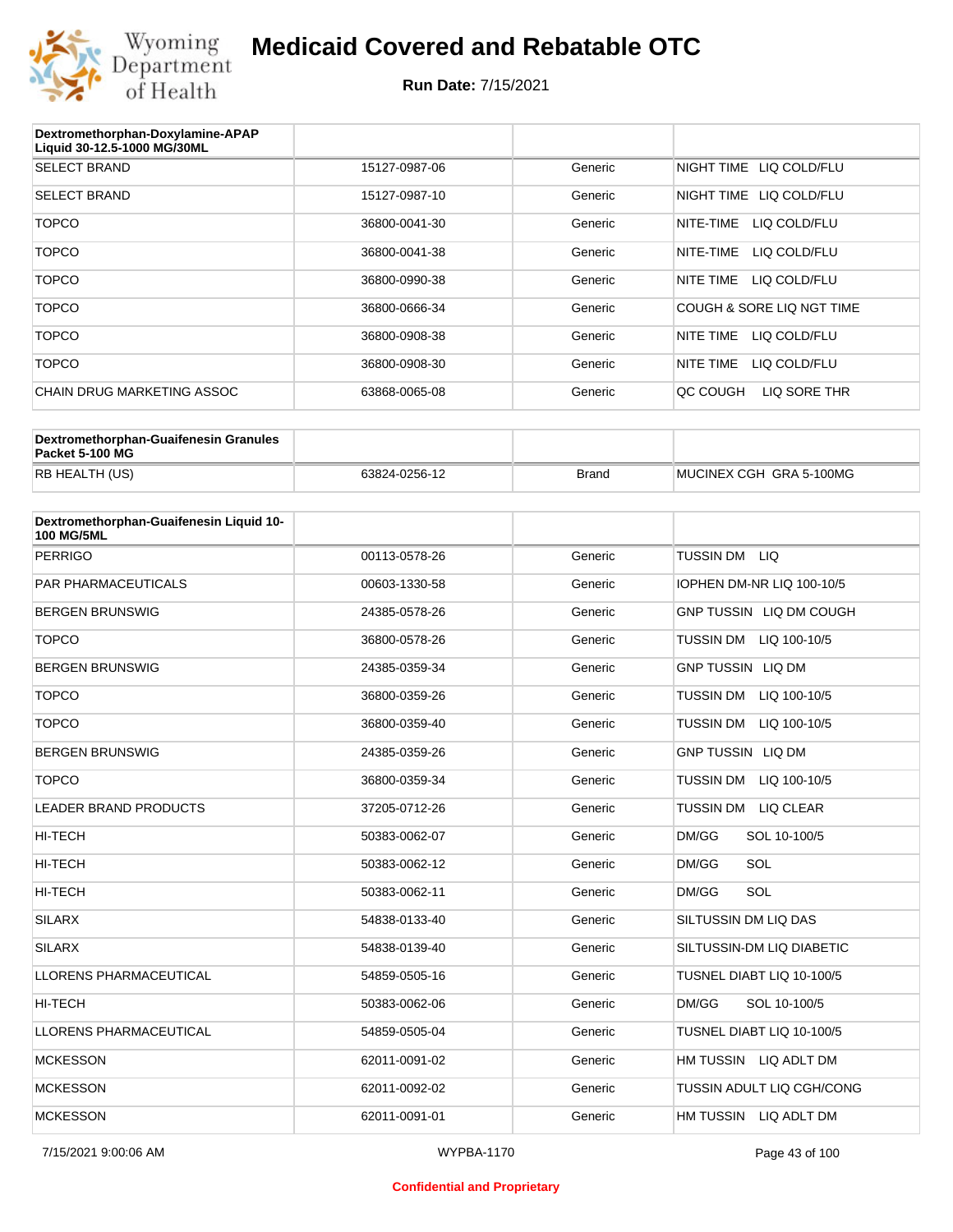

| <b>MCKESSON</b>                                              | 62011-0092-01 | Generic | TUSSIN ADULT LIQ CGH/CONG    |
|--------------------------------------------------------------|---------------|---------|------------------------------|
|                                                              |               |         |                              |
| Dextromethorphan-Guaifenesin Liquid 10-<br><b>200 MG/5ML</b> |               |         |                              |
| <b>PERRIGO</b>                                               | 00113-0799-26 | Generic | TUSSIN DM MX LIQ 10-200/5    |
| <b>TOPCO</b>                                                 | 36800-0799-26 | Generic | TUSSIN DM<br>LIQ MAX         |
| <b>LEADER BRAND PRODUCTS</b>                                 | 37205-0629-34 | Generic | TUSSIN DM MX LIQ 10-200/5    |
| <b>TOPCO</b>                                                 | 36800-0799-34 | Generic | TUSSIN DM<br>LIQ MAX         |
| LEADER BRAND PRODUCTS                                        | 37205-0629-26 | Generic | TUSSIN DM MX LIQ 10-200/5    |
| AMERISOURCE BERGEN DRUGS                                     | 46122-0139-26 | Generic | TUSSIN DM<br>LIQ 10-200/5    |
| AMERISOURCE BERGEN DRUGS                                     | 46122-0139-34 | Generic | TUSSIN DM<br>LIQ 10-200/5    |
| AMERISOURCE BERGEN DRUGS                                     | 46122-0017-26 | Generic | <b>GNP TUSSIN LIQ DM MAX</b> |
| AMERISOURCE BERGEN DRUGS                                     | 46122-0017-34 | Generic | GNP TUSSIN LIQ DM MAX        |
| <b>SILARX</b>                                                | 54838-0140-40 | Generic | SILTUSSIN-DM LIQ MAX ST      |
| <b>MCKESSON</b>                                              | 62011-0211-01 | Generic | HM TUSSIN<br>LIQ DM MAX      |

| Dextromethorphan-Guaifenesin Liquid 5-<br><b>100 MG/5ML</b> |               |         |                           |
|-------------------------------------------------------------|---------------|---------|---------------------------|
| <b>GEISS DESTIN &amp; DUNN</b>                              | 00113-0419-26 | Generic | MUCUS RELIEF LIQ 5-100MG  |
| <b>BERGEN BRUNSWIG</b>                                      | 24385-0985-26 | Generic | MUCUS RELIEF LIQ 5-100MG  |
| TOPCO                                                       | 36800-0419-26 | Generic | MUCUS RELIEF LIQ 5-100MG  |
| <b>LEADER BRAND PRODUCTS</b>                                | 37205-0993-26 | Generic | MUCUS RELIEF LIQ 5-100MG  |
| <b>MCKESSON SUNMARK</b>                                     | 49348-0828-34 | Generic | MUCUS RELIEF LIQ 5-100MG  |
| RB HEALTH (US)                                              | 63824-0213-66 | Generic | DELSYM COUGH LIQ CONGS DM |
| RB HEALTH (US)                                              | 63824-0214-66 | Generic | DELSYM COUGH LIQ CONGS DM |
| RB HEALTH (US)                                              | 63824-0019-66 | Generic | LIQ 20-400<br>MUCINEX DM  |
| RB HEALTH (US)                                              | 63824-0286-64 | Generic | MUCINEX CGH LIQ 5-100MG   |

| Dextromethorphan-Guaifenesin Syrup 10-<br><b>100 MG/5ML</b> |               |         |                           |
|-------------------------------------------------------------|---------------|---------|---------------------------|
| <b>PERRIGO</b>                                              | 00113-0359-34 | Generic | TUSSIN DM<br>SYP 100-10/5 |
| PHARMACEUTICAL ASSOCIATES                                   | 00121-0638-05 | Generic | <b>GUAIFENESIN SYP DM</b> |
| <b>PERRIGO</b>                                              | 00113-0359-26 | Generic | SYP 100-10/5<br>TUSSIN DM |
| PHARMACEUTICAL ASSOCIATES                                   | 00121-0638-10 | Generic | <b>GUAIFENESIN SYP DM</b> |
| RUGBY LABORATORIES                                          | 00536-0970-97 | Generic | EXTRA ACTION SYP 100-10/5 |
| <b>PAR PHARMACEUTICALS</b>                                  | 00603-0855-94 | Generic | Q-TUSSIN DM SYP 100-10/5  |
| <b>MAJOR PHARMACEUTICALS</b>                                | 00904-0053-00 | Generic | ROBAFEN DM SYP 100-10/5   |
| <b>MAJOR PHARMACEUTICALS</b>                                | 00904-0053-09 | Generic | ROBAFEN DM SYP 100-10/5   |
| RUGBY LABORATORIES                                          | 00536-0970-85 | Generic | EXTRA ACTION SYP 100-10/5 |
| <b>MAJOR PHARMACEUTICALS</b>                                | 00904-0053-16 | Generic | ROBAFEN DM SYP 100-10/5   |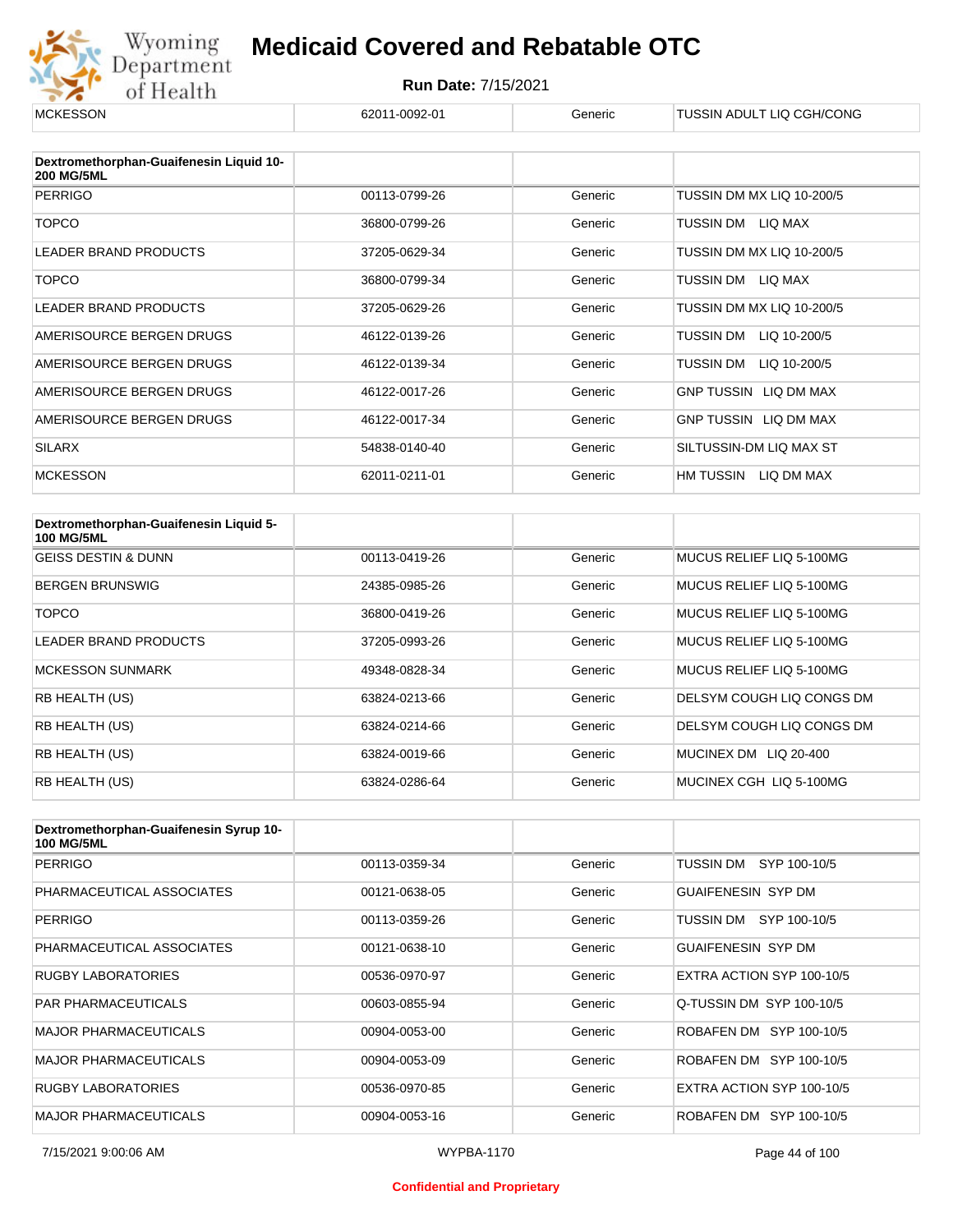| Wyoming<br>Department        | <b>Medicaid Covered and Rebatable OTC</b> |         |                           |  |  |
|------------------------------|-------------------------------------------|---------|---------------------------|--|--|
| of Health                    | <b>Run Date: 7/15/2021</b>                |         |                           |  |  |
| <b>MAJOR PHARMACEUTICALS</b> | 00904-0053-20                             | Generic | ROBAFEN DM SYP 100-10/5   |  |  |
| <b>PAR PHARMACEUTICALS</b>   | 00603-0855-58                             | Generic | Q-TUSSIN DM SYP 100-10/5  |  |  |
| <b>PAR PHARMACEUTICALS</b>   | 00603-0855-81                             | Generic | Q-TUSSIN DM SYP 100-10/5  |  |  |
| <b>MAJOR PHARMACEUTICALS</b> | 00904-6306-20                             | Generic | ROBAFEN DM SYP 100-10/5   |  |  |
| <b>LEADER BRAND PRODUCTS</b> | 37205-0970-26                             | Generic | SYP 100-10/5<br>TUSSIN DM |  |  |
| <b>LEADER BRAND PRODUCTS</b> | 37205-0970-34                             | Generic | TUSSIN DM SYP 100-10/5    |  |  |
| <b>MCKESSON SUNMARK</b>      | 49348-0017-34                             | Generic | SM TUSSIN DM SYP 100-10/5 |  |  |
| <b>MCKESSON SUNMARK</b>      | 49348-0017-39                             | Generic | SM TUSSIN DM SYP 100-10/5 |  |  |
| <b>MCKESSON SUNMARK</b>      | 49348-0861-34                             | Generic | SM TUSSIN SYP DM          |  |  |
| <b>MCKESSON SUNMARK</b>      | 49348-0017-37                             | Generic | SM TUSSIN DM SYP 100-10/5 |  |  |
| <b>MCKESSON SUNMARK</b>      | 49348-0861-37                             | Generic | SM TUSSIN SYP DM          |  |  |
| <b>SILARX</b>                | 54838-0209-40                             | Generic | SILTUSSIN-DM SYP ALC FREE |  |  |
| <b>SILARX</b>                | 54838-0209-70                             | Generic | SILTUSSIN-DM SYP ALC FREE |  |  |
| <b>SILARX</b>                | 54838-0209-80                             | Generic | SILTUSSIN-DM SYP ALC FREE |  |  |

| Dextromethorphan-Guaifenesin Syrup 5-<br><b>100 MG/5ML</b> |               |              |                       |
|------------------------------------------------------------|---------------|--------------|-----------------------|
| <b>GLAXO CONSUMER HEALTHCARE L.P.</b>                      | 00067-8118-04 | <b>Brand</b> | TRIAMINIC SYP CGH/CNG |

| Dextromethorphan-Guaifenesin Tab 20-400<br>MG |               |         |                           |
|-----------------------------------------------|---------------|---------|---------------------------|
| <b>MAJOR PHARMACEUTICALS</b>                  | 00904-6233-46 | Generic | MUCUS RELIEF TAB DM       |
| <b>MAJOR PHARMACEUTICALS</b>                  | 00904-6233-52 | Generic | MUCUS RELIEF TAB DM       |
| <b>BERGEN BRUNSWIG</b>                        | 24385-0026-71 | Generic | MUCUS RELIEF TAB DM       |
| <b>LEADER BRAND PRODUCTS</b>                  | 37205-0538-71 | Generic | CHEST CONGES TAB 20-400MG |
| LEADER BRAND PRODUCTS                         | 37205-0675-62 | Generic | TABTUSSIN DM TAB 20-400MG |
| <b>MCKESSON SUNMARK</b>                       | 49348-0728-09 | Generic | CHEST CONGES TAB 20-400MG |
| AMERISOURCE BERGEN DRUGS                      | 46122-0058-62 | Generic | TAB TUSSIN TAB DM         |
| <b>TIME-CAP LABS</b>                          | 49483-0280-06 | Generic | MUCOSA DM<br>TAB 20-400MG |
| <b>MCKESSON</b>                               | 62011-0061-01 | Generic | CHEST CONGES TAB RELF DM  |
| CHAIN DRUG MARKETING ASSOC                    | 63868-0753-50 | Generic | OC MEDIFIN TAB DM         |

| Dextromethorphan-Guaifenesin Tab ER<br>12HR 30-600 MG |               |              |                         |
|-------------------------------------------------------|---------------|--------------|-------------------------|
| RB HEALTH (US)                                        | 63824-0056-32 | <b>Brand</b> | MUCINEX DM TAB 30-600ER |
| RB HEALTH (US)                                        | 63824-0056-34 | <b>Brand</b> | MUCINEX DM TAB 30-600ER |
| RB HEALTH (US)                                        | 63824-0056-69 | <b>Brand</b> | MUCINEX DM TAB 30-600ER |

| Dextromethorphan-Guaifenesin Tab ER<br>12HR 60-1200 MG |               |              |                        |
|--------------------------------------------------------|---------------|--------------|------------------------|
| RB HEALTH (US)                                         | 63824-0072-36 | <b>Brand</b> | MUCINEX DM TAB 60-1200 |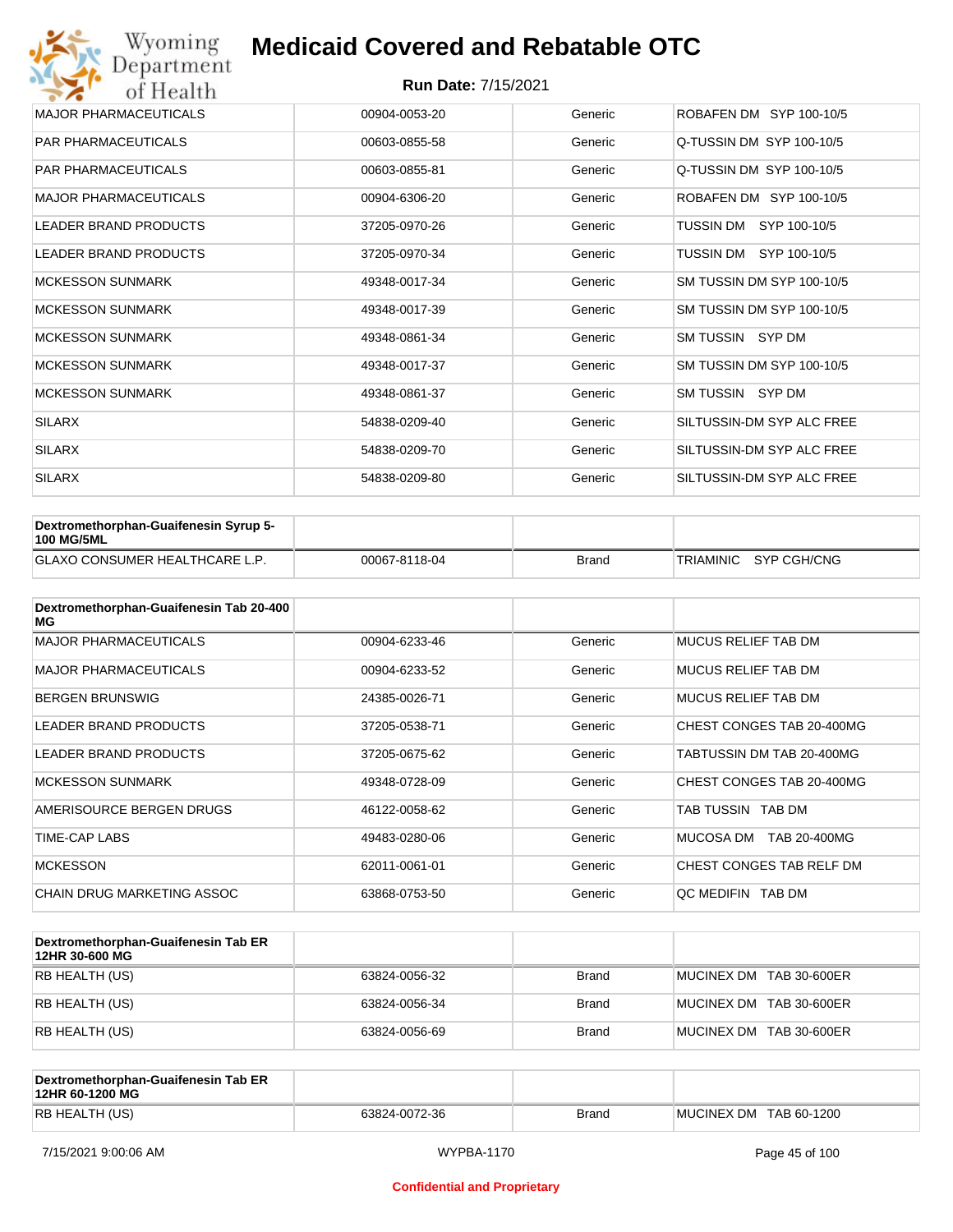# Wyoming<br>Department<br>of Health

### **Medicaid Covered and Rebatable OTC**

| RB HEALTH (US) | 63824-0072-46 | <b>Brand</b> | MUCINEX DM TAB 60-1200 |
|----------------|---------------|--------------|------------------------|
| RB HEALTH (US) | 63824-0072-35 | <b>Brand</b> | MUCINEX DM TAB 60-1200 |

| Dextromethorphan-Phenylephrine-APAP<br>Cap 10-5-325 MG |               |              |                                  |
|--------------------------------------------------------|---------------|--------------|----------------------------------|
| <b>MAJOR PHARMACEUTICALS</b>                           | 00904-5763-44 | <b>Brand</b> | DAY TIME<br>CAP COLD/FLU         |
| <b>SELECT BRAND</b>                                    | 15127-0989-12 | Generic      | SB DAY TIME CAP COLD/FLU         |
| <b>BERGEN BRUNSWIG</b>                                 | 24385-0036-62 | Generic      | <b>GNP DAY TIME CAP COLD/FLU</b> |
| <b>TOPCO</b>                                           | 36800-0215-53 | Generic      | DAYTIME PE CAP COLD/FLU          |
| <b>TOPCO</b>                                           | 36800-0215-60 | Generic      | DAYTIME PE CAP COLD/FLU          |
| AMERISOURCE BERGEN DRUGS                               | 46122-0184-73 | Generic      | DAY COLD/FLU CAP 10-5-325        |
| <b>MCKESSON SUNMARK</b>                                | 49348-0738-04 | Generic      | SM DAY TIME CAP PE               |
| <b>MCKESSON</b>                                        | 62011-0066-02 | Generic      | HM DAY TIME CAP                  |

| Dextromethorphan-Phenylephrine-APAP<br>Ligd 10-5-325 MG/15ML |               |         |                                  |
|--------------------------------------------------------------|---------------|---------|----------------------------------|
| <b>BERGEN BRUNSWIG</b>                                       | 24385-0005-34 | Generic | <b>GNP DAY TIME LIQ COLD/FLU</b> |
| <b>TOPCO</b>                                                 | 36800-0656-30 | Generic | LIQ COLD/FLU<br><b>DAY TIME</b>  |
| <b>TOPCO</b>                                                 | 36800-0656-38 | Generic | <b>DAY TIME</b><br>LIQ COLD/FLU  |
| AMERISOURCE BERGEN DRUGS                                     | 46122-0015-33 | Generic | <b>GNP FLU RELF LIQ DAYTIME</b>  |
| <b>MCKESSON SUNMARK</b>                                      | 49348-0753-37 | Generic | <b>SM DAY TIME LIQ COLD/FLU</b>  |
| <b>MCKESSON</b>                                              | 62011-0065-02 | Generic | HM DAYTIME LIQ COLD/FLU          |
| CHAIN DRUG MARKETING ASSOC                                   | 63868-0067-08 | Generic | OC FLU RELF LIO DAYTIME          |

| Dextromethorphan-Phenylephrine-APAP<br><b>Powd Pack 20-10-500 MG</b> |               |       |                          |
|----------------------------------------------------------------------|---------------|-------|--------------------------|
| <b>GLAXO CONSUMER HEALTHCARE L.P.</b>                                | 00067-6426-06 | Brand | PAK SEV COLD<br>THERAFLU |
|                                                                      |               |       |                          |

| Dextromethorphan-Phenylephrine-APAP<br>Powd Pack 20-10-650 MG |               |         |                                 |
|---------------------------------------------------------------|---------------|---------|---------------------------------|
| PERRIGO PHARMACEUTICALS                                       | 00113-0096-91 | Generic | <b>FLU/COLD/CGH POW DAYTIME</b> |
| CHAIN DRUG MARKETING ASSOC                                    | 63868-0763-06 | Generic | <b>OC COLD/CGH POW DAYTIME</b>  |

| Dextromethorphan-Phenylephrine-APAP<br>Tab 10-5-325 MG |               |         |                                   |
|--------------------------------------------------------|---------------|---------|-----------------------------------|
| <b>MAJOR PHARMACEUTICALS</b>                           | 00904-5786-24 | Generic | MAPAP COLD TAB 10-5-325           |
| <b>TOPCO</b>                                           | 36800-0402-62 | Generic | 'COLD HEAD<br><b>TAB CONGESTI</b> |
| <b>TOPCO</b>                                           | 36800-0371-62 | Generic | COLD MULT-SY TAB DAYTIME          |
| AMERISOURCE BERGEN DRUGS                               | 46122-0073-62 | Generic | <b>COLD RELIEF TAB MULTI-S</b>    |

| Dextromethorphan-Pyrilamine Liquid 7.5-<br>7.5 MG/5ML |               |       |                  |
|-------------------------------------------------------|---------------|-------|------------------|
| CAPITAL PHARMACEUTICAL                                | 29978-0127-16 | Brand | LIQ<br>CAPRON DM |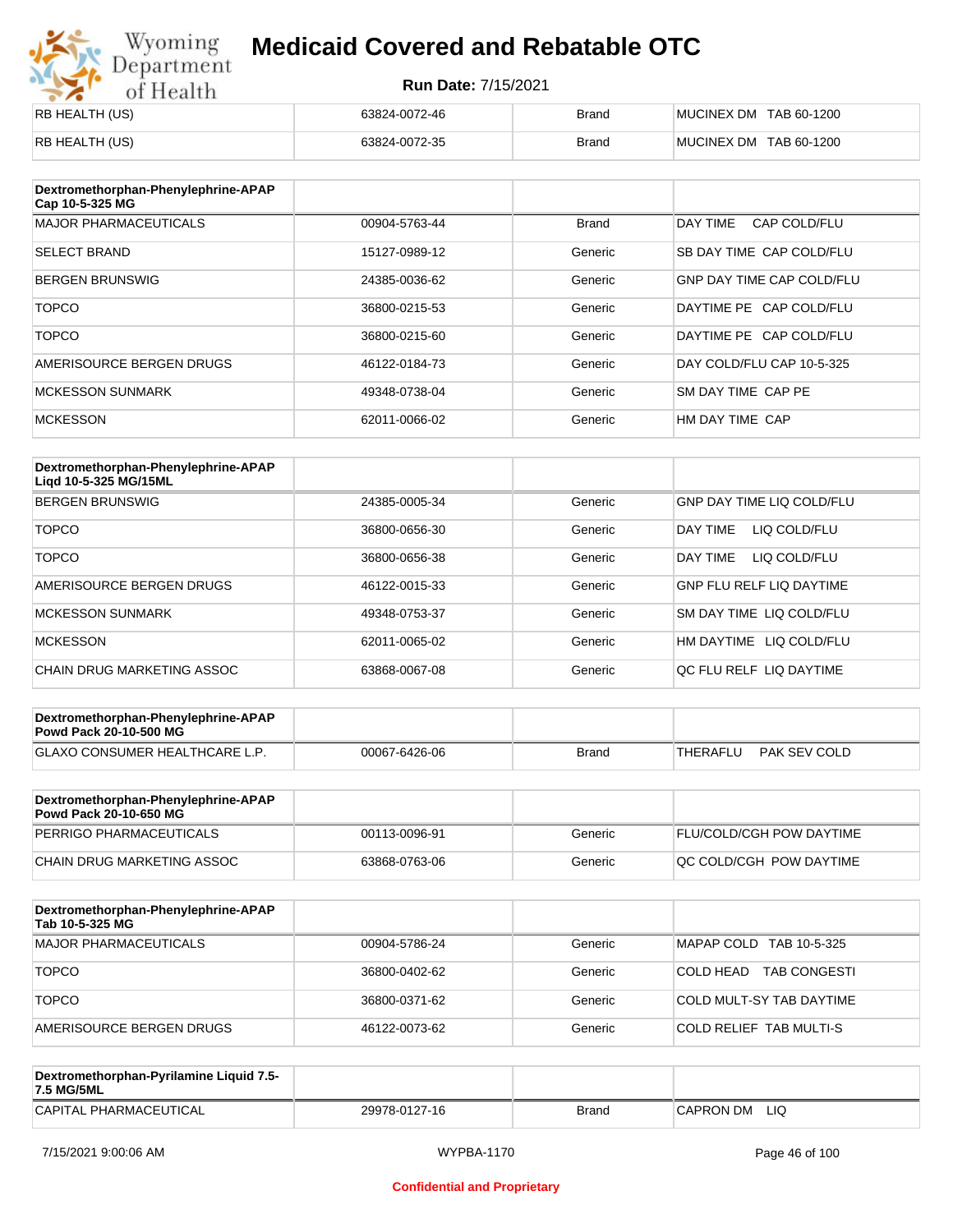

**12.5-325 MG**

**Diphenhydramine-Acetaminophen Tab** 

### **Medicaid Covered and Rebatable OTC**

| <b>RUGBY LABORATORIES</b>                                    | 00536-1003-01 | Generic      | ACETA-GESIC TAB 12.5-325  |
|--------------------------------------------------------------|---------------|--------------|---------------------------|
|                                                              |               |              |                           |
| Diphenhydramine-Phenylephrine Liq 6.25-<br>2.5 MG/5ML        |               |              |                           |
| <b>TOPCO</b>                                                 | 36800-0913-26 | Generic      | TRIACTING NT LIQ COLD/CGH |
| Diphenhydramine-Phenylephrine Syrup<br>6.25-2.5 MG/5ML       |               |              |                           |
| <b>GLAXO CONSUMER HEALTHCARE L.P.</b>                        | 00067-8106-04 | <b>Brand</b> | SYP COLD/CGH<br>TRIAMINIC |
| Diphenhydramine-Phenylephrine-APAP<br>Liq 12.5-5-325 MG/10ML |               |              |                           |
| RB HEALTH (US)                                               | 63824-0211-66 | Generic      | DELSYM NIGHT LIQ CGH+CLD  |
| RB HEALTH (US)                                               | 63824-0212-66 | Generic      | DELSYM NIGHT LIQ CGH+CLD  |
| RB HEALTH (US)                                               | 63824-0600-64 | Generic      | MUCINEX MS LIQ COLD NGH   |
| RB HEALTH (US)                                               | 63824-0262-66 | Generic      | <b>MUCINEX</b><br>LIQ.    |
| RB HEALTH (US)                                               | 63824-0500-66 | Generic      | MUCINEX FAST LIQ COLD FLU |
| Diphenhydramine-Phenylephrine-APAP<br>Lig 12.5-5-325 MG/15ML |               |              |                           |
| AMERISOURCE BERGEN DRUGS                                     | 46122-0016-33 | Generic      | GNP FLU RELF LIQ NIGHTIME |
| CHAIN DRUG MARKETING ASSOC                                   | 63868-0068-08 | Generic      | QC FLU RELF LIQ NIGHTIME  |
| Diphenhydramine-Phenylephrine-APAP<br>Packet 25-10-650 MG    |               |              |                           |
| GLAXO CONSUMER HEALTHCARE L.P.                               | 00067-7918-06 | <b>Brand</b> | THERAFLU SEV POW COLD/CGH |
| <b>RECKITT BENCKISER</b>                                     | 63824-0233-04 | Generic      | MUCINEX<br>PAK FAST-MAX   |
| CHAIN DRUG MARKETING ASSOC                                   | 63868-0764-06 | Generic      | QC COLD/CGH POW NIGHTTIM  |
| Diphenhydramine-Phenylephrine-APAP<br>Tab 12.5-5-325 MG      |               |              |                           |
| <b>SELECT BRAND</b>                                          | 15127-0974-12 | Generic      | SB SEVERE TAB COLD PE     |
| <b>SELECT BRAND</b>                                          | 15127-0973-24 | Generic      | SB ALLERGY/ TAB COLD PE   |
| AMERISOURCE BERGEN DRUGS                                     | 46122-0052-62 | Generic      | ALLERGY PLUS TAB SINUS    |
| CHAIN DRUG MARKETING ASSOC                                   | 63868-0985-24 | Generic      | QC ALLERGY/ TAB SINUS     |
| Diphenhydramine-Phenylephrine-APAP<br>Tab 25-5-325 MG        |               |              |                           |
| AMERISOURCE BERGEN DRUGS                                     | 46122-0053-60 | Generic      | ALLERGY PLUS TAB SEV/SINU |
| RB HEALTH (US)                                               | 63824-0550-20 | Generic      | MUCINEX FAST TAB 25-5-325 |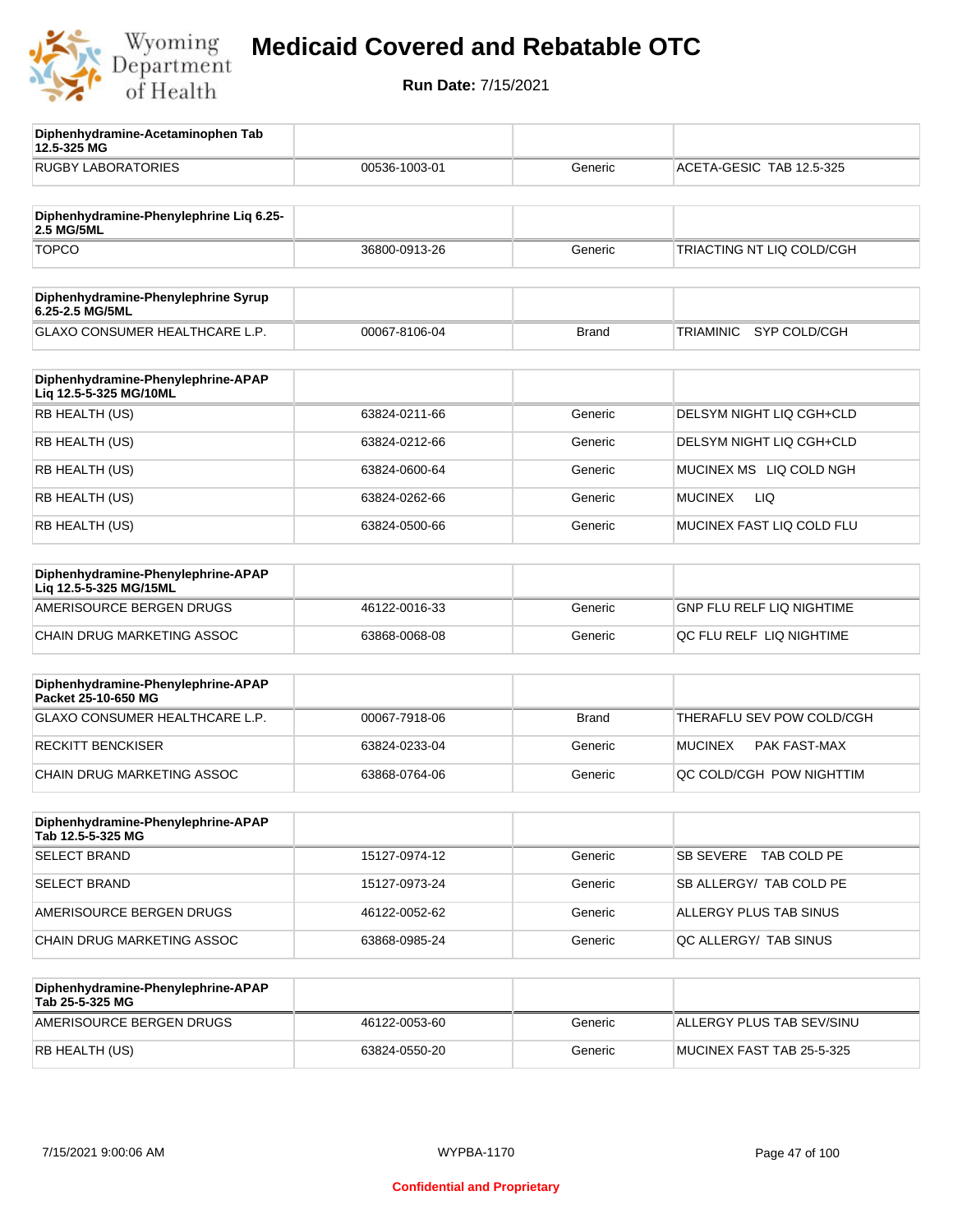

| Doxylamine-DM Liquid 6.25-15 MG/15ML                        |               |              |                                |
|-------------------------------------------------------------|---------------|--------------|--------------------------------|
| <b>BERGEN BRUNSWIG</b>                                      | 24385-0461-40 | Generic      | NIGHT TIME LIQ COUGH           |
| <b>TOPCO</b>                                                | 36800-0668-38 | Generic      | NITE TIME LIQ COUGH            |
| <b>BERGEN BRUNSWIG</b>                                      | 24385-0461-34 | Generic      | NIGHT TIME LIQ COUGH           |
|                                                             |               |              |                                |
| Doxylamine-Phenylephrine Tab 7.5-10 MG                      |               |              |                                |
| POLY PHARMACEUTICALS                                        | 50991-0216-01 | <b>Brand</b> | POLY HIST TAB 7.5-10MG         |
| Doxylamine-Pseudoephedrine Liquid 6.25-<br><b>30 MG/5ML</b> |               |              |                                |
| <b>SALLUS LABORATORIES</b>                                  | 69036-0110-16 | <b>Brand</b> | LORTUSS LQ LIQ                 |
| Fexofenadine-Pseudoephedrine Tab ER<br>24HR 180-240 MG      |               |              |                                |
| DR.REDDY'S LABORATORIES, INC.                               | 55111-0557-35 | Generic      | FEXOFEN/PSE TAB 180-240        |
| <b>Guaifenesin Granules Packet 100 MG</b>                   |               |              |                                |
| RB HEALTH (US)                                              | 63824-0254-12 | <b>Brand</b> | MUCINEX/KIDS GRA 100MG         |
| Guaifenesin Liquid 100 MG/5ML                               |               |              |                                |
| PERRIGO PHARMACEUTICALS                                     | 00113-0288-26 | Generic      | MUCUS RELIEF LIQ 100/5ML       |
| PHARMACEUTICAL ASSOCIATES                                   | 00121-1744-10 | Generic      | GUAIFENESIN SOL 100/5ML        |
| PHARMACEUTICAL ASSOCIATES                                   | 00121-1744-05 | Generic      | GUAIFENESIN SOL 100/5ML        |
| PHARMACEUTICAL ASSOCIATES                                   | 00121-1744-15 | Generic      | GUAIFENESIN SOL 100/5ML        |
| PAR PHARMACEUTICALS                                         | 00603-0857-94 | Generic      | Q-TUSSIN<br><b>SOL 100/5ML</b> |
| PAR PHARMACEUTICALS                                         | 00603-0857-58 | Generic      | Q-TUSSIN<br><b>SOL 100/5ML</b> |
| PAR PHARMACEUTICALS                                         | 00603-0857-81 | Generic      | Q-TUSSIN<br><b>SOL 100/5ML</b> |
| <b>PAR PHARMACEUTICALS</b>                                  | 00603-1328-58 | Generic      | IOPHEN-NR<br>LIQ 100/5ML       |
| <b>BERGEN BRUNSWIG</b>                                      | 24385-0982-26 | Generic      | MUCUS RELIEF LIQ 100/5ML       |
| <b>TOPCO</b>                                                | 36800-0288-26 | Generic      | MUCUS RELIEF LIQ 100/5ML       |
| HI-TECH                                                     | 50383-0063-06 | Generic      | GUAIFENESIN SOL 100/5ML        |
| HI-TECH                                                     | 50383-0063-18 | Generic      | GUAIFENESIN SOL 300/15ML       |
| HI-TECH                                                     | 50383-0063-07 | Generic      | GUAIFENESIN SOL 100/5ML        |
| HI-TECH                                                     | 50383-0063-11 | Generic      | GUAIFENESIN SOL 200/10ML       |
| HI-TECH                                                     | 50383-0063-12 | Generic      | GUAIFENESIN SOL 200/10ML       |
| HI-TECH                                                     | 50383-0063-17 | Generic      | GUAIFENESIN SOL 300/15ML       |
| <b>MCKESSON</b>                                             | 62011-0089-01 | Generic      | TUSSIN ADULT LIQ 100/5ML       |
| <b>MCKESSON</b>                                             | 62011-0089-02 | Generic      | TUSSIN ADULT LIQ 100/5ML       |
| <b>SILARX</b>                                               | 54838-0138-40 | Generic      | SILTUSS DAS LIQ 100/5ML        |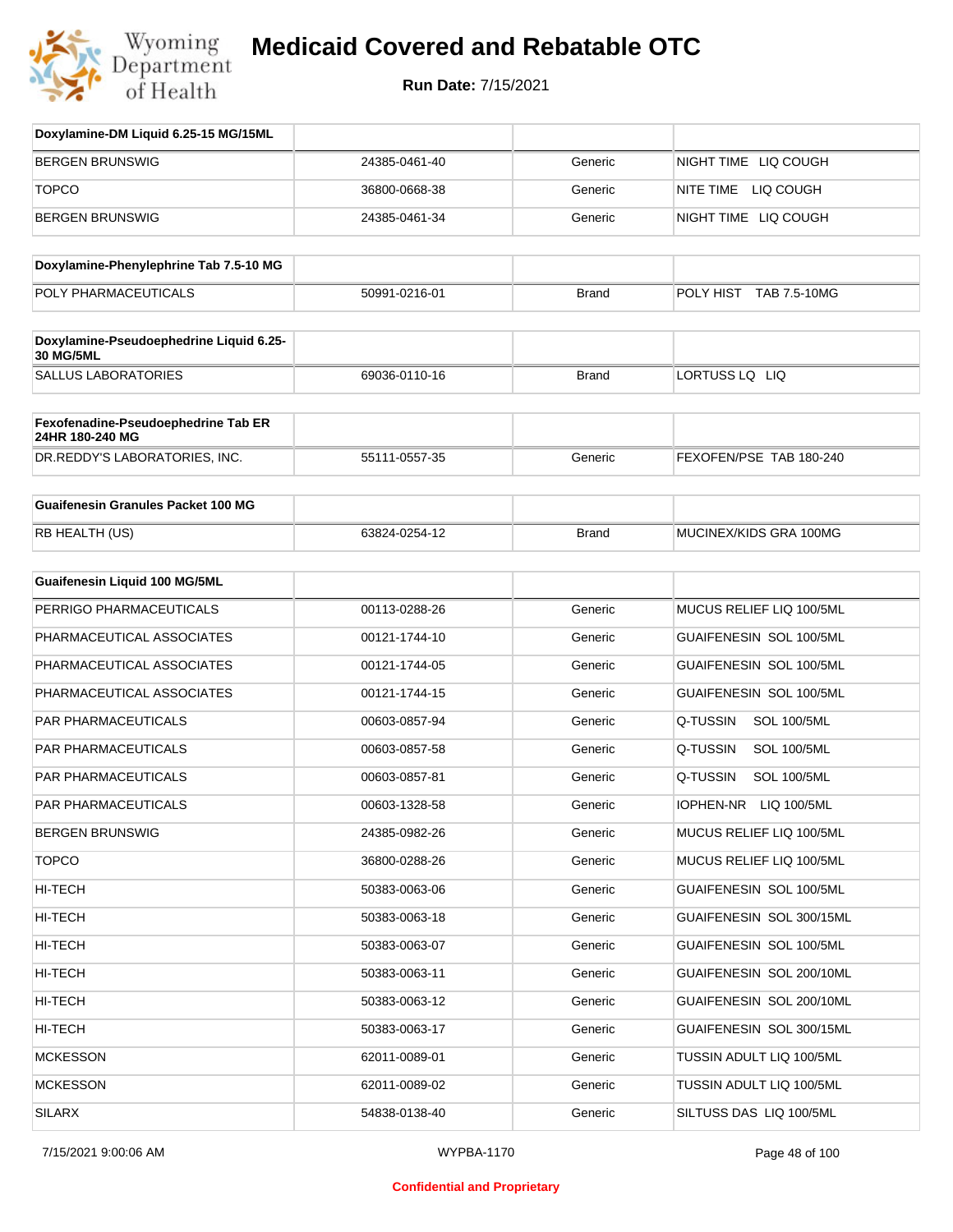

| RB HEALTH (US)                      | 63824-0285-64 | Generic | MUCINEX CHLD LIQ 100/5ML             |
|-------------------------------------|---------------|---------|--------------------------------------|
| <b>Guaifenesin Syrup 100 MG/5ML</b> |               |         |                                      |
|                                     |               |         |                                      |
| <b>PERRIGO</b>                      | 00113-0061-26 | Generic | TUSSIN CHEST SYP 100/5ML             |
| <b>PERRIGO</b>                      | 00113-0061-34 | Generic | TUSSIN CHEST SYP 100/5ML             |
| <b>RUGBY LABORATORIES</b>           | 00536-0825-85 | Generic | <b>COUGH</b><br><b>SYP 100/5ML</b>   |
| <b>RUGBY LABORATORIES</b>           | 00536-0825-97 | Generic | <b>COUGH</b><br><b>SYP 100/5ML</b>   |
| <b>MAJOR PHARMACEUTICALS</b>        | 00904-0061-00 | Generic | <b>ROBAFEN</b><br><b>SYP 100/5ML</b> |
| <b>MAJOR PHARMACEUTICALS</b>        | 00904-0061-09 | Generic | <b>ROBAFEN</b><br><b>SYP 100/5ML</b> |
| <b>MAJOR PHARMACEUTICALS</b>        | 00904-0061-16 | Generic | <b>ROBAFEN</b><br><b>SYP 100/5ML</b> |
| <b>SELECT BRAND</b>                 | 15127-0940-44 | Generic | SB CGH CONTR SYP 100/5ML             |
| <b>SELECT BRAND</b>                 | 15127-0940-48 | Generic | SB CGH CONTR SYP 100/5ML             |
| <b>TOPCO</b>                        | 36800-0310-26 | Generic | TUSSIN CHEST SYP 100/5ML             |
| <b>BERGEN BRUNSWIG</b>              | 24385-0310-34 | Generic | GNP TUSSIN SYP 100/5ML               |
| <b>MCKESSON SUNMARK</b>             | 49348-0278-34 | Generic | SM TUSSIN SYP 100/5ML                |
| <b>MCKESSON SUNMARK</b>             | 49348-0278-37 | Generic | SM TUSSIN SYP 100/5ML                |
| <b>SILARX</b>                       | 54838-0117-40 | Generic | SILTUSSIN SA SYP 100/5ML             |
| <b>SILARX</b>                       | 54838-0117-80 | Generic | SILTUSSIN SA SYP 100/5ML             |
| <b>SILARX</b>                       | 54838-0117-70 | Generic | SILTUSSIN SA SYP 100/5ML             |
|                                     |               |         |                                      |

| Guaifenesin Tab 200 MG       |               |         |                                     |
|------------------------------|---------------|---------|-------------------------------------|
| <b>PAR PHARMACEUTICALS</b>   | 00603-4886-21 | Generic | ORGAN-INR TAB 200MG                 |
| <b>PAR PHARMACEUTICALS</b>   | 00603-4890-21 | Generic | ORGAN-INR TAB 200MG                 |
| <b>MAJOR PHARMACEUTICALS</b> | 00904-5154-60 | Generic | GUAIFENESIN TAB 200MG               |
| <b>SELECT BRAND</b>          | 15127-0129-60 | Generic | SB COUGHTAB TAB 200MG               |
| LEADER BRAND PRODUCTS        | 37205-0466-72 | Generic | <b>TAB 200MG</b><br><b>COUGHTAB</b> |

| Guaifenesin Tab 400 MG       |               |         |                                   |
|------------------------------|---------------|---------|-----------------------------------|
| <b>MAJOR PHARMACEUTICALS</b> | 00904-6232-46 | Generic | MUCUS RELIFE TAB 400MG            |
| <b>MAJOR PHARMACEUTICALS</b> | 00904-6232-52 | Generic | MUCUS RELIEF TAB 400MG            |
| LEADER BRAND PRODUCTS        | 37205-0476-71 | Generic | CHEST CONGES TAB 400MG            |
| <b>BERGEN BRUNSWIG</b>       | 24385-0602-71 | Generic | MUCUS RELIEF TAB 400MG            |
| LEADER BRAND PRODUCTS        | 37205-0674-62 | Generic | TABTUSSIN<br><b>TAB 400MG</b>     |
| AMERISOURCE BERGEN DRUGS     | 46122-0057-62 | Generic | TAB TUSSIN TAB 400MG              |
| MCKESSON SUNMARK             | 49348-0729-09 | Generic | CHEST CONGES TAB 400MG            |
| TIME-CAP LABS                | 49483-0272-06 | Generic | <b>MUCOSA</b><br><b>TAB 400MG</b> |
| <b>MCKESSON</b>              | 62011-0060-01 | Generic | CHEST CONGES TAB 400MG            |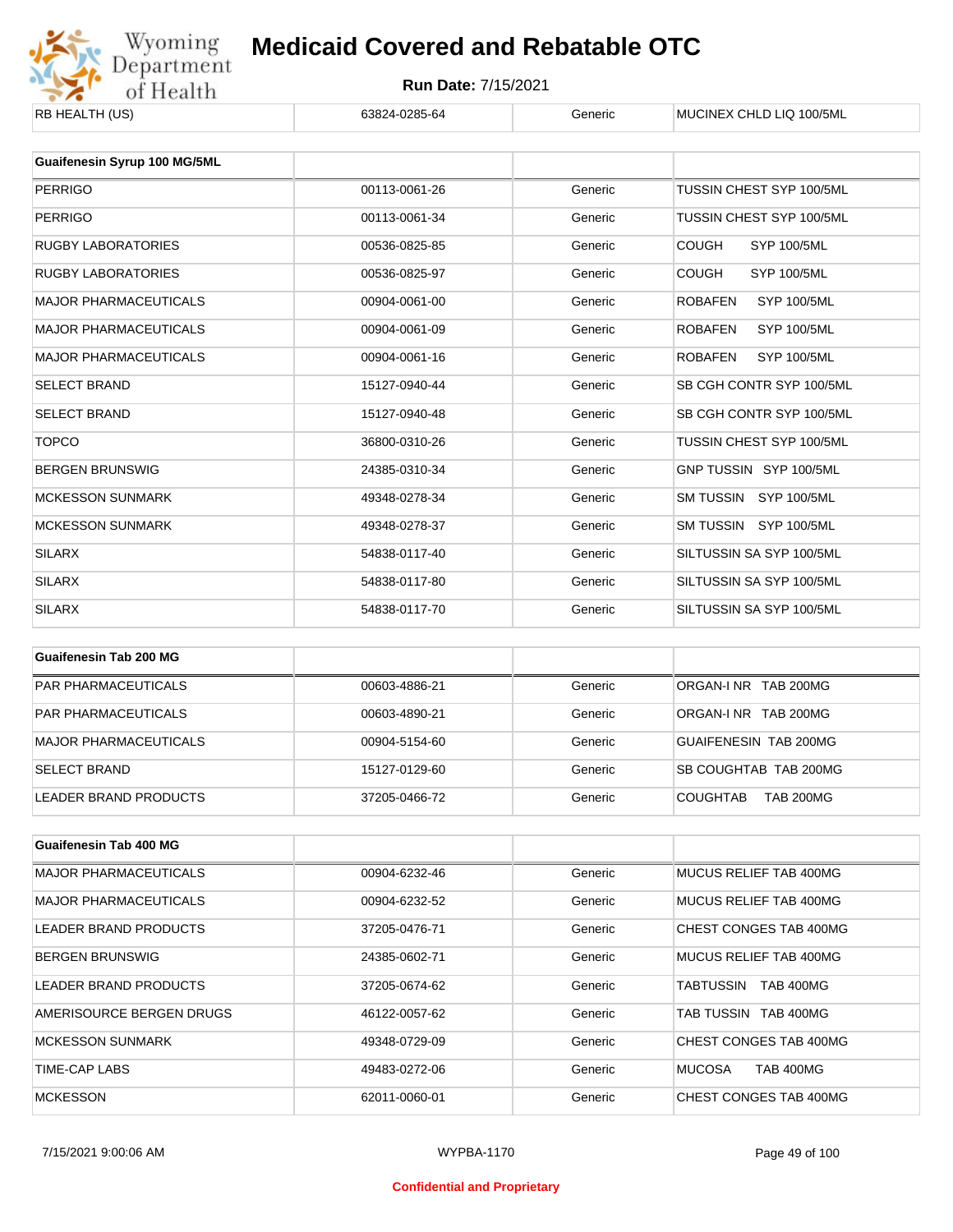

| CHAIN DRUG MARKETING ASSOC              | 63868-0998-50 | Generic      | MEDIFIN 400 TAB 400MG               |
|-----------------------------------------|---------------|--------------|-------------------------------------|
| Guaifenesin Tab ER 12HR 1200 MG         |               |              |                                     |
| RB HEALTH (US)                          | 63824-0023-48 | Brand        | <b>MUCINEX</b><br><b>TAB 1200MG</b> |
| RB HEALTH (US)                          | 63824-0023-35 | <b>Brand</b> | <b>TAB 1200MG</b><br><b>MUCINEX</b> |
| RB HEALTH (US)                          | 63824-0023-36 | Brand        | <b>MUCINEX</b><br><b>TAB 1200MG</b> |
| RB HEALTH (US)                          | 63824-0023-46 | Brand        | <b>MUCINEX</b><br><b>TAB 1200MG</b> |
| Guaifenesin Tab ER 12HR 600 MG          |               |              |                                     |
| <b>RUGBY LABORATORIES</b>               | 00536-1026-37 | Generic      | MUCUS-ER<br>TAB 600MG               |
| LEADER BRAND PRODUCTS                   | 37205-0628-58 | Generic      | MUCUS-ER<br>TAB 600MG               |
| PERRIGO PHARMACEUTICALS                 | 45802-0498-60 | Generic      | GUAIFENESIN TAB 600MG ER            |
| AMERISOURCE BERGEN DRUGS                | 46122-0028-60 | Generic      | GNP MUCUS-ER TAB 600MG              |
| AMERISOURCE BERGEN DRUGS                | 46122-0028-58 | Generic      | GNP MUCUS-ER TAB 600MG              |
| <b>MCKESSON SUNMARK</b>                 | 49348-0905-47 | Generic      | SM MUCUS ER TAB 600MG               |
| <b>MCKESSON SUNMARK</b>                 | 49348-0905-59 | Generic      | SM MUCUS ER TAB 600MG               |
| PERRIGO PHARMACEUTICALS                 | 45802-0498-58 | Generic      | GUAIFENESIN TAB 600MG ER            |
| PERRIGO PHARMACEUTICALS                 | 45802-0498-78 | Generic      | GUAIFENESIN TAB 600MG ER            |
| <b>MCKESSON</b>                         | 62011-0076-01 | Generic      | HM MUCUS ER TAB 600MG               |
| <b>MCKESSON</b>                         | 62011-0076-02 | Generic      | HM MUCUS ER TAB 600MG               |
| RB HEALTH (US)                          | 63824-0008-15 | <b>Brand</b> | <b>MUCINEX</b><br>TAB 600MG ER      |
| RB HEALTH (US)                          | 63824-0008-32 | <b>Brand</b> | <b>MUCINEX</b><br>TAB 600MG ER      |
| RB HEALTH (US)                          | 63824-0008-36 | <b>Brand</b> | <b>MUCINEX</b><br>TAB 600MG ER      |
| RB HEALTH (US)                          | 63824-0008-69 | <b>Brand</b> | TAB 600MG ER<br><b>MUCINEX</b>      |
| RB HEALTH (US)                          | 63824-0008-50 | <b>Brand</b> | <b>MUCINEX</b><br>TAB 600MG ER      |
| <b>RECKITT BENCKISER</b>                | 63824-0008-61 | <b>Brand</b> | <b>MUCINEX</b><br>TAB 600MG ER      |
| RB HEALTH (US)                          | 63824-0008-27 | <b>Brand</b> | <b>MUCINEX</b><br>TAB 600MG ER      |
| RB HEALTH (US)                          | 63824-0008-34 | <b>Brand</b> | <b>MUCINEX</b><br>TAB 600MG ER      |
| Guaifenesin-Codeine Liquid 200-8 MG/5ML |               |              |                                     |
| <b>CENTURION LABS</b>                   | 23359-0040-16 | <b>Brand</b> | NINJACOF-XG LIQ 200-8/5             |
| Guaifenesin-Codeine Liquid 225-7.5      |               |              |                                     |
| MG/5ML                                  |               |              |                                     |
| ALLEGIS PHARMACEUTICALS                 | 00682-0475-16 | <b>Brand</b> | MAR-COF CG LIQ 225-7.5              |

| Guaifenesin-Codeine Soln 100-10 MG/5ML |               |         |                         |
|----------------------------------------|---------------|---------|-------------------------|
| PHARMACEUTICAL ASSOCIATES              | 00121-0775-04 | Generic | GG/CODEINE SOL 100-10/5 |
| PHARMACEUTICAL ASSOCIATES              | 00121-0775-16 | Generic | GG/CODEINE SOL 100-10/5 |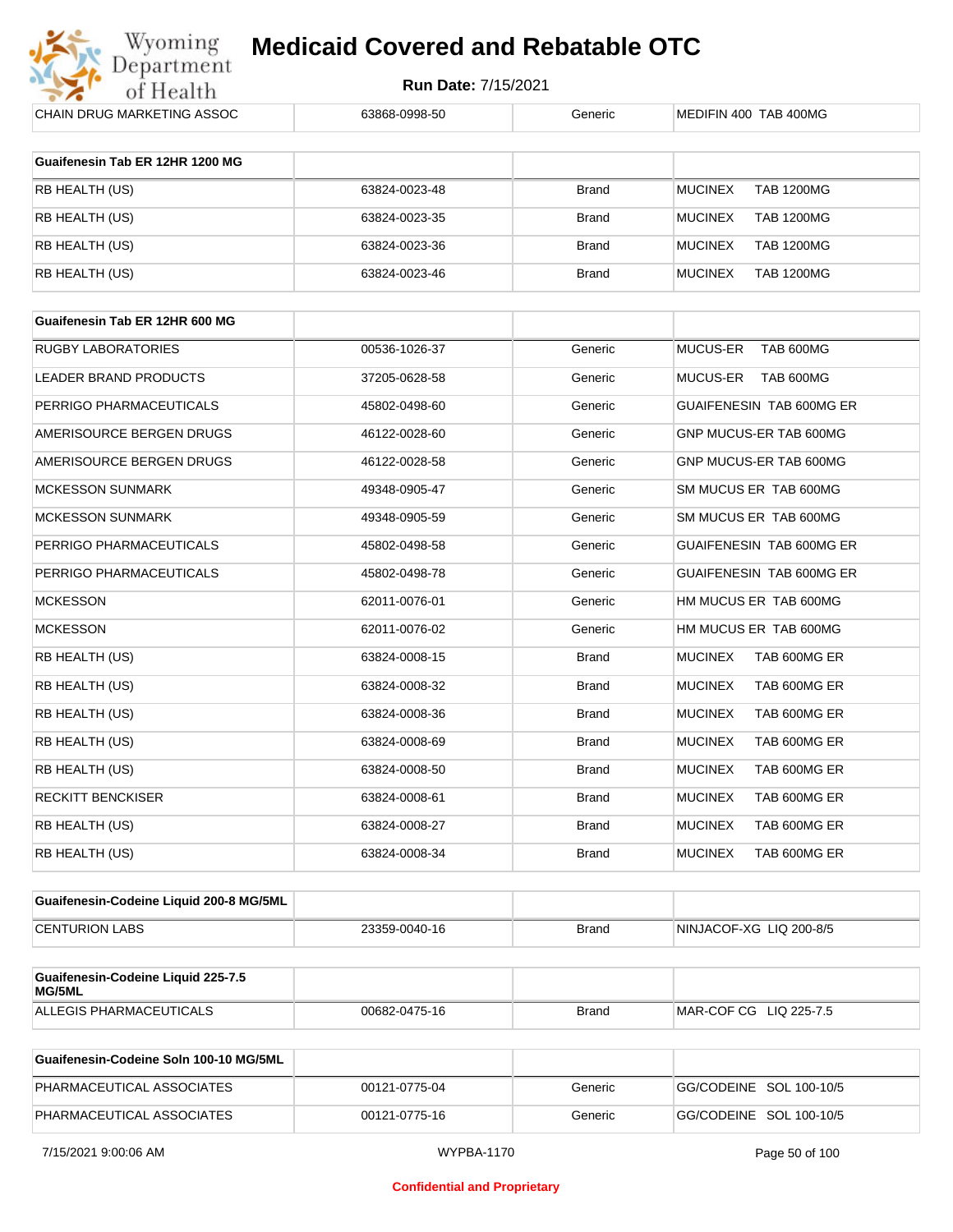| Wyoming<br>Department              | <b>Medicaid Covered and Rebatable OTC</b> |         |                           |
|------------------------------------|-------------------------------------------|---------|---------------------------|
| of Health                          | <b>Run Date: 7/15/2021</b>                |         |                           |
| PHARMACEUTICAL ASSOCIATES          | 00121-1775-05                             | Generic | GG/CODEINE SOL 100-10/5   |
| PHARMACEUTICAL ASSOCIATES          | 00121-1775-10                             | Generic | GG/CODEINE SOL 100-10/5   |
| <b>PAR PHARMACEUTICALS</b>         | 00603-1075-56                             | Generic | CHERATUSSIN SYP AC        |
| <b>PAR PHARMACEUTICALS</b>         | 00603-1075-58                             | Generic | CHERATUSSIN SYP AC        |
| <b>PAR PHARMACEUTICALS</b>         | 00603-1075-54                             | Generic | CHERATUSSIN SYP AC        |
| <b>PAR PHARMACEUTICALS</b>         | 00603-1329-58                             | Generic | IOPHEN C-NR LIQ 100-10/5  |
| PACK PHARMACEUTICALS, LLC          | 16571-0302-16                             | Generic | GUAIFENESIN SYP 100-10/5  |
| <b>AKORN</b>                       | 50383-0087-12                             | Generic | GUAIATUSS AC SYP 100-10/5 |
| <b>AKORN</b>                       | 50383-0087-10                             | Generic | GUAIATUSS AC SYP 100-10/5 |
| <b>AKORN</b>                       | 50383-0087-16                             | Generic | GUAIATUSS AC SYP 100-10/5 |
| <b>AKORN</b>                       | 50383-0087-04                             | Generic | GUAIATUSS AC SYP 100-10/5 |
| <b>AKORN</b>                       | 50383-0087-05                             | Generic | GUAIATUSS AC SYP 100-10/5 |
| <b>AKORN</b>                       | 50383-0087-07                             | Generic | GUAIATUSS AC SYP 100-10/5 |
| <b>METHOD PHARMACEUTICALS</b>      | 58657-0500-04                             | Generic | CODEINE/GG SOL 10-100/5   |
| <b>METHOD PHARMACEUTICALS</b>      | 58657-0500-16                             | Generic | CODEINE/GG SOL 10-100/5   |
| <b>VIRTUS PHARMACEUTICALS OPCO</b> | 76439-0252-16                             | Generic | VIRTUSSIN AC SOL 100-10/5 |
| <b>VIRTUS PHARMACEUTICALS OPCO</b> | 76439-0252-04                             | Generic | VIRTUSSIN AC SOL 100-10/5 |

| Guaifenesin-Codeine Soln 100-6.3 MG/5ML |               |         |                        |
|-----------------------------------------|---------------|---------|------------------------|
| <b>RAMCNEIL</b>                         | 12830-0717-16 | Brand   | M-CLEAR WC LIQ 100-6.3 |
| BUREL PHARMACEUTICALS                   | 35573-0006-16 | Generic | RELCOFC SOL 100-6.3    |

| Loratadine & Pseudoephedrine Tab ER<br>12HR 5-120 MG |               |         |                          |
|------------------------------------------------------|---------------|---------|--------------------------|
| <b>PERRIGO</b>                                       | 00113-2013-60 | Generic | ALLERGY/CONG TAB 5-120MG |
| <b>PERRIGO</b>                                       | 00113-2013-52 | Generic | ALLERGY/CONG TAB 5-120MG |
| <b>PERRIGO</b>                                       | 00113-2013-39 | Generic | ALLERGY/CONG TAB 5-120MG |
| PERRIGO PHARMACEUTICALS                              | 45802-0106-39 | Generic | LORATADINE-D TAB 5-120MG |
| PERRIGO PHARMACEUTICALS                              | 45802-0106-52 | Generic | LORATADINE-D TAB 5-120MG |
| PERRIGO PHARMACEUTICALS                              | 45802-0106-60 | Generic | LORATADINE-D TAB 5-120MG |
| AMERISOURCE BERGEN DRUGS                             | 46122-0109-52 | Generic | LORATADINE-D TAB 5-120MG |
| <b>MCKESSON SUNMARK</b>                              | 49348-0183-47 | Generic | LORATADINE D TAB 5-120MG |
| <b>MCKESSON</b>                                      | 62011-0120-01 | Generic | ALLERGY/CONG TAB 5-120MG |

| Loratadine & Pseudoephedrine Tab ER<br>24HR 10-240 MG |               |         |                           |
|-------------------------------------------------------|---------------|---------|---------------------------|
| PERRIGO                                               | 00113-0165-22 | Generic | ALLERGY/CONG TAB RELIEF   |
| PERRIGO                                               | 00113-0165-52 | Generic | ALLERGY/CONG TAB RELIEF   |
| IMAJOR PHARMACEUTICALS                                | 00904-5833-15 | Generic | LORATADINE-D TAB 10-240MG |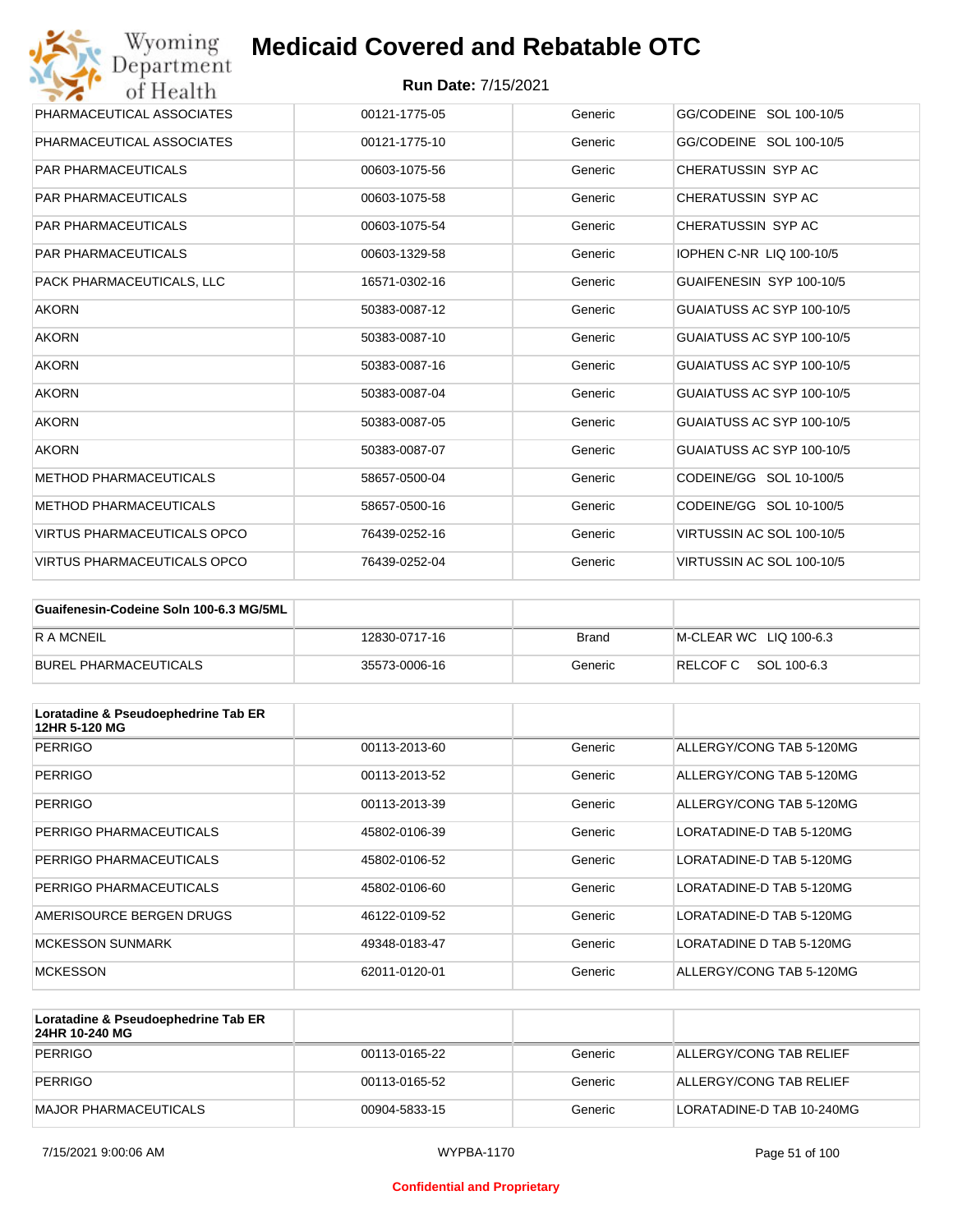| Wyoming<br><b>Medicaid Covered and Rebatable OTC</b><br>Department |                            |         |                                |  |  |  |
|--------------------------------------------------------------------|----------------------------|---------|--------------------------------|--|--|--|
| of Health                                                          | <b>Run Date: 7/15/2021</b> |         |                                |  |  |  |
| <b>MAJOR PHARMACEUTICALS</b>                                       | 00904-5833-48              | Generic | LORATADINE-D TAB 10-240MG      |  |  |  |
| <b>LEADER BRAND PRODUCTS</b>                                       | 37205-0348-52              | Generic | ALLERGY RELF TAB D-24          |  |  |  |
| <b>LEADER BRAND PRODUCTS</b>                                       | 37205-0348-88              | Generic | ALLERGY RELF TAB D-24          |  |  |  |
| PERRIGO PHARMACEUTICALS                                            | 45802-0008-22              | Generic | LORATADINE-D TAB 10-240MG      |  |  |  |
| PERRIGO PHARMACEUTICALS                                            | 45802-0008-52              | Generic | LORATADINE-D TAB 10-240MG      |  |  |  |
| AMERISOURCE BERGEN DRUGS                                           | 46122-0167-52              | Generic | ALLER/CONGES TAB 10-240MG      |  |  |  |
| AMERISOURCE BERGEN DRUGS                                           | 46122-0206-22              | Generic | LORATADINE-D TAB 10-240MG      |  |  |  |
| <b>MCKESSON SUNMARK</b>                                            | 49348-0543-01              | Generic | <b>I ORATA-DINE TAB D 24HR</b> |  |  |  |
| <b>MCKESSON SUNMARK</b>                                            | 49348-0543-57              | Generic | LORATA-DINE TAB D 24HR         |  |  |  |
| <b>OHM LABS</b>                                                    | 51660-0724-15              | Generic | ALLERGY RELF TAB DECONGES      |  |  |  |
| <b>OHM LABS</b>                                                    | 51660-0724-69              | Generic | ALLERGY RELF TAB DECONGES      |  |  |  |
| <b>MCKESSON</b>                                                    | 62011-0071-01              | Generic | ALLERGY REL/ TAB DECONGES      |  |  |  |
| <b>CHAIN DRUG MARKETING ASSOC</b>                                  | 63868-0154-10              | Generic | LORATADINE-D TAB 10-240MG      |  |  |  |

| PE-DM-APAP & PE-CPM-DM-APAP Tab<br>Day/Night Therapy Pack |               |         |                                  |
|-----------------------------------------------------------|---------------|---------|----------------------------------|
| <b>SELECT BRAND</b>                                       | 15127-0927-24 | Generic | <b>SB COLD MULT PAK DAY/NGHT</b> |
| BERGEN BRUNSWIG                                           | 24385-0963-60 | Generic | COLD HEAD PAK DAY/NGHT           |

| <b>PE-GG-APAP 5-200-325MG &amp; PE-DPH-</b><br>APAP 5-25-325MG Tab Pack |               |         |                             |
|-------------------------------------------------------------------------|---------------|---------|-----------------------------|
| RB HEALTH (US)                                                          | 63824-0202-20 | Generic | I SINUS-MAX<br>TAB DAY/NGHT |

| Pheniramine-Phenylephrine w/ APAP<br>Powd Pack 20-10-650 MG |               |              |                                  |
|-------------------------------------------------------------|---------------|--------------|----------------------------------|
| GLAXO CONSUMER HEALTHCARE L.P.                              | 00067-7916-06 | Brand        | THERAFLU FLU PAK SORE THR        |
| <b>TOPCO</b>                                                | 36800-0133-91 | <b>Brand</b> | <b>FLU &amp; SORE POW THROAT</b> |

| Phenyleph-Chlorphen-DM w/APAP Susp<br>2.5-1-5-160 MG/5ML |               |         |                          |
|----------------------------------------------------------|---------------|---------|--------------------------|
| GLAXO CONSUMER HEALTHCARE L.P.                           | 00067-8116-04 | Generic | TRIAMINIC<br>SUS FEV&CLD |
| BERGEN BRUNSWIG                                          | 24385-0984-26 | Generic | PAIN RELIEF SUS PLS COLD |
| <b>TOPCO</b>                                             | 36800-0903-26 | Generic | PAIN RELIEF SUS PLS COLD |
| AMERISOURCE BERGEN DRUGS                                 | 46122-0036-26 | Generic | MULTI-SYMPT SUS PLS COLD |
| MCKESSON SUNMARK                                         | 49348-0879-34 | Generic | SM CHILDRENS SUS MS COLD |
| CHAIN DRUG MARKETING ASSOC                               | 63868-0063-04 | Generic | OC COLD RELF SUS PLUS MS |

| Phenyleph-Chlorphen-DM w/APAP Tab 5-2-<br>10-325 MG |               |         |                           |
|-----------------------------------------------------|---------------|---------|---------------------------|
| <b>TOPCO</b>                                        | 36800-0014-62 | Generic | COLD MULTI-S TAB NIGHTTIM |
| <b>TOPCO</b>                                        | 36800-0393-62 | Generic | CLD HEAD CNG TAB NIGHTTIM |
| <b>BERGEN BRUNSWIG</b>                              | 24385-0195-62 | Generic | CLD HEAD CNG TAB NIGHTTIM |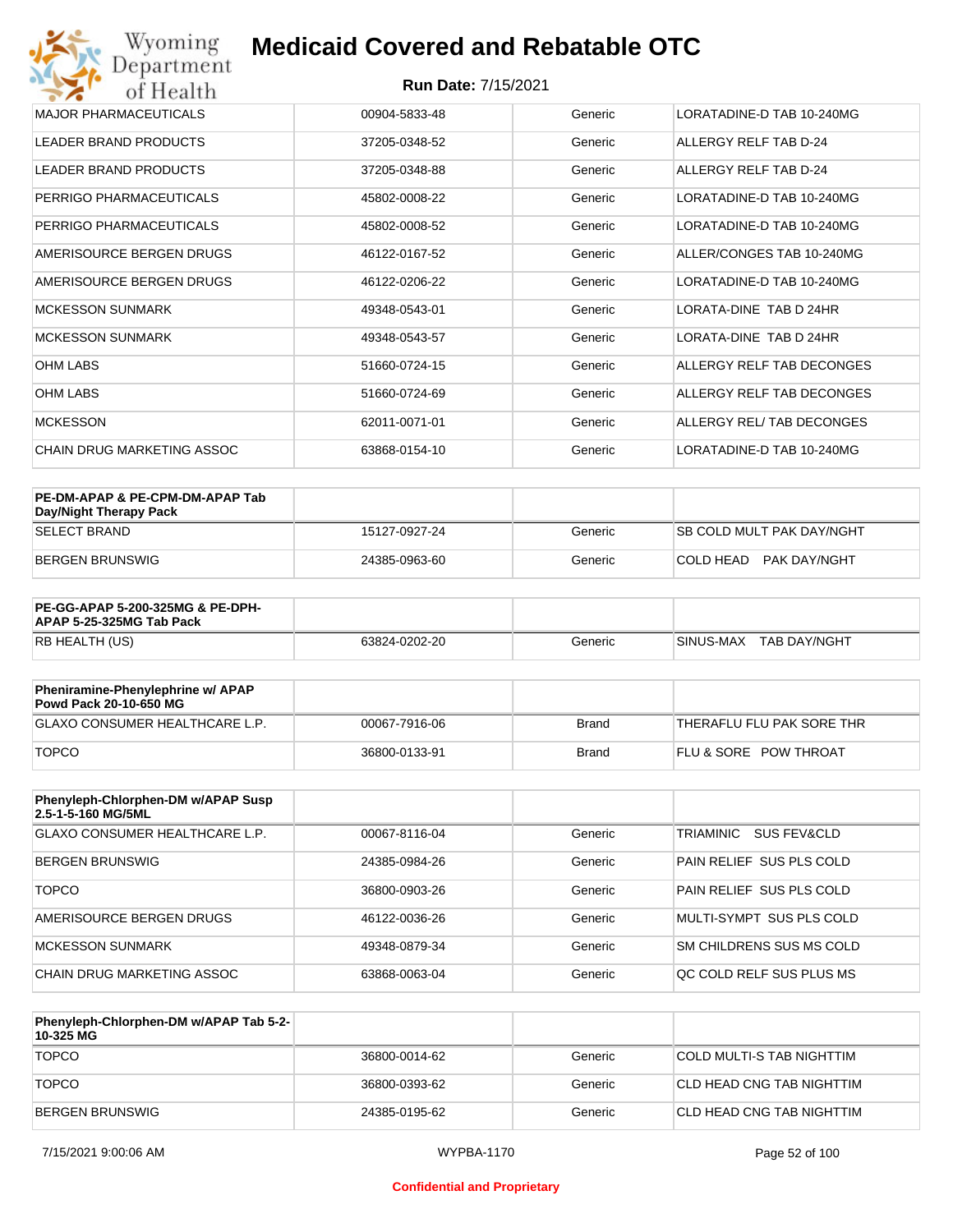#### **Run Date:** 7/15/2021

| Wyoming<br><b>Medicaid Covered and Rebatable OTC</b><br>Department |                            |         |                           |
|--------------------------------------------------------------------|----------------------------|---------|---------------------------|
| of Health                                                          | <b>Run Date: 7/15/2021</b> |         |                           |
| CHAIN DRUG MARKETING ASSOC                                         | 63868-0072-24              | Generic | MULTI-SYMPTM TAB NIGHTTIM |
| CHAIN DRUG MARKETING ASSOC                                         | 63868-0074-24              | Generic | OC COLD/HEAD TAB NIGHTTIM |

| Phenylephrine w/ Acetaminophen Tab 5-<br>325 MG |               |         |                                         |
|-------------------------------------------------|---------------|---------|-----------------------------------------|
| <b>PERRIGO</b>                                  | 00113-0272-62 | Generic | SINUS CONGST TAB / PAIN DT              |
| MAJOR PHARMACEUTICALS                           | 00904-5783-24 | Generic | MAPAP SINUS TAB MAX ST                  |
| <b>SELECT BRAND</b>                             | 15127-0965-24 | Generic | SB SINUS CNG TAB / PAIN DT              |
| <b>TOPCO</b>                                    | 36800-0272-62 | Generic | SINUS CONGST TAB /PAIN DT               |
| LEADER BRAND PRODUCTS                           | 37205-0571-62 | Generic | PAIN RLF SIN TAB PE DAY                 |
| BERGEN BRUNSWIG                                 | 24385-0169-62 | Generic | <b>GNP SINUS</b><br><b>TAB CNG/PAIN</b> |
| CHAIN DRUG MARKETING ASSOC                      | 63868-0984-24 | Generic | OC SINUS PAI TAB RELIEF                 |

| Phenylephrine w/ DM-GG Ligd 10-18-200<br>MG/15ML |               |              |                      |
|--------------------------------------------------|---------------|--------------|----------------------|
| <b>GM PHARMACEUTICALS</b>                        | 58809-0555-08 | <b>Brand</b> | 'VANACOF DM<br>- LIQ |

| Phenylephrine w/ DM-GG Ligd 2.5-5-100<br>MG/5ML |               |              |                              |
|-------------------------------------------------|---------------|--------------|------------------------------|
| <b>MCKESSON SUNMARK</b>                         | 49348-0083-36 | Generic      | <b>SEVERE CONG LIQ COUGH</b> |
| <b>RB HEALTH (US)</b>                           | 63824-0014-69 | <b>Brand</b> | MUCINEX CONG LIO COUGH       |
| <b>RB HEALTH (US)</b>                           | 63824-0014-66 | <b>Brand</b> | MUCINEX CONG LIO COUGH       |
| <b>RB HEALTH (US)</b>                           | 63824-0282-64 | <b>Brand</b> | MUCINEX COLD LIQ CHILDREN    |
| <b>RB HEALTH (US)</b>                           | 63824-0282-67 | <b>Brand</b> | MUCINEX COLD LIQ CHILDREN    |
| <b>RB HEALTH (US)</b>                           | 63824-0283-67 | <b>Brand</b> | MUCINEX CONG LIQ & COUGH     |

| Phenylephrine w/ DM-GG Ligd 5-10-100<br><b>MG/5ML</b> |               |         |                                  |
|-------------------------------------------------------|---------------|---------|----------------------------------|
| PERRIGO PHARMACEUTICALS                               | 00113-0516-26 | Generic | LIQ CGH/COLD<br><b>TUSSIN CF</b> |
| PERRIGO PHARMACEUTICALS                               | 00113-0516-34 | Generic | LIQ CGH/COLD<br><b>TUSSIN CF</b> |
| <b>SELECT BRAND</b>                                   | 15127-0943-04 | Generic | SB CGH CONTR LIQ CF              |
| <b>SELECT BRAND</b>                                   | 15127-0943-08 | Generic | SB CGH CONTR LIQ CF              |
| <b>TOPCO</b>                                          | 36800-0516-26 | Generic | TUSSIN CF LIQ                    |
| <b>LEADER BRAND PRODUCTS</b>                          | 37205-0709-26 | Generic | <b>TUSSIN CF</b><br>LIQ.         |
| <b>TOPCO</b>                                          | 36800-0516-34 | Generic | <b>TUSSIN CF</b><br>LIQ.         |
| <b>LEADER BRAND PRODUCTS</b>                          | 37205-0709-34 | Generic | <b>TUSSIN CF</b><br>LIQ          |
| <b>MCKESSON SUNMARK</b>                               | 49348-0737-34 | Generic | <b>SM TUSSIN CF LIQ</b>          |
| <b>MCKESSON SUNMARK</b>                               | 49348-0737-37 | Generic | SM TUSSIN CF LIQ                 |
| <b>MCKESSON</b>                                       | 62011-0090-01 | Generic | TUSSIN ADULT LIQ COLD            |
| CHAIN DRUG MARKETING ASSOC                            | 63868-0244-04 | Generic | TUSSIN CF LIQ                    |
| CHAIN DRUG MARKETING ASSOC                            | 63868-0244-08 | Generic | <b>TUSSIN CF</b><br>LIQ.         |

#### **Confidential and Proprietary**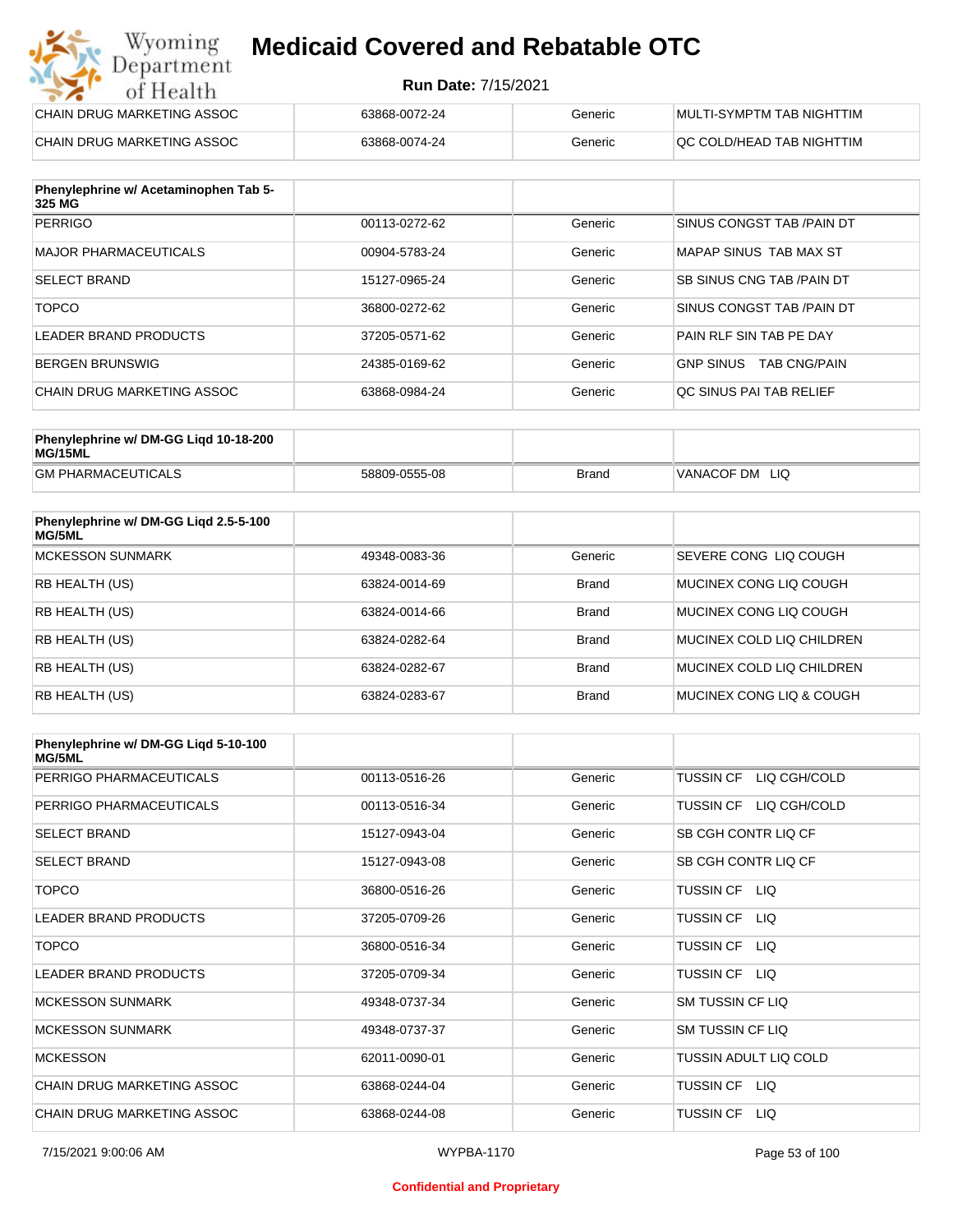

| Phenylephrine w/ DM-GG Liqd 5-10-200<br>MG/5ML |               |         |                                 |
|------------------------------------------------|---------------|---------|---------------------------------|
| AMERISOURCE BERGEN DRUGS                       | 46122-0138-26 | Generic | LIO MAX/M-S<br><b>TUSSIN CF</b> |
| AMERISOURCE BERGEN DRUGS                       | 46122-0138-34 | Generic | LIO MAX/M-S<br><b>TUSSIN CF</b> |
|                                                |               |         |                                 |

| Phenylephrine w/ DM-GG Syrup 5-10-100<br>MG/5ML |               |         |                        |
|-------------------------------------------------|---------------|---------|------------------------|
| MAJOR PHARMACEUTICALS                           | 00904-6309-20 | Generic | ROBAFEN CF SYP CGH/CLD |
| BERGEN BRUNSWIG                                 | 24385-0904-34 | Generic | GNP TUSSIN SYP CF      |
| BERGEN BRUNSWIG                                 | 24385-0904-26 | Generic | GNP TUSSIN SYP CF      |

| Phenylephrine w/ DM-GG Tab 10-15-380<br>MG |               |       |                  |
|--------------------------------------------|---------------|-------|------------------|
| POLY PHARMACEUTICALS                       | 50991-0730-60 | Brand | DECONEX DMX TAB  |
| NIVAGEN PHARMACEUTICALS                    | 75834-0040-60 | Brand | INIVANEX DMX TAB |

| Phenylephrine w/ DM-GG Tab 10-15-395<br>MG |               |              |                 |
|--------------------------------------------|---------------|--------------|-----------------|
| ALLEGIS PHARMACEUTICALS                    | 28595-0906-60 | <b>Brand</b> | DURAVENT DM TAB |

| Phenylephrine w/ DM-GG Tab 5-10-200 MG |               |       |                           |
|----------------------------------------|---------------|-------|---------------------------|
| RB HEALTH (US)                         | 63824-0193-20 | Brand | MUCINEX FAST TAB 5-10-200 |
| RB HEALTH (US)                         | 63824-0193-30 | Brand | MUCINEX FAST TAB 5-10-200 |

| Phenylephrine-APAP-GG Ligd 10-650-400<br>MG/20ML |               |         |                        |
|--------------------------------------------------|---------------|---------|------------------------|
| RB HEALTH (US)                                   | 63824-0016-66 | Brand   | MUCINEX COLD LIQ SINUS |
| RB HEALTH (US)                                   | 63824-0260-66 | Generic | LIQ<br><b>MUCINEX</b>  |
| RB HEALTH (US)                                   | 63824-0261-66 | Generic | <b>MUCINEX</b><br>LIQ  |

| Phenylephrine-APAP-GG Tab 5-325-200<br>MG |               |         |                                    |
|-------------------------------------------|---------------|---------|------------------------------------|
| <b>SELECT BRAND</b>                       | 15127-0963-24 | Generic | <b>SB SINUS CNG TAB /PAIN</b>      |
| AMERISOURCE BERGEN DRUGS                  | 46122-0194-60 | Generic | MUCUS RELIEF TAB CLD/SINU          |
| <b>RB HEALTH (US)</b>                     | 63824-0190-20 | Generic | MUCINEX COLD TAB SINUS             |
| <b>RB HEALTH (US)</b>                     | 63824-0190-30 | Generic | MUCINEX COLD TAB SINUS             |
| <b>RB HEALTH (US)</b>                     | 63824-0200-30 | Generic | <b>TAB SINUS</b><br><b>MUCINEX</b> |
| <b>RB HEALTH (US)</b>                     | 63824-0201-30 | Generic | <b>TAB SINUS</b><br><b>MUCINEX</b> |
| <b>RB HEALTH (US)</b>                     | 63824-0200-20 | Generic | <b>TAB SINUS</b><br><b>MUCINEX</b> |
| <b>RB HEALTH (US)</b>                     | 63824-0201-20 | Generic | <b>TAB SINUS</b><br><b>MUCINEX</b> |
| CHAIN DRUG MARKETING ASSOC                | 63868-0071-24 | Generic | SINUS CONGST TAB /PAIN             |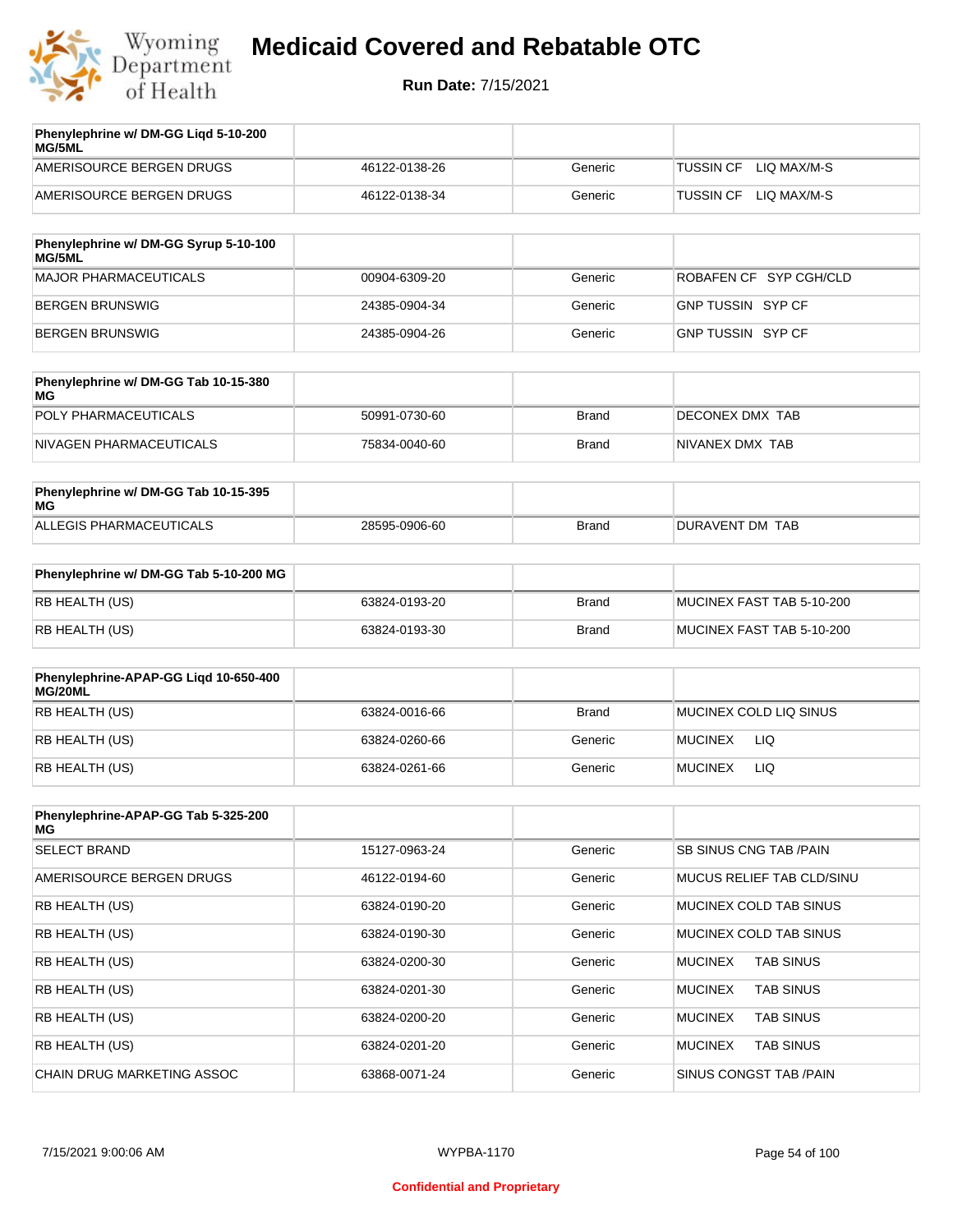

**Phenylephrine-Bromphen w/ Codeine Liqd** 

### **Medicaid Covered and Rebatable OTC**

**Run Date:** 7/15/2021

| 3.33-1.33-6.33 MG/5ML                                             |               |              |                               |
|-------------------------------------------------------------------|---------------|--------------|-------------------------------|
| <b>RAMCNEIL</b>                                                   | 12830-0754-12 | Brand        | <b>LIQ</b><br>M-END PE        |
|                                                                   |               |              |                               |
| Phenylephrine-Bromphen w/ Codeine<br><b>Liquid 10-4-10 MG/5ML</b> |               |              |                               |
| POLY PHARMACEUTICALS                                              | 50991-0723-16 | <b>Brand</b> | POLY-TUSSIN LIQ 10-4-10       |
|                                                                   |               |              |                               |
| Phenylephrine-Brompheniramine-DM Elixir<br>2.5-1-5 MG/5ML         |               |              |                               |
| <b>MAJOR PHARMACEUTICALS</b>                                      | 00904-5782-20 | Generic      | DIMAPHEN DM ELX COLD/CGH      |
| <b>LEADER BRAND PRODUCTS</b>                                      | 37205-0969-26 | Generic      | COLD/COUGH ELX DM CHILD       |
| Phenylephrine-Brompheniramine-DM<br>Liquid 2.5-1-5 MG/5ML         |               |              |                               |
| <b>PERRIGO</b>                                                    | 00113-0987-26 | Generic      | COLD/COUGH LIQ CHILD          |
| WOMEN'S CHOICE PHARMACEUTICALS                                    | 00485-0204-04 | Generic      | RYNEX DM<br>LIQ.              |
| WOMEN'S CHOICE PHARMACEUTICALS                                    | 00485-0204-16 | Generic      | RYNEX DM<br>LIQ.              |
| <b>BERGEN BRUNSWIG</b>                                            | 24385-0519-26 | Generic      | <b>GNP COLD/CGH LIQ CHILD</b> |
| <b>TOPCO</b>                                                      | 36800-0987-26 | Generic      | COLD/COUGH LIQ CHILD          |
| <b>MCKESSON SUNMARK</b>                                           | 49348-0775-34 | Generic      | SM COLD/CGH LIQ DM CHILD      |
| <b>MCKESSON</b>                                                   | 62011-0063-01 | Generic      | HM COLD/CGH LIQ CHILDREN      |
| LARKEN LABORATORIES, INC.                                         | 68047-0143-16 | Generic      | ENDACOF-DM LIQ 2.5-1-5        |
|                                                                   |               |              |                               |
| Phenylephrine-Brompheniramine-DM<br>Liquid 7.5-4-15 MG/5ML        |               |              |                               |
| <b>ALLEGIS PHARMACEUTICALS</b>                                    | 28595-0800-16 | <b>Brand</b> | AP-HIST DM LIQ 7.5-4-15       |
| POLY PHARMACEUTICALS                                              | 50991-0814-16 | <b>Brand</b> | ALAHIST DM LIQ 7.5-4-15       |
| NIVAGEN PHARMACEUTICALS                                           | 75834-0060-16 | Generic      | NIVA-HIST DM LIQ 7.5-4-15     |
|                                                                   |               |              |                               |
| Phenylephrine-Brompheniramine-DM<br>Syrup 5-2-10 MG/5ML           |               |              |                               |
| LARKEN LABORATORIES, INC.                                         | 68047-0129-16 | <b>Brand</b> | LOHIST-DM SYP 5-2-10MG        |
|                                                                   |               |              |                               |
| Phenylephrine-Chlorphen w/ Codeine<br>Syrup 5-2-10 MG/5ML         |               |              |                               |
| CAPITAL PHARMACEUTICAL                                            | 29978-0420-16 | <b>Brand</b> | CAPCOF<br>SYP 5-2-10MG        |
| Phenylephrine-Chlorphen-DM Liquid 10-4-                           |               |              |                               |
| <b>15 MG/5ML</b>                                                  |               |              |                               |
| WOMEN'S CHOICE PHARMACEUTICALS                                    | 00485-0171-16 | Generic      | ED A-HIST DM LIQ              |

LARKEN LABORATORIES, INC. 68047-0186-16 Generic NOHIST-DM LIQ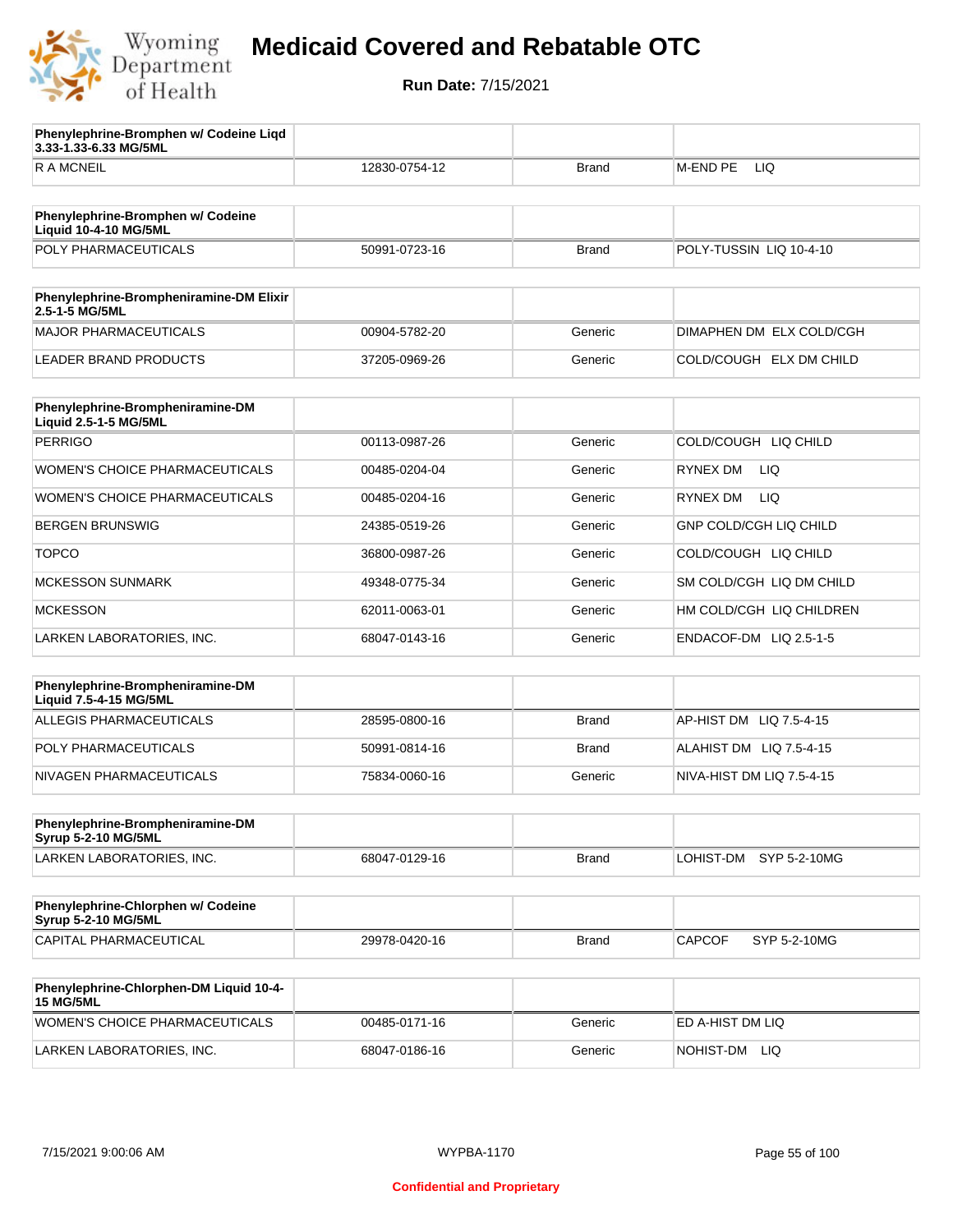

| Phenylephrine-Chlorphen-DM Liquid 3.5-1-<br>3 MG/ML              |               |              |                                |
|------------------------------------------------------------------|---------------|--------------|--------------------------------|
| <b>VIRTUS PHARMACEUTICALS OPCO</b>                               | 76439-0320-30 | Generic      | DRO 3.5-1-3<br>VIRDEC DM       |
| Phenylephrine-Chlorphen-DM Syrup 10-4-<br><b>20 MG/5ML</b>       |               |              |                                |
| <b>LASER PHARMACEUTICALS</b>                                     | 16477-0186-01 | <b>Brand</b> | DONATUSSIN SYP                 |
|                                                                  |               |              |                                |
| Phenylephrine-Chlorphen-DM Tab 10-4-10<br>ΜG                     |               |              |                                |
| WOMEN'S CHOICE PHARMACEUTICALS                                   | 00485-0240-01 | <b>Brand</b> | ED A-HIST DM TAB 10-4-10       |
| Phenylephrine-Dexbromphen-<br>Chlophedianol Liqd 5-1-12.5 MG/5ML |               |              |                                |
| <b>RAMCNEIL</b>                                                  | 12830-0760-16 | <b>Brand</b> | CHLO TUSS LIQ                  |
| Phenylephrine-Dexchlorphenir-Codeine<br>Syrup 5-1-9 MG/5ML       |               |              |                                |
| PRO-PHARMA LLC                                                   | 66594-0499-16 | <b>Brand</b> | PRO-RED AC SYP 5-1-9/5         |
| Phenylephrine-DM Soln 2.5-5 MG/5ML                               |               |              |                                |
| <b>BERGEN BRUNSWIG</b>                                           | 24385-0981-26 | Generic      | TRIACTING DT LIQ COLD/CGH      |
| <b>TOPCO</b>                                                     | 36800-0444-26 | Generic      | TRIACTING DT LIQ COLD/CGH      |
| Phenylephrine-DM Syrup 2.5-5 MG/5ML                              |               |              |                                |
| GLAXO CONSUMER HEALTHCARE L.P.                                   | 00067-8105-04 | <b>Brand</b> | SOL COLD/CGH<br>TRIAMINIC      |
| Phenylephrine-DM-GG w/ APAP Liq 5-10-                            |               |              |                                |
| 200-325 MG/10ML                                                  |               |              |                                |
| RB HEALTH (US)                                                   | 63824-0015-66 | <b>Brand</b> | MUCINEX COLD LIQ FLU&SORE      |
| RB HEALTH (US)                                                   | 63824-0015-69 | <b>Brand</b> | MUCINEX COLD LIQ FLU&SORE      |
| RB HEALTH (US)                                                   | 63824-0020-66 | <b>Brand</b> | MUCINEX FAST LIQ SEV COLD      |
| RB HEALTH (US)                                                   | 63824-0278-64 | <b>Brand</b> | MUCINEX COLD LIQ CHILD         |
| RB HEALTH (US)                                                   | 63824-0017-64 | <b>Brand</b> | MUCINEX CHLD LIQ MULTISYM      |
| RB HEALTH (US)                                                   | 63824-0215-66 | Generic      | CGH/COLD DAY LIQ DELSYM        |
| Phenylephrine-DM-GG w/ APAP Liq 5-10-<br>200-325 MG/15ML         |               |              |                                |
| <b>PERRIGO</b>                                                   | 00113-0603-34 | Generic      | COLD & FLU LIQ DAY TIME        |
| PERRIGO                                                          | 00113-0603-40 | Generic      | COLD & FLU LIQ DAY TIME        |
| Phenylephrine-DM-GG w/ APAP Packet 10-<br>20-400-650 MG          |               |              |                                |
| <b>RECKITT BENCKISER</b>                                         | 63824-0231-04 | <b>Brand</b> | <b>MUCINEX</b><br>PAK FAST-MAX |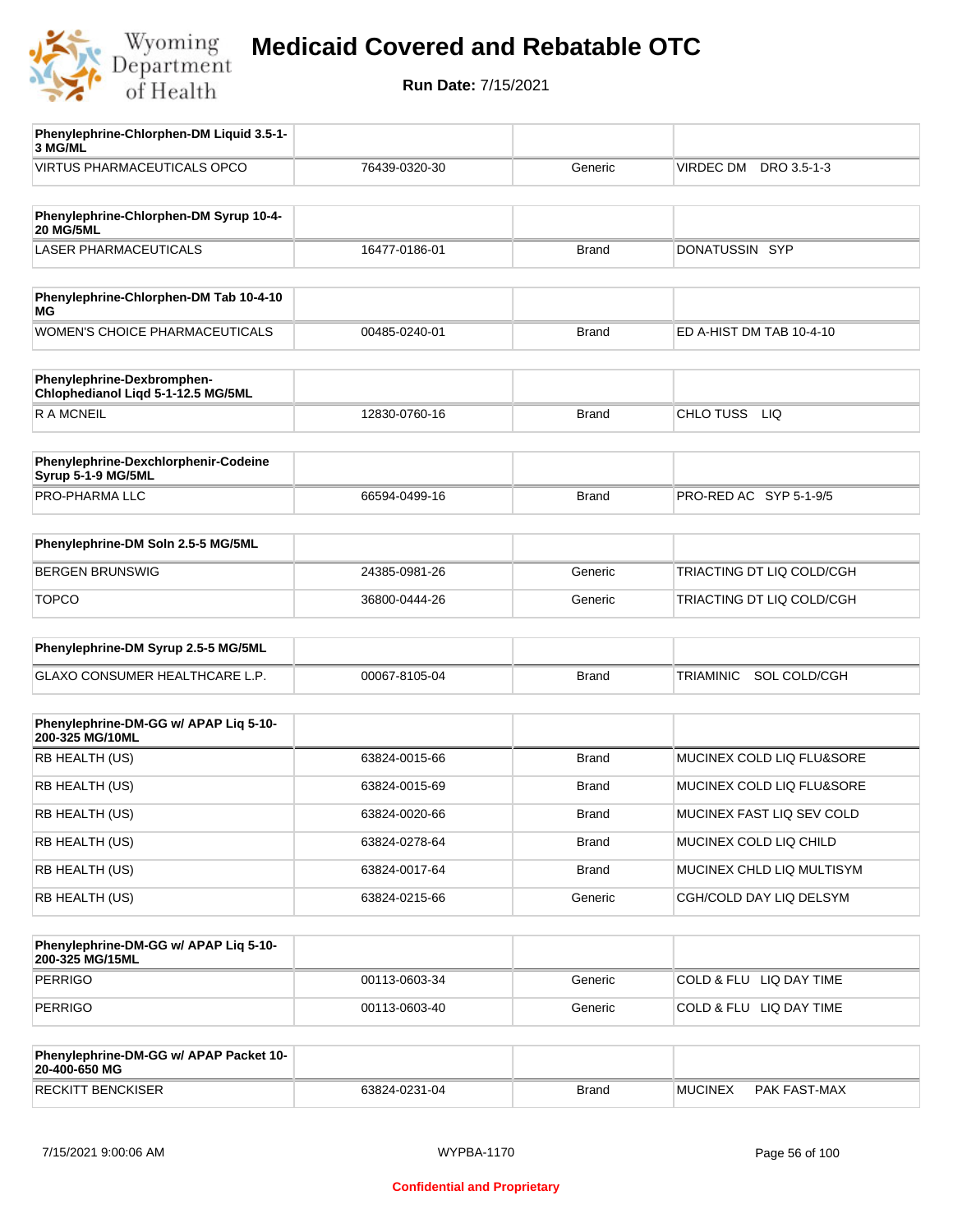

| <b>RECKITT BENCKISER</b>                            | 63824-0232-08 | <b>Brand</b> | <b>MUCINEX</b><br>PAK FAST-MAX  |
|-----------------------------------------------------|---------------|--------------|---------------------------------|
| Phenylephrine-DM-GG w/ APAP Tab 5-10-<br>200-325 MG |               |              |                                 |
| <b>PERRIGO</b>                                      | 00113-0548-62 | Generic      | COLD & FLU TAB DAYTIME          |
| PERRIGO PHARMACEUTICALS                             | 00113-0234-62 | Generic      | COLD HEAD TAB CONG DT           |
| PERRIGO PHARMACEUTICALS                             | 00113-0308-62 | Generic      | COLD MULT-SY TAB SEVR DAY       |
| <b>PERRIGO</b>                                      | 00113-0548-53 | Generic      | COLD & FLU TAB DAYTIME          |
| <b>SELECT BRAND</b>                                 | 15127-0962-24 | Generic      | SB COLD MULT TAB SYMP SEV       |
| <b>SELECT BRAND</b>                                 | 15127-0964-24 | Generic      | SB COLD HEAD TAB CONGEST        |
| <b>TOPCO</b>                                        | 36800-0234-62 | Generic      | COLD HEAD TAB CONG DT           |
| <b>TOPCO</b>                                        | 36800-0308-62 | Generic      | COLD MULT-SY TAB SEVR DAY       |
| <b>MCKESSON SUNMARK</b>                             | 49348-0104-04 | Generic      | SM COLD&FLU TAB SEVERE          |
| AMERISOURCE BERGEN DRUGS                            | 46122-0192-60 | Generic      | MUCUS RELIEF TAB COLD/FLU       |
| AMERISOURCE BERGEN DRUGS                            | 46122-0072-62 | Generic      | COLD RELIEF TAB MULTI-SY        |
| <b>MCKESSON SUNMARK</b>                             | 49348-0118-04 | Generic      | SM COLD&FLU TAB SEVERE          |
| AMERISOURCE BERGEN DRUGS                            | 46122-0126-62 | Generic      | <b>GNP COLD RLF TAB DAYTIME</b> |
| AMERISOURCE BERGEN DRUGS                            | 46122-0193-60 | Generic      | MUCUS RELIEF TAB CONG/CLD       |
| RB HEALTH (US)                                      | 63824-0191-20 | Generic      | MUCINEX COLD TAB FLU&SORE       |
| <b>RECKITT BENCKISER</b>                            | 63824-0192-20 | Generic      | MUCINEX FAST TAB CONGEST        |
| <b>MCKESSON</b>                                     | 62011-0241-01 | Generic      | HM SEVERE TAB COLD/FLU          |
| RB HEALTH (US)                                      | 63824-0191-30 | Generic      | MUCINEX COLD TAB FLU&SORE       |
| <b>RECKITT BENCKISER</b>                            | 63824-0192-30 | Generic      | MUCINEX FAST TAB CONGEST        |
| <b>CHAIN DRUG MARKETING ASSOC</b>                   | 63868-0073-24 | Generic      | MULTI-SYMPTM TAB DAYTIME        |
| RB HEALTH (US)                                      | 63824-0196-20 | Generic      | MUCINEX FAST TAB SEV COLD       |
| RB HEALTH (US)                                      | 63824-0196-30 | Generic      | MUCINEX FAST TAB SEV COLD       |

| Phenylephrine-Doxylamine-DM-APAP Liq 5<br>-6.25-10-325 MG/15ML |               |         |                          |
|----------------------------------------------------------------|---------------|---------|--------------------------|
| <b>PERRIGO</b>                                                 | 00113-0763-34 | Generic | COLD & FLU LIQ NIGHTTIM  |
| PERRIGO                                                        | 00113-0763-40 | Generic | COLD & FLU LIQ NIGHTTIM  |
| AMERISOURCE BERGEN DRUGS                                       | 46122-0034-34 | Generic | MULTI-SYMPT LIQ CLD NGHT |

| Phenylephrine-Guaifenesin Ligd 2.5-100<br>MG/5ML |               |              |                          |
|--------------------------------------------------|---------------|--------------|--------------------------|
| <b>RB HEALTH (US)</b>                            | 63824-0284-64 | <b>Brand</b> | MUCINEX COLD LIQ 2.5-100 |

| Phenylephrine-Guaifenesin Ligd 5-100<br>MG/5ML |               |       |                    |
|------------------------------------------------|---------------|-------|--------------------|
| WOMEN'S CHOICE PHARMACEUTICALS                 | 00485-0208-16 | Brand | IED BRON GPLIO     |
| CAPELLON PHARMACEUTICALS                       | 64543-0044-16 | Brand | RESCON-GG<br>– LIQ |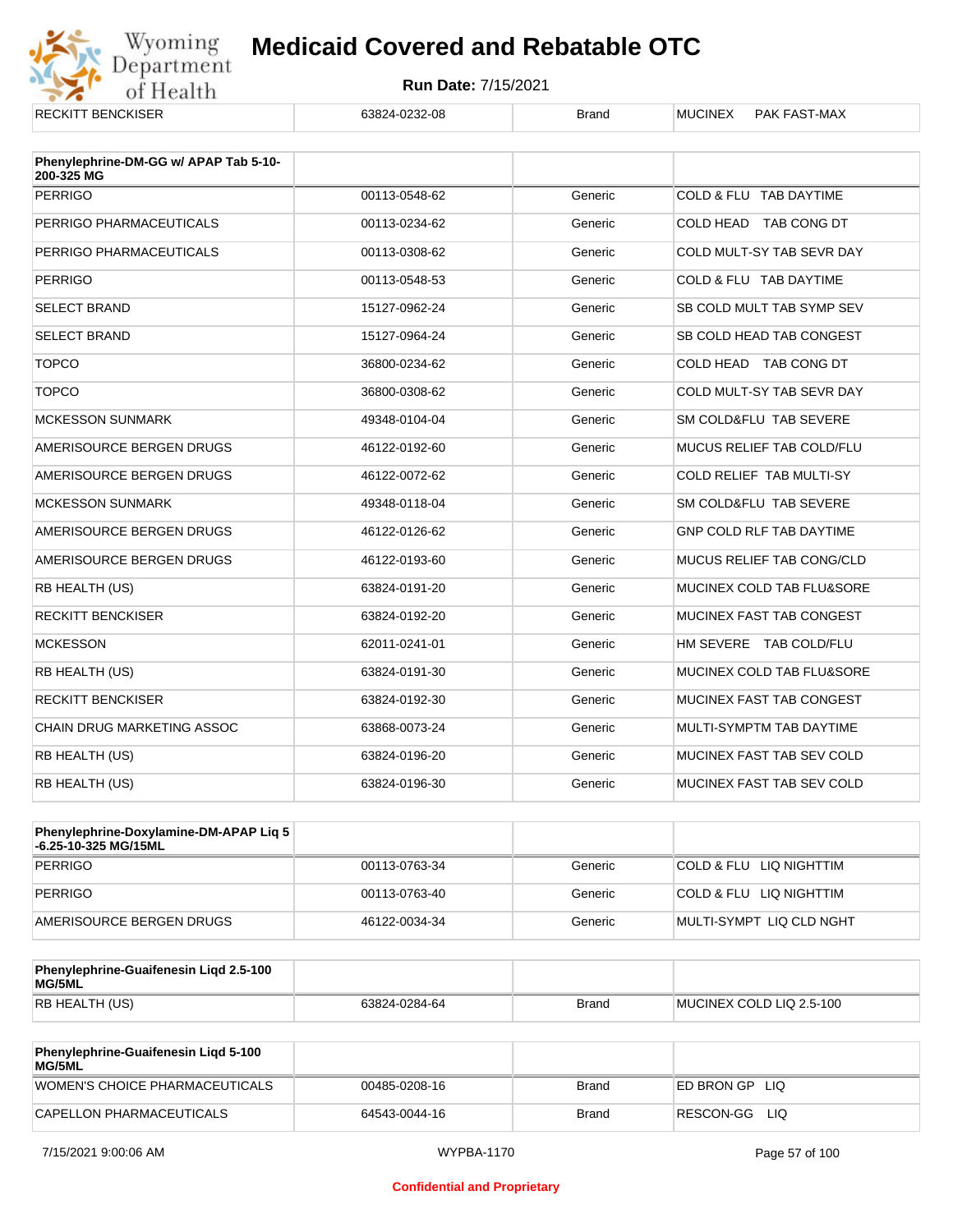| Wyoming<br><b>Medicaid Covered and Rebatable OTC</b><br>Department |               |              |                                 |  |  |  |
|--------------------------------------------------------------------|---------------|--------------|---------------------------------|--|--|--|
| <b>Run Date: 7/15/2021</b><br>of Health                            |               |              |                                 |  |  |  |
| CAPELLON PHARMACEUTICALS                                           | 64543-0044-04 | <b>Brand</b> | RESCON-GG LIQ                   |  |  |  |
| Phenylephrine-Guaifenesin Syrup 5-200<br>MG/5ML                    |               |              |                                 |  |  |  |
| JAYMAC PHARMACEUTICAL LLC                                          | 64661-0011-16 | <b>Brand</b> | J-MAX<br>SYP 5-200MG            |  |  |  |
| Phenylephrine-Guaifenesin Tab 10-380 MG                            |               |              |                                 |  |  |  |
| POLY PHARMACEUTICALS                                               | 50991-0716-60 | <b>Brand</b> | DECONEX IR TAB 10-380MG         |  |  |  |
| Phenylephrine-Guaifenesin Tab 10-400 MG                            |               |              |                                 |  |  |  |
| WOMEN'S CHOICE PHARMACEUTICALS                                     | 00485-0250-01 | Generic      | <b>MUCAPHED</b><br>TAB 10-400MG |  |  |  |
| <b>MAJOR PHARMACEUTICALS</b>                                       | 00904-5792-46 | Generic      | MUCUSRELIEF TAB SINUS           |  |  |  |
| <b>MAJOR PHARMACEUTICALS</b>                                       | 00904-5792-52 | Generic      | MUCUSRELIEF TAB SINUS           |  |  |  |
| <b>BERGEN BRUNSWIG</b>                                             | 24385-0925-71 | Generic      | <b>MUCUS RELIEF TAB PE</b>      |  |  |  |
| <b>LEADER BRAND PRODUCTS</b>                                       | 37205-0874-71 | Generic      | CHEST CONGST TAB RLF PE         |  |  |  |
| <b>MCKESSON SUNMARK</b>                                            | 49348-0774-09 | Generic      | CHEST CONGST TAB RLF PE         |  |  |  |
| CHAIN DRUG MARKETING ASSOC                                         | 63868-0752-50 | <b>Brand</b> | MEDIFIN PE TAB 10-400MG         |  |  |  |
| Phenylephrine-Ibuprofen Tab 10-200 MG                              |               |              |                                 |  |  |  |
| <b>RUGBY LABORATORIES</b>                                          | 00536-1044-19 | Generic      | CONGESTION TAB 10-200MG         |  |  |  |
| <b>RUGBY LABORATORIES</b>                                          | 00536-1044-34 | Generic      | CONGESTION TAB 10-200MG         |  |  |  |
| Phenylephrine-Pyrilamine-DM Syrup 5-8.33<br>-10 MG/5ML             |               |              |                                 |  |  |  |
| <b>PAR PHARMACEUTICALS</b>                                         | 00603-0728-54 | <b>Brand</b> | <b>CODITUSS DM SYP</b>          |  |  |  |
| Phenylephrine-Thonzylamine-DM Liquid 5-<br>25-10 MG/5ML            |               |              |                                 |  |  |  |
| POLY PHARMACEUTICALS                                               | 50991-0220-16 | <b>Brand</b> | POLY-HIST DM LIQ 5-25-10        |  |  |  |

| Phenyleph-Triprolidine-DM Syrup 10-2.5-20<br>MG/5ML |               |       |               |  |
|-----------------------------------------------------|---------------|-------|---------------|--|
| ALLEGIS PHARMACEUTICALS                             | 28595-0804-16 | Brand | HISTEX-DM SYP |  |

| <b>Pseudoephed-Bromphen-DM Elixir 15-1-5</b><br>MG/5ML |               |              |                         |
|--------------------------------------------------------|---------------|--------------|-------------------------|
| <b>PAR PHARMACEUTICALS</b>                             | 00603-0852-94 | Generic      | <b>Q-TAPP DM ELX</b>    |
| <b>SILARX</b>                                          | 54838-0136-70 | Brand        | BROTAPP DM LIQ 15-1-5/5 |
| <b>SILARX</b>                                          | 54838-0136-40 | <b>Brand</b> | BROTAPP DM LIQ 15-1-5/5 |

| <b>Pseudoephed-Chlorphen-DM Lig 15-1-5</b><br>MG/5ML |               |         |                           |
|------------------------------------------------------|---------------|---------|---------------------------|
| RUGBY LABORATORIES                                   | 00536-2310-97 | Generic | LIO CGH/COLD<br>KIDKARE   |
| MAJOR PHARMACEUTICALS                                | 00904-5050-20 | Generic | PEDIA RELIEF LIQ CGH/COLD |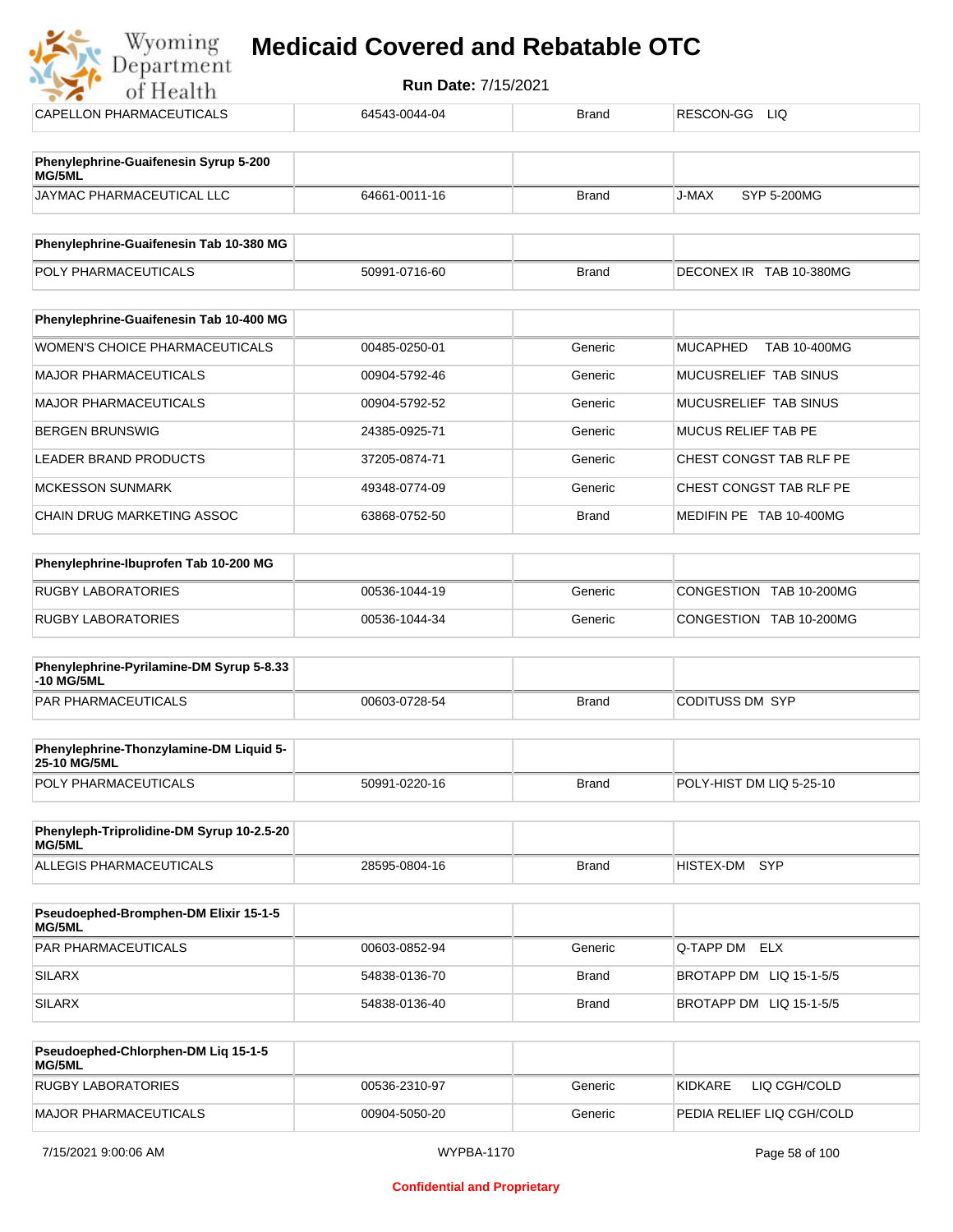Wyoming<br>Department **Run Date:** 7/15/2021 of Health SILARX 54838-0115-40 Brand PEDIATRIC LIQ CGH/COLD **Pseudoephed-Chlorphen-DM Liq 15-2-15 MG/5ML** R A MCNEIL **12830-0810-16** Generic M-END DM LIQ **Pseudoephed-Chlorphen-DM Syrup 30-2-**

| Pseudoepned-Uniorpnen-DM Syrup 30-2-<br><b>10 MG/5ML</b> |               |       |               |
|----------------------------------------------------------|---------------|-------|---------------|
| CAPELLON PHARMACEUTICALS                                 | 64543-0105-16 | Brand | RESCON-DM SYP |
| CAPELLON PHARMACEUTICALS                                 | 64543-0105-04 | Brand | RESCON-DM SYP |

| Pseudoephed-Dexbromphen-<br>Chlophedianol Ligd 30-1-12.5 MG/5ML |               |       |                         |
|-----------------------------------------------------------------|---------------|-------|-------------------------|
| <b>R A MCNEIL</b>                                               | 12830-0762-16 | Brand | LIQ<br><b>CHLO TUSS</b> |

| Pseudoephed-Dexbrompheniramine-DM<br>Ligd 20-0.667-10 MG/5ML |               |       |                  |
|--------------------------------------------------------------|---------------|-------|------------------|
| R A MCNEIL                                                   | 12830-0816-16 | Brand | LIQ<br>M-END DMX |

| <b>Pseudoephed-Dexchlorphen-</b><br>Chlophedianol Ligd 30-1-12.5 MG/5ML |               |              |         |     |
|-------------------------------------------------------------------------|---------------|--------------|---------|-----|
| <b>GM PHARMACEUTICALS</b>                                               | 58809-0999-01 | <b>Brand</b> | VANACOF | LIQ |

| Pseudoephed-Doxylamine-DM Liquid 30-<br>6.25-15 MG/5ML |               |              |                   |
|--------------------------------------------------------|---------------|--------------|-------------------|
| SALLUS LABORATORIES                                    | 69036-0120-16 | <b>Brand</b> | LORTUSS DM<br>LIQ |

| Pseudoephedrine w/ COD-GG Liquid 30-10<br>-100 MG/5ML |               |       |                 |
|-------------------------------------------------------|---------------|-------|-----------------|
| SALLUS LABORATORIES                                   | 69036-0130-16 | Brand | ILORTUSS EX LIQ |

| Pseudoephedrine w/ COD-GG Soln 30-10-<br>100 MG/5ML |               |         |                      |
|-----------------------------------------------------|---------------|---------|----------------------|
| <b>PAR PHARMACEUTICALS</b>                          | 00603-1078-58 | Generic | CHERATUSSIN SOL DAC  |
| VIRTUS PHARMACEUTICALS OPCO                         | 76439-0253-16 | Generic | SOL DAC<br>VIRTUSSIN |

| Pseudoephedrine w/ COD-GG Syrup 30-10-<br><b>100 MG/5ML</b> |               |              |                  |
|-------------------------------------------------------------|---------------|--------------|------------------|
| <b>LLORENS PHARMACEUTICAL</b>                               | 54859-0520-16 | <b>Brand</b> | 'TUSNEL C<br>SYP |

| Pseudoephedrine w/ DM-GG Liquid 15-5-50<br>MG/5ML |               |       |                         |
|---------------------------------------------------|---------------|-------|-------------------------|
| LLORENS PHARMACEUTICAL                            | 54859-0544-04 | Brand | TUSNEL PEDI LIQ 15-5-50 |

| <b>Pseudoephedrine w/ DM-GG Liquid 30-15-</b><br><b>200 MG/5ML</b> |               |       |               |     |
|--------------------------------------------------------------------|---------------|-------|---------------|-----|
| LLORENS PHARMACEUTICAL                                             | 54859-0502-06 | Brand | <b>TUSNEL</b> | LIG |
| LLORENS PHARMACEUTICAL                                             | 54859-0502-10 | Brand | <b>TUSNEL</b> | LIC |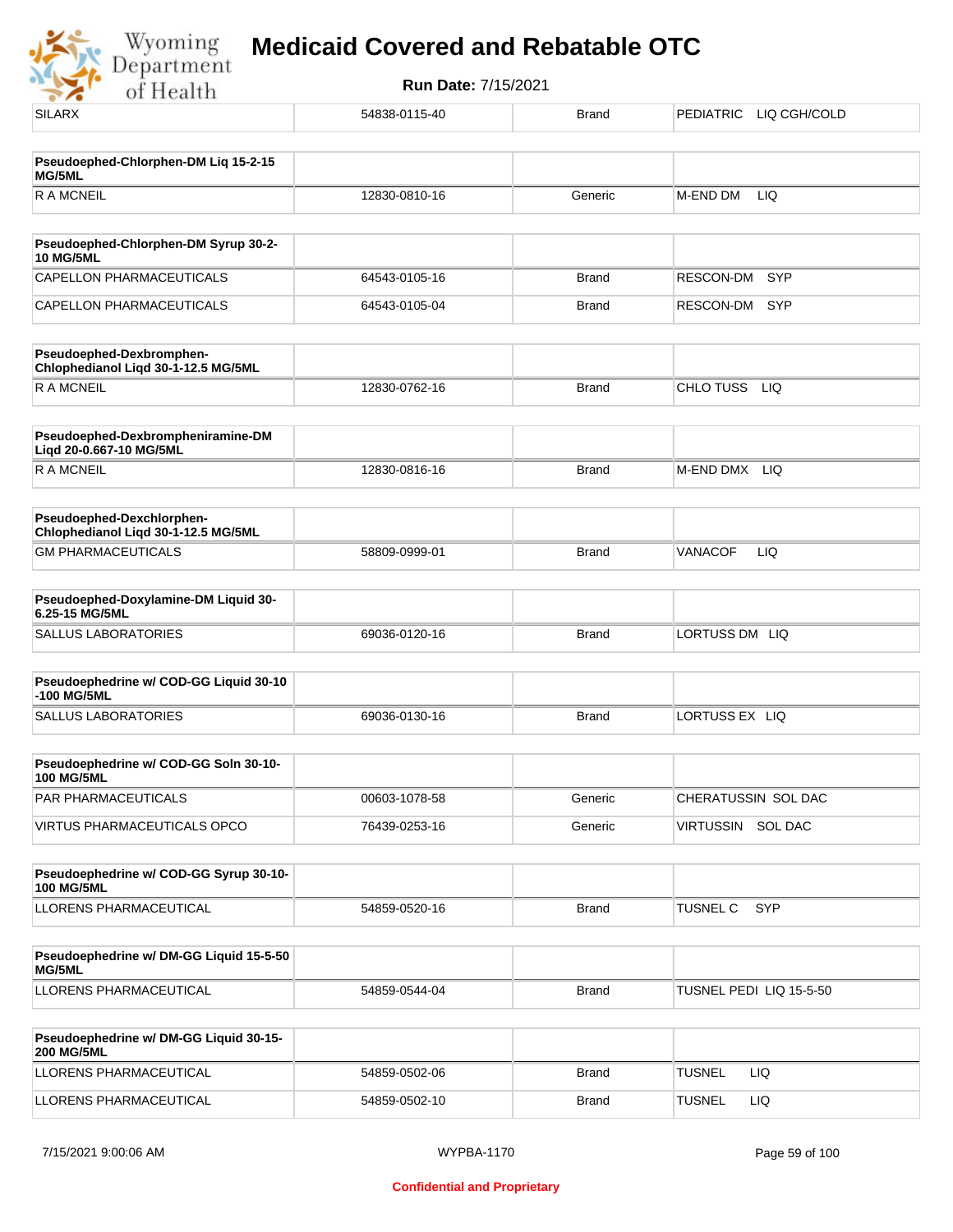|  |  | <b>Medicaid Covered and Rebatable OTC</b> |  |
|--|--|-------------------------------------------|--|
|  |  |                                           |  |

| Department                                                    | <b>Run Date: 7/15/2021</b> |              |                                  |
|---------------------------------------------------------------|----------------------------|--------------|----------------------------------|
| of Health                                                     |                            |              |                                  |
| <b>LLORENS PHARMACEUTICAL</b>                                 | 54859-0502-16              | <b>Brand</b> | <b>TUSNEL</b><br>LIQ.            |
| Pseudoephedrine w/ DM-GG Liquid 7.5-2.5-<br>25 MG/ML          |                            |              |                                  |
| LLORENS PHARMACEUTICAL                                        | 54859-0603-02              | Brand        | <b>DRO PEDIATRC</b><br>TUSNEL-DM |
| Pseudoephedrine w/ DM-GG Tab 60-15-400<br>ΜG                  |                            |              |                                  |
| CAPITAL PHARMACEUTICAL                                        | 29978-0601-90              | Brand        | CAPMIST DM TAB                   |
| Pseudoephedrine w/ DM-GG Tab 60-20-380<br>ΜG                  |                            |              |                                  |
| POLY PHARMACEUTICALS                                          | 50991-0214-01              | <b>Brand</b> | POLY-VENT DM TAB                 |
| Pseudoephedrine-Bromphen-Codeine Liq<br>10-1.33-6.33 MG/5ML   |                            |              |                                  |
| <b>RAMCNEIL</b>                                               | 12830-0735-16              | Generic      | M-END WC<br>LIQ                  |
| <b>CENTURION LABS</b>                                         | 23359-0023-16              | Brand        | <b>RYDEX</b><br>LIQ              |
| Pseudoephedrine-Bromphen-Codeine Liqd<br>30-2-7.5 MG/5ML      |                            |              |                                  |
| ALLEGIS PHARMACEUTICALS                                       | 00682-0480-16              | <b>Brand</b> | MAR-COF BP LIQ 30-2-7.5          |
| Pseudoephedrine-Chlorphen w/ Codeine<br>Liq 30-2-10 MG/5ML    |                            |              |                                  |
| PAR PHARMACEUTICALS                                           | 00603-1520-54              | <b>Brand</b> | PHENHIST DH LIQ 30-2-10          |
| PAR PHARMACEUTICALS                                           | 00603-1520-58              | Brand        | PHENHIST DH LIQ 30-2-10          |
| Pseudoephedrine-Dexbromphen-Codeine<br>Liqd 20-0.667-6 MG/5ML |                            |              |                                  |
| <b>RAMCNEIL</b>                                               | 12830-0739-16              | Brand        | M-END MAX D LIQ                  |
| Pseudoephedrine-DM-GG w/ APAP Tab 60-<br>20-200-500 MG        |                            |              |                                  |
| POLY PHARMACEUTICALS                                          | 50991-0510-01              | <b>Brand</b> | <b>DURAFLU</b><br><b>TAB</b>     |
| Pseudoephedrine-GG Tab 60-400 MG                              |                            |              |                                  |
| <b>B.F. ASCHER</b>                                            | 00225-0580-08              | <b>Brand</b> | CONGESTAC TAB 60-400MG           |
| <b>B.F. ASCHER</b>                                            | 00225-0580-06              | <b>Brand</b> | CONGESTAC TAB 60-400MG           |

| Pseudoephedrine-Guaifenesin Cap 30-150<br>MG |               |       |                 |
|----------------------------------------------|---------------|-------|-----------------|
| LASER PHARMACEUTICALS                        | 16477-0306-01 | Brand | RESPAIRE-30 CAP |

| <b>Pseudoephedrine-Guaifenesin Ligd 7.5-50</b><br><b>MG/ML</b> |               |       |                          |
|----------------------------------------------------------------|---------------|-------|--------------------------|
| LLORENS PHARMACEUTICAL                                         | 54859-0602-02 | Brand | TUSNEL PED<br>DRO 7.5-50 |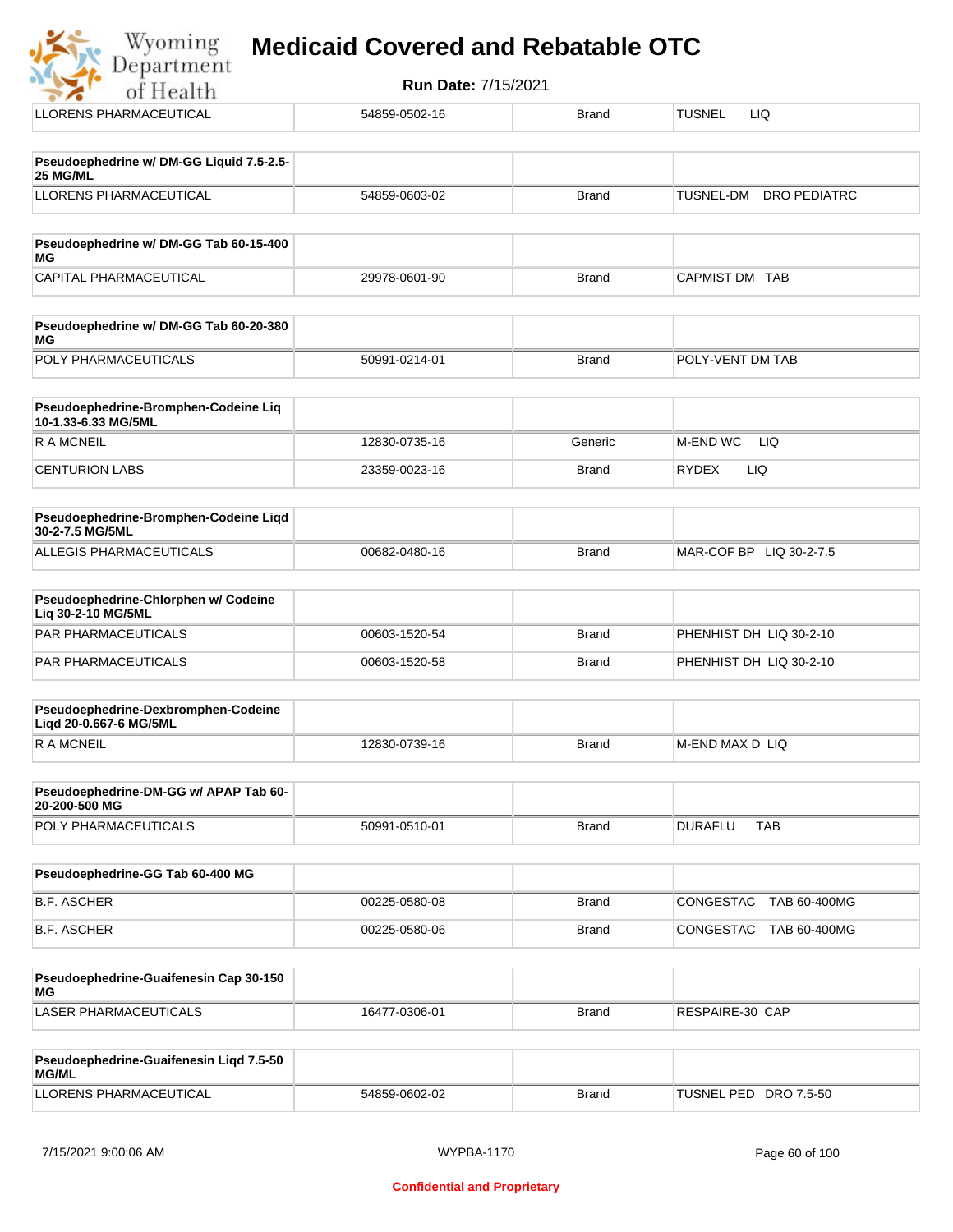

| Pseudoephedrine-Guaifenesin Tab 60-380<br>МG              |               |              |                                         |
|-----------------------------------------------------------|---------------|--------------|-----------------------------------------|
| POLY PHARMACEUTICALS                                      | 50991-0212-01 | <b>Brand</b> | POLY-VENT IR TAB 60-380MG               |
| Pseudoephedrine-Guaifenesin Tab ER<br>12HR 120-1200 MG    |               |              |                                         |
| RB HEALTH (US)                                            | 63824-0041-24 | <b>Brand</b> | <b>MUCINEX D</b><br>TAB 120-1200        |
| RB HEALTH (US)                                            | 63824-0041-36 | <b>Brand</b> | MUCINEX D TAB 120-1200                  |
| Pseudoephedrine-Guaifenesin Tab ER<br>12HR 60-600 MG      |               |              |                                         |
| RB HEALTH (US)                                            | 63824-0057-18 | <b>Brand</b> | <b>MUCINEX D</b><br>TAB 60-600MG        |
| RB HEALTH (US)                                            | 63824-0057-36 | <b>Brand</b> | <b>MUCINEX D</b><br>TAB 60-600MG        |
| Pseudoephedrine-Ibuprofen Tab 30-200<br>ΜG                |               |              |                                         |
| <b>TOPCO</b>                                              | 36800-0083-60 | Generic      | <b>IBUPROFEN</b><br><b>TAB COLD/SIN</b> |
| <b>BERGEN BRUNSWIG</b>                                    | 24385-0465-60 | Generic      | <b>GNP IBUPROFN TAB COLD/SIN</b>        |
| <b>MCKESSON</b>                                           | 62011-0070-01 | Generic      | <b>COLD &amp; SINUS TAB RELIEF</b>      |
| CHAIN DRUG MARKETING ASSOC                                | 63868-0453-20 | Generic      | QC IBUPROFEN TAB COLD/SIN               |
| Pseudoephedrine-Naproxen Sodium Tab<br>ER 12HR 120-220 MG |               |              |                                         |
| <b>PERRIGO</b>                                            | 00113-2417-01 | Generic      | SINUS&COLD-D TAB NON-DRSY               |
| AMERISOURCE BERGEN DRUGS                                  | 46122-0197-52 | Generic      | SINUS/COLD-D TAB 120-220                |
| <b>MCKESSON</b>                                           | 62011-0204-01 | Generic      | SINUS/COLD-D TAB 120-220                |
| Pyrilamine-Phenylephrine Tab 25-10 MG                     |               |              |                                         |
| <b>XSPIRE PHARMA</b>                                      | 42195-0210-10 | Generic      | PYRILAMIN/PE TAB 25-10MG                |
| Pyrilamine-Phenylephrine Tab 30-10 MG                     |               |              |                                         |
| <b>CARWIN ASSOCIATES</b>                                  | 15370-0031-10 | <b>Brand</b> | RU-HIST-D TAB 30-10MG                   |
| Thonzylamine-Chlophedianol Liquid 6.25-<br>6.25 MG/ML     |               |              |                                         |
| POLY PHARMACEUTICALS                                      | 50991-0222-45 | <b>Brand</b> | POLY-HIST PD LIQ                        |
| Thonzylamine-Phenylephrine Liquid 50-10<br>MG/15ML        |               |              |                                         |
| <b>GM PHARMACEUTICALS</b>                                 | 58809-0729-04 | <b>Brand</b> | NASOPEN PE LIQ                          |
| Triprolidine & Pseudoephedrine Tab 2.5-60<br>МG           |               |              |                                         |
| WOMEN'S CHOICE PHARMACEUTICALS                            | 00485-0210-01 | Generic      | ED A-HIST TAB 2.5-60MG                  |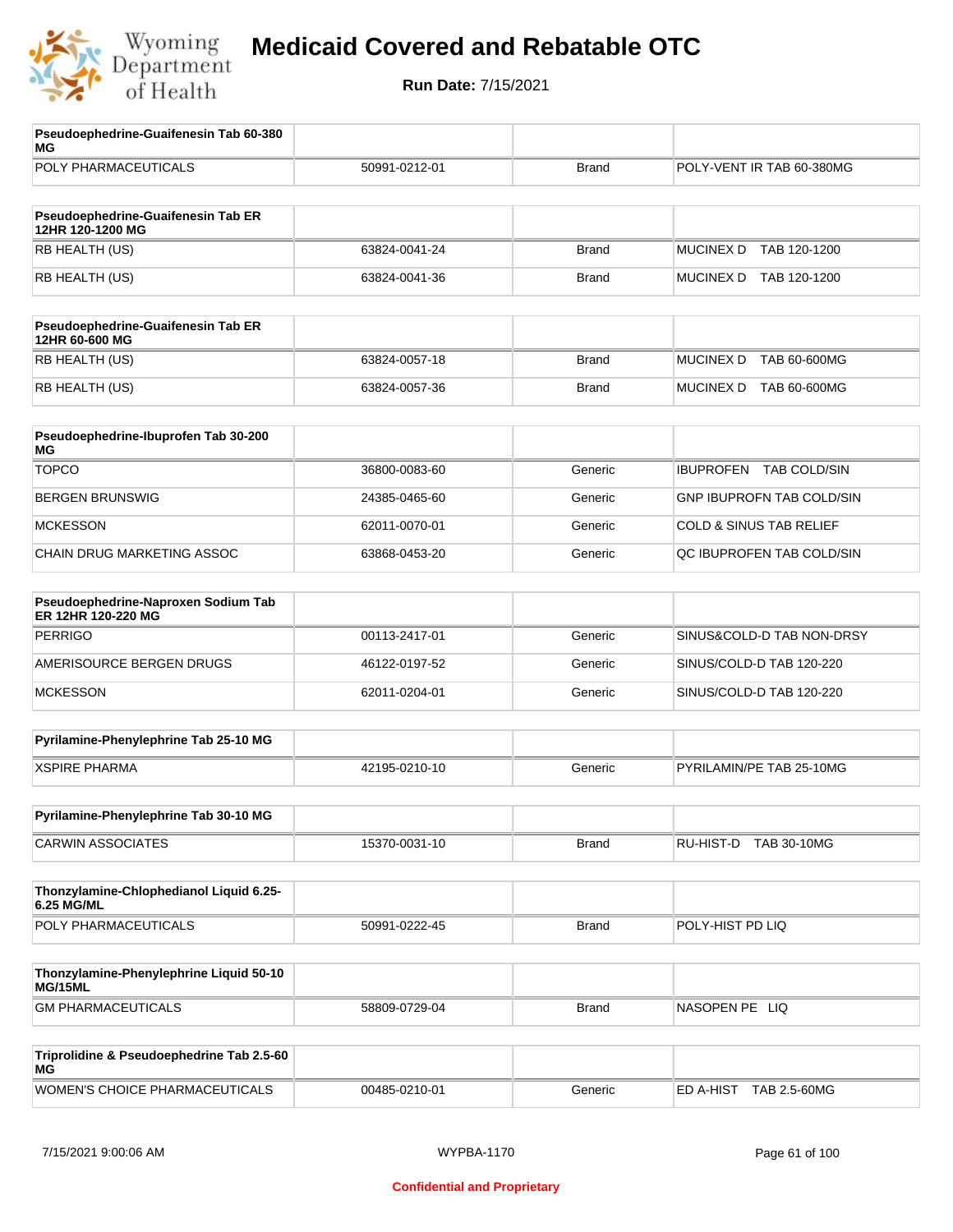## Wyoming<br>Department<br>of Health **Medicaid Covered and Rebatable OTC**

#### **Run Date:** 7/15/2021

| MAJOR PHARMACEUTICALS                    | 00904-0250-24 | Generic | TAB 2.5-60MG<br>APRODINE |
|------------------------------------------|---------------|---------|--------------------------|
| MAJOR PHARMACEUTICALS                    | 00904-0250-59 | Generic | TAB 2.5-60MG<br>APRODINE |
| Triprolidine-Phenylephrine Liquid 2.5-10 |               |         |                          |
| <b>MG/5ML</b>                            |               |         |                          |

| <b>Tripionanie-Frienviepmine Eigald 2.5-To</b><br>MG/5ML |               |              |                        |
|----------------------------------------------------------|---------------|--------------|------------------------|
| ALLEGIS PHARMACEUTICALS                                  | 28595-0803-16 | <b>Brand</b> | HISTEX-PE SYP 2.5-10/5 |
| <b>DERMATOLOGICALS</b>                                   |               |              |                        |

| *Bacitracin-Polymyxin B Oint*** |               |         |                  |
|---------------------------------|---------------|---------|------------------|
| <b>FOUGERA</b>                  | 00168-0021-31 | Generic | DOUBLE ANTIB OIN |
| <b>FOUGERA</b>                  | 00168-0021-09 | Generic | DOUBLE ANTIB OIN |
| <b>FOUGERA</b>                  | 00168-0021-35 | Generic | DOUBLE ANTIB OIN |
| <b>MCKESSON SUNMARK</b>         | 49348-0274-72 | Generic | DOUBLE ANTIB OIN |
| <b>MCKESSON</b>                 | 62011-0097-01 | Generic | DOUBLE ANTIB OIN |

| *Neomycin-Bacitracin-Polymyxin Oint*** |               |         |                         |
|----------------------------------------|---------------|---------|-------------------------|
| PERRIGO PHARMACEUTICALS                | 00113-0067-64 | Generic | TRIPLE ANTIB OIN        |
| <b>FOUGERA</b>                         | 00168-0012-31 | Generic | <b>BAC/NEO/POLY OIN</b> |
| ACTAVIS MID ATLANTIC                   | 00472-0179-34 | Generic | TRIPLE ANTIB OIN        |
| <b>ACTAVIS MID ATLANTIC</b>            | 00472-0179-56 | Generic | <b>TRIPLE ANTIB OIN</b> |
| <b>FOUGERA</b>                         | 00168-0012-09 | Generic | <b>BAC/NEO/POLY OIN</b> |
| <b>FOUGERA</b>                         | 00168-0012-35 | Generic | <b>BAC/NEO/POLY OIN</b> |
| PAR PHARMACEUTICAL                     | 00603-0644-50 | Generic | TRIPLE ANTIB OIN        |
| <b>MAJOR PHARMACEUTICALS</b>           | 00904-0734-31 | Generic | TRIPLE ANTIB OIN        |
| <b>MAJOR PHARMACEUTICALS</b>           | 00904-0734-36 | Generic | TRIPLE ANTIB OIN        |
| <b>COSETTE PHARMACEUTICALS</b>         | 00713-0268-31 | Generic | TRIPLE ANTIB OIN        |
| <b>BERGEN BRUNSWIG</b>                 | 24385-0061-01 | Generic | GNP TRIPLE OIN ANTIBIOT |
| <b>BERGEN BRUNSWIG</b>                 | 24385-0061-03 | Generic | GNP TRIPLE OIN ANTIBIOT |
| <b>LEADER BRAND PRODUCTS</b>           | 37205-0273-10 | Generic | TRIPLE ANTIB OIN        |
| PERRIGO PHARMACEUTICALS                | 45802-0143-01 | Generic | TRIPLE ANTIB OIN        |
| PERRIGO PHARMACEUTICALS                | 45802-0143-03 | Generic | TRIPLE ANTIB OIN        |
| PERRIGO PHARMACEUTICALS                | 45802-0143-70 | Generic | <b>TRIPLE ANTIB OIN</b> |
| <b>PERRIGO</b>                         | 45802-0061-01 | Generic | <b>TRIPLE ANTIB OIN</b> |
| <b>PERRIGO</b>                         | 45802-0061-70 | Generic | TRIPLE ANTIB OIN        |
| <b>MCKESSON SUNMARK</b>                | 49348-0029-72 | Generic | SM TRIPLE OIN ANTIBIOT  |
| <b>PERRIGO</b>                         | 45802-0061-03 | Generic | TRIPLE ANTIB OIN        |
| <b>TARO</b>                            | 51672-2016-01 | Generic | <b>TRIPLE ANTIB OIN</b> |
| <b>TARO</b>                            | 51672-2016-02 | Generic | TRIPLE ANTIB OIN        |

7/15/2021 9:00:06 AM WYPBA-1170 Page 62 of 100

#### **Confidential and Proprietary**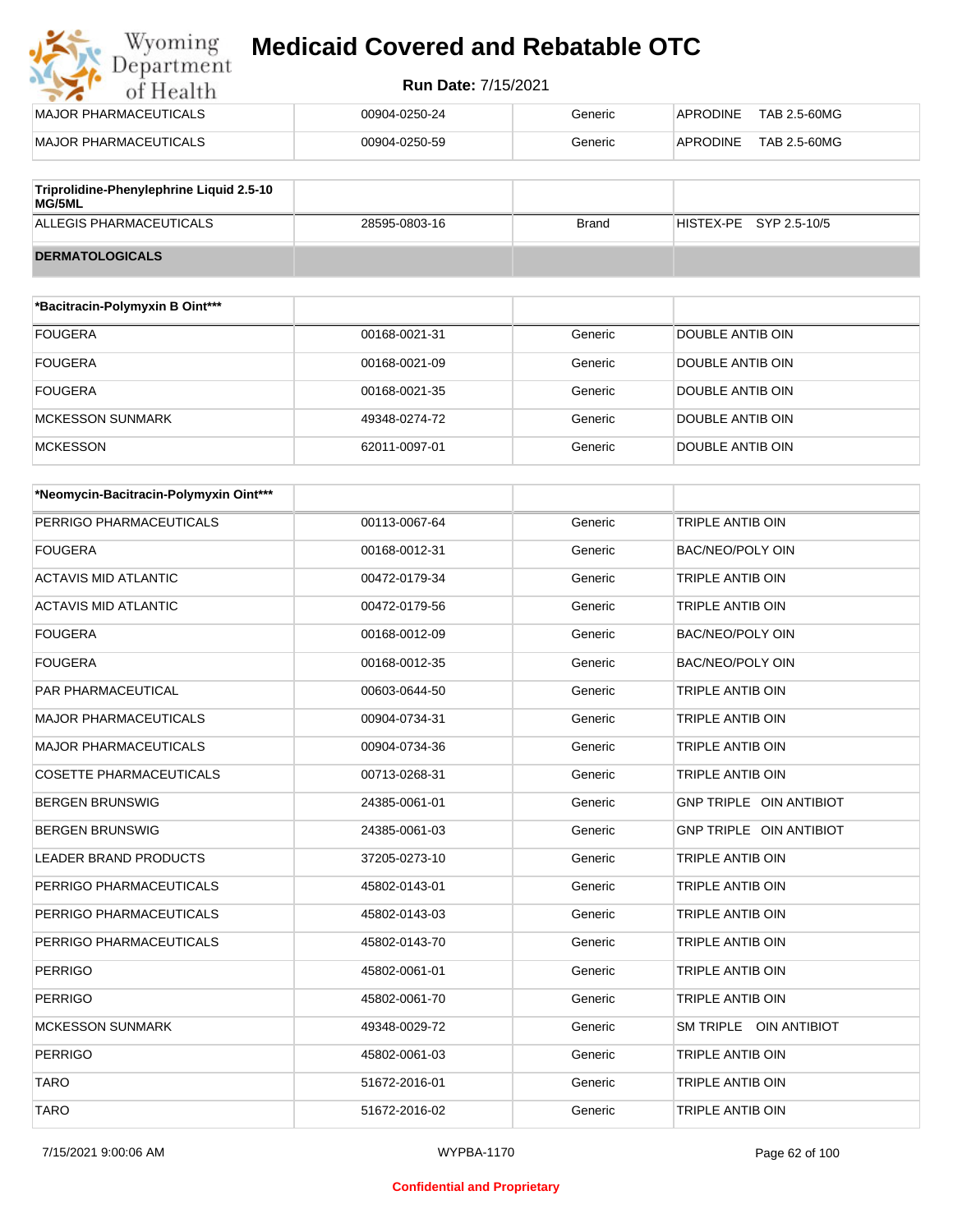

# Wyoming **Medicaid Covered and Rebatable OTC**<br>Department Run Date: 7/15/2021<br>of Health **Medicaid Covered and Rebatable OTC**

| <b>MUNESSUN</b>                         | 020.1.1-0098-0.1 | Generic | HIVI I KIPLE UIN AN HBIUT  |
|-----------------------------------------|------------------|---------|----------------------------|
|                                         |                  |         |                            |
| Bacitracin Oint 500 Unit/GM             |                  |         |                            |
| COSETTE PHARMACEUTICALS                 | 00713-0280-31    | Generic | BACITRACIN OIN 500/GM      |
| <b>LEADER BRAND PRODUCTS</b>            | 37205-0275-10    | Generic | BACITRACIN OIN 500/GM      |
| PERRIGO PHARMACEUTICALS                 | 45802-0060-01    | Generic | BACITRACIN OIN 500/GM      |
| PERRIGO PHARMACEUTICALS                 | 45802-0060-03    | Generic | BACITRACIN OIN 500/GM      |
| PERRIGO PHARMACEUTICALS                 | 45802-0060-70    | Generic | BACITRACIN OIN 500/GM      |
|                                         |                  |         |                            |
| <b>Bacitracin Zinc Oint 500 Unit/GM</b> |                  |         |                            |
| <b>FOUGERA</b>                          | 00168-0111-09    | Generic | BACITR ZINC OIN 500/GM     |
| <b>ACTAVIS MID ATLANTIC</b>             | 00472-1105-34    | Generic | BACITR ZINC OIN 500/GM     |
| <b>ACTAVIS MID ATLANTIC</b>             | 00472-1105-56    | Generic | BACITR ZINC OIN 500/GM     |
| <b>FOUGERA</b>                          | 00168-0011-04    | Generic | BACITR ZINC OIN 500/GM     |
| <b>FOUGERA</b>                          | 00168-0011-16    | Generic | BACITR ZINC OIN 500/GM     |
| <b>FOUGERA</b>                          | 00168-0011-31    | Generic | BACITR ZINC OIN 500/GM     |
| <b>FOUGERA</b>                          | 00168-0011-35    | Generic | BACITR ZINC OIN 500/GM     |
| PAR PHARMACEUTICAL                      | 00603-0441-50    | Generic | BACITR ZINC OIN 500/GM     |
| <b>BERGEN BRUNSWIG</b>                  | 24385-0060-03    | Generic | BACITR ZINC OIN 500/GM     |
| <b>MCKESSON SUNMARK</b>                 | 49348-0154-72    | Generic | SM ANTIBIOTI OIN 500/GM    |
| <b>TARO</b>                             | 51672-2075-01    | Generic | BACITR ZINC OIN 500/GM     |
| <b>TARO</b>                             | 51672-2075-02    | Generic | BACITR ZINC OIN 500/GM     |
| <b>MCKESSON</b>                         | 62011-0094-01    | Generic | BACITRACIN OIN 500/GM      |
|                                         |                  |         |                            |
| <b>Castellani Paint</b>                 |                  |         |                            |
| <b>BAUSCH HEALTH</b>                    | 00884-2893-01    | Generic | CASTELLANI LIQ PAINT       |
| <b>BAUSCH HEALTH</b>                    | 00884-2993-01    | Generic | CASTELLANI LIQ PAINT/CL    |
| <b>Clotrimazole Cream 1%</b>            |                  |         |                            |
| <b>MAJOR PHARMACEUTICALS</b>            | 00904-7822-31    | Generic | <b>CLOTRIMAZOLE CRE 1%</b> |
| <b>MAJOR PHARMACEUTICALS</b>            | 00904-7822-36    | Generic | <b>CLOTRIMAZOLE CRE 1%</b> |
| <b>BERGEN BRUNSWIG</b>                  | 24385-0205-03    | Generic | ATHLETE FOOT CRE 1%        |
| <b>BERGEN BRUNSWIG</b>                  | 24385-0205-01    | Generic | ATHLETE FOOT CRE 1%        |
| <b>PERRIGO</b>                          | 45802-0434-11    | Generic | <b>CLOTRIMAZOLE CRE 1%</b> |
| <b>MCKESSON SUNMARK</b>                 | 49348-0279-72    | Generic | <b>CLOTRIMAZOLE CRE 1%</b> |
| <b>PERRIGO</b>                          | 45802-0434-01    | Generic | <b>CLOTRIMAZOLE CRE 1%</b> |
| <b>TARO</b>                             | 51672-2002-01    | Generic | <b>CLOTRIMAZOLE CRE 1%</b> |
| <b>TARO</b>                             | 51672-2002-02    | Generic | <b>CLOTRIMAZOLE CRE 1%</b> |
|                                         |                  |         |                            |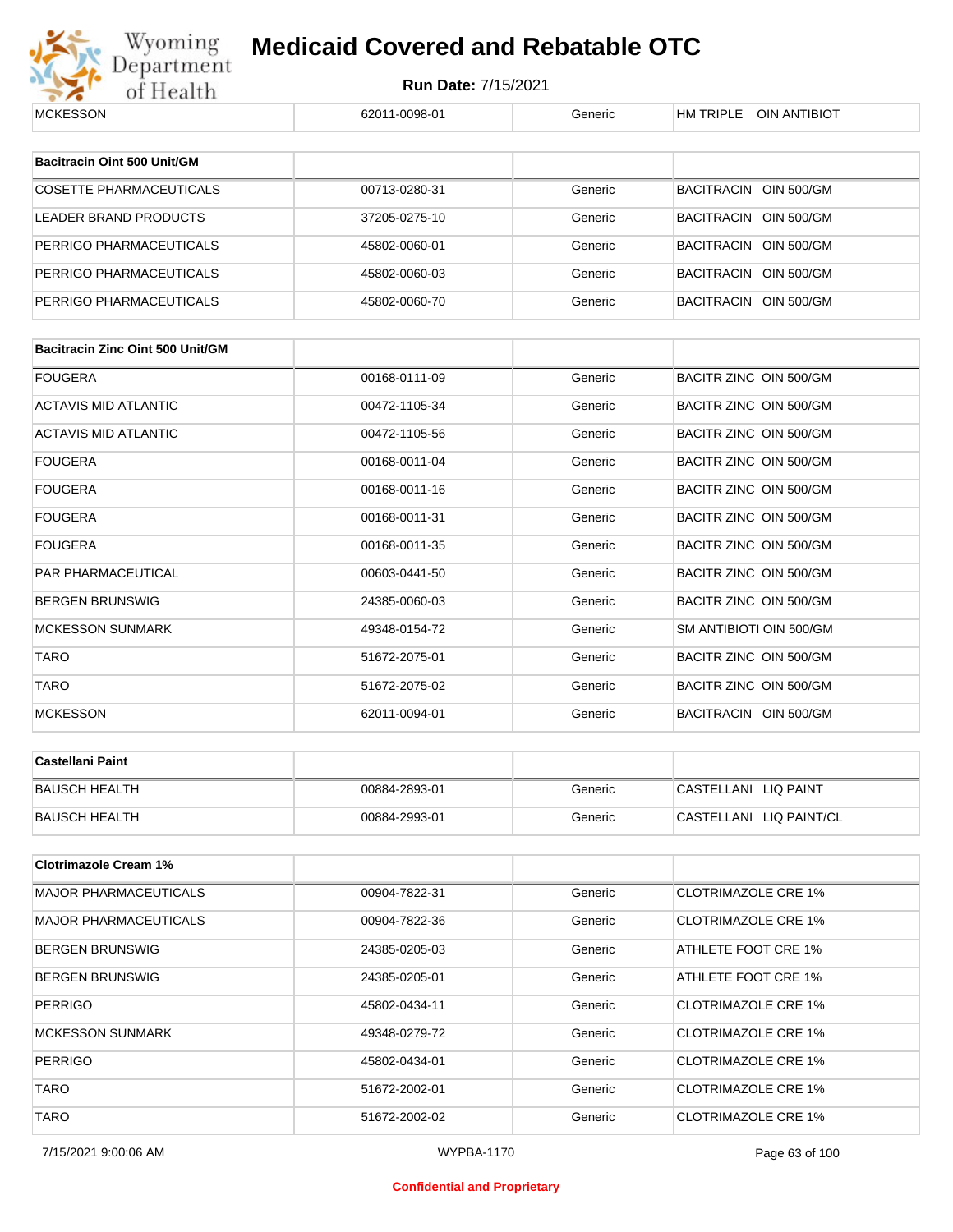

| <b>Clotrimazole Ointment 1%</b>  |               |         |                            |
|----------------------------------|---------------|---------|----------------------------|
| CAPITAL PHARMACEUTICAL           | 29978-0918-60 | Brand   | <b>OIN 1%</b><br>ALEVAZOL  |
| <b>Clotrimazole Soln 1%</b>      |               |         |                            |
| <b>TARO</b>                      | 51672-2037-01 | Generic | <b>CLOTRIMAZOLE SOL 1%</b> |
|                                  |               |         |                            |
| <b>Hydrocortisone Cream 0.5%</b> |               |         |                            |
| <b>FOUGERA</b>                   | 00168-0014-31 | Generic | HYDROCORT<br>CRE 0.5%      |
| <b>BERGEN BRUNSWIG</b>           | 24385-0190-03 | Generic | HYDROCORT CRE 0.5%         |
| <b>Hydrocortisone Cream 1%</b>   |               |         |                            |
|                                  |               |         |                            |
| PERRIGO PHARMACEUTICALS          | 00113-0541-64 | Generic | ANTI-ITCH CRE 1%           |
| PERRIGO PHARMACEUTICALS          | 00113-0973-64 | Generic | ANTI-ITCH CRE 1%           |
| <b>FOUGERA</b>                   | 00168-0154-08 | Generic | HYDROCORT CRE 1%           |
| <b>FOUGERA</b>                   | 00168-0154-31 | Generic | HYDROCORT CRE 1%           |
| <b>RUGBY LABORATORIES</b>        | 00536-5108-95 | Generic | HYDROSKIN CRE 1%           |
| <b>ACTAVIS MID ATLANTIC</b>      | 00472-0343-56 | Generic | HYDROCORT CRE 1%           |
| PAR PHARMACEUTICAL               | 00603-0535-50 | Generic | HYDROCORT CRE 1%           |
| <b>MAJOR PHARMACEUTICALS</b>     | 00904-7623-31 | Generic | HYDROCORT CRE 1%           |
| <b>SELECT BRAND</b>              | 15127-0127-01 | Generic | SB HYDROCORT CRE 1%        |
| <b>BERGEN BRUNSWIG</b>           | 24385-0021-03 | Generic | GNP HYDROCOR CRE 1% PLUS   |
| <b>LEADER BRAND PRODUCTS</b>     | 37205-0162-10 | Generic | HYDROCORT CRE 1%           |
| <b>PERRIGO</b>                   | 45802-0438-03 | Generic | HYDROCORT CRE 1%           |
| <b>PERRIGO</b>                   | 45802-0438-05 | Generic | HYDROCORT CRE 1%           |
| <b>MCKESSON SUNMARK</b>          | 49348-0521-72 | Generic | SM HYDROCORT CRE 1%        |
| <b>TARO</b>                      | 51672-2013-02 | Generic | HYDROCORT CRE 1%           |
| <b>TARO</b>                      | 51672-2013-01 | Generic | HYDROCORT CRE 1%           |
| <b>TARO</b>                      | 51672-2063-02 | Generic | HYDROCORT CRE 1%           |
| <b>TARO</b>                      | 51672-2069-02 | Generic | HYDROCORT CRE 1%           |
| <b>Hydrocortisone Lotion 1%</b>  |               |         |                            |
|                                  |               |         |                            |
| <b>RUGBY LABORATORIES</b>        | 00536-5105-97 | Generic | HYDRO SKIN LOT 1%          |
| <b>BERGEN BRUNSWIG</b>           | 24385-0283-06 | Generic | HYDRO-LOTION LOT 1%        |
| <b>Hydrocortisone Oint 0.5%</b>  |               |         |                            |
| <b>FOUGERA</b>                   | 00168-0016-31 | Generic | HYDROCORT OIN 0.5%         |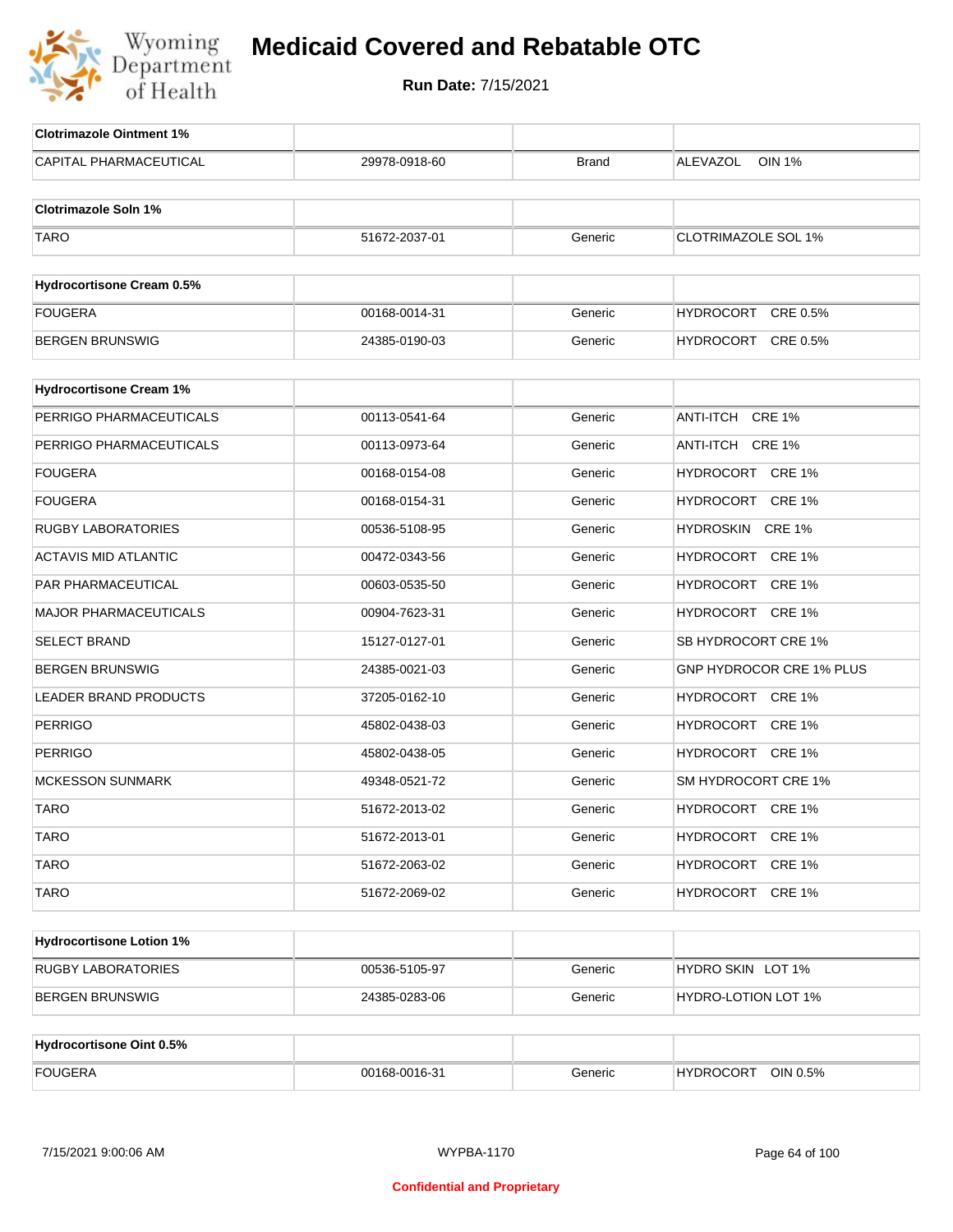

### **Medicaid Covered and Rebatable OTC**

**Run Date:** 7/15/2021

 $\top$ 

| <b>Hydrocortisone Oint 1%</b>         |               |         |                            |
|---------------------------------------|---------------|---------|----------------------------|
| <b>FOUGERA</b>                        | 00168-0181-31 | Generic | HYDROCORT OIN 1%           |
| <b>ACTAVIS MID ATLANTIC</b>           | 00472-0345-56 | Generic | HYDROCORT OIN 1%           |
| <b>SELECT BRAND</b>                   | 15127-0128-01 | Generic | SB HYDROCORT OIN 1%        |
| <b>BERGEN BRUNSWIG</b>                | 24385-0276-03 | Generic | HYDROCORT OIN 1%           |
| <b>MCKESSON SUNMARK</b>               | 49348-0522-72 | Generic | SM HYDROCORT OIN 1%        |
| PERRIGO PHARMACEUTICALS               | 45802-0276-03 | Generic | HYDROCORT OIN 1%           |
| <b>TARO</b>                           | 51672-2018-02 | Generic | HYDROCORT OIN 1%           |
|                                       |               |         |                            |
| <b>Hydrocortisone Soln 1%</b>         |               |         |                            |
| RB HEALTH (US)                        | 63824-0850-15 | Generic | SCALPICIN SOL 1%           |
| Hydrocortisone-Aloe Vera Cream 0.5%   |               |         |                            |
|                                       |               |         |                            |
| <b>TARO</b>                           | 51672-2010-02 | Generic | <b>HC/ALOE</b><br>CRE 0.5% |
| Hydrocortisone-Aloe Vera Cream 1%     |               |         |                            |
| <b>ACTAVIS MID ATLANTIC</b>           | 00472-0339-56 | Generic | HYDROCORT/ CRE ALOE 1%     |
| <b>BERGEN BRUNSWIG</b>                | 24385-0274-03 | Generic | HYDROCORT/ CRE ALOE 1%     |
| LEADER BRAND PRODUCTS                 | 37205-0272-10 | Generic | HYDROCORT/ CRE ALOE 1%     |
| <b>MCKESSON SUNMARK</b>               | 49348-0441-72 | Generic | SM HYDROCORT CRE 1% PLUS   |
| <b>MCKESSON</b>                       | 62011-0095-01 | Generic | HYDROCORT/ CRE ALOE 1%     |
| <b>MCKESSON</b>                       | 62011-0096-01 | Generic | HM HYDROCORT CRE 1% PLUS   |
|                                       |               |         |                            |
| <b>Miconazole Nitrate Aerosol 2%</b>  |               |         |                            |
| GLAXO CONSUMER HEALTHCARE L.P.        | 00067-0969-46 | Generic | DESENEX SPRY AER LIQUID    |
|                                       |               |         |                            |
| Miconazole Nitrate Aerosol Pow 2%     |               |         |                            |
| <b>GLAXO CONSUMER HEALTHCARE L.P.</b> | 00067-0959-40 | Generic | <b>AER 2%</b><br>DESENEX   |
| LEADER BRAND PRODUCTS                 | 37205-0998-66 | Generic | <b>MICATIN</b><br>AER 2%   |
| <b>Miconazole Nitrate Cream 2%</b>    |               |         |                            |
| <b>ACTAVIS MID ATLANTIC</b>           | 00472-0735-14 | Generic | ANTIFUNGAL CRE 2%          |
| <b>ACTAVIS MID ATLANTIC</b>           | 00472-0735-56 | Generic | ANTIFUNGAL CRE 2%          |
| PAR PHARMACEUTICAL                    | 00603-7805-50 | Generic | MICONAZOLE CRE 2%          |
| <b>ACTAVIS MID ATLANTIC</b>           | 00472-0735-42 | Generic | ANTIFUNGAL CRE 2%          |
| <b>COLOPLAST</b>                      | 11701-0045-14 | Generic | <b>BAZA ANTIFUN CRE 2%</b> |
| <b>COLOPLAST</b>                      | 11701-0045-22 | Generic | <b>BAZA ANTIFUN CRE 2%</b> |
|                                       |               |         |                            |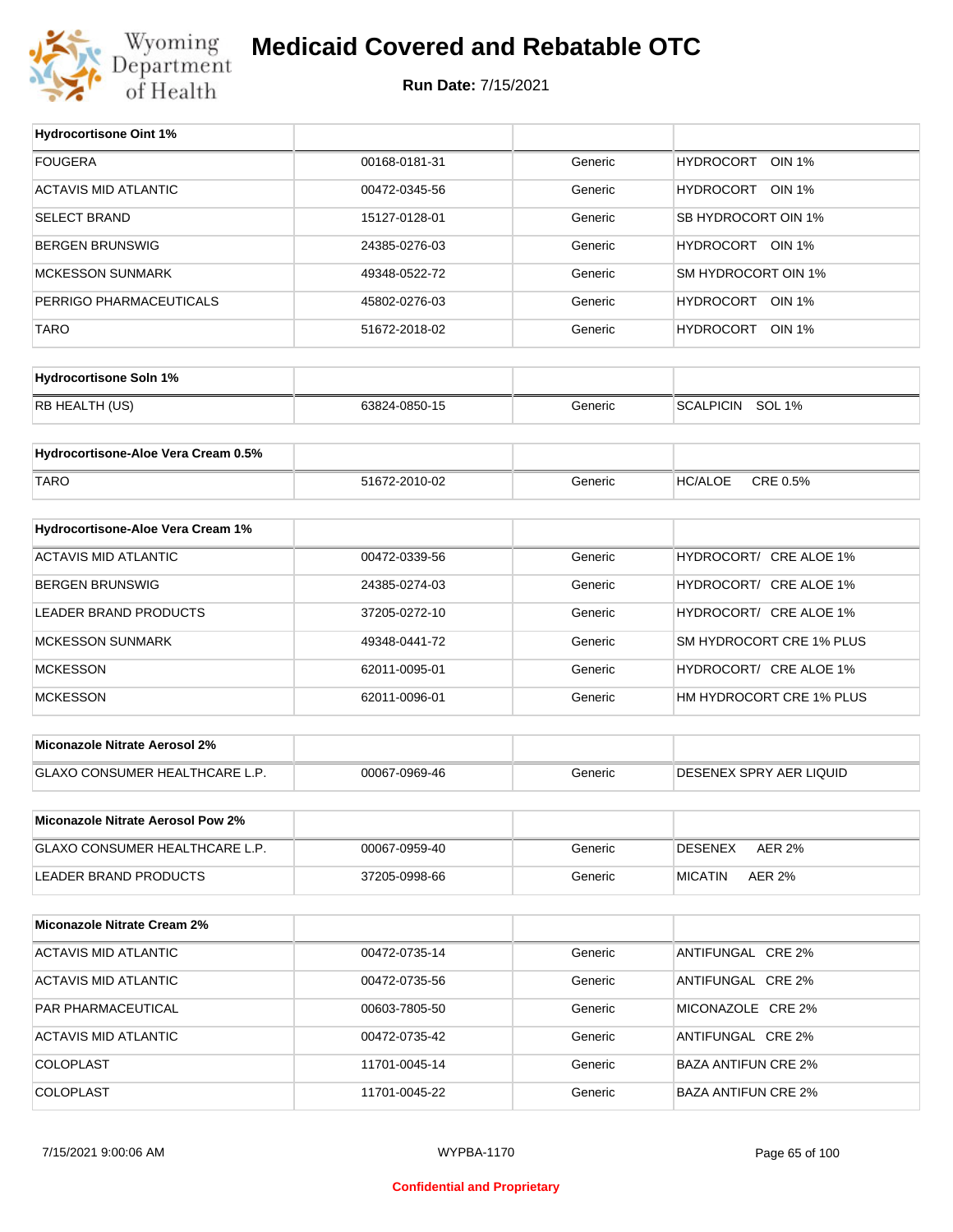

| <b>COLOPLAST</b>          | 11701-0045-23 | Generic | BAZA ANTIFUN CRE 2%           |
|---------------------------|---------------|---------|-------------------------------|
| <b>MCKESSON SUNMARK</b>   | 49348-0689-72 | Generic | SM ANTIFUNGL CRE 2%           |
| SMITH & NEPHEW UNITED     | 50484-0328-00 | Generic | ANTIFUNGAL CRE 2%             |
| TARO                      | 51672-2001-01 | Generic | MICONAZOLE CRE 2%             |
| SMITH & NEPHEW UNITED     | 50484-0329-00 | Generic | ANTIFUNGAL CRE 2%             |
| TARO                      | 51672-2001-02 | Generic | MICONAZOLE CRE 2%             |
| MEDLINE/DERMAL MANAGEMENT | 53329-0079-64 | Generic | ANTIFUNGAL CRE 2%             |
| MEDLINE/DERMAL MANAGEMENT | 53329-0080-58 | Generic | SOOTHE&COOL CRE INZO 2%       |
| MEDLINE/DERMAL MANAGEMENT | 53329-0162-04 | Generic | <b>CRE ANTIFUNG</b><br>REMEDY |
| MEDLINE/DERMAL MANAGEMENT | 53329-0080-57 | Generic | SOOTHE&COOL CRE INZO 2%       |

| Miconazole Nitrate Kit 2% |               |              |                         |
|---------------------------|---------------|--------------|-------------------------|
| BAUSCH HEALTH             | 00884-5493-01 | <b>Brand</b> | <b>FUNGOID TINC KIT</b> |

| Miconazole Nitrate Ointment 2% |               |         |                   |
|--------------------------------|---------------|---------|-------------------|
| <b>COLOPLAST</b>               | 11701-0067-22 | Generic | CRITIC-AID OIN 2% |
| <b>COLOPLAST</b>               | 11701-0067-14 | Generic | CRITIC-AID OIN 2% |
| <b>COLOPLAST</b>               | 11701-0067-23 | Generic | CRITIC-AID OIN 2% |

| Miconazole Nitrate Powder 2%          |               |         |                            |
|---------------------------------------|---------------|---------|----------------------------|
| <b>GLAXO CONSUMER HEALTHCARE L.P.</b> | 00067-0949-30 | Generic | <b>DESENEX SHAK POW 2%</b> |
| GLAXO CONSUMER HEALTHCARE L.P.        | 00067-0949-15 | Generic | <b>DESENEX SHAK POW 2%</b> |
| GLAXO CONSUMER HEALTHCARE L.P.        | 00145-1501-03 | Generic | ZEASORB-AF POW 2%          |
| GLAXO CONSUMER HEALTHCARE L.P.        | 00145-1506-05 | Generic | ZEASORB-AF POW 2%          |
| COLOPLAST                             | 11701-0038-16 | Generic | MICRO GUARD POW 2%         |
| LEADER BRAND PRODUCTS                 | 37205-0653-18 | Generic | MICONAZORB POW AF 2%       |
| AMERISOURCE BERGEN DRUGS              | 46122-0039-27 | Generic | MICONAZORB POW AF 2%       |

| Miconazole Nitrate Soln 2% |               |       |                     |
|----------------------------|---------------|-------|---------------------|
| BAUSCH HEALTH              | 00884-0293-01 | Brand | FUNGOID TINC SOL 2% |

| Neomycin-Bacitracin-Polymyxin-<br><b>Pramoxine Oint 1%</b> |               |         |                         |
|------------------------------------------------------------|---------------|---------|-------------------------|
| COSETTE PHARMACEUTICALS                                    | 00713-0622-31 | Generic | TRIPLE ANTIB OIN PLUS   |
| BERGEN BRUNSWIG                                            | 24385-0143-03 | Generic | TRIPLE ANTIB OIN PLUS   |
| LEADER BRAND PRODUCTS                                      | 37205-0266-10 | Generic | TRIPLE ANTIB OIN PLUS   |
| MCKESSON SUNMARK                                           | 49348-0600-72 | Generic | TRIPLE ANTIB OIN MAX ST |
| <b>TARO</b>                                                | 51672-2027-01 | Generic | TRIPLE ANTIB OIN PLUS   |
| <b>TARO</b>                                                | 51672-2027-02 | Generic | TRIPLE ANTIB OIN PLUS   |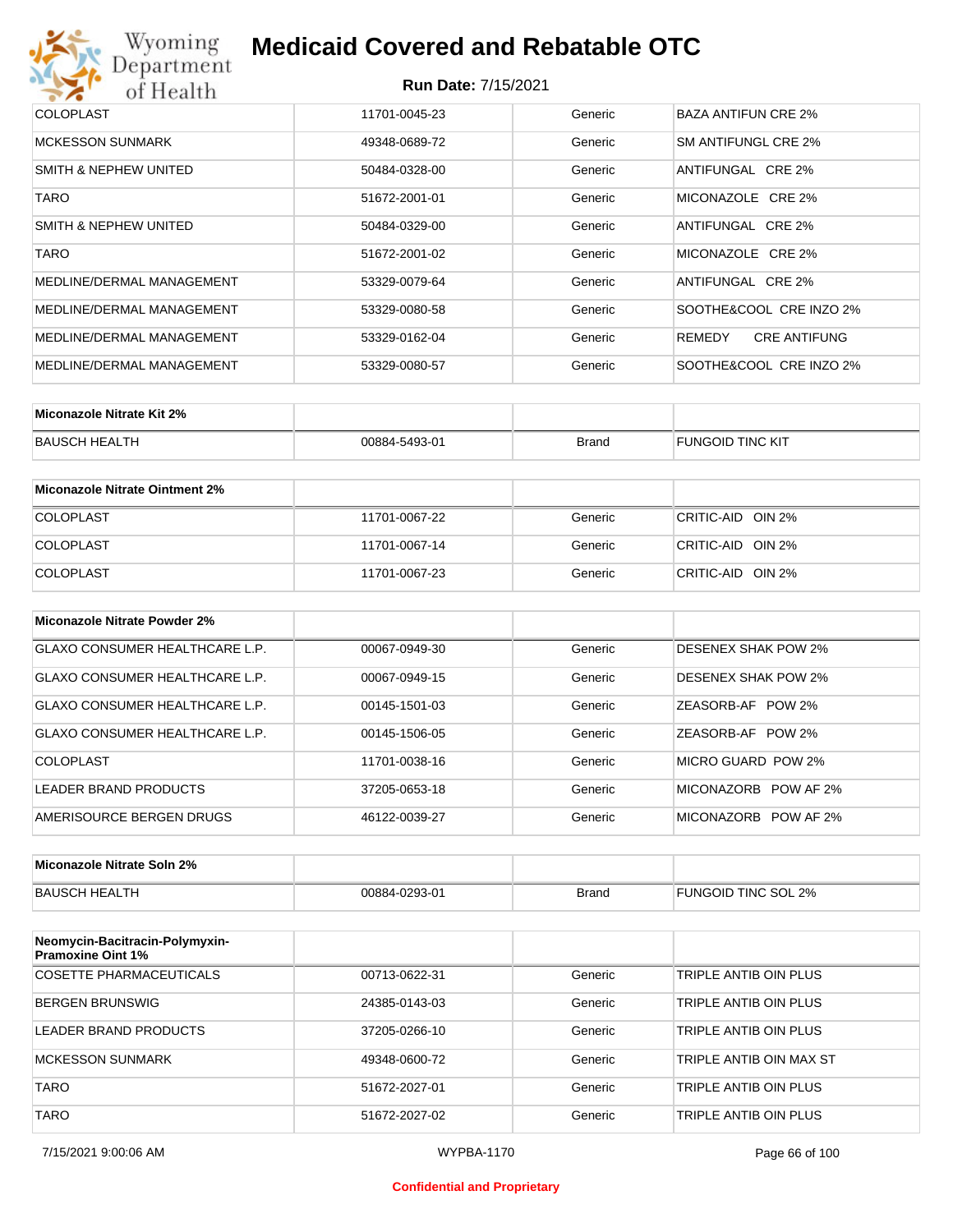

| <b>MCKESSON</b>                                    | 62011-0099-01 | Generic      | TRIPLE ANTIB OIN MAX ST        |
|----------------------------------------------------|---------------|--------------|--------------------------------|
| Neomycin-Polymyxin w/ Pramoxine Cream              |               |              |                                |
| 1%<br><b>MCKESSON SUNMARK</b>                      |               |              |                                |
|                                                    | 49348-0690-69 | Generic      | <b>SM ANTIBIOTI CRE PLUS</b>   |
| <b>Permethrin Creme Rinse 1%</b>                   |               |              |                                |
| AMERISOURCE BERGEN DRUGS                           | 46122-0108-46 | Generic      | LICE TRTMNT LIQ 1%             |
| <b>Permethrin Lotion 1%</b>                        |               |              |                                |
| <b>ACTAVIS MID ATLANTIC</b>                        | 00472-5242-67 | Generic      | PERMETHRIN LOT 1%              |
| <b>ACTAVIS MID ATLANTIC</b>                        | 00472-5242-69 | Generic      | PERMETHRIN LOT 1%              |
| <b>MCKESSON SUNMARK</b>                            | 49348-0460-30 | Generic      | <b>LOT TREATMNT</b><br>SM LICE |
| <b>MCKESSON SUNMARK</b>                            | 49348-0460-34 | Generic      | <b>LOT TREATMNT</b><br>SM LICE |
| <b>MCKESSON</b>                                    | 62011-0112-01 | Generic      | LICE TREATME LOT 1%            |
| Pyreth-Piperonyl Butox Sham-Permeth                |               |              |                                |
| Aero-Nit Remover Gel Kit<br><b>BERGEN BRUNSWIG</b> | 24385-0634-23 | Generic      | <b>GNP LICE</b><br>KIT         |
| LEADER BRAND PRODUCTS                              | 37205-0519-02 | Generic      | LICE SOLN KIT                  |
|                                                    |               |              |                                |
| Pyrethrins-Piperonyl Butoxide Liq 0.33-4%          |               |              |                                |
| <b>LEADER BRAND PRODUCTS</b>                       | 37205-0285-16 | Generic      | LICE TRTMNT LIQ CRM RNSE       |
| Pyrethrins-Piperonyl Butoxide Shampoo              |               |              |                                |
| $0.33 - 4%$                                        |               |              |                                |
| PERRIGO PHARMACEUTICALS                            | 00113-0866-26 | Generic      | LICE KILLING SHA 0.33-4%       |
| <b>MAJOR PHARMACEUTICALS</b>                       | 00904-2528-20 | Generic      | LICE KILLING SHA 0.33-4%       |
| <b>BERGEN BRUNSWIG</b>                             | 24385-0116-03 | Generic      | LICE TREATMT SHA 0.33-4%       |
| LEADER BRAND PRODUCTS                              | 37205-0165-26 | Generic      | LICE KILLING SHA 0.33-4%       |
| <b>MCKESSON SUNMARK</b>                            | 49348-0443-34 | Generic      | LICE KILLING SHA 0.33-4%       |
| <b>MCKESSON</b>                                    | 62011-0119-02 | Generic      | LICE KILLING SHA 0.33-4%       |
| <b>Terbinafine Gel 1%</b>                          |               |              |                                |
| GLAXO CONSUMER HEALTHCARE L.P.                     | 00067-6239-42 | Brand        | LAMISIL ADV GEL 1%             |
|                                                    |               |              |                                |
| <b>Terbinafine HCI Cream 1%</b>                    |               |              |                                |
| GLAXO CONSUMER HEALTHCARE L.P.                     | 00067-8100-12 | <b>Brand</b> | LAMISIL AT CRE 1%              |
| GLAXO CONSUMER HEALTHCARE L.P.                     | 00067-3998-42 | <b>Brand</b> | LAMISIL AT CRE 1%              |
| GLAXO CONSUMER HEALTHCARE L.P.                     | 00067-8114-12 | <b>Brand</b> | LAMISIL AT CRE 1%              |
| GLAXO CONSUMER HEALTHCARE L.P.                     | 00067-8100-30 | <b>Brand</b> | LAMISIL AT CRE 1%              |
|                                                    |               |              |                                |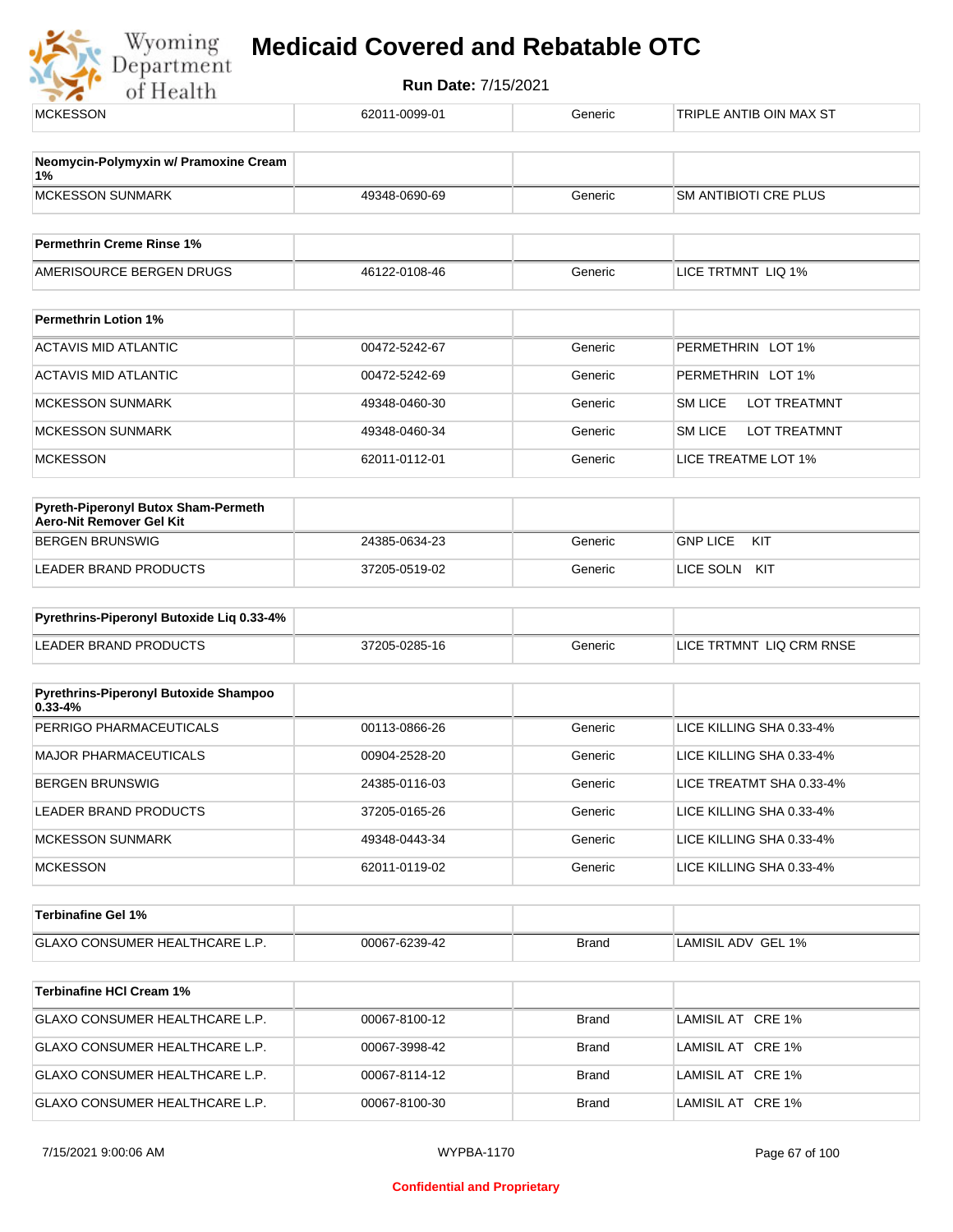# **Wyoming Medicaid Covered and Rebatable OTC**<br>Department

| $\mathcal{L}$<br>of Health            | $11$ $11$ $100$ $10$ $11$ |              |                           |
|---------------------------------------|---------------------------|--------------|---------------------------|
| <b>BERGEN BRUNSWIG</b>                | 24385-0524-03             | Generic      | <b>TERBINAFINE CRE 1%</b> |
| <b>BERGEN BRUNSWIG</b>                | 24385-0524-05             | Generic      | <b>TERBINAFINE CRE 1%</b> |
| LEADER BRAND PRODUCTS                 | 37205-0941-99             | Generic      | ATHLETE FOOT CRE AF       |
| <b>MCKESSON SUNMARK</b>               | 49348-0790-72             | Generic      | ATHLETE FOOT CRE 1%       |
| <b>TARO</b>                           | 51672-2080-01             | Generic      | TERBINAFINE CRE 1%        |
| <b>TARO</b>                           | 51672-2080-02             | Generic      | TERBINAFINE CRE 1%        |
| Terbinafine HCI Soln 1%               |                           |              |                           |
| GLAXO CONSUMER HEALTHCARE L.P.        | 00067-6293-83             | <b>Brand</b> | LAMISIL AT SPR 1%         |
| GLAXO CONSUMER HEALTHCARE L.P.        | 00067-6292-83             | <b>Brand</b> | LAMISIL AT SPR 1%         |
| <b>Tolnaftate Aerosol 1%</b>          |                           |              |                           |
| PERRIGO PHARMACEUTICALS               | 00113-0154-73             | Generic      | ATH FOOT SPR AER 1%       |
| LEADER BRAND PRODUCTS                 | 37205-0344-66             | Generic      | ANTIFUNGAL AER 1%         |
|                                       |                           |              |                           |
| <b>Tolnaftate Aerosol Pow 1%</b>      |                           |              |                           |
| <b>GLAXO CONSUMER HEALTHCARE L.P.</b> | 00067-6114-46             | Generic      | LAMISIL AF AER 1%         |
| PERRIGO PHARMACEUTICALS               | 00113-0695-90             | Generic      | JOCK ITCH AER 1%          |
| <b>Tolnaftate Cream 1%</b>            |                           |              |                           |
| <b>MAJOR PHARMACEUTICALS</b>          | 00904-0722-36             | Generic      | ANTIFUNGAL CRE 1%         |
| <b>BERGEN BRUNSWIG</b>                | 24385-0032-03             | Generic      | TOLNAFTATE CRE 1%         |
| <b>LEADER BRAND PRODUCTS</b>          | 37205-0197-10             | Generic      | ANTIFUNGAL CRE 1%         |
| <b>PERRIGO</b>                        | 45802-0032-01             | Generic      | TOLNAFTATE CRE 1%         |
| <b>PERRIGO</b>                        | 45802-0032-03             | Generic      | TOLNAFTATE CRE 1%         |
| <b>MCKESSON SUNMARK</b>               | 49348-0155-29             | Generic      | SM ANTIFUNGL CRE 1%       |
| <b>TARO</b>                           | 51672-2020-02             | Generic      | TOLNAFTATE CRE 1%         |
| <b>TARO</b>                           | 51672-2020-01             | Generic      | TOLNAFTATE CRE 1%         |
| CHAIN DRUG MARKETING ASSOC            | 63868-0104-46             | Generic      | TOLNAFTATE CRE 1%         |
| <b>Tolnaftate Powder 1%</b>           |                           |              |                           |
| RUGBY LABORATORIES                    | 00536-5150-26             | Generic      | ANTI-FUNGAL POW 1%        |
| <b>MAJOR PHARMACEUTICALS</b>          | 00904-0726-45             | Generic      | TOLNAFTATE POW 1%         |
| <b>Tolnaftate Soln 1%</b>             |                           |              |                           |

| ) PHARMACEUTICALS<br>PERRK<br>שט | 45802-0701-11 | 3eneric | SOL<br><b>TATE</b><br>1%<br><b>TOLNAFT</b> |
|----------------------------------|---------------|---------|--------------------------------------------|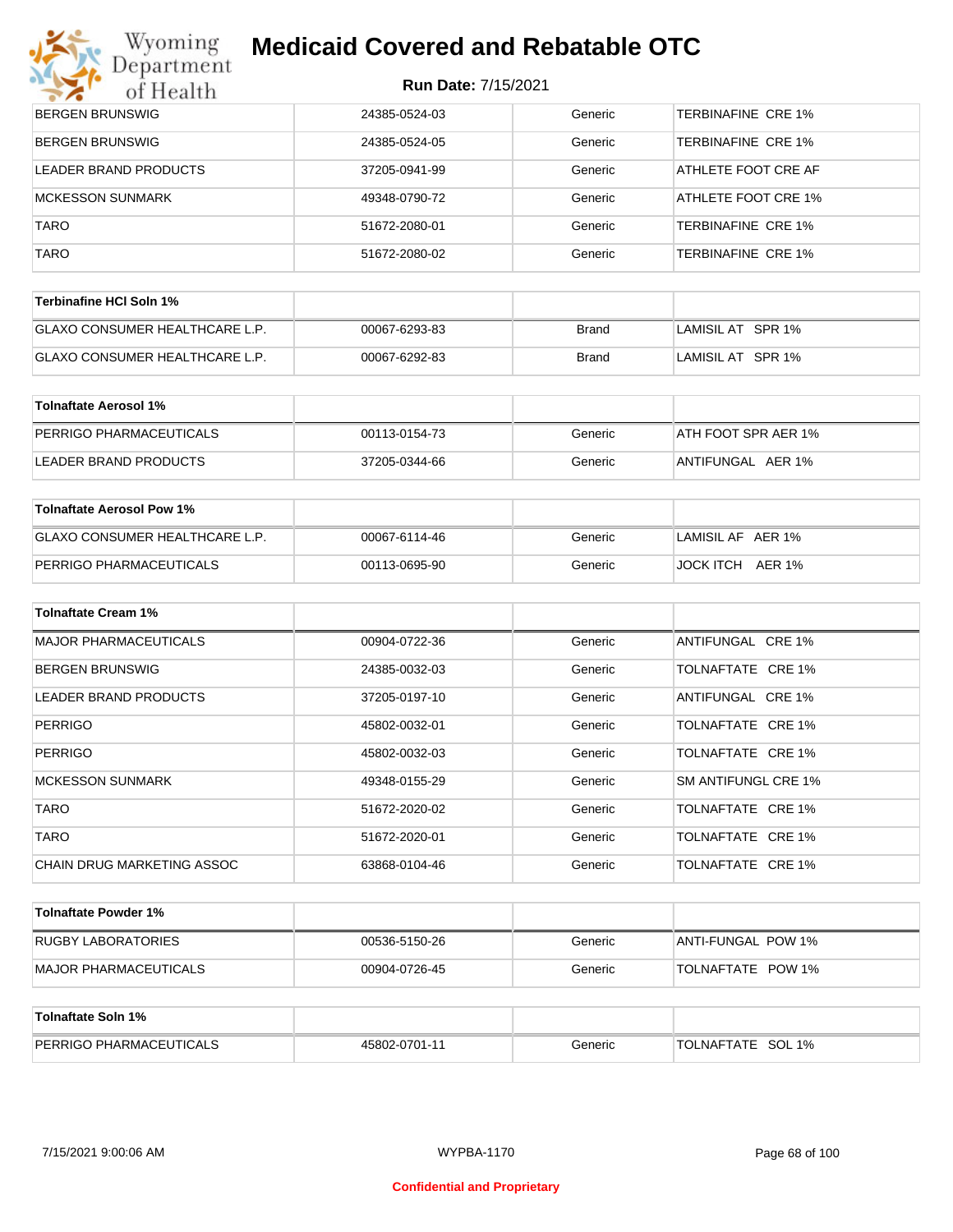

**GASTROINTESTINAL AGENTS - MISC.**

Wyoming<br>Department

of Health

| Calcium Acetate (Phosphate Binder) Tab<br>667 MG |               |         |                                     |
|--------------------------------------------------|---------------|---------|-------------------------------------|
| NEPHRO-TECH                                      | 59528-0331-02 | Generic | <b>CALPHRON</b><br>TAB 667MG        |
|                                                  |               |         |                                     |
| Simethicone Cap 125 MG                           |               |         |                                     |
| <b>GLAXO CONSUMER HEALTHCARE L.P.</b>            | 00067-6275-10 | Generic | GAS-X<br><b>CAP 125MG</b>           |
| <b>GLAXO CONSUMER HEALTHCARE L.P.</b>            | 00067-6275-50 | Generic | GAS-X<br><b>CAP 125MG</b>           |
| <b>GLAXO CONSUMER HEALTHCARE L.P.</b>            | 00067-6275-72 | Generic | GAS-X<br><b>CAP 125MG</b>           |
| <b>GLAXO CONSUMER HEALTHCARE L.P.</b>            | 00067-6275-82 | Generic | GAS-X<br><b>CAP 125MG</b>           |
| <b>PERRIGO</b>                                   | 00113-0428-60 | Generic | GAS RELIEF CAP 125MG                |
| <b>GLAXO CONSUMER HEALTHCARE L.P.</b>            | 00067-6275-20 | Generic | GAS-X<br><b>CAP 125MG</b>           |
| <b>MAJOR PHARMACEUTICALS</b>                     | 00904-5458-46 | Generic | <b>GAS FREE</b><br><b>CAP 125MG</b> |
| <b>TOPCO</b>                                     | 36800-0428-60 | Generic | GAS RELIEF CAP 125MG                |
| <b>LEADER BRAND PRODUCTS</b>                     | 37205-0295-65 | Generic | GAS RELIEF CAP 125MG                |
| <b>BERGEN BRUNSWIG</b>                           | 24385-0428-65 | Generic | GAS RELIEF CAP 125MG                |
| <b>TOPCO</b>                                     | 36800-0428-71 | Generic | GAS RELIEF CAP 125MG                |
| <b>MCKESSON</b>                                  | 62011-0160-01 | Generic | GAS RELIEF CAP 125MG                |
|                                                  |               |         |                                     |
| Simethicone Cap 180 MG                           |               |         |                                     |
| <b>PERRIGO</b>                                   | 00113-0657-72 | Generic | GAS RELIEF CAP 180MG                |

| <b>PERRIGO</b>                 | 00113-0657-72 | Generic | GAS RELIEF CAP 180MG      |
|--------------------------------|---------------|---------|---------------------------|
| GLAXO CONSUMER HEALTHCARE L.P. | 00067-6274-18 | Generic | CAP 180MG<br>GAS-X        |
| GLAXO CONSUMER HEALTHCARE L.P. | 00067-6274-50 | Generic | <b>CAP 180MG</b><br>GAS-X |
| <b>RUGBY LABORATORIES</b>      | 00536-3604-08 | Generic | SIMETHICONE CAP 180MG     |
| <b>MAJOR PHARMACEUTICALS</b>   | 00904-5572-52 | Generic | GAS RELIEF CAP 180MG      |
| LEADER BRAND PRODUCTS          | 37205-0292-72 | Generic | GAS RELIEF CAP 180MG      |
| BERGEN BRUNSWIG                | 24385-0460-72 | Generic | ANTI-GAS<br>CAP 180MG     |
| MCKESSON SUNMARK               | 49348-0489-12 | Generic | GAS RELIEF CAP 180MG      |

| Simethicone Chew Tab 125 MG           |               |              |                              |
|---------------------------------------|---------------|--------------|------------------------------|
| <b>GLAXO CONSUMER HEALTHCARE L.P.</b> | 00067-0129-18 | <b>Brand</b> | GAS-X EX-STR CHW 125MG       |
| <b>GLAXO CONSUMER HEALTHCARE L.P.</b> | 00067-0117-18 | <b>Brand</b> | GAS-X EX-STR CHW 125MG       |
| <b>GLAXO CONSUMER HEALTHCARE L.P.</b> | 00067-0117-48 | <b>Brand</b> | GAS-X EX-STR CHW 125MG       |
| <b>RUGBY LABORATORIES</b>             | 00536-1020-08 | Generic      | GAS RELIEF CHW 125MG         |
| <b>PAR PHARMACEUTICAL</b>             | 00603-0211-20 | Generic      | MYTAB GAS CHW 125MG          |
| <b>SELECT BRAND</b>                   | 15127-0157-08 | Generic      | <b>SB GAS RELF CHW 125MG</b> |
| BERGEN BRUNSWIG                       | 24385-0307-89 | Generic      | GNP GAS RELF CHW 125MG       |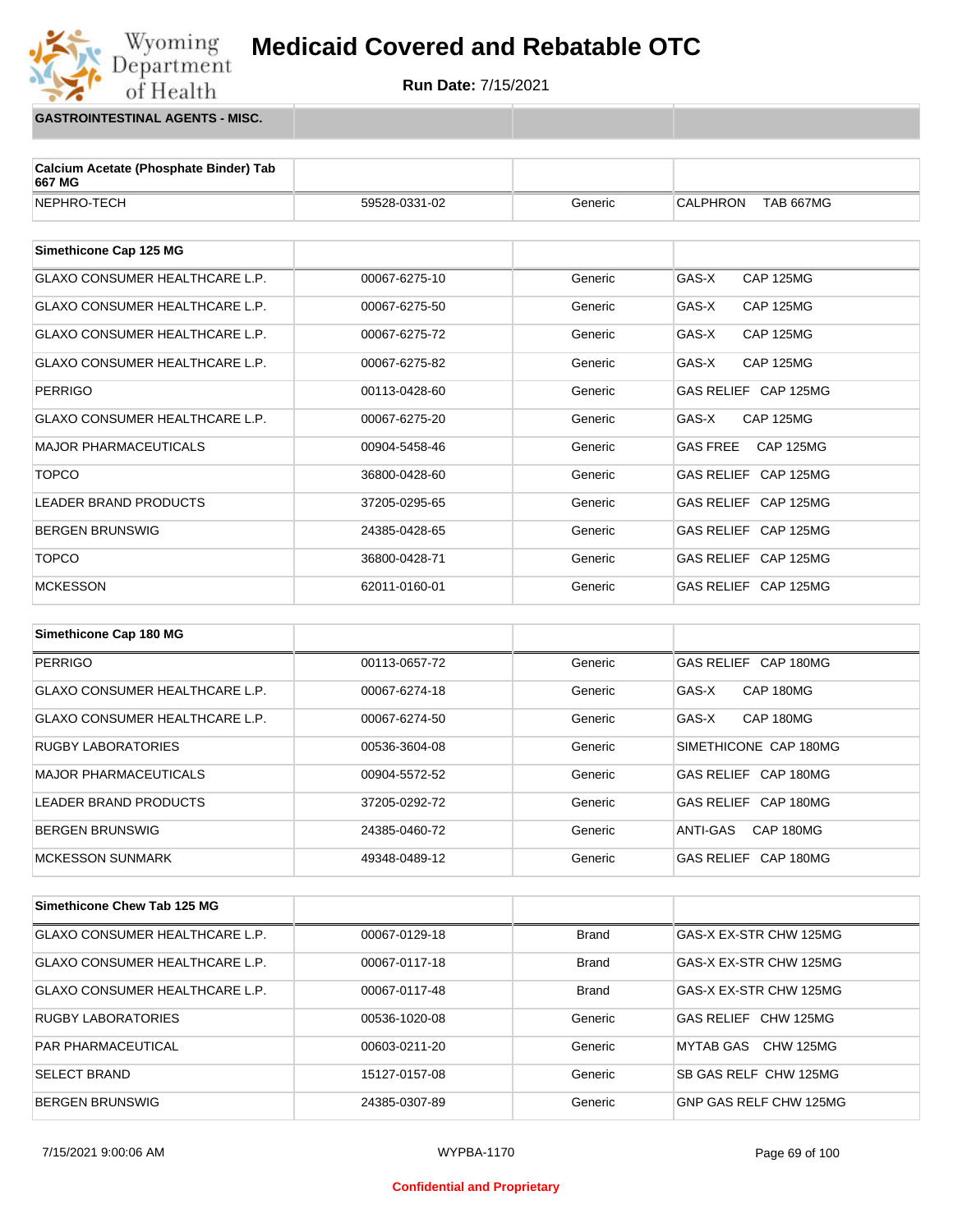| Wyoming<br>Department    | <b>Medicaid Covered and Rebatable OTC</b> |         |                       |  |
|--------------------------|-------------------------------------------|---------|-----------------------|--|
| of Health                | <b>Run Date: 7/15/2021</b>                |         |                       |  |
| <b>IMCKESSON SUNMARK</b> | 49348-0863-48                             | Generic | SM GAS REL CHW 125MG  |  |
| <b>MCKESSON</b>          | 62011-0189-01                             | Generic | HM GAS RELF CHW 125MG |  |

| Simethicone Chew Tab 80 MG            |               |              |                       |
|---------------------------------------|---------------|--------------|-----------------------|
| <b>GLAXO CONSUMER HEALTHCARE L.P.</b> | 00067-0113-36 | <b>Brand</b> | GAS-X<br>CHW 80MG     |
| GLAXO CONSUMER HEALTHCARE L.P.        | 00067-0116-36 | Brand        | CHW 80MG<br>GAS-X     |
| RUGBY LABORATORIES                    | 00536-1019-01 | Generic      | GAS RELIEF CHW 80MG   |
| <b>PAR PHARMACEUTICAL</b>             | 00603-0210-21 | Generic      | CHW 80MG<br>MYTAB GAS |
| <b>MAJOR PHARMACEUTICALS</b>          | 00904-5068-60 | Generic      | MI-ACID GAS CHW 80MG  |
| <b>BERGEN BRUNSWIG</b>                | 24385-0118-78 | Generic      | GNP GAS RELF CHW 80MG |
| <b>LEADER BRAND PRODUCTS</b>          | 37205-0112-78 | Generic      | GAS RELIEF CHW 80MG   |
| <b>MCKESSON SUNMARK</b>               | 49348-0509-07 | Generic      | SM GAS RELF CHW 80MG  |
| <b>MCKESSON</b>                       | 62011-0138-01 | Generic      | HM GAS RELF CHW 80MG  |

| Simethicone Susp 40 MG/0.6ML |               |         |                          |
|------------------------------|---------------|---------|--------------------------|
| PERRIGO PHARMACEUTICALS      | 00113-0882-10 | Generic | SIMETHICONE DRO 20/0.3ML |
| <b>RUGBY LABORATORIES</b>    | 00536-2220-75 | Generic | GAS RELIEF DRO 20/0.3ML  |
| <b>PAR PHARMACEUTICALS</b>   | 00603-0894-50 | Generic | SIMETHICONE DRO 40/0.6ML |
| <b>MAJOR PHARMACEUTICALS</b> | 00904-5894-30 | Generic | GAS RELIEF DRO 20/0.3ML  |
| <b>SELECT BRAND</b>          | 15127-0042-17 | Generic | GAS RELIEF DRO 40/0.6ML  |
| <b>TOPCO</b>                 | 36800-0882-10 | Generic | GAS RELIEF DRO 40/0.6ML  |
| <b>LEADER BRAND PRODUCTS</b> | 37205-0119-10 | Generic | SIMETHICONE DRO 40/0.6ML |
| <b>MCKESSON SUNMARK</b>      | 49348-0740-27 | Generic | GAS RELIEF DRO 20/0.3ML  |
| AMERISOURCE BERGEN DRUGS     | 46122-0051-03 | Generic | GAS RELIEF DRO 20/0.3ML  |
| <b>MCKESSON</b>              | 62011-0139-01 | Generic | GAS RELIEF DRO 40/0.6ML  |
| <b>MCKESSON</b>              | 62011-0187-01 | Generic | GAS RELIEF DRO 20/0.3ML  |
| <b>HEMATOPOIETIC AGENTS</b>  |               |         |                          |

| Carbonyl Iron Susp 15 MG/1.25ML<br>(Elemental Iron) |               |         |                 |             |
|-----------------------------------------------------|---------------|---------|-----------------|-------------|
| <b>CENTURION LABS</b>                               | 23359-0012-04 | Generic | <b>WEE CARE</b> | SUS 15/1.25 |

| <b>Polysaccharide Iron Complex Cap 150 MG</b><br>(Iron Equivalent) |               |         |                |
|--------------------------------------------------------------------|---------------|---------|----------------|
| NNODUM CORPORATION                                                 | 63044-0203-01 | Generic | IFEREX 150 CAP |
| NNODUM CORPORATION                                                 | 63044-0203-61 | Generic | IFEREX 150 CAP |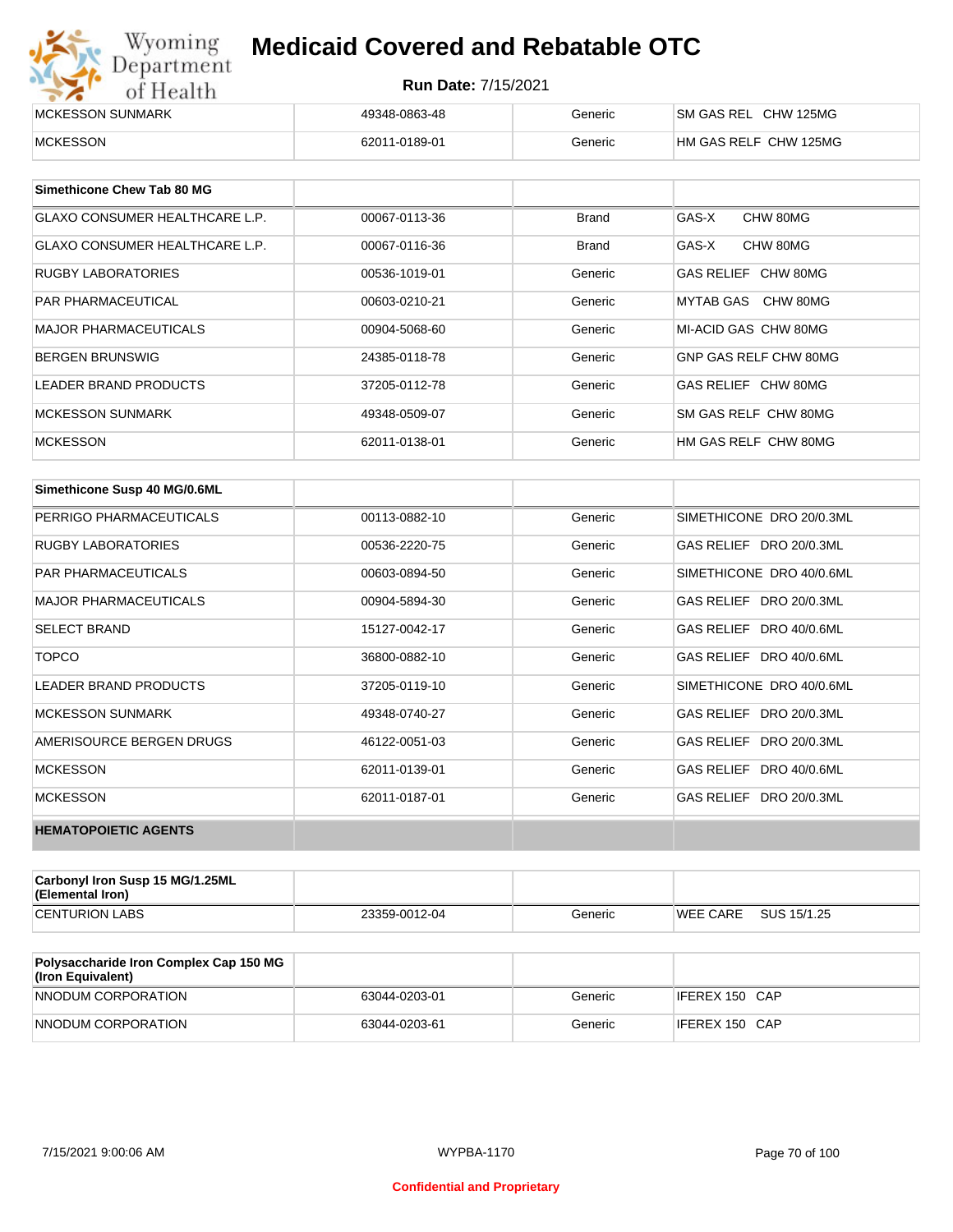

**\*Sodium Phosphates - Enema (Pediatric)\*\*\***

| <b>FLEET PHARMACEUTICALS</b>                                       | 00132-0202-20 | Brand        | FLEET<br><b>ENE PED</b>           |
|--------------------------------------------------------------------|---------------|--------------|-----------------------------------|
|                                                                    |               |              |                                   |
| *Sodium Phosphates - Enema***                                      |               |              |                                   |
| FLEET PHARMACEUTICALS                                              | 00132-0201-42 | <b>Brand</b> | <b>FLEET</b><br><b>ENE</b>        |
| FLEET PHARMACEUTICALS                                              | 00132-0201-40 | <b>Brand</b> | <b>FLEET</b><br><b>ENE</b>        |
| FLEET PHARMACEUTICALS                                              | 00132-0201-45 | <b>Brand</b> | <b>FLEET</b><br><b>ENE</b>        |
| <b>RUGBY LABORATORIES</b>                                          | 00536-7415-51 | Generic      | ENEMA READY- ENE - TO-USE         |
| <b>MAJOR PHARMACEUTICALS</b>                                       | 00904-6320-78 | Generic      | ENEMA READY- ENE -TO-USE          |
| <b>BERGEN BRUNSWIG</b>                                             | 24385-0039-36 | Generic      | GNP ENEMA ENE                     |
| <b>TOPCO</b>                                                       | 36800-0002-02 | Generic      | <b>ENE SINGLE</b><br><b>ENEMA</b> |
| <b>TOPCO</b>                                                       | 36800-0002-36 | Generic      | <b>ENEMA</b><br><b>ENE SINGLE</b> |
| AMERISOURCE BERGEN DRUGS                                           | 46122-0161-28 | Generic      | GNP ENEMA ENE                     |
| AMERISOURCE BERGEN DRUGS                                           | 46122-0161-36 | Generic      | <b>GNP ENEMA</b><br>ENE           |
| <b>MCKESSON SUNMARK</b>                                            | 49348-0864-20 | Generic      | <b>SM ENEMA</b><br>ENE            |
| <b>MCKESSON</b>                                                    | 62011-0154-01 | Generic      | HM ENEMA<br><b>ENE</b>            |
| <b>MCKESSON</b>                                                    | 62011-0191-01 | Generic      | <b>HM ENEMA</b><br>ENE R-T-U      |
| <b>MCKESSON</b>                                                    | 62011-0191-02 | Generic      | HM ENEMA<br>ENE R-T-U             |
|                                                                    |               |              |                                   |
| <b>Benzocaine-Docusate Sodium Rectal</b><br><b>Enema 20-283 MG</b> |               |              |                                   |
| <b>ENEMEEZ</b>                                                     | 17433-9877-03 | <b>Brand</b> | ENEMEEZ PLUS ENE 20-283           |
| <b>ENEMEEZ</b>                                                     | 17433-9883-05 | Brand        | DOCUSOL PLUS ENE 20-283           |
|                                                                    |               |              |                                   |
| <b>Bisacodyl Enema 10 MG/30ML</b>                                  |               |              |                                   |
| FLEET PHARMACEUTICALS                                              | 00132-0703-36 | <b>Brand</b> | FLEET BISACO ENE 10/30ML          |
|                                                                    |               |              |                                   |
| <b>Bisacodyl Suppos 10 MG</b>                                      |               |              |                                   |
| <b>RUGBY LABORATORIES</b>                                          | 00536-1355-01 | Generic      | LAXATIVE<br>SUP 10MG              |
| COSETTE PHARMACEUTICALS                                            | 00713-0109-12 | Generic      | BISAC-EVAC SUP 10MG               |
| <b>COSETTE PHARMACEUTICALS</b>                                     | 00713-0109-50 | Generic      | BISAC-EVAC SUP 10MG               |
| RUGBY LABORATORIES                                                 | 00536-1355-12 | Generic      | LAXATIVE<br>SUP 10MG              |
| <b>PERRIGO</b>                                                     | 00574-7050-12 | Generic      | BISACODYL SUP 10MG                |
| PERRIGO                                                            | 00574-7050-50 | Generic      | BISACODYL SUP 10MG                |
| COSETTE PHARMACEUTICALS                                            | 00713-0109-01 | Generic      | BISAC-EVAC SUP 10MG               |
| MAJOR PHARMACEUTICALS                                              | 00904-5058-12 | Generic      | SUP 10MG<br><b>BISCOLAX</b>       |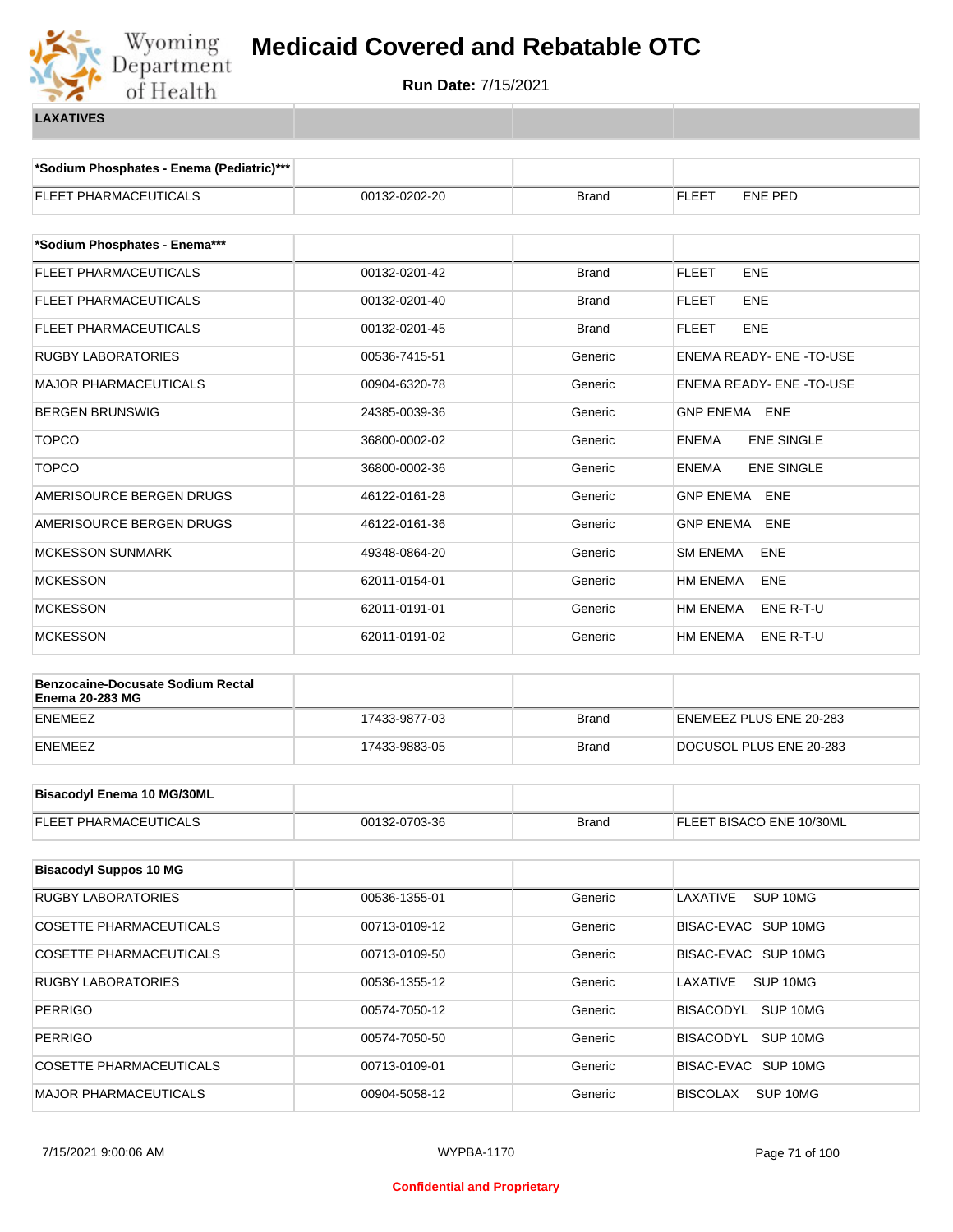| Wyoming<br>Department                     | <b>Medicaid Covered and Rebatable OTC</b> |         |                                |
|-------------------------------------------|-------------------------------------------|---------|--------------------------------|
| of Health                                 | <b>Run Date: 7/15/2021</b>                |         |                                |
| <b>MAJOR PHARMACEUTICALS</b>              | 00904-5058-60                             | Generic | BISCOLAX<br>SUP 10MG           |
| <b>COSETTE PHARMACEUTICALS</b>            | 00713-0109-05                             | Generic | BISAC-EVAC SUP 10MG            |
| <b>COSETTE PHARMACEUTICALS</b>            | 00713-0109-08                             | Generic | BISAC-EVAC SUP 10MG            |
| <b>COSETTE PHARMACEUTICALS</b>            | 00713-0109-10                             | Generic | BISAC-EVAC SUP 10MG            |
| CHAIN DRUG MARKETING ASSOC                | 63868-0328-08                             | Generic | QC LAXATIVE SUP 10MG           |
| <b>Bisacodyl Tab Delayed Release 5 MG</b> |                                           |         |                                |
| <b>FLEET PHARMACEUTICALS</b>              | 00132-0704-02                             | Generic | FLEET LAXATI TAB 5MG EC        |
| <b>RUGBY LABORATORIES</b>                 | 00536-3381-10                             | Generic | STIM LAXAT TAB 5MG EC          |
| RUGBY LABORATORIES                        | 00536-3381-01                             | Generic | STIM LAXAT TAB 5MG EC          |
| PAR PHARMACEUTICALS                       | 00603-2483-21                             | Generic | BISACODYL TAB 5MG EC           |
| <b>MAJOR PHARMACEUTICALS</b>              | 00904-6407-61                             | Generic | BISACODYL TAB 5MG EC           |
| <b>MAJOR PHARMACEUTICALS</b>              | 00904-7927-17                             | Generic | BISACODYL TAB 5MG EC           |
| <b>MAJOR PHARMACEUTICALS</b>              | 00904-7927-60                             | Generic | BISACODYL TAB 5MG EC           |
| <b>MAJOR PHARMACEUTICALS</b>              | 00904-7927-80                             | Generic | BISACODYL TAB 5MG EC           |
| <b>SELECT BRAND</b>                       | 15127-0178-07                             | Generic | SB BISACODYL TAB 5MG EC        |
| <b>BERGEN BRUNSWIG</b>                    | 24385-0193-65                             | Generic | <b>GNP LAXATIVE TAB 5MG EC</b> |
| <b>BERGEN BRUNSWIG</b>                    | 24385-0903-78                             | Generic | <b>GNP BISA-LAX TAB 5MG EC</b> |
| <b>TOPCO</b>                              | 36800-0086-63                             | Generic | LAXATIVE<br>TAB 5MG EC         |
| <b>LEADER BRAND PRODUCTS</b>              | 37205-0298-65                             | Generic | FEMININE LAX TAB 5MG EC        |
| <b>BERGEN BRUNSWIG</b>                    | 24385-0903-63                             | Generic | <b>GNP LAXATIVE TAB 5MG EC</b> |
| <b>TOPCO</b>                              | 36800-0174-65                             | Generic | WOMANS LAXAT TAB 5MG EC        |
| LEADER BRAND PRODUCTS                     | 37205-0128-63                             | Generic | BISACODYL TAB 5MG EC           |
| <b>MCKESSON SUNMARK</b>                   | 49348-0920-44                             | Generic | WOMENS LAXAT TAB 5MG EC        |
| <b>MCKESSON SUNMARK</b>                   | 49348-0599-05                             | Generic | SM LAXATIVE TAB 5MG EC         |
| TIME-CAP LABS                             | 49483-0003-10                             | Generic | BISACODYL TAB 5MG EC           |
| TIME-CAP LABS                             | 49483-0003-01                             | Generic | BISACODYL TAB 5MG EC           |
| AUBURN PHARMACEUTICAL                     | 62107-0030-10                             | Generic | <b>DUCODYL</b><br>TAB 5MG EC   |
| <b>MCKESSON</b>                           | 62011-0159-01                             | Generic | HM LAXATIVE TAB 5MG EC         |
| AUBURN PHARMACEUTICAL                     | 62107-0030-01                             | Generic | <b>DUCODYL</b><br>TAB 5MG EC   |
|                                           |                                           |         |                                |
| Calcium Polycarbophil Tab 625 MG          |                                           |         |                                |
| PERRIGO PHARMACEUTICALS                   | 00113-0477-75                             | Generic | FIBER LAXATV TAB 625MG         |

| PERRIGO PHARMACEUTICALS | 00113-0477-75 | Generic | FIBER LAXATV TAB 625MG        |
|-------------------------|---------------|---------|-------------------------------|
| KONSYL PHARMACEUTICAL   | 00224-0500-80 | Generic | KONSYL FIBER TAB 625MG        |
| RUGBY LABORATORIES      | 00536-4306-05 | Generic | <b>TAB 625MG</b><br>FIBER-LAX |
| KONSYL PHARMACEUTICAL   | 00224-0500-90 | Generic | KONSYL FIBER TAB 625MG        |
| RUGBY LABORATORIES      | 00536-4306-08 | Generic | <b>TAB 625MG</b><br>FIBER-LAX |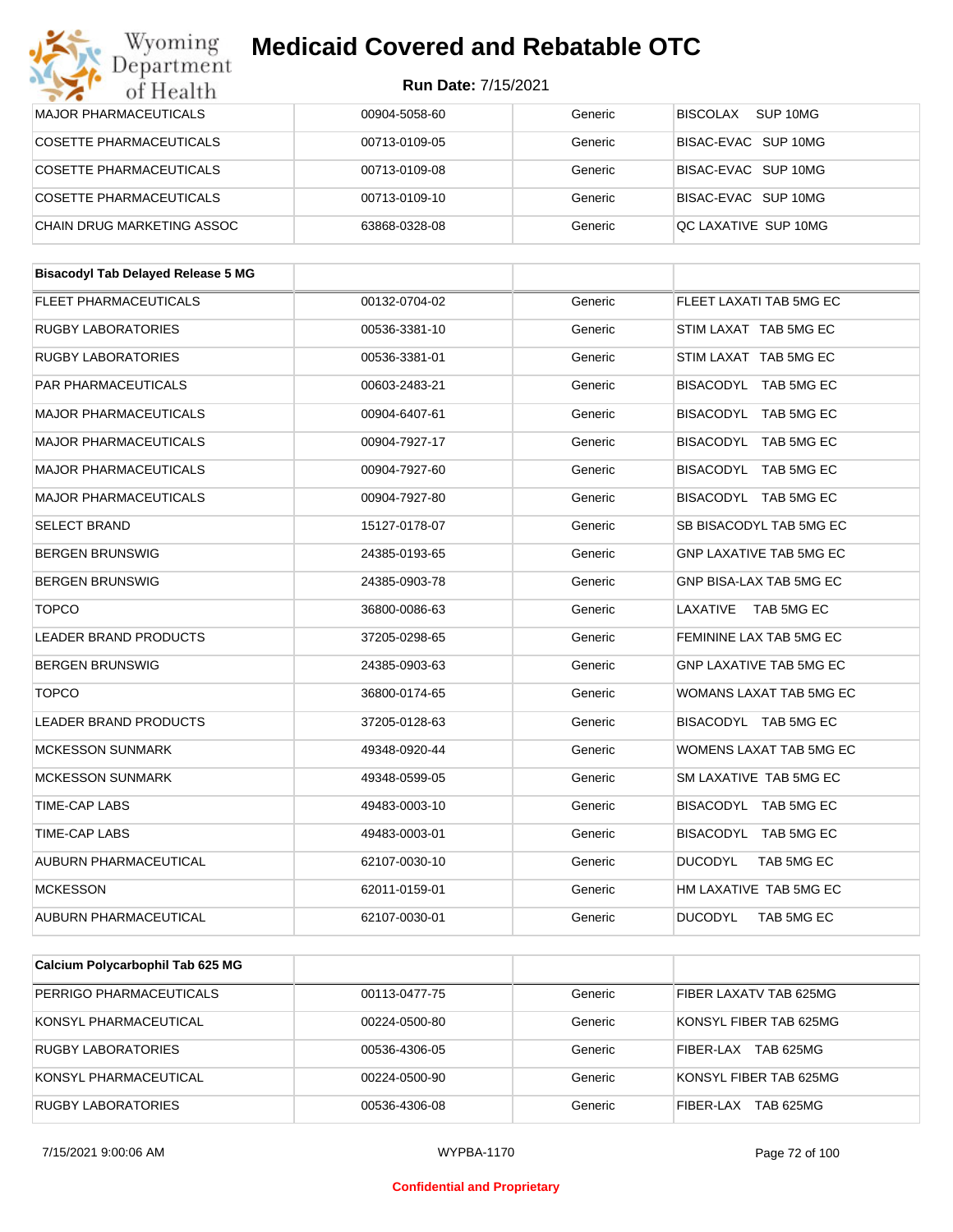## Wyoming<br>Department<br>of Health **Medicaid Covered and Rebatable OTC**

| RUGBY LABORATORIES    | 00536-4306-11 | Generic | TAB 625MG<br><b>FIBER-LAX</b>    |
|-----------------------|---------------|---------|----------------------------------|
| MAJOR PHARMACEUTICALS | 00904-2500-91 | Generic | <b>FIBER</b><br><b>TAB 625MG</b> |
| BERGEN BRUNSWIG       | 24385-0125-76 | Generic | FIBER-CAPS TAB 625MG             |
| <b>TOPCO</b>          | 36800-0477-75 | Generic | FIBER LAXATV TAB 625MG           |
| <b>TOPCO</b>          | 36800-0477-92 | Generic | FIBER LAXATV TAB 625MG           |
| LEADER BRAND PRODUCTS | 37205-0213-75 | Generic | FIBER LAXATV TAB 625MG           |
| MCKESSON SUNMARK      | 49348-0759-13 | Generic | FIBER LAXATV TAB 625MG           |

| Castor Oil 100%              |               |         |                                 |
|------------------------------|---------------|---------|---------------------------------|
| . SUNMARK<br><b>MCKESSON</b> | 49348-0016-36 | Generic | OIL<br><b>SM CASTOR</b><br>100% |

| Docusate Calcium Cap 240 MG  |               |         |                             |
|------------------------------|---------------|---------|-----------------------------|
| RUGBY LABORATORIES           | 00536-1065-01 | Generic | STOOL SOFTNR CAP 240MG      |
| <b>RUGBY LABORATORIES</b>    | 00536-1065-05 | Generic | STOOL SOFTNR CAP 240MG      |
| RUGBY LABORATORIES           | 00536-3755-01 | Generic | STOOL SOFTNR CAP 240MG      |
| <b>RUGBY LABORATORIES</b>    | 00536-3755-05 | Generic | STOOL SOFTNR CAP 240MG      |
| <b>RUGBY LABORATORIES</b>    | 00536-3755-10 | Generic | STOOL SOFTNR CAP 240MG      |
| <b>MAJOR PHARMACEUTICALS</b> | 00904-5779-60 | Generic | <b>CAP 240MG</b><br>KAO-TIN |
| <b>MAJOR PHARMACEUTICALS</b> | 00904-5779-40 | Generic | KAO-TIN<br><b>CAP 240MG</b> |
| <b>MAJOR PHARMACEUTICALS</b> | 00904-6459-59 | Generic | <b>CAP 240MG</b><br>KAO-TIN |
| <b>BERGEN BRUNSWIG</b>       | 24385-0435-78 | Generic | DOCUSATE CAL CAP 240MG      |
| <b>MCKESSON SUNMARK</b>      | 49348-0280-10 | Generic | DOCUSATE CAL CAP 240MG      |

| Docusate Sodium Cap 100 MG   |               |         |                              |
|------------------------------|---------------|---------|------------------------------|
| PERRIGO PHARMACEUTICALS      | 00113-0486-72 | Generic | STOOL SOFTNR CAP 100MG       |
| <b>FLEET PHARMACEUTICALS</b> | 00132-0751-60 | Generic | CAP 100MG<br>SOF-LAX         |
| <b>RUGBY LABORATORIES</b>    | 00536-1062-10 | Generic | STOOL SOFTNR CAP 100MG       |
| <b>RUGBY LABORATORIES</b>    | 00536-3756-10 | Generic | STOOL SOFTNR CAP 100MG       |
| <b>RUGBY LABORATORIES</b>    | 00536-3756-01 | Generic | STOOL SOFTNR CAP 100MG       |
| <b>RUGBY LABORATORIES</b>    | 00536-1062-29 | Generic | STOOL SOFTNR CAP 100MG       |
| <b>PAR PHARMACEUTICALS</b>   | 00603-0150-21 | Generic | CAP 100MG<br><b>DOCQLACE</b> |
| <b>PAR PHARMACEUTICALS</b>   | 00603-0150-32 | Generic | <b>DOCQLACE</b><br>CAP 100MG |
| <b>MAJOR PHARMACEUTICALS</b> | 00904-2244-61 | Generic | <b>DOK</b><br>CAP 100MG      |
| <b>MAJOR PHARMACEUTICALS</b> | 00904-6457-80 | Generic | DOK.<br>CAP 100MG            |
| <b>MAJOR PHARMACEUTICALS</b> | 00904-7889-60 | Generic | <b>DOK</b><br>CAP 100MG      |
| PHARBEST PHARMACEUTICALS     | 16103-0384-08 | Generic | DOCUSATE SOD CAP 100MG       |
| <b>MAJOR PHARMACEUTICALS</b> | 00904-6457-60 | Generic | CAP 100MG<br>DOK.            |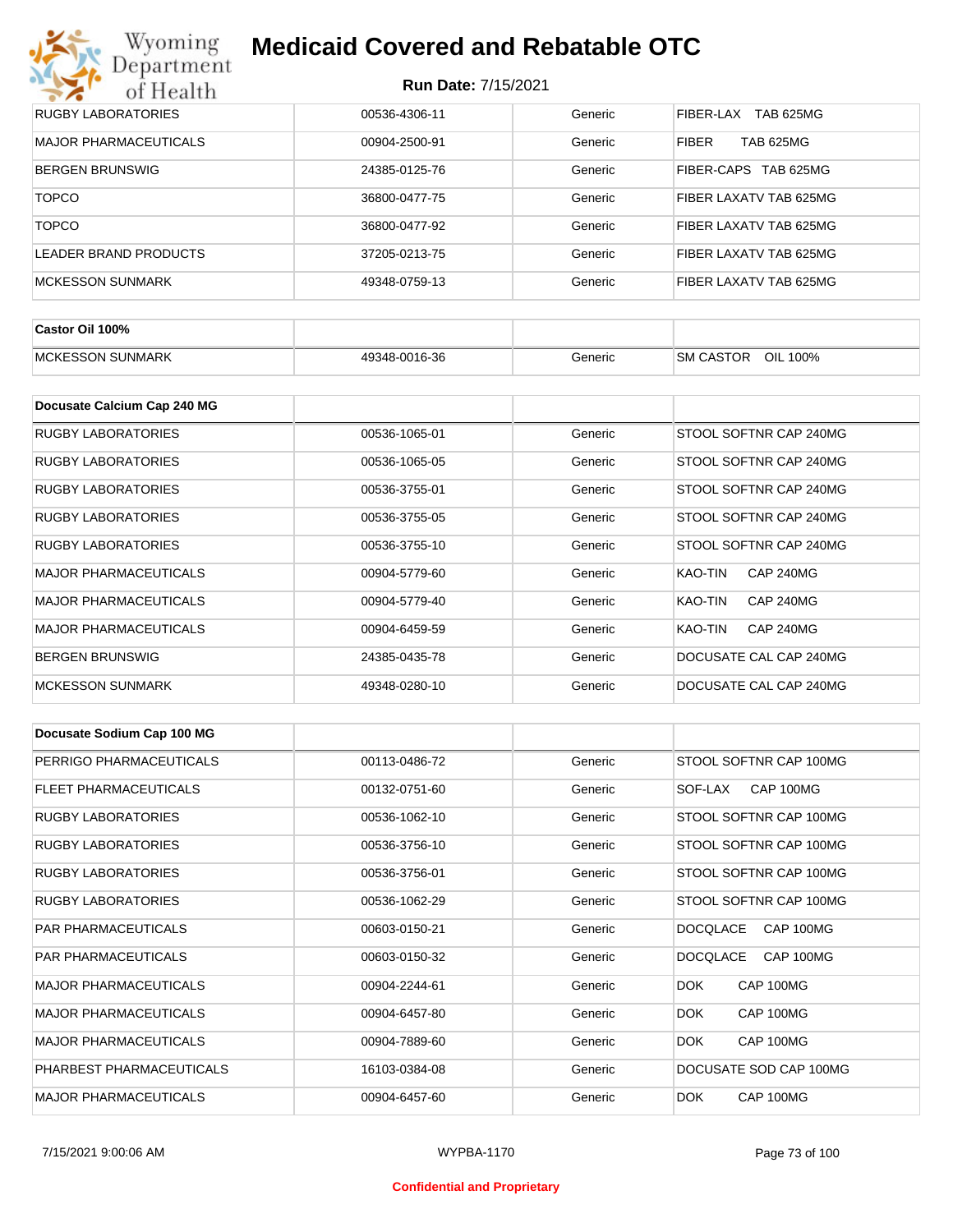| Department<br>of Health      | <b>Run Date: 7/15/2021</b> |              |                             |
|------------------------------|----------------------------|--------------|-----------------------------|
| <b>MAJOR PHARMACEUTICALS</b> | 00904-7889-59              | Generic      | <b>DOK</b><br>CAP 100MG     |
| <b>MAJOR PHARMACEUTICALS</b> | 00904-7889-80              | Generic      | CAP 100MG<br><b>DOK</b>     |
| PHARBEST PHARMACEUTICALS     | 16103-0384-11              | Generic      | DOCUSATE SOD CAP 100MG      |
| <b>SELECT BRAND</b>          | 15127-0288-10              | Generic      | DOCUSATE SOD CAP 100MG      |
| <b>BERGEN BRUNSWIG</b>       | 24385-0436-78              | Generic      | STOOL SOFTNR CAP 100MG      |
| <b>TOPCO</b>                 | 36800-0486-72              | Generic      | STOOL SOFTNR CAP 100MG      |
| <b>TOPCO</b>                 | 36800-0486-78              | Generic      | STOOL SOFTNR CAP 100MG      |
| <b>MCKESSON SUNMARK</b>      | 49348-0058-19              | Generic      | STOOL SOFTNR CAP 100MG      |
| <b>MCKESSON SUNMARK</b>      | 49348-0483-90              | Generic      | STOOL SOFTNR CAP 100MG      |
| PERRIGO PHARMACEUTICALS      | 45802-0486-78              | Generic      | DOCUSATE SOD CAP 100MG      |
| AMERISOURCE BERGEN DRUGS     | 46122-0231-72              | Generic      | STOOL SOFTNR CAP 100MG      |
| AMERISOURCE BERGEN DRUGS     | 46122-0231-78              | Generic      | STOOL SOFTNR CAP 100MG      |
| <b>MCKESSON SUNMARK</b>      | 49348-0483-10              | Generic      | STOOL SOFTNR CAP 100MG      |
| <b>MCKESSON SUNMARK</b>      | 49348-0616-90              | Generic      | STOOL SOFTNR CAP 100MG      |
| <b>MCKESSON SUNMARK</b>      | 49348-0483-19              | Generic      | STOOL SOFTNR CAP 100MG      |
| <b>MCKESSON SUNMARK</b>      | 49348-0917-05              | Generic      | STOOL SOFTNR CAP 100MG      |
| AUBURN PHARMACEUTICAL        | 62107-0033-01              | Generic      | CAP 100MG<br><b>DOCUSIL</b> |
| AUBURN PHARMACEUTICAL        | 62107-0033-10              | Generic      | <b>DOCUSIL</b><br>CAP 100MG |
| <b>MCKESSON</b>              | 62011-0163-03              | Generic      | STOOL SOFTNR CAP 100MG      |
| <b>MCKESSON</b>              | 62011-0224-01              | Generic      | STOOL SOFTNR CAP 100MG      |
| <b>SKY PACKAGING</b>         | 63739-0478-01              | Generic      | DOCUSATE SOD CAP 100MG      |
| <b>SKY PACKAGING</b>         | 63739-0478-10              | Generic      | DOCUSATE SOD CAP 100MG      |
| AMERICAN HEALTH PACKAGING    | 62584-0683-01              | Generic      | DOCUSATE SOD CAP 100MG      |
| AMERICAN HEALTH PACKAGING    | 62584-0683-11              | Generic      | DOCUSATE SOD CAP 100MG      |
| <b>SDA LABORATORIES INC</b>  | 66424-0030-10              | Generic      | STOOL SOFTNR CAP 100MG      |
| AVRIO HEALTH LP              | 67618-0101-10              | <b>Brand</b> | CAP 100MG<br><b>COLACE</b>  |
| <b>AVRIO HEALTH LP</b>       | 67618-0101-52              | <b>Brand</b> | <b>COLACE</b><br>CAP 100MG  |
| AVRIO HEALTH LP              | 67618-0101-30              | Brand        | <b>COLACE</b><br>CAP 100MG  |
| AVRIO HEALTH LP              | 67618-0101-60              | <b>Brand</b> | <b>COLACE</b><br>CAP 100MG  |

| Docusate Sodium Cap 250 MG   |               |         |                                |
|------------------------------|---------------|---------|--------------------------------|
| <b>RUGBY LABORATORIES</b>    | 00536-1064-01 | Generic | STOOL SOFTNR CAP 250MG         |
| <b>RUGBY LABORATORIES</b>    | 00536-3757-10 | Generic | STOOL SOFTNR CAP 250MG         |
| <b>RUGBY LABORATORIES</b>    | 00536-1064-10 | Generic | STOOL SOFTNR CAP 250MG         |
| <b>RUGBY LABORATORIES</b>    | 00536-3757-01 | Generic | STOOL SOFTNR CAP 250MG         |
| <b>MAJOR PHARMACEUTICALS</b> | 00904-6458-59 | Generic | <b>CAP 250MG</b><br>DOK        |
| <b>MAJOR PHARMACEUTICALS</b> | 00904-7891-59 | Generic | <b>CAP 250MG</b><br><b>DOK</b> |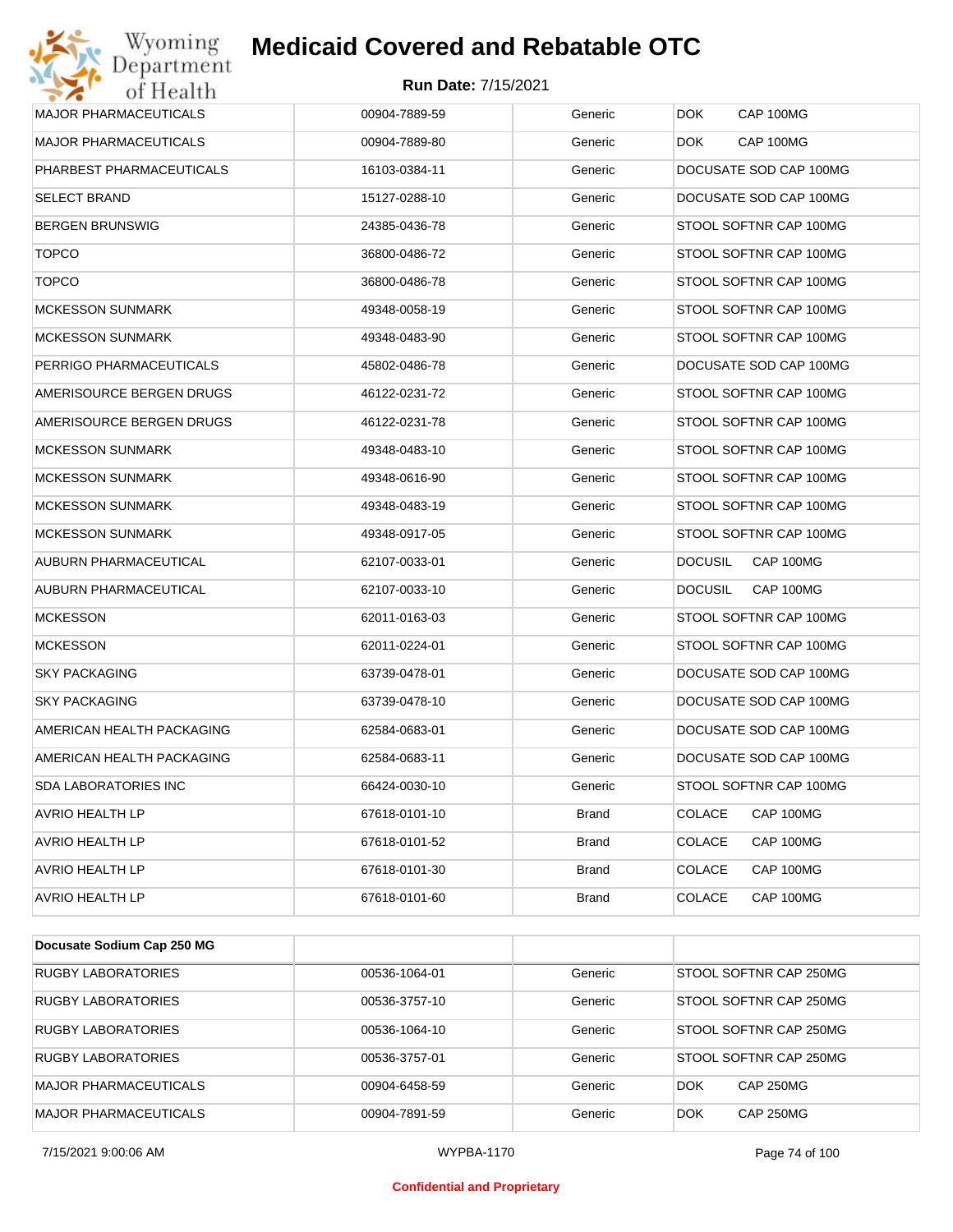| <b>Run Date: 7/15/2021</b> |
|----------------------------|
|----------------------------|

| Department<br>of Health                                      | <b>Run Date: 7/15/2021</b> |              |                               |
|--------------------------------------------------------------|----------------------------|--------------|-------------------------------|
| <b>BERGEN BRUNSWIG</b>                                       | 24385-0443-78              | Generic      | STOOL SOFTNR CAP 250MG        |
| AMERISOURCE BERGEN DRUGS                                     | 46122-0263-78              | Generic      | STOOL SOFTNR CAP 250MG        |
| <b>MCKESSON SUNMARK</b>                                      | 49348-0714-10              | Generic      | STOOL SOFTNR CAP 250MG        |
| <b>MCKESSON</b>                                              | 62011-0244-01              | Generic      | STOOL SOFTNR CAP 250MG        |
| <b>MCKESSON</b>                                              | 62011-0164-01              | Generic      | STOOL SOFTNR CAP 250MG        |
|                                                              |                            |              |                               |
| Docusate Sodium Cap 50 MG                                    |                            |              |                               |
| <b>AVRIO HEALTH LP</b>                                       | 67618-0109-28              | <b>Brand</b> | COLACE CLEAR CAP 50 MG        |
| PURDUE PRODUCTS LP                                           | 67618-0100-30              | Brand        | <b>COLACE</b><br>CAP 50MG     |
| PURDUE PRODUCTS LP                                           | 67618-0100-60              | <b>Brand</b> | <b>COLACE</b><br>CAP 50MG     |
|                                                              |                            |              |                               |
| Docusate Sodium Enema 100 MG/5ML                             |                            |              |                               |
| ENEMEEZ                                                      | 17433-9884-05              | <b>Brand</b> | DOCUSOL KIDS ENE 100MG/5M     |
| Docusate Sodium Enema 283 MG/5ML                             |                            |              |                               |
| ENEMEEZ                                                      | 17433-9876-03              | Generic      | <b>ENEMEEZ MINI ENE</b>       |
| ENEMEEZ                                                      | 17433-9878-05              | Generic      | DOCUSOL MINI ENE              |
|                                                              |                            |              |                               |
| Docusate Sodium Liquid 150 MG/15ML                           |                            |              |                               |
| PHARMACEUTICAL ASSOCIATES                                    | 00121-0544-10              | Generic      | DOCUSATE SOD LIQ 50MG/5ML     |
| RUGBY LABORATORIES                                           | 00536-0590-85              | Generic      | <b>DIOCTO</b><br>LIQ 50MG/5ML |
| HI-TECH                                                      | 50383-0771-10              | Generic      | <b>DOCU</b><br>LIQ 50MG/5ML   |
| HI-TECH                                                      | 50383-0771-11              | Generic      | <b>DOCU</b><br>LIQ 50MG/5ML   |
| HI-TECH                                                      | 50383-0771-16              | Generic      | DOCU<br>LIQ 50MG/5ML          |
| <b>SILARX</b>                                                | 54838-0116-80              | Generic      | <b>SILACE</b><br>LIQ 10MG/ML  |
|                                                              |                            |              |                               |
| Docusate Sodium Liquid 50 MG/15ML                            |                            |              |                               |
| FLEET PHARMACEUTICALS                                        | 00132-0106-24              | <b>Brand</b> | PEDIA-LAX LIQ 50MG            |
| Docusate Sodium Syrup 60 MG/15ML                             |                            |              |                               |
| RUGBY LABORATORIES                                           | 00536-1001-85              | Generic      | <b>DIOCTO</b><br>SYP 60/15ML  |
| <b>SILARX</b>                                                | 54838-0107-80              | Generic      | <b>SILACE</b><br>SYP 60/15ML  |
|                                                              |                            |              |                               |
| Docusate Sodium Tab 100 MG                                   |                            |              |                               |
| <b>MAJOR PHARMACEUTICALS</b>                                 | 00904-5869-60              | Generic      | <b>TAB 100MG</b><br>DOK.      |
|                                                              |                            |              |                               |
| Glycerin Enema Adult 5.4 GM/Average<br><b>Delivered Dose</b> |                            |              |                               |
| FLEET PHARMACEUTICALS                                        | 00132-0185-82              | <b>Brand</b> | FLEET LIQUID ENE GLYCERIN     |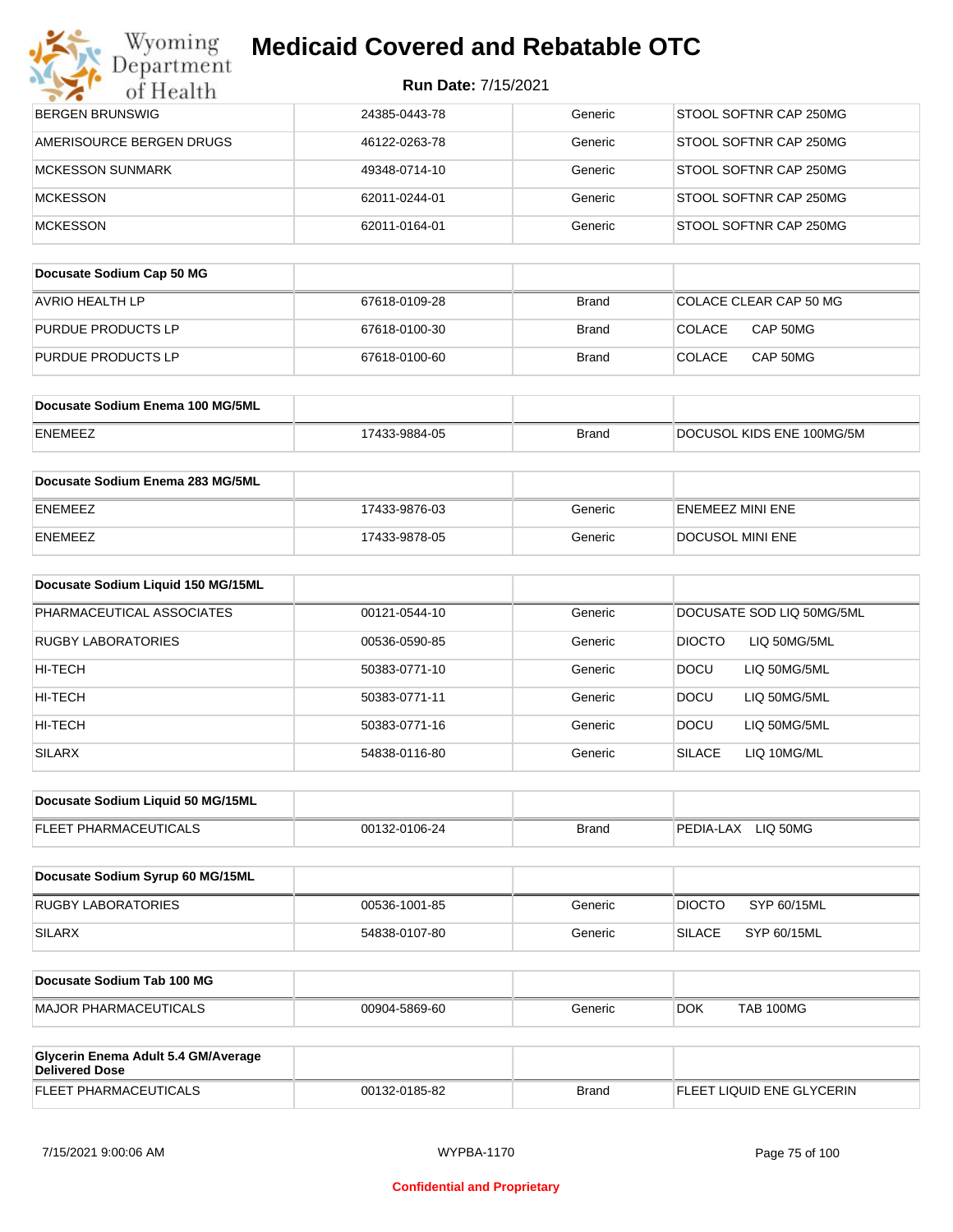

## **Medicaid Covered and Rebatable OTC**

**Run Date:** 7/15/2021

| Glycerin Liquid Suppos 2.8 GM (2.7 ML) |               |              |                                       |
|----------------------------------------|---------------|--------------|---------------------------------------|
| <b>FLEET PHARMACEUTICALS</b>           | 00132-0190-12 | <b>Brand</b> | PEDIA-LAX SUP 2.8GM                   |
|                                        |               |              |                                       |
| <b>Glycerin Suppos 1 GM</b>            |               |              |                                       |
| FLEET PHARMACEUTICALS                  | 00132-0081-12 | <b>Brand</b> | PEDIA-LAX SUP 1GM                     |
|                                        |               |              |                                       |
| <b>Glycerin Suppos 1.2 GM</b>          |               |              |                                       |
| G & W LABS                             | 00713-0102-26 | Generic      | GLYCERIN PED SUP 1.2GM                |
| G & W LABS                             | 00713-0102-13 | Generic      | GLYCERIN PED SUP 1.2GM                |
| <b>COSETTE PHARMACEUTICALS</b>         | 00713-0102-09 | Generic      | SANI-SUPP<br><b>SUP PEDIATRI</b>      |
| <b>COSETTE PHARMACEUTICALS</b>         | 00713-0102-25 | Generic      | <b>SUP PEDIATRI</b><br>SANI-SUPP      |
|                                        |               |              |                                       |
| <b>Glycerin Suppos 2 GM</b>            |               |              |                                       |
| <b>FLEET PHARMACEUTICALS</b>           | 00132-0079-12 | Generic      | SUP <sub>2GM</sub><br><b>GLYCERIN</b> |
| FLEET PHARMACEUTICALS                  | 00132-0079-24 | Generic      | SUP <sub>2GM</sub><br><b>GLYCERIN</b> |
| FLEET PHARMACEUTICALS                  | 00132-0079-50 | Generic      | <b>GLYCERIN</b><br>SUP <sub>2GM</sub> |
| <b>COSETTE PHARMACEUTICALS</b>         | 00713-0101-25 | Generic      | <b>SANI-SUPP</b><br><b>SUP ADULT</b>  |
| <b>COSETTE PHARMACEUTICALS</b>         | 00713-0101-09 | Generic      | SANI-SUPP<br><b>SUP ADULT</b>         |
|                                        |               |              |                                       |
| <b>Glycerin Suppos 2.1 GM</b>          |               |              |                                       |
| G & W LABS                             | 00713-0101-13 | Generic      | <b>SUP 2.1GM</b><br><b>GLYCERIN</b>   |
| G & W LABS                             | 00713-0101-26 | Generic      | <b>GLYCERIN</b><br><b>SUP 2.1GM</b>   |
| G & W LABS                             | 00713-0101-51 | Generic      | <b>GLYCERIN</b><br><b>SUP 2.1GM</b>   |
| G & W LABS                             | 00713-0101-02 | Generic      | <b>GLYCERIN</b><br><b>SUP 2.1GM</b>   |
|                                        |               |              |                                       |
| <b>Magnesium Citrate Soln</b>          |               |              |                                       |
| MAJOR PHARMACEUTICALS                  | 00904-6304-77 | Generic      | MAG CITRATE SOL LEMON                 |
| <b>BERGEN BRUNSWIG</b>                 | 24385-0910-10 | Generic      | MAG CITRATE SOL CHERRY                |
| <b>BERGEN BRUNSWIG</b>                 | 24385-0675-10 | Generic      | MAG CITRATE SOL LEMON                 |
| <b>MCKESSON SUNMARK</b>                | 49348-0504-49 | Generic      | MAG CITRATE SOL CHERRY                |
| <b>MCKESSON SUNMARK</b>                | 49348-0696-49 | Generic      | MAG CITRATE SOL LEMON                 |
| <b>MCKESSON</b>                        | 62011-0166-01 | Generic      | MAG CITRATE SOL LEMON                 |
| CHAIN DRUG MARKETING ASSOC             | 63868-0934-10 | Generic      | MAG CITRATE SOL CHERRY                |
| CHAIN DRUG MARKETING ASSOC             | 63868-0935-10 | Generic      | MAG CITRATE SOL LEMON                 |
|                                        |               |              |                                       |
| Magnesium Hydroxide Chew Tab 400 MG    |               |              |                                       |
| FLEET PHARMACEUTICALS                  | 00132-0655-01 | <b>Brand</b> | PEDIA-LAX CHW 400MG                   |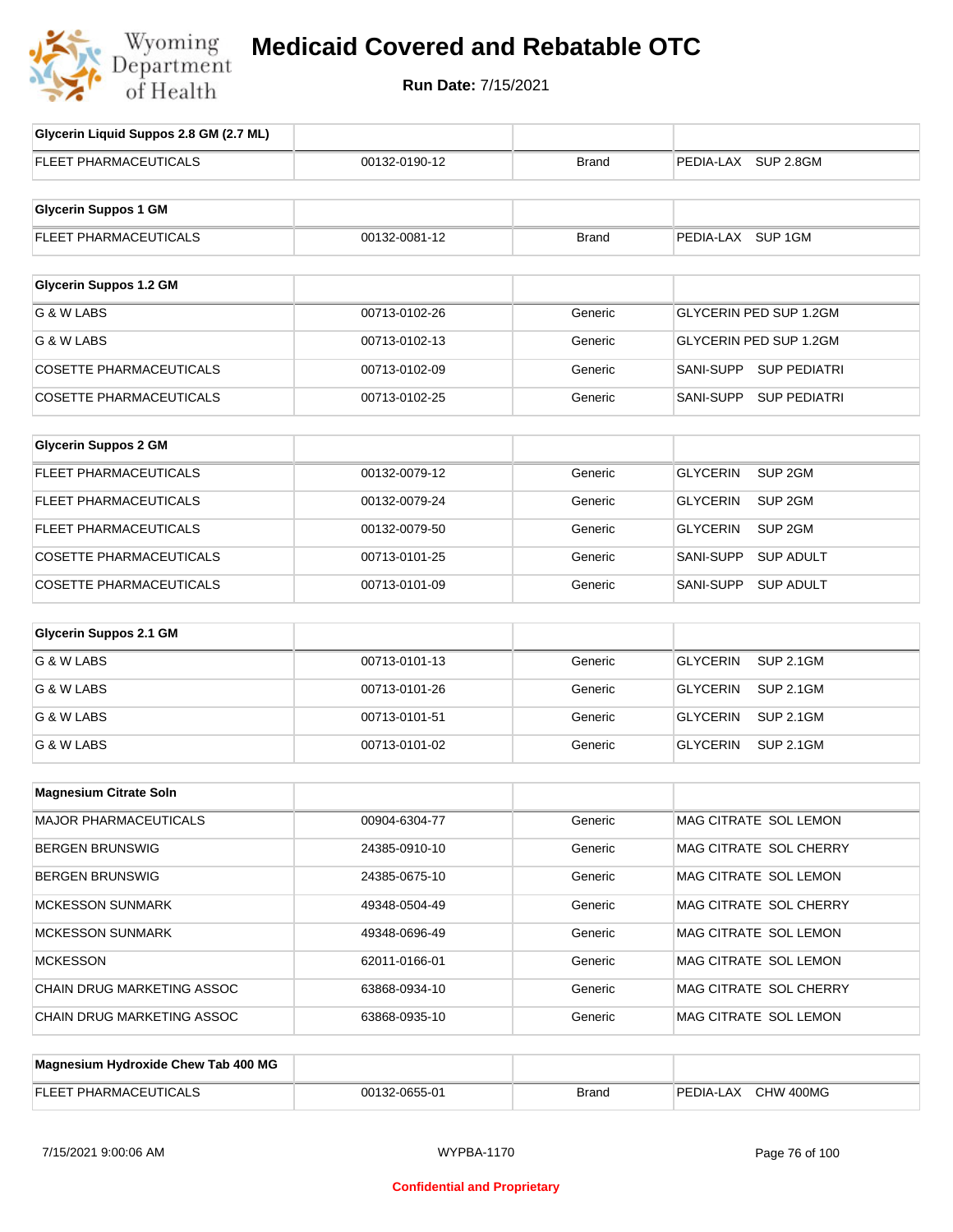

| Magnesium Hydroxide Susp 400 MG/5ML  |               |         |                              |
|--------------------------------------|---------------|---------|------------------------------|
| <b>PERRIGO</b>                       | 00113-0396-40 | Generic | MILK OF MAGN SUS             |
| PHARMACEUTICAL ASSOCIATES            | 00121-0431-30 | Generic | <b>MILK OF MAGN SUS</b>      |
| <b>PERRIGO</b>                       | 00113-0332-40 | Generic | MILK OF MAGN SUS FRSH MNT    |
| <b>RUGBY LABORATORIES</b>            | 00536-2470-85 | Generic | MILK OF MAGN SUS             |
| <b>RUGBY LABORATORIES</b>            | 00536-2470-83 | Generic | MILK OF MAGN SUS             |
| <b>MAJOR PHARMACEUTICALS</b>         | 00904-0789-14 | Generic | MILK OF MAGN SUS MINT        |
| <b>MAJOR PHARMACEUTICALS</b>         | 00904-0788-14 | Generic | MILK OF MAGN SUS 1200/15     |
| <b>MAJOR PHARMACEUTICALS</b>         | 00904-0788-16 | Generic | MILK OF MAGN SUS 1200/15     |
| <b>SELECT BRAND</b>                  | 15127-0835-73 | Generic | <b>SB MILK MAGN SUS MINT</b> |
| <b>SELECT BRAND</b>                  | 15127-0833-73 | Generic | <b>SB MILK MAGN SUS</b>      |
| <b>BERGEN BRUNSWIG</b>               | 24385-0332-40 | Generic | <b>GNP MILK MAG SUS</b>      |
| <b>TOPCO</b>                         | 36800-0332-40 | Generic | MILK OF MAGN SUS 1200/15     |
| <b>BERGEN BRUNSWIG</b>               | 24385-0396-40 | Generic | <b>GNP MILK MAG SUS</b>      |
| <b>BERGEN BRUNSWIG</b>               | 24385-0608-40 | Generic | <b>GNP MILK MAG SUS</b>      |
| <b>TOPCO</b>                         | 36800-0949-40 | Generic | MILK OF MAGN SUS CHERRY      |
| <b>LEADER BRAND PRODUCTS</b>         | 37205-0833-40 | Generic | MILK OF MAGN SUS 400/5ML     |
| <b>TOPCO</b>                         | 36800-0396-40 | Generic | MILK OF MAGN SUS             |
| <b>LEADER BRAND PRODUCTS</b>         | 37205-0834-40 | Generic | MILK OF MAGN SUS MINT        |
| <b>MCKESSON SUNMARK</b>              | 49348-0307-39 | Generic | MILK OF MAGN SUS 1200/15     |
| <b>MCKESSON</b>                      | 62011-0123-01 | Generic | MILK OF MAGN SUS 400/5ML     |
| <b>MCKESSON</b>                      | 62011-0124-01 | Generic | MILK OF MAGN SUS 400/5ML     |
| <b>CHAIN DRUG MARKETING ASSOC</b>    | 63868-0787-57 | Generic | MILK OF MAGN SUS 400/5ML     |
| CHAIN DRUG MARKETING ASSOC           | 63868-0310-12 | Generic | MILK OF MAGN SUS 400/5ML     |
| CHAIN DRUG MARKETING ASSOC           | 63868-0788-57 | Generic | MILK OF MAGN SUS 400/5ML     |
|                                      |               |         |                              |
| Magnesium Hydroxide Susp Concentrate |               |         |                              |

| Magnesium Hydroxide Susp Concentrate<br>2400 MG/10ML |               |         |                         |
|------------------------------------------------------|---------------|---------|-------------------------|
| <b>HIKMA</b>                                         | 00054-3567-49 | Generic | MILK OF MAGN SUS 2400MG |
| <b>HIKMA</b>                                         | 00054-3567-61 | Generic | MILK OF MAGN SUS 2400MG |
| PHARMACEUTICAL ASSOCIATES                            | 00121-0527-10 | Generic | MILK OF MAGN SUS 2400MG |

| <b>Magnesium Sulfate Oral Granules</b> |               |         |                                    |
|----------------------------------------|---------------|---------|------------------------------------|
| BERGEN BRUNSWIG                        | 24385-0807-04 | Generic | <b>GNP EPSOM</b><br>GRA SALT       |
| BERGEN BRUNSWIG                        | 24385-0807-01 | Generic | GRA SALT<br>GNP EPSOM              |
| <b>IMCKESSON SUNMARK</b>               | 49348-0018-75 | Generic | <b>SM EPSOM</b><br>GRA SALT        |
| MCKESSON SUNMARK                       | 49348-0018-63 | Generic | <b>SM EPSOM</b><br><b>GRA SALT</b> |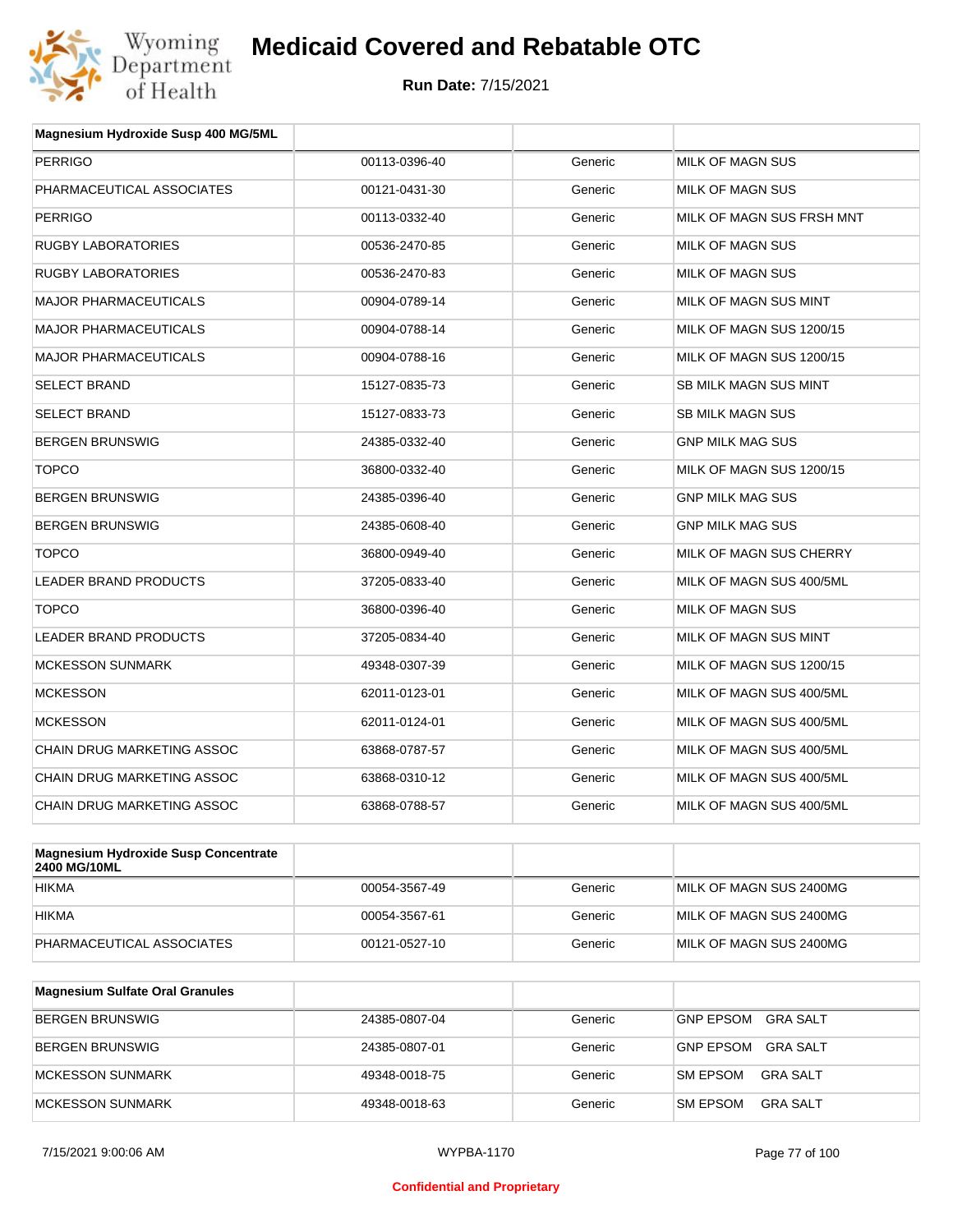

| <b>Methylcellulose Powder Laxative</b>        |               |              |                                     |  |
|-----------------------------------------------|---------------|--------------|-------------------------------------|--|
| GLAXO CONSUMER HEALTHCARE L.P.                | 00135-0090-70 | <b>Brand</b> | <b>CITRUCEL</b><br>POW SF ORANG     |  |
| GLAXO CONSUMER HEALTHCARE L.P.                | 00135-0090-74 | <b>Brand</b> | <b>CITRUCEL</b><br>POW SF ORANG     |  |
| GLAXO CONSUMER HEALTHCARE L.P.                | 00135-0090-75 | <b>Brand</b> | <b>CITRUCEL</b><br>POW SF ORANG     |  |
| GLAXO CONSUMER HEALTHCARE L.P.                | 00135-0089-71 | <b>Brand</b> | <b>CITRUCEL</b><br>POW ORANGE       |  |
| GLAXO CONSUMER HEALTHCARE L.P.                | 00135-0089-69 | <b>Brand</b> | <b>CITRUCEL</b><br>POW ORANGE       |  |
| <b>MAJOR PHARMACEUTICALS</b>                  | 00904-5675-16 | Generic      | SOLUBLE FIB POW THERAPY             |  |
|                                               |               |              |                                     |  |
| Methylcellulose Tab 500 MG                    |               |              |                                     |  |
| GLAXO CONSUMER HEALTHCARE L.P.                | 00135-0199-02 | <b>Brand</b> | <b>CITRUCEL</b><br><b>TAB 500MG</b> |  |
| GLAXO CONSUMER HEALTHCARE L.P.                | 00135-0199-07 | <b>Brand</b> | <b>CITRUCEL</b><br>TAB 500MG        |  |
| <b>GLAXO CONSUMER HEALTHCARE L.P.</b>         | 00135-0199-01 | <b>Brand</b> | <b>CITRUCEL</b><br><b>TAB 500MG</b> |  |
| BERGEN BRUNSWIG                               | 24385-0466-78 | Generic      | FIBER THERAP TAB 500MG              |  |
| <b>MCKESSON SUNMARK</b>                       | 49348-0541-10 | Generic      | SM FIBER LAX TAB 500MG              |  |
| <b>MCKESSON</b>                               | 62011-0134-01 | Generic      | <b>HM FIBER</b><br>TAB 500MG        |  |
|                                               |               |              |                                     |  |
| <b>Mineral Oil</b>                            |               |              |                                     |  |
| <b>PERRIGO</b>                                | 00574-0618-16 | Generic      | <b>MINERAL</b><br>OIL               |  |
| BERGEN BRUNSWIG                               | 24385-0685-16 | Generic      | <b>GNP MINERAL OIL HEAVY</b>        |  |
| <b>MCKESSON SUNMARK</b>                       | 49348-0804-38 | Generic      | SM MINERAL OIL                      |  |
| CHAIN DRUG MARKETING ASSOC                    | 63868-0938-16 | Generic      | QC MINERAL OIL HEAVY                |  |
|                                               |               |              |                                     |  |
| <b>Mineral Oil Enema</b>                      |               |              |                                     |  |
| FLEET PHARMACEUTICALS                         | 00132-0301-40 | <b>Brand</b> | FLEET OIL ENE                       |  |
| <b>MCKESSON</b>                               | 62011-0190-01 | Generic      | MINERAL OIL ENE                     |  |
|                                               |               |              |                                     |  |
| Polyethylene Glycol 3350 Oral Packet 17<br>GМ |               |              |                                     |  |
| <b>MAJOR PHARMACEUTICALS</b>                  | 00904-6025-61 | Generic      | PEG 3350<br><b>POW</b>              |  |
| <b>MAJOR PHARMACEUTICALS</b>                  | 00904-6422-81 | Generic      | PEG 3350<br><b>POW</b>              |  |
| <b>MAJOR PHARMACEUTICALS</b>                  | 00904-6422-86 | Generic      | PEG 3350<br><b>POW</b>              |  |
| <b>TOPCO</b>                                  | 36800-0306-52 | Generic      | CLEARLAX<br><b>POW</b>              |  |
| <b>MYLAN INSTITUTIONAL</b>                    | 51079-0306-01 | Generic      | POLYETH GLYC POW 3350 NF            |  |
| <b>MYLAN INSTITUTIONAL</b>                    | 51079-0306-30 | Generic      | POLYETH GLYC POW 3350 NF            |  |
| AMERICAN HEALTH PACKAGING                     | 68084-0430-98 | Generic      | HEALTHYLAX POW                      |  |
| AMERICAN HEALTH PACKAGING                     | 68084-0430-99 | Generic      | HEALTHYLAX POW                      |  |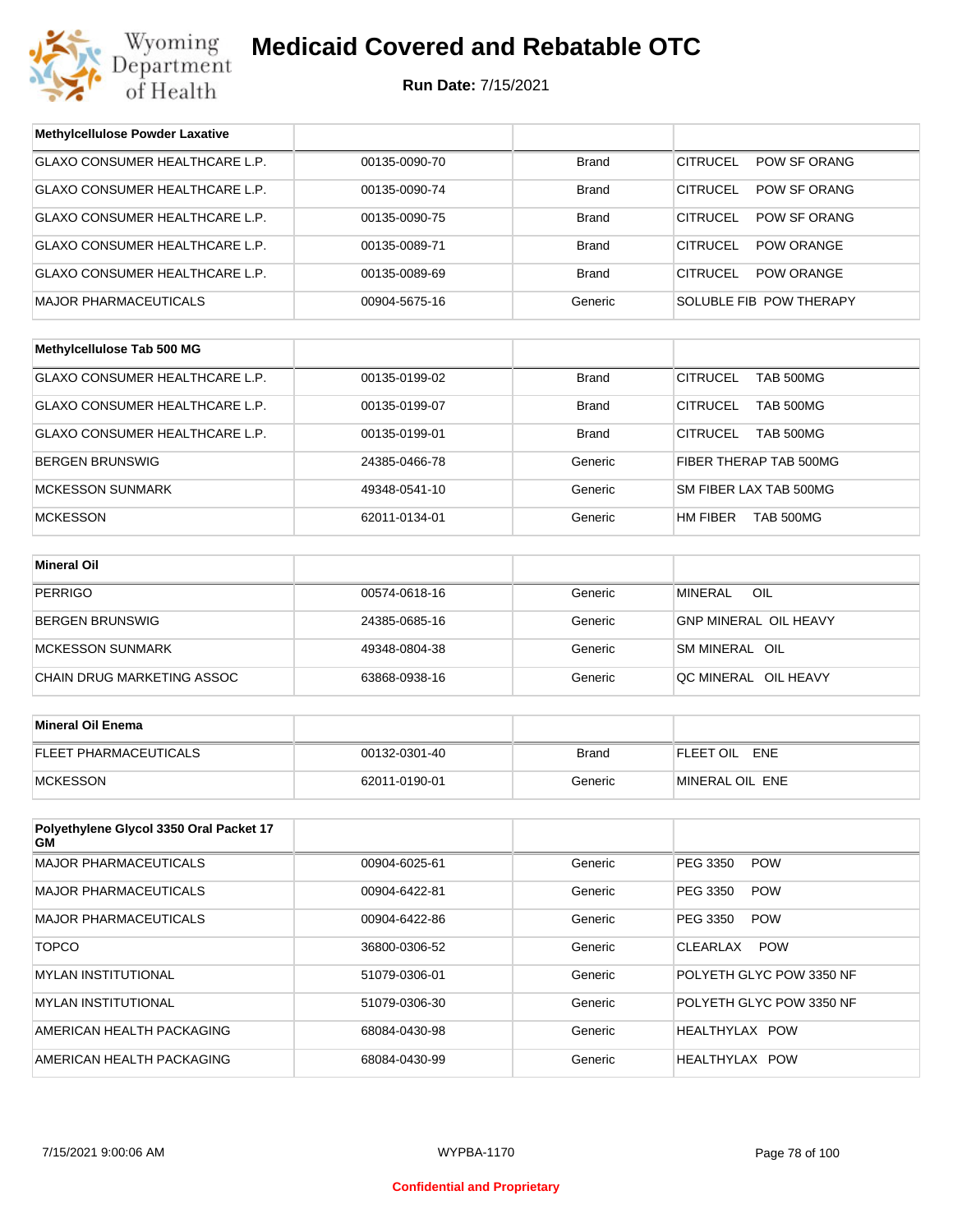

| Polyethylene Glycol 3350 Oral Powder 17<br><b>GM/SCOOP</b> |               |         |                               |
|------------------------------------------------------------|---------------|---------|-------------------------------|
| <b>RUGBY LABORATORIES</b>                                  | 00536-1052-24 | Generic | PEG3350<br><b>POW</b>         |
| <b>RUGBY LABORATORIES</b>                                  | 00536-1052-27 | Generic | <b>POW</b><br>PEG3350         |
| <b>RUGBY LABORATORIES</b>                                  | 00536-1052-84 | Generic | <b>POW</b><br>PEG3350         |
| <b>MAJOR PHARMACEUTICALS</b>                               | 00904-6025-77 | Generic | PEG 3350<br><b>POW</b>        |
| <b>MAJOR PHARMACEUTICALS</b>                               | 00904-6025-76 | Generic | PEG 3350<br><b>POW</b>        |
| <b>MAJOR PHARMACEUTICALS</b>                               | 00904-6025-84 | Generic | PEG 3350<br><b>POW</b>        |
| <b>TOPCO</b>                                               | 36800-0181-04 | Generic | <b>POW</b><br><b>CLEARLAX</b> |
| <b>TOPCO</b>                                               | 36800-0306-01 | Generic | <b>CLEARLAX</b><br><b>POW</b> |
| <b>TOPCO</b>                                               | 36800-0306-02 | Generic | <b>CLEARLAX</b><br><b>POW</b> |
| <b>TOPCO</b>                                               | 36800-0306-03 | Generic | <b>CLEARLAX</b><br><b>POW</b> |
| LEADER BRAND PRODUCTS                                      | 37205-0612-71 | Generic | <b>CLEARLAX</b><br><b>POW</b> |
| <b>LEADER BRAND PRODUCTS</b>                               | 37205-0612-72 | Generic | <b>CLEARLAX</b><br><b>POW</b> |
| <b>LEADER BRAND PRODUCTS</b>                               | 37205-0612-73 | Generic | <b>CLEARLAX</b><br><b>POW</b> |
| LUPIN PHARMACEUTICALS                                      | 43386-0312-08 | Generic | <b>GAVILAX</b><br><b>POW</b>  |
| LUPIN PHARMACEUTICALS                                      | 43386-0312-14 | Generic | <b>POW</b><br>GAVILAX         |
| PERRIGO PHARMACEUTICALS                                    | 45802-0868-03 | Generic | POLYETH GLYC POW 3350 NF      |
| PERRIGO PHARMACEUTICALS                                    | 45802-0868-01 | Generic | POLYETH GLYC POW 3350 NF      |
| AMERISOURCE BERGEN DRUGS                                   | 46122-0014-31 | Generic | <b>GNP CLEARLAX POW</b>       |
| AMERISOURCE BERGEN DRUGS                                   | 46122-0014-71 | Generic | <b>GNP CLEARLAX POW</b>       |
| PERRIGO PHARMACEUTICALS                                    | 45802-0868-02 | Generic | POLYETH GLYC POW 3350 NF      |
| AMERISOURCE BERGEN DRUGS                                   | 46122-0014-33 | Generic | <b>GNP CLEARLAX POW</b>       |
| <b>MCKESSON SUNMARK</b>                                    | 49348-0893-70 | Generic | <b>SM CLEARLAX POW</b>        |
| <b>MCKESSON SUNMARK</b>                                    | 49348-0893-50 | Generic | SM CLEARLAX POW               |
| <b>MCKESSON SUNMARK</b>                                    | 49348-0893-92 | Generic | SM CLEARLAX POW               |
| <b>MCKESSON</b>                                            | 62011-0153-01 | Generic | HM CLEARLAX POW               |
| <b>MCKESSON</b>                                            | 62011-0153-02 | Generic | HM CLEARLAX POW               |
| <b>KREMERS URBAN</b>                                       | 62175-0190-31 | Generic | GLYCOLAX POW 3350 NF          |
| <b>KREMERS URBAN</b>                                       | 62175-0195-15 | Generic | POLYETH GLYC POW 3350 NF      |
| <b>KREMERS URBAN</b>                                       | 62175-0190-15 | Generic | GLYCOLAX POW 3350 NF          |
| <b>KREMERS URBAN</b>                                       | 62175-0195-07 | Generic | POLYETH GLYC POW 3350 NF      |
| <b>KREMERS URBAN</b>                                       | 62175-0195-31 | Generic | POLYETH GLYC POW 3350 NF      |
| CHAIN DRUG MARKETING ASSOC                                 | 63868-0002-14 | Generic | NATURA-LAX POW 3350 NF        |

| <b>Psyllium Cap 0.52 GM</b> |               |         |        |           |
|-----------------------------|---------------|---------|--------|-----------|
| KONSYL PHARMACEUTICAL       | 00224-1847-80 | Generic | KONSYL | CAP 520MG |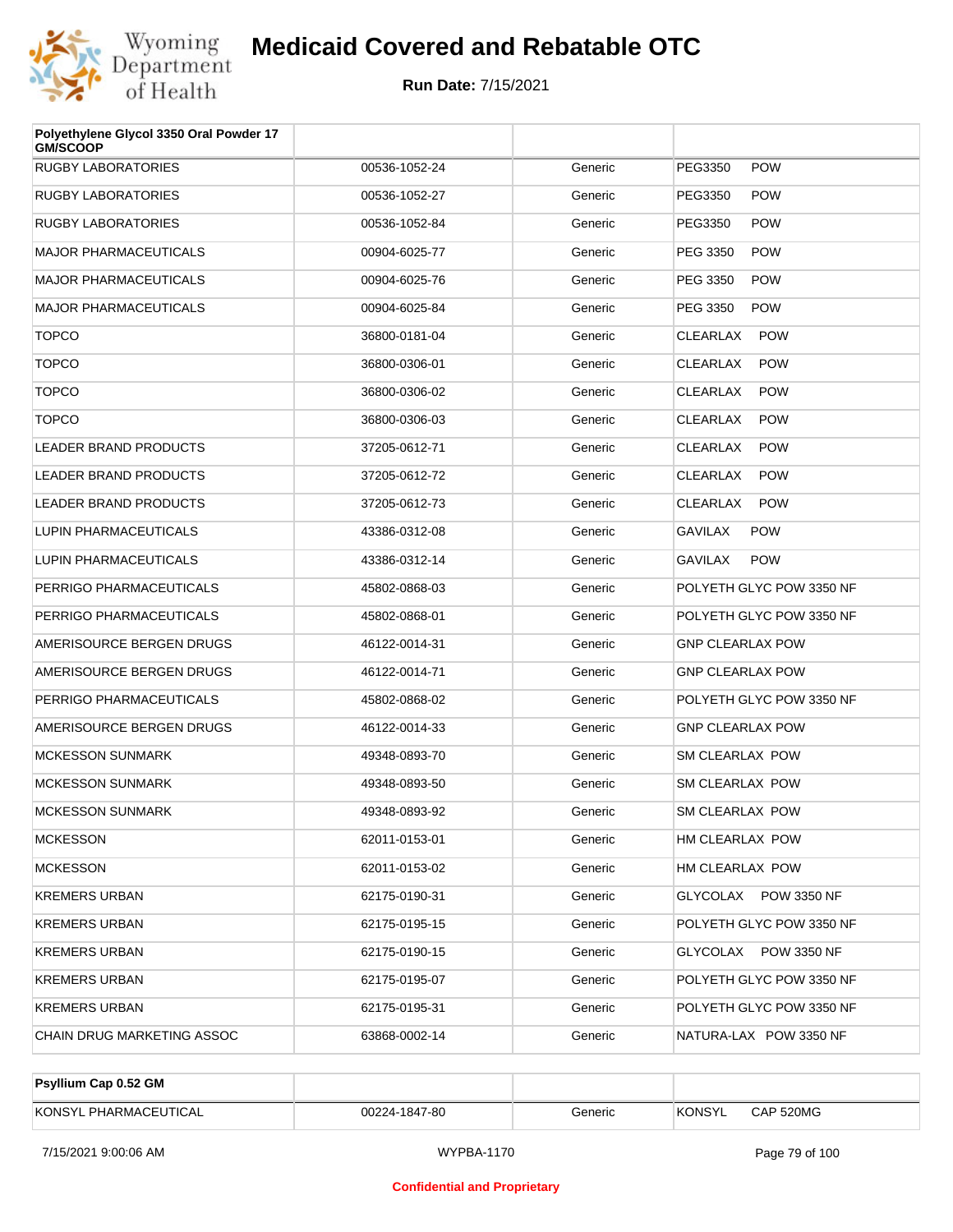| KONSYL PHARMACEUTICAL       | 00224-1847-10 | Generic      | <b>CAP 520MG</b><br><b>KONSYL</b> |
|-----------------------------|---------------|--------------|-----------------------------------|
| <b>RUGBY LABORATORIES</b>   | 00536-1500-60 | Generic      | CAP 0.52GM<br><b>REGULOID</b>     |
| LEADER BRAND PRODUCTS       | 37205-0372-78 | Generic      | FIBER LAXTIV CAP 0.52GM           |
| <b>MCKESSON SUNMARK</b>     | 49348-0633-49 | Generic      | SM FIBER LAX CAP 0.52GM           |
| <b>MCKESSON</b>             | 62011-0053-01 | Generic      | HM FIBER<br>CAP 0.52GM            |
|                             |               |              |                                   |
| <b>Psyllium Powder 100%</b> |               |              |                                   |
| KONSYL PHARMACEUTICAL       | 00224-1801-80 | <b>Brand</b> | KONSYL DAILY POW 100%             |

| KONSYL PHARMACEUTICAL | 00224-1801-06 | Brand | KONSYL DAILY POW 100% |
|-----------------------|---------------|-------|-----------------------|
| KONSYL PHARMACEUTICAL | 00224-1801-07 | Brand | KONSYL DAILY POW 100% |
| KONSYL PHARMACEUTICAL | 00224-1801-81 | Brand | KONSYL DAILY POW 100% |

| Psyllium Powder 28.3%        |               |         |                              |
|------------------------------|---------------|---------|------------------------------|
| KONSYL PHARMACEUTICAL        | 00224-1852-06 | Generic | KONSYL DAILY POW 28.3%       |
| KONSYL PHARMACEUTICAL        | 00224-1852-80 | Generic | KONSYL DAILY POW 28.3%       |
| <b>RUGBY LABORATORIES</b>    | 00536-4445-54 | Generic | POW 28.3%<br><b>REGULOID</b> |
| <b>RUGBY LABORATORIES</b>    | 00536-4445-89 | Generic | POW 28.3%<br><b>REGULOID</b> |
| <b>MAJOR PHARMACEUTICALS</b> | 00904-5200-65 | Generic | NATURL FIBER POW 28.3%       |
| <b>MAJOR PHARMACEUTICALS</b> | 00904-5200-66 | Generic | NATURL FIBER POW 28.3%       |
| <b>MCKESSON SUNMARK</b>      | 49348-0047-65 | Generic | <b>SM FIBER</b><br>POW 28.3% |
| <b>MCKESSON SUNMARK</b>      | 49348-0091-68 | Generic | <b>SM FIBER</b><br>POW 28.3% |
| <b>MCKESSON</b>              | 62011-0133-01 | Generic | HM FIBER<br>POW 28.3%        |

| <b>Psyllium Powder 30.9%</b> |               |         |                            |
|------------------------------|---------------|---------|----------------------------|
| KONSYL PHARMACEUTICAL        | 00224-1841-80 | Generic | <b>KONSYL</b><br>POW 30.9% |
| KONSYL PHARMACEUTICAL        | 00224-1841-03 | Generic | KONSYL<br>POW 30.9%        |
| <b>IMCKESSON</b>             | 62011-0135-01 | Generic | HM FIBER<br>POW 30.9%      |

| <b>Psyllium Powder 48.57%</b> |               |         |                                 |
|-------------------------------|---------------|---------|---------------------------------|
| <b>RUGBY LABORATORIES</b>     | 00536-4444-54 | Generic | <b>REGULOID</b><br>POW 48.57%   |
| <b>RUGBY LABORATORIES</b>     | 00536-4444-89 | Generic | <b>REGULOID</b><br>POW 48.57%   |
| <b>MAJOR PHARMACEUTICALS</b>  | 00904-5199-65 | Generic | NAT FIBER<br><b>POW THERAPY</b> |
| <b>MAJOR PHARMACEUTICALS</b>  | 00904-5199-66 | Generic | NAT FIBER<br><b>POW THERAPY</b> |
| <b>BERGEN BRUNSWIG</b>        | 24385-0301-27 | Generic | <b>NAT FIBER</b><br>POW 48.57%  |
| <b>MCKESSON SUNMARK</b>       | 49348-0166-93 | Generic | SM FIBER<br>POW 48.57%          |
| <b>MCKESSON SUNMARK</b>       | 49348-0166-65 | Generic | SM FIBER<br>POW 48.57%          |
| <b>MCKESSON</b>               | 62011-0136-01 | Generic | HM FIBER<br>POW 48.57%          |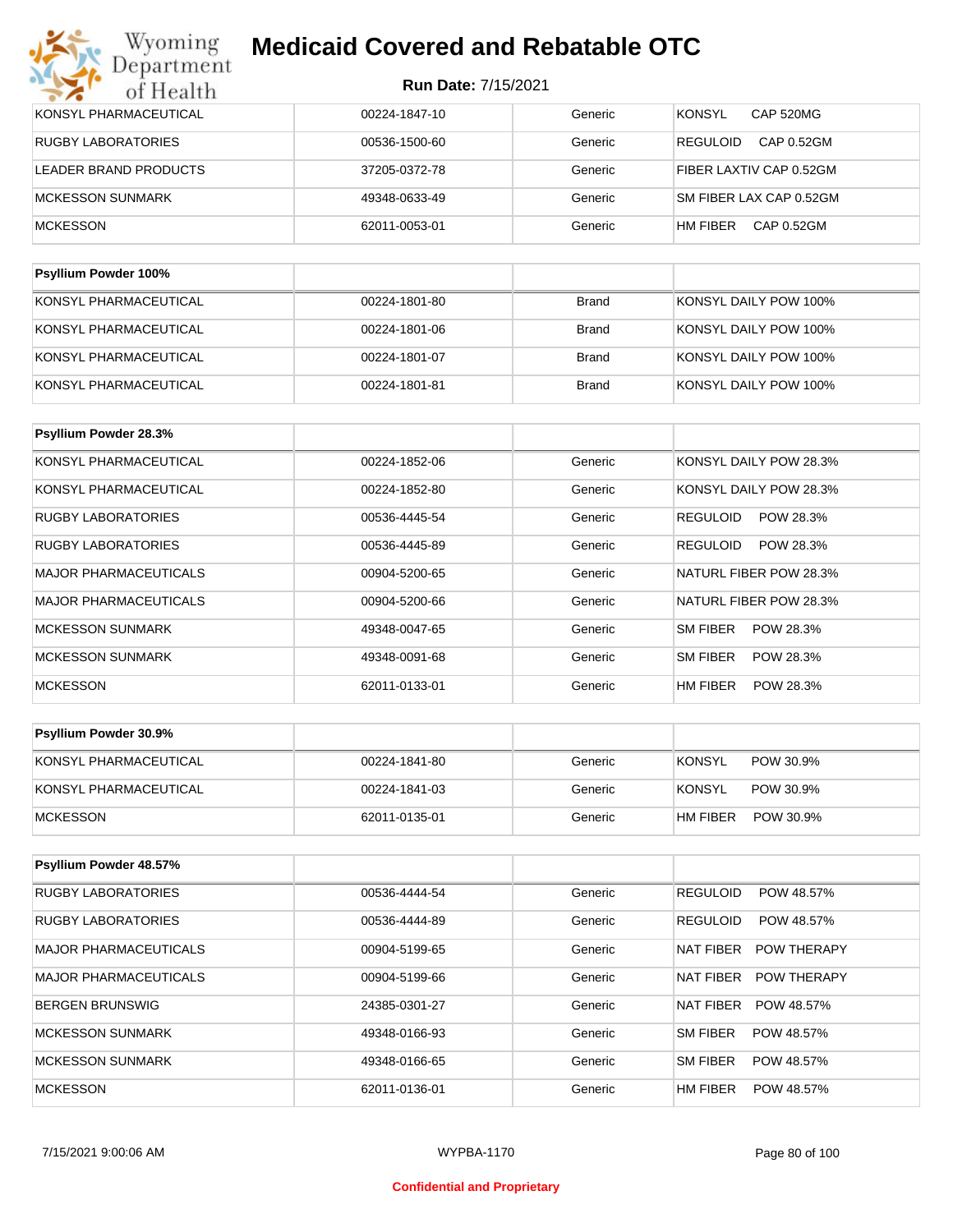

| Psyllium Powder 52.3%          |               |              |                              |
|--------------------------------|---------------|--------------|------------------------------|
| KONSYL PHARMACEUTICAL          | 00224-1822-03 | <b>Brand</b> | <b>KONSYL-D</b><br>POW 52.3% |
| KONSYL PHARMACEUTICAL          | 00224-1822-80 | <b>Brand</b> | KONSYL-D<br>POW 52.3%        |
| Psyllium Powder 58.6%          |               |              |                              |
|                                |               |              |                              |
| <b>RUGBY LABORATORIES</b>      | 00536-1875-16 | Generic      | <b>REGULOID</b><br>POW 58.6% |
| <b>RUGBY LABORATORIES</b>      | 00536-1875-79 | Generic      | <b>REGULOID</b><br>POW 58.6% |
| <b>RUGBY LABORATORIES</b>      | 00536-1881-16 | Generic      | <b>REGULOID</b><br>POW 58.6% |
| RUGBY LABORATORIES             | 00536-1881-79 | Generic      | <b>REGULOID</b><br>POW 58.6% |
| MAJOR PHARMACEUTICALS          | 00904-5788-77 | Generic      | FIBER THERAP POW 58.6%       |
| <b>MCKESSON SUNMARK</b>        | 49348-0090-92 | Generic      | SM FIBER<br>POW 58.6%        |
| <b>MCKESSON</b>                | 62011-0137-01 | Generic      | HM FIBER<br>POW 58.6%        |
|                                |               |              |                              |
| Psyllium Powder 60.3%          |               |              |                              |
| KONSYL PHARMACEUTICAL          | 00224-1866-28 | <b>Brand</b> | <b>KONSYL</b><br>POW 60.3%   |
| KONSYL PHARMACEUTICAL          | 00224-1866-80 | <b>Brand</b> | <b>KONSYL</b><br>POW 60.3%   |
| KONSYL PHARMACEUTICAL          | 00224-1855-81 | <b>Brand</b> | <b>KONSYL</b><br>POW 60.3%   |
| KONSYL PHARMACEUTICAL          | 00224-1855-07 | <b>Brand</b> | <b>KONSYL</b><br>POW 60.3%   |
| Psyllium Powder 71.67%         |               |              |                              |
| KONSYL PHARMACEUTICAL          | 00224-1856-06 | <b>Brand</b> | <b>KONSYL</b><br>POW 71.67%  |
| KONSYL PHARMACEUTICAL          | 00224-1856-80 | Brand        | <b>KONSYL</b><br>POW 71.67%  |
|                                |               |              |                              |
| Psyllium Powder Packet 100%    |               |              |                              |
| KONSYL PHARMACEUTICAL          | 00224-1801-84 | <b>Brand</b> | KONSYL DAILY POW 100%        |
| KONSYL PHARMACEUTICAL          | 00224-1801-24 | <b>Brand</b> | KONSYL DAILY POW 100%        |
| KONSYL PHARMACEUTICAL          | 00224-1801-35 | <b>Brand</b> | KONSYL DAILY POW 100%        |
|                                |               |              |                              |
| Psyllium Powder Packet 28.3%   |               |              |                              |
| KONSYL PHARMACEUTICAL          | 00224-1852-13 | <b>Brand</b> | KONSYL DAILY POW 28.3%       |
| KONSYL PHARMACEUTICAL          | 00224-1852-81 | Brand        | KONSYL DAILY POW 28.3%       |
| Psyllium Powder Packet 60.3%   |               |              |                              |
| KONSYL PHARMACEUTICAL          | 00224-1855-30 | Brand        | <b>KONSYL</b><br>POW 60.3%   |
| KONSYL PHARMACEUTICAL          | 00224-1855-82 | <b>Brand</b> | <b>KONSYL</b><br>POW 60.3%   |
|                                |               |              |                              |
| Sennosides Chew Tab 15 MG      |               |              |                              |
| GLAXO CONSUMER HEALTHCARE L.P. | 00067-0005-12 | Brand        | EX-LAX<br>CHW 15MG           |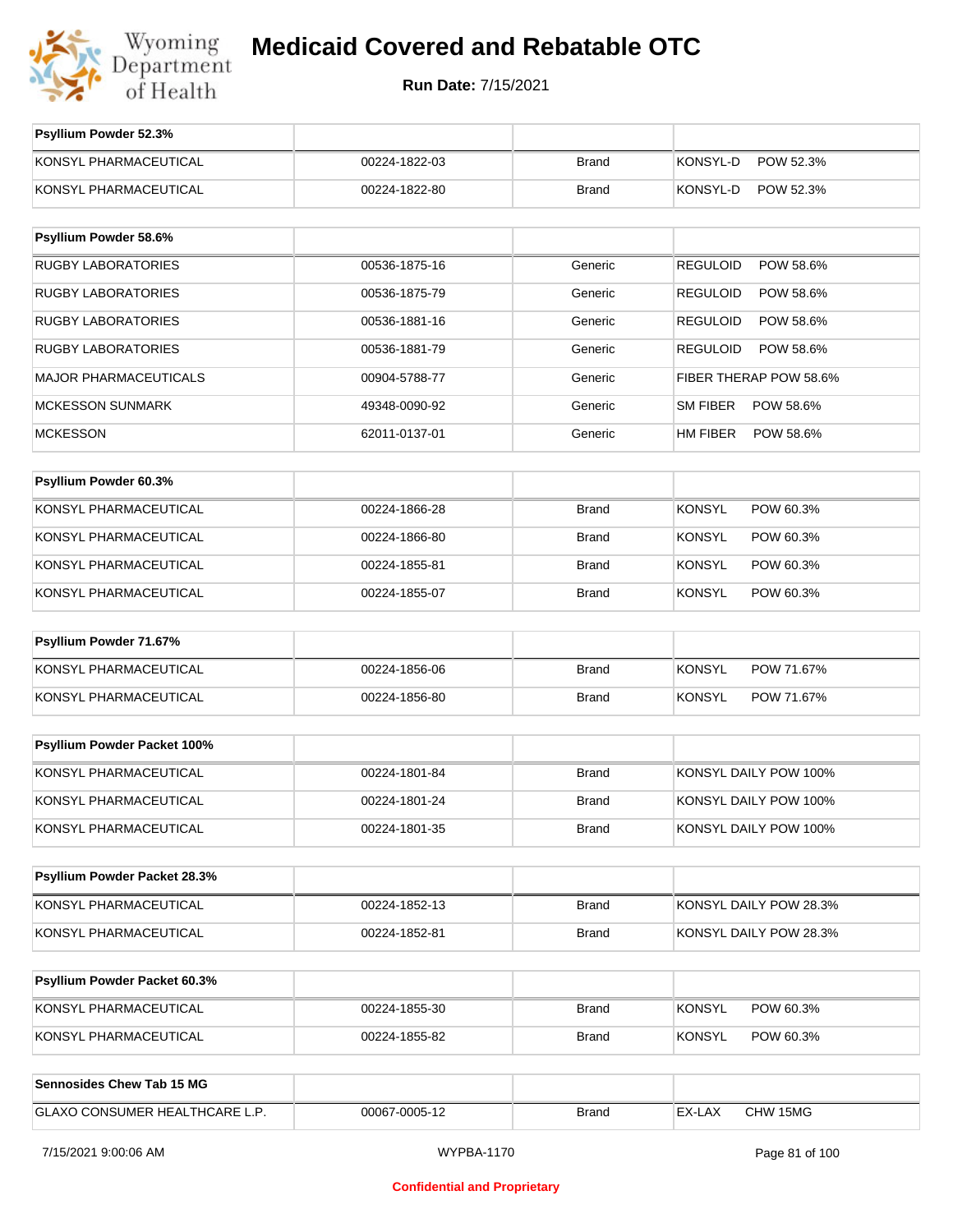| Wyoming<br><b>Medicaid Covered and Rebatable OTC</b><br>Department |                            |              |        |          |  |
|--------------------------------------------------------------------|----------------------------|--------------|--------|----------|--|
| of Health                                                          | <b>Run Date: 7/15/2021</b> |              |        |          |  |
| <b>GLAXO CONSUMER HEALTHCARE L.P.</b>                              | 00067-0005-24              | Brand        | EX-LAX | CHW 15MG |  |
| GLAXO CONSUMER HEALTHCARE L.P.                                     | 00067-0005-48              | <b>Brand</b> | EX-LAX | CHW 15MG |  |

| Sennosides Syrup 8.8 MG/5ML |               |         |                        |
|-----------------------------|---------------|---------|------------------------|
| <b>RUGBY LABORATORIES</b>   | 00536-1000-59 | Generic | SENEXON<br>LIQ 8.8MG/5 |
| MAJOR PHARMACEUTICALS       | 00904-6289-09 | Generic | SYP 8.8MG/5<br>SENNA   |

| <b>Sennosides Tab 15 MG</b>     |               |         |                       |
|---------------------------------|---------------|---------|-----------------------|
| IGLAXO CONSUMER HEALTHCARE L.P. | 00067-0003-30 | Brand   | TAB 15MG<br>EX-LAX    |
| GLAXO CONSUMER HEALTHCARE L.P.  | 00067-0003-08 | Brand   | TAB 15MG<br>EX-LAX    |
| IGLAXO CONSUMER HEALTHCARE L.P. | 00067-6025-60 | Generic | PERDIEM OVER TAB 15MG |

| Sennosides Tab 17.2 MG |               |              |                         |
|------------------------|---------------|--------------|-------------------------|
| <b>AVRIO HEALTH LP</b> | 67618-0315-12 | <b>Brand</b> | SENOKOT XTRA TAB 17.2MG |

| Sennosides Tab 25 MG           |               |              |                                |
|--------------------------------|---------------|--------------|--------------------------------|
| GLAXO CONSUMER HEALTHCARE L.P. | 00067-0016-24 | <b>Brand</b> | EX-LAX<br>TAB MAX ST           |
| GLAXO CONSUMER HEALTHCARE L.P. | 00067-0016-90 | <b>Brand</b> | TAB MAX ST<br>EX-LAX           |
| GLAXO CONSUMER HEALTHCARE L.P. | 00067-0016-48 | <b>Brand</b> | TAB MAX ST<br>EX-LAX           |
| <b>BERGEN BRUNSWIG</b>         | 24385-0369-62 | Generic      | GNP LAXATIVE TAB 25MG          |
| LEADER BRAND PRODUCTS          | 37205-0294-62 | Generic      | TAB 25MG<br>I AXATIVE          |
| <b>MCKESSON SUNMARK</b>        | 49348-0224-04 | Generic      | SM SENNA LAX TAB MAX STR       |
| CHAIN DRUG MARKETING ASSOC     | 63868-0549-24 | Generic      | LAXATIVE<br><b>TAB MAX-STR</b> |

| Sennosides Tab 8.6 MG        |               |         |                           |
|------------------------------|---------------|---------|---------------------------|
| <b>PAR PHARMACEUTICAL</b>    | 00603-0282-32 | Generic | SENNA LAX TAB 8.6MG       |
| <b>RUGBY LABORATORIES</b>    | 00536-5904-10 | Generic | SENEXON<br>TAB 8.6MG      |
| <b>MAJOR PHARMACEUTICALS</b> | 00904-5165-61 | Generic | TAB 8.6MG<br><b>SENNA</b> |
| <b>MAJOR PHARMACEUTICALS</b> | 00904-5165-80 | Generic | TAB 8.6MG<br><b>SENNA</b> |
| <b>RUGBY LABORATORIES</b>    | 00536-5904-01 | Generic | TAB 8.6MG<br>SENEXON      |
| <b>PAR PHARMACEUTICAL</b>    | 00603-0282-21 | Generic | SENNA LAX TAB 8.6MG       |
| <b>MAJOR PHARMACEUTICALS</b> | 00904-5165-59 | Generic | TAB 8.6MG<br><b>SENNA</b> |
| <b>MAJOR PHARMACEUTICALS</b> | 00904-6434-59 | Generic | <b>SENNA</b><br>TAB 8.6MG |
| <b>MAJOR PHARMACEUTICALS</b> | 00904-6434-80 | Generic | <b>SENNA</b><br>TAB 8.6MG |
| PHARBEST PHARMACEUTICALS     | 16103-0363-08 | Generic | SENNA-TABS TAB 8.6MG      |
| PHARBEST PHARMACEUTICALS     | 16103-0363-11 | Generic | SENNA-TABS TAB 8.6MG      |
| <b>SELECT BRAND</b>          | 15127-0105-01 | Generic | SB SENNA-LAX TAB 8.6MG    |
| <b>BERGEN BRUNSWIG</b>       | 24385-0404-78 | Generic | SENNA-LAX TAB 8.6MG       |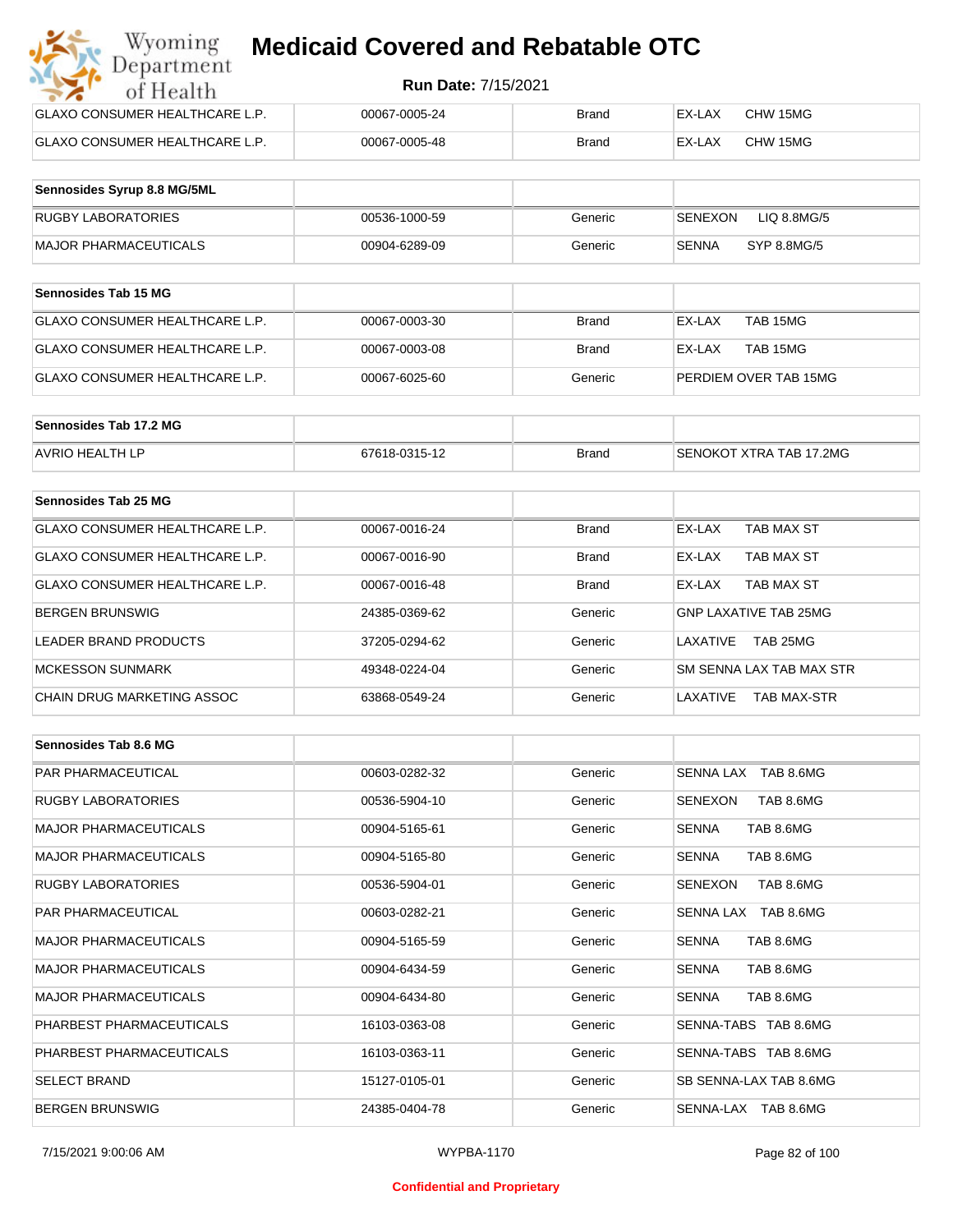

| LEADER BRAND PRODUCTS      | 37205-0241-78 | Generic      | <b>SENNA</b><br>TAB 8.6MG   |
|----------------------------|---------------|--------------|-----------------------------|
| TIME-CAP LABS              | 49483-0080-01 | Generic      | SENNA-TIME<br>TAB 8.6MG     |
| TIME-CAP LABS              | 49483-0080-10 | Generic      | TAB 8.6MG<br>SENNA-TIME     |
| AUBURN PHARMACEUTICAL      | 62107-0031-01 | Generic      | TAB 8.6MG<br><b>SENNO</b>   |
| <b>MCKESSON</b>            | 62011-0192-01 | Generic      | HM SENNA<br>TAB 8.6MG       |
| CHAIN DRUG MARKETING ASSOC | 63868-0257-10 | Generic      | NAT VEG LAX TAB 8.6MG       |
| <b>AVRIO HEALTH LP</b>     | 67618-0300-10 | <b>Brand</b> | TAB 8.6MG<br><b>SENOKOT</b> |
| AVRIO HEALTH LP            | 67618-0300-20 | <b>Brand</b> | TAB 8.6MG<br><b>SENOKOT</b> |
| AVRIO HEALTH LP            | 67618-0300-50 | <b>Brand</b> | <b>SENOKOT</b><br>TAB 8.6MG |
| PURDUE PRODUCTS LP         | 67618-0300-11 | <b>Brand</b> | <b>SENOKOT</b><br>TAB 8.6MG |

| Sennosides-Docusate Sodium Tab 8.6-50<br>МG |               |         |                           |
|---------------------------------------------|---------------|---------|---------------------------|
| <b>RUGBY LABORATORIES</b>                   | 00536-0355-10 | Generic | DSS/SENNA TAB 8.6-50MG    |
| <b>RUGBY LABORATORIES</b>                   | 00536-4086-10 | Generic | SENEXON-S TAB 8.6-50MG    |
| <b>PAR PHARMACEUTICAL</b>                   | 00603-0283-21 | Generic | SENNALAX-S TAB 8.6-50MG   |
| PAR PHARMACEUTICAL                          | 00603-0283-32 | Generic | SENNALAX-S TAB 8.6-50MG   |
| <b>RUGBY LABORATORIES</b>                   | 00536-0355-01 | Generic | DSS/SENNA TAB 8.6-50MG    |
| PAR PHARMACEUTICAL                          | 00603-0149-32 | Generic | DOC-Q-LAX TAB 8.6-50MG    |
| <b>RUGBY LABORATORIES</b>                   | 00536-4086-01 | Generic | SENEXON-S TAB 8.6-50MG    |
| <b>PAR PHARMACEUTICAL</b>                   | 00603-0149-21 | Generic | DOC-Q-LAX TAB 8.6-50MG    |
| <b>MAJOR PHARMACEUTICALS</b>                | 00904-5643-61 | Generic | DOK PLUS<br>TAB 8.6-50MG  |
| <b>MAJOR PHARMACEUTICALS</b>                | 00904-5643-60 | Generic | DOK PLUS<br>TAB 8.6-50MG  |
| <b>MAJOR PHARMACEUTICALS</b>                | 00904-6339-61 | Generic | SENNA PLUS TAB 8.6-50MG   |
| <b>BERGEN BRUNSWIG</b>                      | 24385-0495-72 | Generic | STOOL SOFTNR TAB 8.6-50MG |
| <b>BERGEN BRUNSWIG</b>                      | 24385-0505-72 | Generic | SENNA PLUS TAB 8.6-50MG   |
| <b>BERGEN BRUNSWIG</b>                      | 24385-0495-78 | Generic | STOOL SOFTNR TAB 8.6-50MG |
| <b>LEADER BRAND PRODUCTS</b>                | 37205-0251-72 | Generic | SENNA PLUS TAB 8.6-50MG   |
| <b>MCKESSON SUNMARK</b>                     | 49348-0544-19 | Generic | STOOL SOFTNR TAB 8.6-50MG |
| <b>MCKESSON SUNMARK</b>                     | 49348-0532-12 | Generic | LAX/STL SOFT TAB 8.6-50MG |
| <b>MCKESSON SUNMARK</b>                     | 49348-0544-10 | Generic | STOOL SOFTNR TAB 8.6-50MG |
| TIME-CAP LABS                               | 49483-0081-01 | Generic | SENNA-TIME S TAB 8.6-50MG |
| TIME-CAP LABS                               | 49483-0081-10 | Generic | SENNA-TIME S TAB 8.6-50MG |
| <b>CYPRESS PHARMACEUTICAL</b>               | 60258-0951-06 | Generic | SENNA-S<br>TAB 8.6-50MG   |
| <b>SKY PACKAGING</b>                        | 63739-0432-01 | Generic | SENNA/DSS TAB 8.6-50MG    |
| <b>MCKESSON</b>                             | 62011-0165-01 | Generic | STOOL SOFTNR TAB 8.6-50MG |
| <b>MCKESSON</b>                             | 62011-0161-01 | Generic | SENNA-S<br>TAB 8.6-50MG   |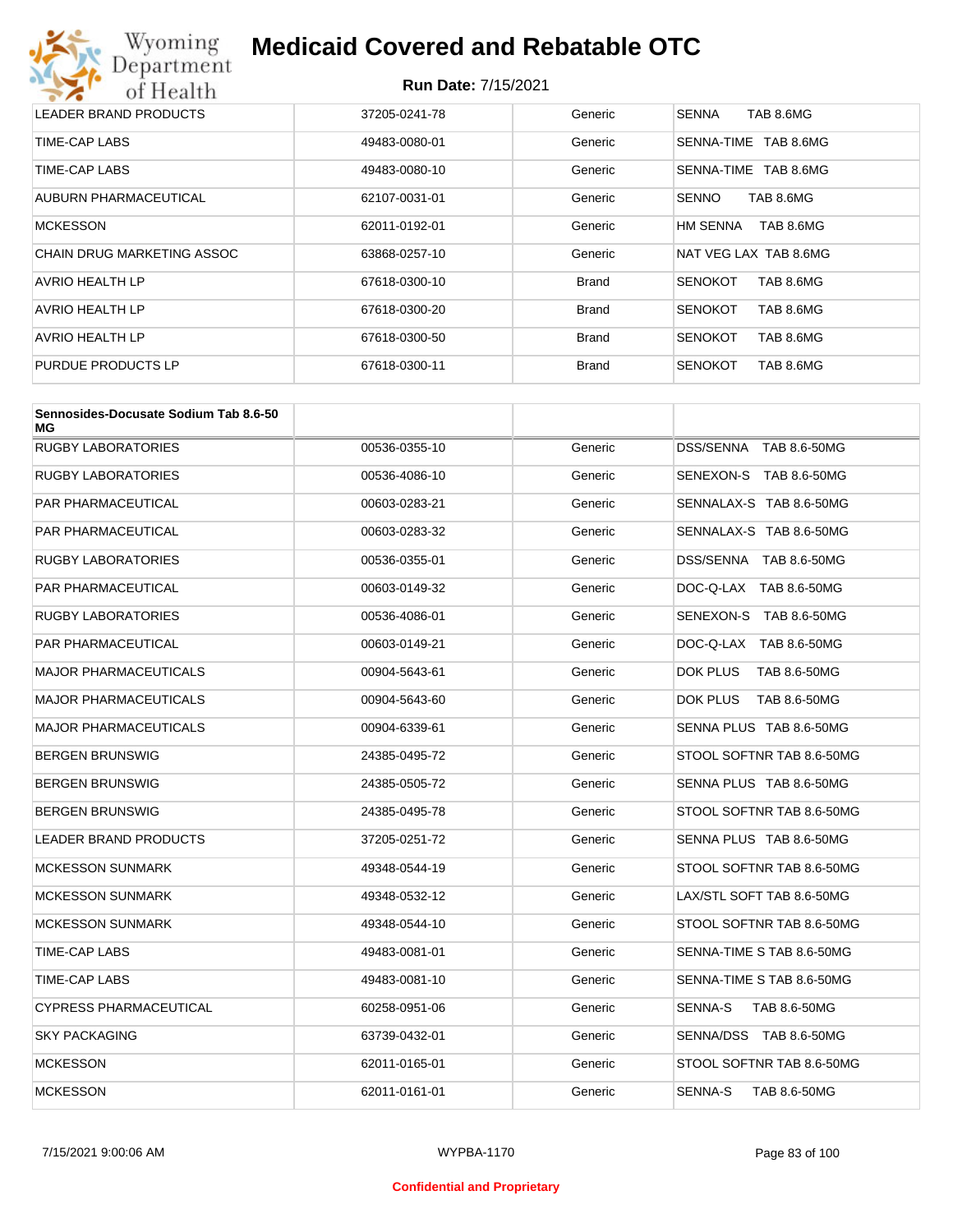

| <b>SKY PACKAGING</b>       | 63739-0432-10 | Generic      | SENNA/DSS<br>TAB 8.6-50MG |
|----------------------------|---------------|--------------|---------------------------|
| AVRIO HEALTH LP            | 67618-0310-60 | <b>Brand</b> | TAB 8.6-50MG<br>SENOKOT S |
| CHAIN DRUG MARKETING ASSOC | 63868-0131-01 | Generic      | STOOL SOFTNR TAB 8.6-50MG |
| AVRIO HEALTH LP            | 67618-0106-10 | Generic      | PERI-COLACE TAB 8.6-50MG  |
| <b>AVRIO HEALTH LP</b>     | 67618-0106-30 | Generic      | PERI-COLACE TAB 8.6-50MG  |
| AVRIO HEALTH LP            | 67618-0106-60 | Generic      | PERI-COLACE TAB 8.6-50MG  |
| AVRIO HEALTH LP            | 67618-0310-01 | <b>Brand</b> | SENOKOT S<br>TAB 8.6-50MG |
| PURDUE PRODUCTS LP         | 67618-0310-11 | <b>Brand</b> | SENOKOT S<br>TAB 8.6-50MG |
| AVRIO HEALTH LP            | 67618-0310-30 | <b>Brand</b> | SENOKOT S<br>TAB 8.6-50MG |

| Sennosides-Psyllium Cap 9-500 MG   |               |              |                          |
|------------------------------------|---------------|--------------|--------------------------|
| KONSYL PHARMACEUTICAL              | 00224-1860-60 | <b>Brand</b> | SENNA PROMPT CAP 9-500MG |
| KONSYL PHARMACEUTICAL              | 00224-1860-81 | <b>Brand</b> | SENNA PROMPT CAP 9-500MG |
| <b>MINERALS &amp; ELECTROLYTES</b> |               |              |                          |

| Calcium Carbonate Tab 1250 MG (500 MG<br>Elemental Ca) |               |         |                         |
|--------------------------------------------------------|---------------|---------|-------------------------|
| <b>HIKMA</b>                                           | 00054-8120-25 | Generic | CALCIUM CARB TAB 1250MG |
| <b>HIKMA</b>                                           | 00054-4120-25 | Generic | CALCIUM CARB TAB 1250MG |

| <b>Calcium Carbonate-Magnesium Carbonate</b><br>Tab 250-300 MG |               |              |                                    |
|----------------------------------------------------------------|---------------|--------------|------------------------------------|
| NEPHRO-TECH                                                    | 59528-0508-05 | <b>Brand</b> | <b>TAB 300</b><br><b>MAGNEBIND</b> |

| Calcium Gluconate Tab 500 MG                         |               |         |                        |
|------------------------------------------------------|---------------|---------|------------------------|
| <b>HIKMA</b>                                         | 00054-0262-25 | Generic | CALCIUM GLUC TAB 500MG |
| <b>HIKMA</b>                                         | 00054-0262-20 | Generic | CALCIUM GLUC TAB 500MG |
| <b>NASAL AGENTS - SYSTEMIC AND</b><br><b>TOPICAL</b> |               |         |                        |

| Cromolyn Sodium Nasal Aerosol Soln 5.2<br><b>MG/ACT (4%)</b> |               |         |                          |
|--------------------------------------------------------------|---------------|---------|--------------------------|
| MAJOR PHARMACEUTICALS                                        | 00904-5532-67 | Generic | CROMOLYN SOD SPR 5.2/ACT |
| BAUSCH HEALTH                                                | 57782-0397-26 | Generic | CROMOLYN SOD SPR 5.2/ACT |

| Oxymetazoline HCI Nasal Soln 0.05% |               |         |                        |
|------------------------------------|---------------|---------|------------------------|
| <b>PERRIGO</b>                     | 00113-0065-10 | Generic | NASAL<br>SPR 0.05%     |
| IGEISS DESTIN & DUNN               | 00113-0304-10 | Generic | NASAL 12 HR SPR 0.05%  |
| IGEISS DESTIN & DUNN               | 00113-0388-10 | Generic | 12 HR NASAL SPR 0.05%  |
| <b>PERRIGO</b>                     | 00113-0817-10 | Generic | SINUS NASAL SPR 0.05%  |
| RUGBY LABORATORIES                 | 00536-1013-94 | Generic | SPR 0.05%<br>NRS NASAL |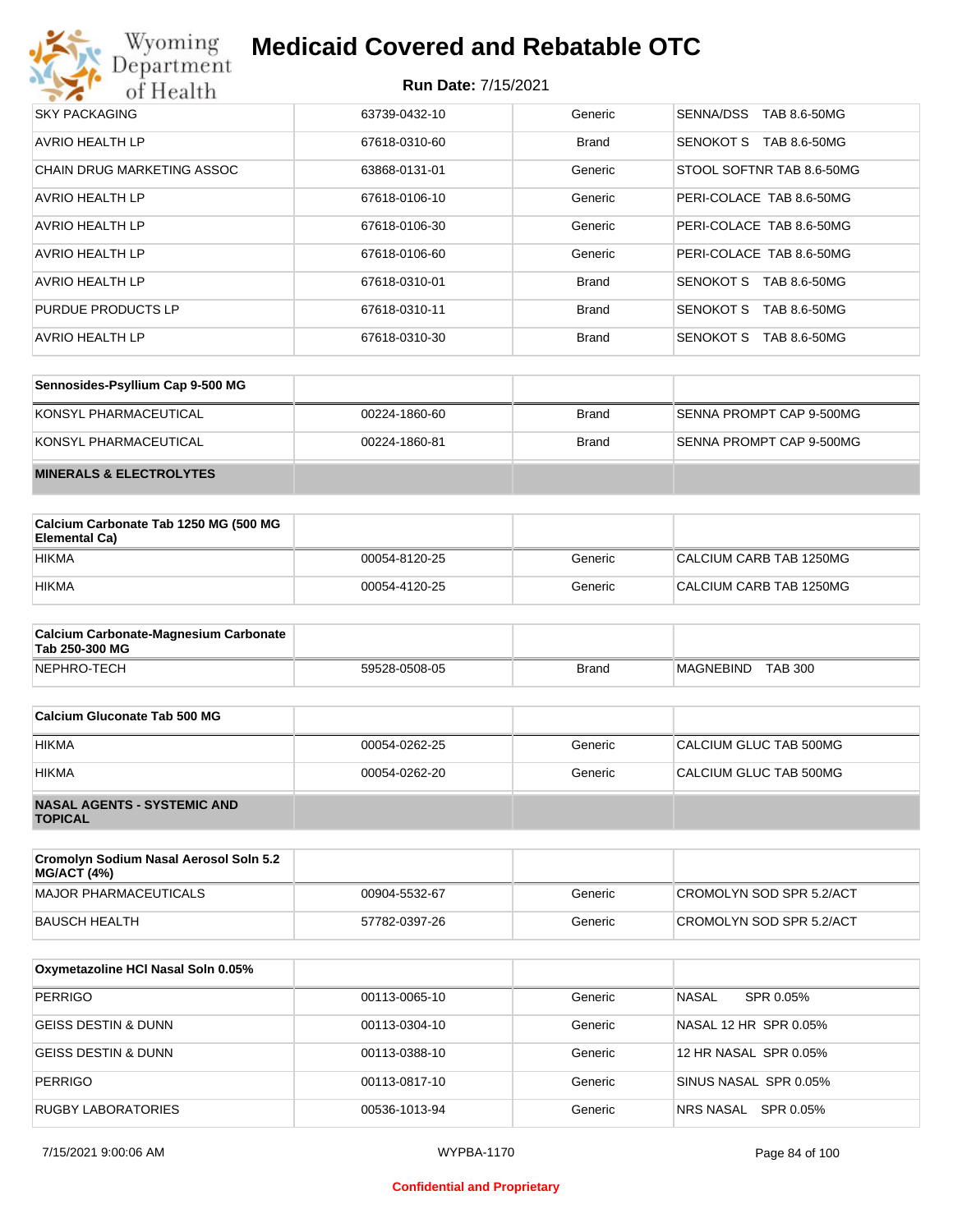

| Wyoming<br>Department        | <b>Medicaid Covered and Rebatable OTC</b> |         |                              |
|------------------------------|-------------------------------------------|---------|------------------------------|
| of Health                    | <b>Run Date: 7/15/2021</b>                |         |                              |
| <b>MAJOR PHARMACEUTICALS</b> | 00904-5711-30                             | Generic | NASAL DECONG SPR 0.05%       |
| <b>MAJOR PHARMACEUTICALS</b> | 00904-5711-35                             | Generic | NASAL DECONG SPR 0.05%       |
| <b>SELECT BRAND</b>          | 15127-0304-05                             | Generic | 12 HR NASAL SPR 0.05%        |
| <b>SELECT BRAND</b>          | 15127-0304-10                             | Generic | 12 HR NASAL SPR 0.05%        |
| <b>BERGEN BRUNSWIG</b>       | 24385-0304-10                             | Generic | 12 HR NASAL SPR 0.05%        |
| <b>BERGEN BRUNSWIG</b>       | 24385-0304-11                             | Generic | 12 HR NASAL SPR 0.05%        |
| <b>BERGEN BRUNSWIG</b>       | 24385-0352-10                             | Generic | GNP NASAL SPR 0.05%          |
| <b>BERGEN BRUNSWIG</b>       | 24385-0067-10                             | Generic | GNP NASAL SPR 0.05%          |
| <b>TOPCO</b>                 | 36800-0388-10                             | Generic | NO DRIP NASL SPR 0.05%       |
| <b>TOPCO</b>                 | 36800-0065-10                             | Generic | NASAL 12 HR SPR 0.05%        |
| <b>TOPCO</b>                 | 36800-0304-10                             | Generic | NASAL 12 HR SPR 0.05%        |
| <b>TOPCO</b>                 | 36800-0817-10                             | Generic | NASAL 12 HR SPR 0.05%        |
| <b>BERGEN BRUNSWIG</b>       | 24385-0498-10                             | Generic | 12 HR NASAL SPR 0.05%        |
| <b>TOPCO</b>                 | 36800-0688-05                             | Generic | SINUS RELIEF SPR 0.05%       |
| <b>PERRIGO</b>               | 45802-0410-59                             | Generic | NASAL RELIEF SPR 0.05%       |
| AMERISOURCE BERGEN DRUGS     | 46122-0165-10                             | Generic | GNP NASAL SPR 0.05%          |
| AMERISOURCE BERGEN DRUGS     | 46122-0165-11                             | Generic | GNP NASAL SPR 0.05%          |
| <b>MCKESSON SUNMARK</b>      | 49348-0028-27                             | Generic | SM NASAL 12H SPR 0.05%       |
| <b>MCKESSON SUNMARK</b>      | 49348-0230-27                             | Generic | SM NASAL<br>SPR 0.05%        |
| <b>MCKESSON SUNMARK</b>      | 49348-0231-27                             | Generic | <b>SM NASAL</b><br>SPR 0.05% |
| <b>MCKESSON SUNMARK</b>      | 49348-0472-27                             | Generic | SM 12-HOUR SPR 0.05%         |
| <b>MCKESSON SUNMARK</b>      | 49348-0130-27                             | Generic | SM NASAL<br>SPR 0.05%        |
| TARO                         | 51672-2030-03                             | Generic | NASAL DECONG SPR 0.05%       |
| <b>TARO</b>                  | 51672-2030-05                             | Generic | NASAL DECONG SPR 0.05%       |
| <b>MCKESSON</b>              | 62011-0080-01                             | Generic | HM NASAL<br>SPR 0.05%        |
| MCKESSON                     | 62011-0079-01                             | Generic | SINUS NASAL SPR 0.05%        |
| <b>MCKESSON</b>              | 62011-0081-01                             | Generic | HM NASAL<br>SPR 0.05%        |
| <b>RECKITT BENCKISER</b>     | 63824-0126-75                             | Generic | MUCINEX MS SPR 0.05%         |
| RB HEALTH (US)               | 63824-0127-75                             | Generic | MUCINEX FF SPR 0.05%         |

| <b>Phenylephrine HCI Nasal Soln 1%</b> |               |         |                           |
|----------------------------------------|---------------|---------|---------------------------|
| <b>GLAXO CONSUMER HEALTHCARE L.P.</b>  | 00067-2086-01 | Generic | 4-WAY FAST SPR 1%         |
| <b>GEISS DESTIN &amp; DUNN</b>         | 00113-0648-10 | Generic | NASAL FOUR SOL 1%         |
| <b>TOPCO</b>                           | 36800-0648-10 | Generic | NASAL FOUR SOL 1%         |
| <b>BERGEN BRUNSWIG</b>                 | 24385-0390-10 | Generic | <b>GNP NOSE</b><br>DRO 1% |
| <b>TOPCO</b>                           | 36800-0390-10 | Generic | <b>NOSE</b><br>DRO 1%     |
| LEADER BRAND PRODUCTS                  | 37205-0483-10 | Generic | DECONGESTANT SOL 1%       |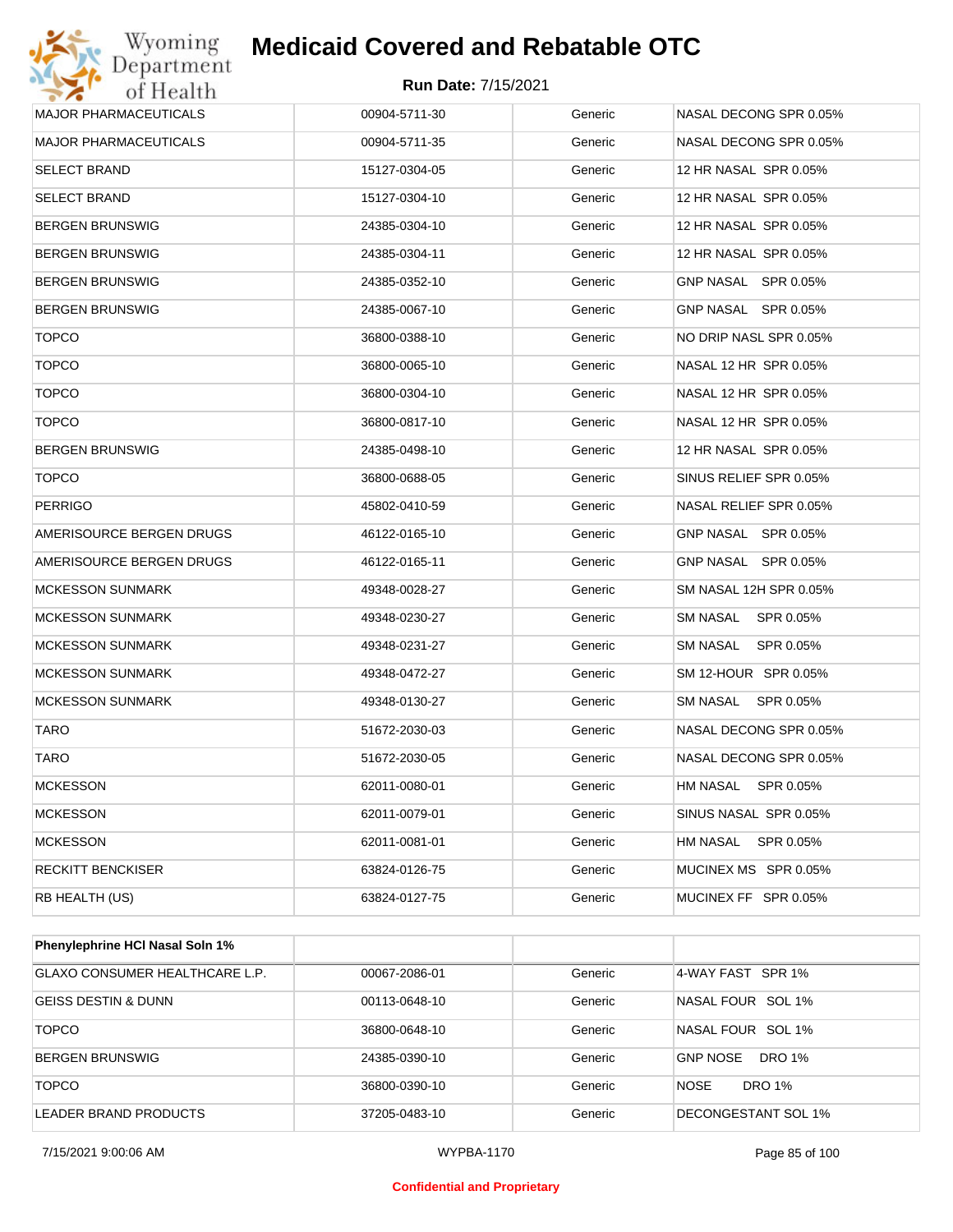| Wyoming<br>Department    | <b>Medicaid Covered and Rebatable OTC</b> |         |                          |  |
|--------------------------|-------------------------------------------|---------|--------------------------|--|
| of Health                | <b>Run Date: 7/15/2021</b>                |         |                          |  |
| <b>MCKESSON SUNMARK</b>  | 49348-0197-27                             | Generic | DRO 1%<br>SM NOSE        |  |
| AMERISOURCE BERGEN DRUGS | 46122-0149-03                             | Generic | GNP NASAL SPR 1%         |  |
| <b>MCKESSON</b>          | 62011-0085-01                             | Generic | <b>DRO 1%</b><br>HM NOSE |  |

| Phenylephrine HCI Tab 10 MG  |               |         |                       |
|------------------------------|---------------|---------|-----------------------|
| <b>PERRIGO</b>               | 00113-0094-23 | Generic | NASAL DECONG TAB 10MG |
| <b>PERRIGO</b>               | 00113-0094-89 | Generic | NASAL DECONG TAB 10MG |
| <b>PERRIGO</b>               | 00113-0094-68 | Generic | NASAL DECONG TAB 10MG |
| <b>MAJOR PHARMACEUTICALS</b> | 00904-5733-73 | Generic | SUDOGEST PE TAB 10MG  |
| <b>MAJOR PHARMACEUTICALS</b> | 00904-5733-49 | Generic | SUDOGEST PE TAB 10MG  |
| <b>BERGEN BRUNSWIG</b>       | 24385-0603-68 | Generic | NASAL DECONG TAB 10MG |
| <b>TOPCO</b>                 | 36800-0094-23 | Generic | NASAL DECONG TAB 10MG |
| <b>TOPCO</b>                 | 36800-0094-68 | Generic | NASAL DECONG TAB 10MG |
| <b>LEADER BRAND PRODUCTS</b> | 37205-0473-89 | Generic | NASAL DECONG TAB 10MG |
| <b>TOPCO</b>                 | 36800-0094-89 | Generic | NASAL DECONG TAB 10MG |
| <b>BERGEN BRUNSWIG</b>       | 24385-0603-89 | Generic | NASAL DECONG TAB 10MG |
| <b>TOPCO</b>                 | 36800-0094-47 | Generic | NASAL DECONG TAB 10MG |
| <b>LEADER BRAND PRODUCTS</b> | 37205-0473-69 | Generic | NASAL DECONG TAB 10MG |
| <b>MCKESSON SUNMARK</b>      | 49348-0700-48 | Generic | NASAL DECONG TAB 10MG |
| <b>MCKESSON SUNMARK</b>      | 49348-0700-07 | Generic | NASAL DECONG TAB 10MG |
| <b>MCKESSON</b>              | 62011-0077-01 | Generic | NASAL DECONG TAB 10MG |
| <b>MCKESSON</b>              | 62011-0077-02 | Generic | NASAL DECONG TAB 10MG |

| <b>Pseudoephedrine HCI Lig 15 MG/5ML</b> |               |         |                           |
|------------------------------------------|---------------|---------|---------------------------|
| <b>SILARX</b>                            | 54838-0104-40 | Generic | CHILD SILFED LIQ 15MG/5ML |
| <b>SILARX</b>                            | 54838-0104-70 | Generic | CHILD SILFED LIQ 15MG/5ML |

| <b>Pseudoephedrine HCI Lig 30 MG/5ML</b> |               |       |                            |
|------------------------------------------|---------------|-------|----------------------------|
| <b>RUGBY LABORATORIES</b>                | 00536-1850-97 | Brand | INASAL DECONG LIQ 30MG/5ML |

| <b>Pseudoephedrine HCI Syrup 30 MG/5ML</b> |               |       |                          |
|--------------------------------------------|---------------|-------|--------------------------|
| RUGBY LABORATORIES                         | 00536-1850-85 | Brand | NASAL DECON SYP 30MG/5ML |

| <b>Pseudoephedrine HCI Tab 30 MG</b> |               |         |                       |
|--------------------------------------|---------------|---------|-----------------------|
| GEISS DESTIN & DUNN                  | 00113-0432-62 | Generic | NASAL DECONG TAB 30MG |
| PERRIGO                              | 00113-2432-67 | Generic | NASAL DECONG TAB 30MG |
| PERRIGO                              | 00113-2432-62 | Generic | NASAL DECONG TAB 30MG |
| PERRIGO                              | 00113-2432-80 | Generic | NASAL DECONG TAB 30MG |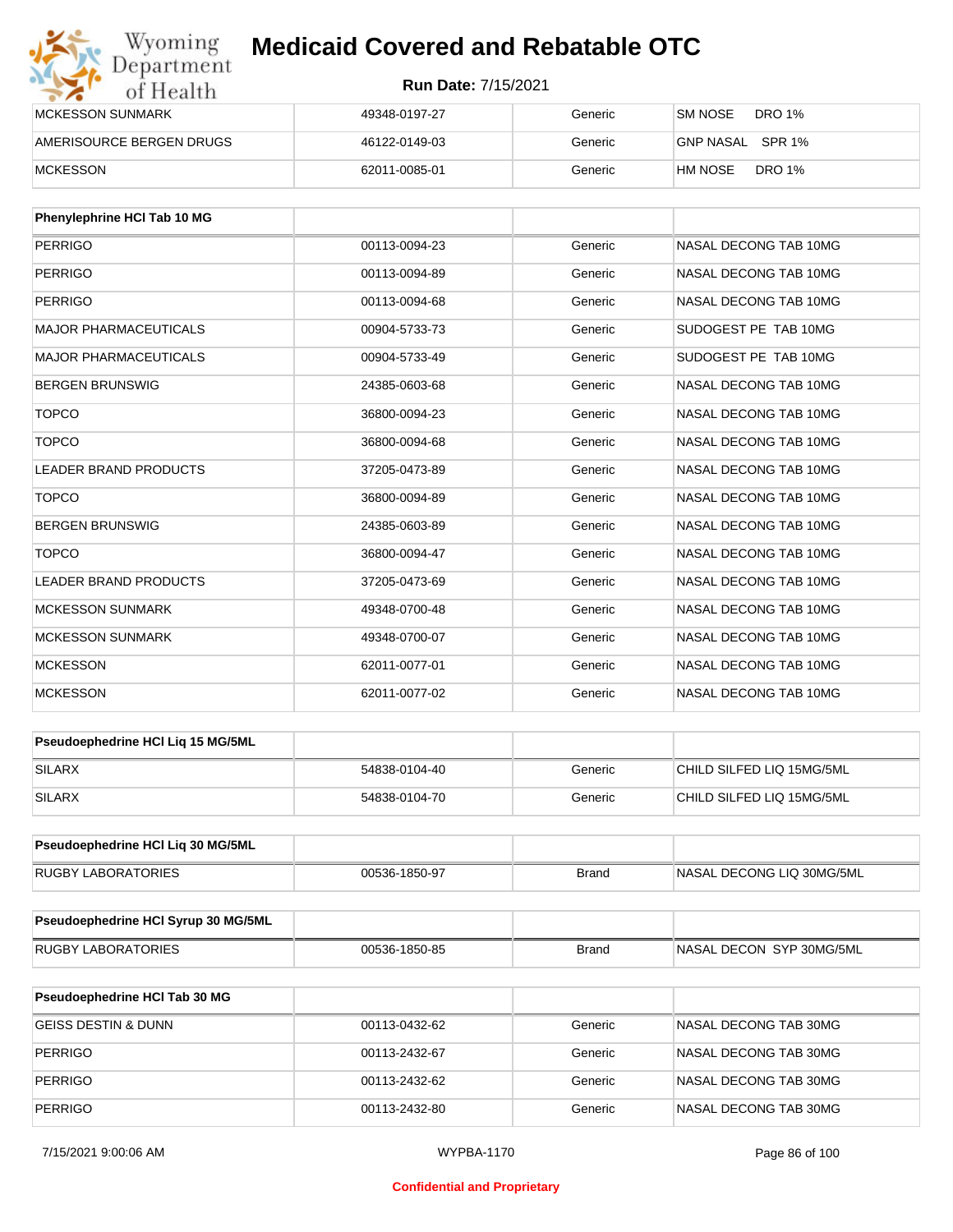#### **Run Date:** 7/15/2021

| Wyoming<br>Department             | <b>Medicaid Covered and Rebatable OTC</b> |         |                             |
|-----------------------------------|-------------------------------------------|---------|-----------------------------|
| of Health                         | <b>Run Date: 7/15/2021</b>                |         |                             |
| <b>RUGBY LABORATORIES</b>         | 00536-3607-35                             | Generic | NASAL DECONG TAB 30MG       |
| <b>MAJOR PHARMACEUTICALS</b>      | 00904-5053-60                             | Generic | <b>SUDOGEST</b><br>TAB 30MG |
| <b>MAJOR PHARMACEUTICALS</b>      | 00904-5053-59                             | Generic | <b>SUDOGEST</b><br>TAB 30MG |
| <b>MAJOR PHARMACEUTICALS</b>      | 00904-5053-24                             | Generic | <b>SUDOGEST</b><br>TAB 30MG |
| <b>MAJOR PHARMACEUTICALS</b>      | 00904-6338-60                             | Generic | <b>SUDOGEST</b><br>TAB 30MG |
| <b>BERGEN BRUNSWIG</b>            | 24385-0432-62                             | Generic | NASAL DECONG TAB 30MG       |
| <b>BERGEN BRUNSWIG</b>            | 24385-0432-80                             | Generic | NASAL DECONG TAB 30MG       |
| <b>TOPCO</b>                      | 36800-0432-62                             | Generic | NASAL DECONG TAB 30MG       |
| <b>TOPCO</b>                      | 36800-0432-67                             | Generic | NASAL DECONG TAB 30MG       |
| <b>LEADER BRAND PRODUCTS</b>      | 37205-0445-80                             | Generic | PSEUDOEPHEDR TAB 30MG       |
| PERRIGO PHARMACEUTICALS           | 45802-0432-62                             | Generic | PSEUDOEPHEDR TAB 30MG       |
| <b>MCKESSON SUNMARK</b>           | 49348-0024-04                             | Generic | SM NASAL DEC TAB 30MG       |
| <b>MCKESSON SUNMARK</b>           | 49348-0024-08                             | Generic | SM NASAL DEC TAB 30MG       |
| <b>MCKESSON SUNMARK</b>           | 49348-0024-34                             | Generic | SM NASAL DEC TAB 30MG       |
| <b>MCKESSON</b>                   | 62011-0078-01                             | Generic | NASAL DECONG TAB 30MG       |
| <b>MCKESSON</b>                   | 62011-0078-02                             | Generic | NASAL DECONG TAB 30MG       |
| <b>CHAIN DRUG MARKETING ASSOC</b> | 63868-0146-48                             | Generic | SUPHEDRINE TAB 30MG         |
| CHAIN DRUG MARKETING ASSOC        | 63868-0146-24                             | Generic | SUPHEDRINE TAB 30MG         |

| <b>Pseudoephedrine HCI Tab 60 MG</b> |               |         |                             |
|--------------------------------------|---------------|---------|-----------------------------|
| MAJOR PHARMACEUTICALS                | 00904-5125-46 | Generic | TAB 60MG<br><b>SUDOGEST</b> |
| MAJOR PHARMACEUTICALS                | 00904-5125-59 | Generic | TAB 60MG<br><b>SUDOGEST</b> |

| Pseudoephedrine HCI Tab ER 12HR 120<br>МG |               |         |                           |
|-------------------------------------------|---------------|---------|---------------------------|
| <b>GEISS DESTIN &amp; DUNN</b>            | 00113-0054-52 | Generic | DECONGESTANT TAB 120MG ER |
| <b>PERRIGO</b>                            | 00113-2054-60 | Generic | DECONGESTANT TAB 120MG ER |
| <b>MAJOR PHARMACEUTICALS</b>              | 00904-5803-15 | Generic | SUDOGEST<br>TAB 120MG ER  |
| <b>TOPCO</b>                              | 36800-0054-52 | Generic | DECONGESTANT TAB 120MG ER |
| <b>TOPCO</b>                              | 36800-0054-60 | Generic | DECONGESTANT TAB 120MG ER |
| <b>BERGEN BRUNSWIG</b>                    | 24385-0054-52 | Generic | PSEUDOEPHEDR TAB 120MG ER |
| <b>LEADER BRAND PRODUCTS</b>              | 37205-0446-52 | Generic | DECONGESTANT TAB 120MG ER |
| <b>MCKESSON SUNMARK</b>                   | 49348-0361-01 | Generic | DECONGESTANT TAB 120MG ER |
| AMERISOURCE BERGEN DRUGS                  | 46122-0166-60 | Generic | PSEUDOEPHEDR TAB 120MG ER |
| PERRIGO PHARMACEUTICALS                   | 45802-0107-52 | Generic | PSEUDOEPHEDR TAB 120MG ER |
| <b>OHM LABS</b>                           | 51660-0204-69 | Generic | PSEUDOEPHEDR TAB 120MG ER |
| <b>MCKESSON</b>                           | 62011-0087-01 | Generic | NASAL DECONG TAB 120MG ER |
| CHAIN DRUG MARKETING ASSOC                | 63868-0143-10 | Generic | OC SUPHEDRIN TAB 120MG SR |

#### **Confidential and Proprietary**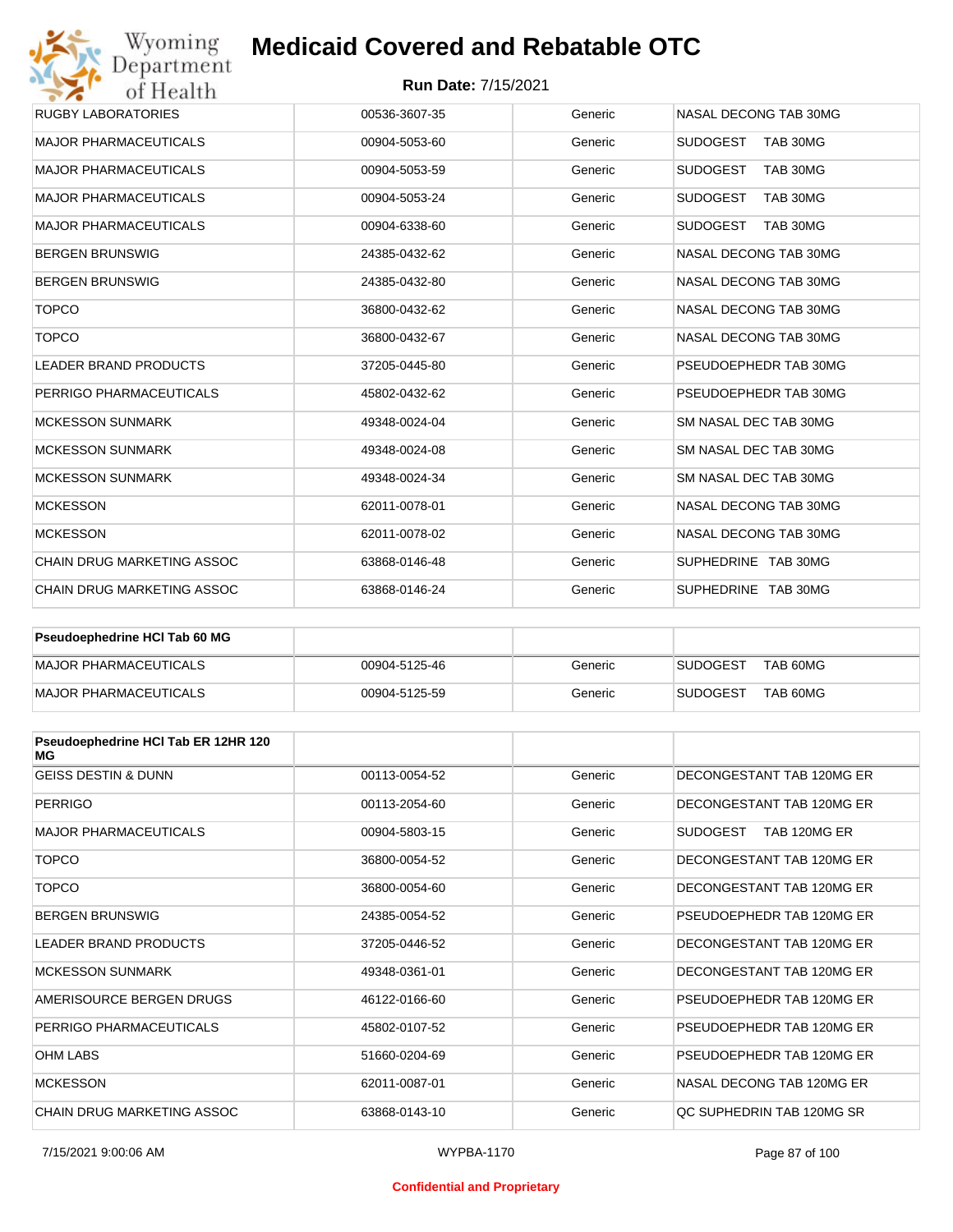

**Run Date:** 7/15/2021

**OPHTHALMIC AGENTS**

| Sodium Chloride Hypertonic Ophth Oint<br>5% |               |              |                              |
|---------------------------------------------|---------------|--------------|------------------------------|
| MAJOR PHARMACEUTICALS                       | 00904-5315-38 | Generic      | SOD CHLORIDE OIN 5% OP       |
| BAUSCH HEALTH                               | 24208-0385-55 | <b>Brand</b> | <b>MURO 128</b><br>OIN 5% OP |
| BAUSCH HEALTH                               | 24208-0385-56 | <b>Brand</b> | MURO 128<br>OIN 5% OP        |
| <b>AKORN</b>                                | 17478-0622-35 | Generic      | SOD CHLORIDE OIN 5% OP       |

| Sodium Chloride Hypertonic Ophth Soln<br>2% |               |       |          |           |
|---------------------------------------------|---------------|-------|----------|-----------|
| BAUSCH HEALTH                               | 24208-0276-15 | Brand | MURO 128 | SOL 2% OP |

| Sodium Chloride Hypertonic Ophth Soln<br>5%                 |               |              |                        |
|-------------------------------------------------------------|---------------|--------------|------------------------|
| <b>MAJOR PHARMACEUTICALS</b>                                | 00904-5314-35 | Generic      | SOD CHLORIDE SOL 5% OP |
| <b>AKORN</b>                                                | 17478-0623-12 | Generic      | SOD CHLORIDE SOL 5% OP |
| <b>BAUSCH HEALTH</b>                                        | 24208-0277-15 | <b>Brand</b> | MURO 128<br>SOL 5% OP  |
| <b>BAUSCH HEALTH</b>                                        | 24208-0277-30 | <b>Brand</b> | MURO 128<br>SOL 5% OP  |
| <b>PSYCHOTHERAPEUTIC AND</b><br>NEUROLOGICAL AGENTS - MISC. |               |              |                        |

| <b>Nicotine Polacrilex Gum 2 MG</b>   |               |              |                                         |
|---------------------------------------|---------------|--------------|-----------------------------------------|
| <b>PERRIGO</b>                        | 00113-0206-25 | Generic      | NICOTINE POL GUM 2MG MINT               |
| <b>GLAXO CONSUMER HEALTHCARE L.P.</b> | 00135-0157-07 | <b>Brand</b> | NICORETTE ST GUM 2MG ORIG               |
| <b>GLAXO CONSUMER HEALTHCARE L.P.</b> | 00135-0474-01 | <b>Brand</b> | <b>NICORETTE</b><br>GUM 2MG MINT        |
| <b>GLAXO CONSUMER HEALTHCARE L.P.</b> | 00135-0474-02 | <b>Brand</b> | <b>NICORETTE</b><br><b>GUM 2MG MINT</b> |
| <b>GLAXO CONSUMER HEALTHCARE L.P.</b> | 00135-0157-10 | <b>Brand</b> | <b>NICORETTE</b><br><b>GUM 2MG ORIG</b> |
| <b>GLAXO CONSUMER HEALTHCARE L.P.</b> | 00135-0225-03 | <b>Brand</b> | <b>NICORETTE</b><br><b>GUM 2MG MINT</b> |
| <b>GLAXO CONSUMER HEALTHCARE L.P.</b> | 00135-0229-04 | <b>Brand</b> | <b>NICORETTE</b><br><b>GUM 2MG MINT</b> |
| <b>GLAXO CONSUMER HEALTHCARE L.P.</b> | 00135-0241-05 | <b>Brand</b> | <b>NICORETTE</b><br><b>GUM 2MGFRUIT</b> |
| <b>GLAXO CONSUMER HEALTHCARE L.P.</b> | 00135-0241-08 | <b>Brand</b> | <b>NICORETTE</b><br><b>GUM 2MGFRUIT</b> |
| <b>GLAXO CONSUMER HEALTHCARE L.P.</b> | 00135-0466-05 | <b>Brand</b> | <b>NICORETTE</b><br><b>GUM 2MG CINN</b> |
| GLAXO CONSUMER HEALTHCARE L.P.        | 00135-0474-05 | <b>Brand</b> | <b>NICORETTE</b><br><b>GUM 2MG MINT</b> |
| <b>GLAXO CONSUMER HEALTHCARE L.P.</b> | 00135-0474-08 | <b>Brand</b> | <b>NICORETTE</b><br><b>GUM 2MG MINT</b> |
| <b>GLAXO CONSUMER HEALTHCARE L.P.</b> | 00135-0157-11 | <b>Brand</b> | <b>NICORETTE</b><br><b>GUM 2MG ORIG</b> |
| <b>GLAXO CONSUMER HEALTHCARE L.P.</b> | 00135-0225-02 | <b>Brand</b> | NICORETTE ST GUM 2MG MINT               |
| <b>GLAXO CONSUMER HEALTHCARE L.P.</b> | 00135-0229-05 | <b>Brand</b> | <b>NICORETTE</b><br><b>GUM 2MG MINT</b> |
| <b>GLAXO CONSUMER HEALTHCARE L.P.</b> | 00135-0241-03 | <b>Brand</b> | <b>NICORETTE</b><br><b>GUM 2MGFRUIT</b> |
| <b>GLAXO CONSUMER HEALTHCARE L.P.</b> | 00135-0241-06 | <b>Brand</b> | <b>NICORETTE</b><br><b>GUM 2MGFRUIT</b> |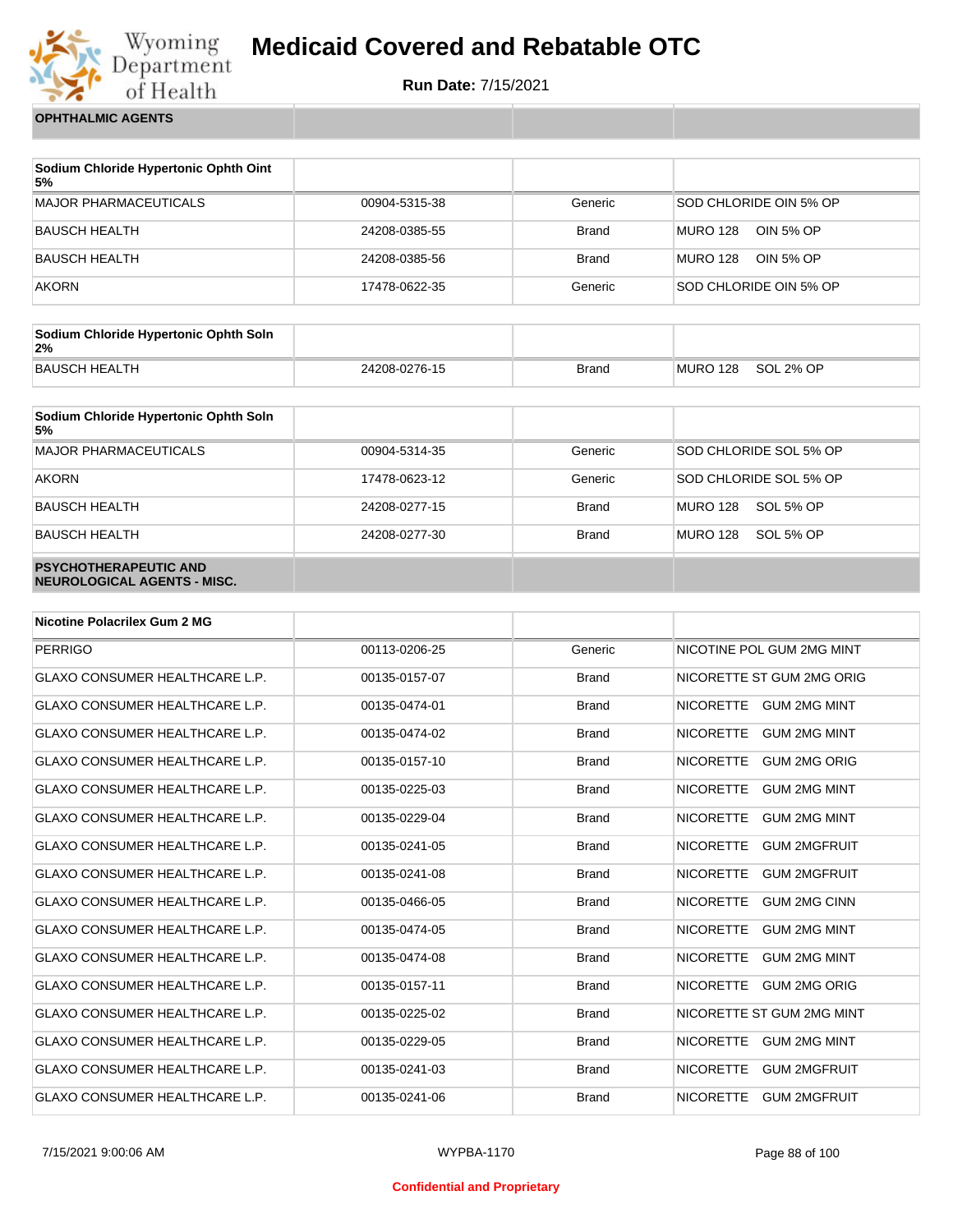| <b>GLAXO CONSUMER HEALTHCARE L.P.</b> | 00135-0466-03 | <b>Brand</b> | NICORETTE GUM 2MG CINN           |
|---------------------------------------|---------------|--------------|----------------------------------|
| GLAXO CONSUMER HEALTHCARE L.P.        | 00135-0474-03 | <b>Brand</b> | NICORETTE GUM 2MG MINT           |
| GLAXO CONSUMER HEALTHCARE L.P.        | 00135-0241-02 | <b>Brand</b> | NICORETTE GUM 2MGFRUIT           |
| <b>GLAXO CONSUMER HEALTHCARE L.P.</b> | 00135-0466-01 | <b>Brand</b> | NICORETTE GUM 2MG CINN           |
| GLAXO CONSUMER HEALTHCARE L.P.        | 00135-0466-02 | <b>Brand</b> | NICORETTE GUM 2MG CINN           |
| <b>RUGBY LABORATORIES</b>             | 00536-1362-06 | Generic      | NICOTINE POL GUM 2MG             |
| <b>RUGBY LABORATORIES</b>             | 00536-1362-23 | Generic      | NICOTINE POL GUM 2MG             |
| <b>RUGBY LABORATORIES</b>             | 00536-1362-34 | Generic      | NICOTINE POL GUM 2MG             |
| <b>RUGBY LABORATORIES</b>             | 00536-3029-06 | Generic      | NICOTINE POL GUM 2MG ORIG        |
| <b>RUGBY LABORATORIES</b>             | 00536-3029-23 | Generic      | NICOTINE POL GUM 2MG ORIG        |
| <b>RUGBY LABORATORIES</b>             | 00536-3029-34 | Generic      | NICOTINE POL GUM 2MG ORIG        |
| <b>RUGBY LABORATORIES</b>             | 00536-3386-01 | Generic      | NICOTINE POL GUM 2MGFRUIT        |
| <b>RUGBY LABORATORIES</b>             | 00536-3112-37 | Generic      | NICOTINE POL GUM 2MG MINT        |
| <b>MAJOR PHARMACEUTICALS</b>          | 00904-5734-11 | Generic      | NICORELIEF GUM 2MG ORIG          |
| <b>MAJOR PHARMACEUTICALS</b>          | 00904-5734-51 | Generic      | NICORELIEF GUM 2MG ORIG          |
| <b>RUGBY LABORATORIES</b>             | 00536-3112-01 | Generic      | NICOTINE POL GUM 2MG MINT        |
| <b>RUGBY LABORATORIES</b>             | 00536-3404-01 | Generic      | NICOTINE POL GUM 2MG CINN        |
| <b>MAJOR PHARMACEUTICALS</b>          | 00904-5736-51 | Generic      | NICORELIEF GUM 2MG MINT          |
| <b>MAJOR PHARMACEUTICALS</b>          | 00904-5736-11 | Generic      | NICORELIEF GUM 2MG MINT          |
| <b>BERGEN BRUNSWIG</b>                | 24385-0170-58 | Generic      | <b>GNP NICOTINE GUM 2MG MINT</b> |
| <b>TOPCO</b>                          | 36800-0456-78 | Generic      | NICOTINE POL GUM 2MG MINT        |
| <b>TOPCO</b>                          | 36800-0029-25 | Generic      | NICOTINE POL GUM 2MG ORIG        |
| <b>TOPCO</b>                          | 36800-0352-78 | Generic      | NICOTINE POL GUM 2MGFRUIT        |
| <b>LEADER BRAND PRODUCTS</b>          | 37205-0967-58 | Generic      | NICOTINE POL GUM 2MG MINT        |
| <b>BERGEN BRUNSWIG</b>                | 24385-0594-71 | Generic      | <b>GNP NICOTINE GUM 2MG MINT</b> |
| <b>TOPCO</b>                          | 36800-0206-25 | Generic      | NICOTINE POL GUM 2MG MINT        |
| LEADER BRAND PRODUCTS                 | 37205-0203-71 | Generic      | NICOTINE POL GUM 2MG             |
| LEADER BRAND PRODUCTS                 | 37205-0967-78 | Generic      | NICOTINE POL GUM 2MG MINT        |
| AMERISOURCE BERGEN DRUGS              | 46122-0173-20 | Generic      | <b>GNP NICOTINE GUM 2MG ORIG</b> |
| <b>PERRIGO</b>                        | 45802-0206-25 | Generic      | NICOTINE POL GUM 2MG MINT        |
| <b>MCKESSON SUNMARK</b>               | 49348-0691-36 | Generic      | SM NICOTINE GUM 2MG MINT         |
| <b>MCKESSON SUNMARK</b>               | 49348-0787-10 | Generic      | SM NICOTINE GUM 2MG MINT         |
| <b>MCKESSON SUNMARK</b>               | 49348-0573-08 | Generic      | SM NICOTINE GUM 2MG              |
| <b>MCKESSON SUNMARK</b>               | 49348-0573-36 | Generic      | SM NICOTINE GUM 2MG              |
| <b>MCKESSON</b>                       | 62011-0047-02 | Generic      | HM NICOTINE GUM 2MG MINT         |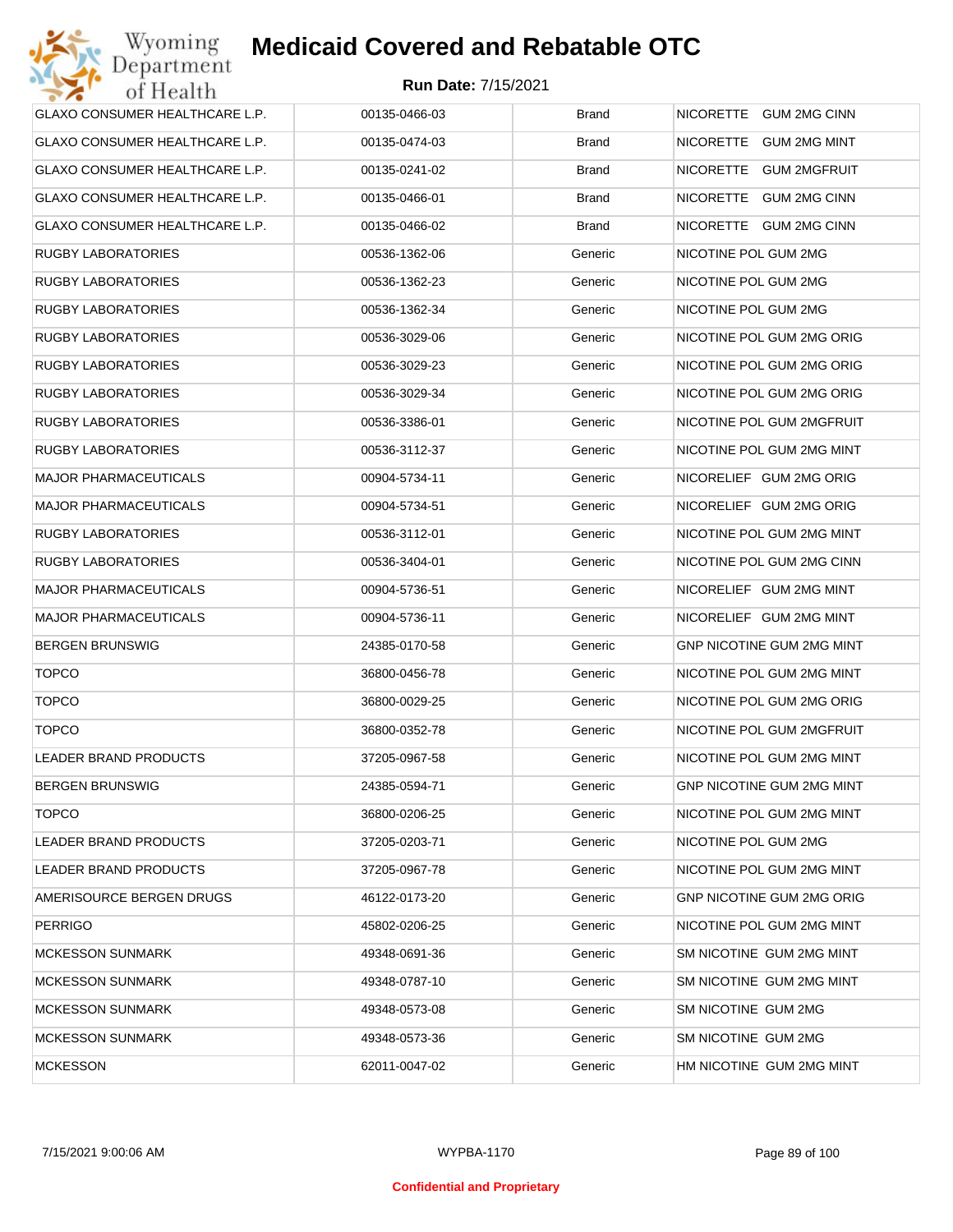

| Nicotine Polacrilex Gum 4 MG          |               |              |                            |
|---------------------------------------|---------------|--------------|----------------------------|
| <b>PERRIGO</b>                        | 00113-0422-25 | Generic      | NICOTINE POL GUM 4MG MINT  |
| PERRIGO PHARMACEUTICALS               | 00113-0532-78 | Generic      | <b>NICOTINE</b><br>GUM 4MG |
| GLAXO CONSUMER HEALTHCARE L.P.        | 00135-0158-07 | <b>Brand</b> | NICORETTE ST GUM 4MG ORIG  |
| GLAXO CONSUMER HEALTHCARE L.P.        | 00135-0226-02 | <b>Brand</b> | NICORETTE GUM 4MG MINT     |
| GLAXO CONSUMER HEALTHCARE L.P.        | 00135-0226-03 | <b>Brand</b> | NICORETTE GUM 4MG MINT     |
| GLAXO CONSUMER HEALTHCARE L.P.        | 00135-0242-01 | <b>Brand</b> | NICORETTE GUM 4MGFRUIT     |
| <b>GLAXO CONSUMER HEALTHCARE L.P.</b> | 00135-0242-02 | <b>Brand</b> | NICORETTE GUM 4MGFRUIT     |
| GLAXO CONSUMER HEALTHCARE L.P.        | 00135-0242-03 | <b>Brand</b> | NICORETTE GUM 4MGFRUIT     |
| GLAXO CONSUMER HEALTHCARE L.P.        | 00135-0242-05 | <b>Brand</b> | NICORETTE GUM 4MGFRUIT     |
| GLAXO CONSUMER HEALTHCARE L.P.        | 00135-0242-06 | <b>Brand</b> | NICORETTE GUM 4MGFRUIT     |
| <b>GLAXO CONSUMER HEALTHCARE L.P.</b> | 00135-0158-10 | <b>Brand</b> | NICORETTE GUM 4MG ORIG     |
| GLAXO CONSUMER HEALTHCARE L.P.        | 00135-0230-04 | <b>Brand</b> | NICORETTE GUM 4MG MINT     |
| <b>GLAXO CONSUMER HEALTHCARE L.P.</b> | 00135-0467-03 | <b>Brand</b> | NICORETTE GUM 4MG CINN     |
| GLAXO CONSUMER HEALTHCARE L.P.        | 00135-0158-11 | <b>Brand</b> | NICORETTE GUM 4MG ORIG     |
| <b>GLAXO CONSUMER HEALTHCARE L.P.</b> | 00135-0230-05 | <b>Brand</b> | NICORETTE GUM 4MG MINT     |
| GLAXO CONSUMER HEALTHCARE L.P.        | 00135-0242-08 | <b>Brand</b> | NICORETTE GUM 4MGFRUIT     |
| GLAXO CONSUMER HEALTHCARE L.P.        | 00135-0467-02 | <b>Brand</b> | NICORETTE GUM 4MG CINN     |
| GLAXO CONSUMER HEALTHCARE L.P.        | 00135-0467-05 | <b>Brand</b> | NICORETTE GUM 4MG CINN     |
| GLAXO CONSUMER HEALTHCARE L.P.        | 00135-0475-08 | <b>Brand</b> | NICORETTE GUM 4MG MINT     |
| GLAXO CONSUMER HEALTHCARE L.P.        | 00135-0475-01 | <b>Brand</b> | NICORETTE GUM 4MG MINT     |
| GLAXO CONSUMER HEALTHCARE L.P.        | 00135-0475-02 | <b>Brand</b> | NICORETTE GUM 4MG MINT     |
| GLAXO CONSUMER HEALTHCARE L.P.        | 00135-0475-03 | <b>Brand</b> | NICORETTE GUM 4MG MINT     |
| <b>GLAXO CONSUMER HEALTHCARE L.P.</b> | 00135-0475-05 | <b>Brand</b> | NICORETTE GUM 4MG MINT     |
| RUGBY LABORATORIES                    | 00536-3387-01 | Generic      | NICOTINE POL GUM 4MG       |
| RUGBY LABORATORIES                    | 00536-1372-06 | Generic      | NICOTINE POL GUM 4MG MINT  |
| <b>RUGBY LABORATORIES</b>             | 00536-1372-34 | Generic      | NICOTINE POL GUM 4MG MINT  |
| <b>RUGBY LABORATORIES</b>             | 00536-3030-06 | Generic      | NICOTINE POL GUM 4MG ORIG  |
| <b>RUGBY LABORATORIES</b>             | 00536-3113-37 | Generic      | NICOTINE POL GUM 4MG MINT  |
| <b>RUGBY LABORATORIES</b>             | 00536-1372-23 | Generic      | NICOTINE POL GUM 4MG MINT  |
| <b>RUGBY LABORATORIES</b>             | 00536-3030-23 | Generic      | NICOTINE POL GUM 4MG ORIG  |
| <b>RUGBY LABORATORIES</b>             | 00536-3113-01 | Generic      | NICOTINE POL GUM 4MG MINT  |
| RUGBY LABORATORIES                    | 00536-3405-01 | Generic      | NICOTINE POL GUM 4MG       |
| <b>MAJOR PHARMACEUTICALS</b>          | 00904-5735-11 | Generic      | NICORELIEF GUM 4MG ORIG    |
| <b>MAJOR PHARMACEUTICALS</b>          | 00904-5735-51 | Generic      | NICORELIEF GUM 4MG ORIG    |
| MAJOR PHARMACEUTICALS                 | 00904-5737-11 | Generic      | NICORELIEF GUM 4MG MINT    |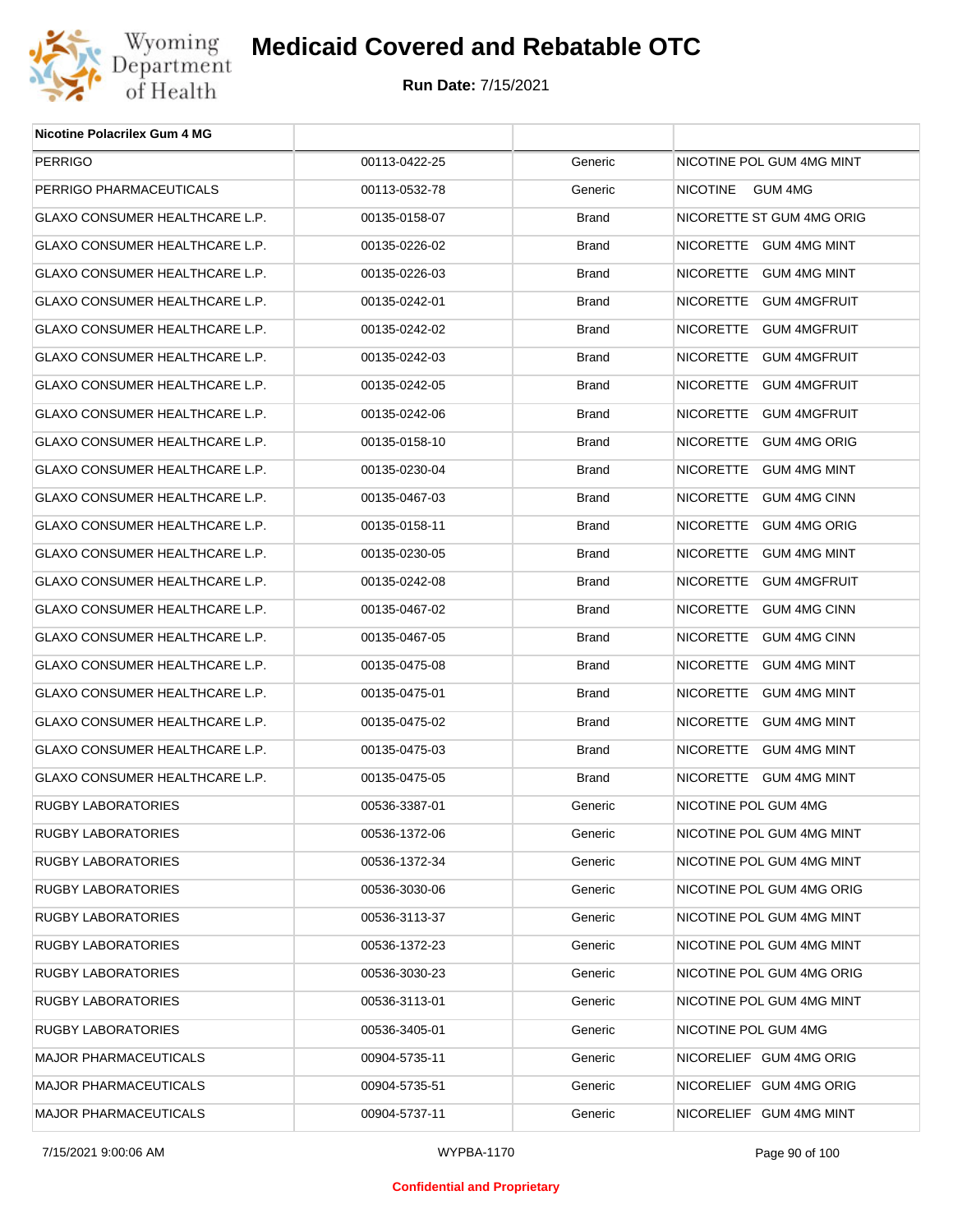## Wyoming<br>Department<br>of Health

## **Medicaid Covered and Rebatable OTC**

| <b>MAJOR PHARMACEUTICALS</b> | 00904-5737-51 | Generic | NICORELIEF GUM 4MG MINT          |
|------------------------------|---------------|---------|----------------------------------|
| <b>TOPCO</b>                 | 36800-0422-71 | Generic | NICOTINE POL GUM 4MG MINT        |
| <b>TOPCO</b>                 | 36800-0532-78 | Generic | NICOTINE POL GUM 4MG MINT        |
| <b>LEADER BRAND PRODUCTS</b> | 37205-0204-71 | Generic | NICOTINE POL GUM 4MG             |
| <b>BERGEN BRUNSWIG</b>       | 24385-0598-71 | Generic | <b>GNP NICOTINE GUM 4MG MINT</b> |
| <b>TOPCO</b>                 | 36800-0170-71 | Generic | NICOTINE POL GUM 4MG ORIG        |
| <b>TOPCO</b>                 | 36800-0854-78 | Generic | NICOTINE POL GUM 4MGFRUIT        |
| <b>TOPCO</b>                 | 36800-0170-25 | Generic | NICOTINE POL GUM 4MG ORIG        |
| <b>PERRIGO</b>               | 45802-0001-25 | Generic | NICOTINE POL GUM 4MG MINT        |
| <b>LEADER BRAND PRODUCTS</b> | 37205-0968-78 | Generic | NICOTINE POL GUM 4MG MINT        |
| <b>MCKESSON SUNMARK</b>      | 49348-0572-08 | Generic | SM NICOTINE GUM 4MG              |
| <b>MCKESSON SUNMARK</b>      | 49348-0572-36 | Generic | SM NICOTINE GUM 4MG              |
| <b>LEADER BRAND PRODUCTS</b> | 37205-0968-58 | Generic | NICOTINE POL GUM 4MG MINT        |
| <b>PERRIGO</b>               | 45802-0110-78 | Generic | NICOTINE POL GUM 4MG MINT        |
| AMERISOURCE BERGEN DRUGS     | 46122-0286-60 | Generic | <b>GNP NICOTINE GUM 4MG MINT</b> |
| <b>MCKESSON SUNMARK</b>      | 49348-0692-36 | Generic | SM NICOTINE GUM 4MG MINT         |
| <b>MCKESSON SUNMARK</b>      | 49348-0788-10 | Generic | SM NICOTINE GUM 4MG MINT         |
| <b>MCKESSON</b>              | 62011-0170-01 | Generic | HM NICOTINE GUM 4MG MINT         |
|                              |               |         |                                  |

| <b>Nicotine Polacrilex Lozenge 2 MG</b> |               |              |                                         |
|-----------------------------------------|---------------|--------------|-----------------------------------------|
| PERRIGO PHARMACEUTICALS                 | 00113-0344-05 | Generic      | NICOTINE POL LOZ 2MG MINT               |
| <b>GLAXO CONSUMER HEALTHCARE L.P.</b>   | 00135-0510-03 | <b>Brand</b> | <b>NICORETTE</b><br>LOZ 2MG MINT        |
| <b>GLAXO CONSUMER HEALTHCARE L.P.</b>   | 00135-0508-02 | <b>Brand</b> | <b>NICORETTE</b><br><b>LOZ 2MG MINT</b> |
| <b>GLAXO CONSUMER HEALTHCARE L.P.</b>   | 00135-0510-05 | <b>Brand</b> | <b>NICORETTE</b><br>LOZ 2MG MINT        |
| <b>GLAXO CONSUMER HEALTHCARE L.P.</b>   | 00135-0508-03 | <b>Brand</b> | <b>NICORETTE</b><br>LOZ 2MG MINT        |
| <b>GLAXO CONSUMER HEALTHCARE L.P.</b>   | 00135-0510-01 | <b>Brand</b> | <b>NICORETTE</b><br><b>LOZ 2MG MINT</b> |
| <b>GLAXO CONSUMER HEALTHCARE L.P.</b>   | 00135-0510-02 | <b>Brand</b> | <b>NICORETTE</b><br>LOZ 2MG MINT        |
| <b>GLAXO CONSUMER HEALTHCARE L.P.</b>   | 00135-0512-01 | <b>Brand</b> | <b>NICORETTE</b><br>LOZ 2MG CHRY        |
| <b>GLAXO CONSUMER HEALTHCARE L.P.</b>   | 00135-0512-05 | <b>Brand</b> | <b>NICORETTE</b><br>LOZ 2MG CHRY        |
| <b>RUGBY LABORATORIES</b>               | 00536-1038-81 | Generic      | NICOTINE POL LOZ 2MG MINT               |
| <b>GLAXO CONSUMER HEALTHCARE L.P.</b>   | 00135-0514-03 | <b>Brand</b> | NICORETTE LOZ 2MG ORIG                  |
| <b>TOPCO</b>                            | 36800-0344-05 | Generic      | NICOTINE POL LOZ 2MG MINT               |
| <b>LEADER BRAND PRODUCTS</b>            | 37205-0987-69 | Generic      | NICOTINE POL LOZ 2MG MINT               |
| PERRIGO PHARMACEUTICALS                 | 45802-0344-05 | Generic      | NICOTINE POL LOZ 2MG MINT               |
| AMERISOURCE BERGEN DRUGS                | 46122-0176-08 | Generic      | GNP NICOTINE LOZ 2MG MINT               |
| AMERISOURCE BERGEN DRUGS                | 46122-0254-15 | Generic      | <b>GNP NICOTINE LOZ MINI 2MG</b>        |
| <b>MCKESSON SUNMARK</b>                 | 49348-0852-16 | Generic      | SM NICOTINE LOZ 2MG MINT                |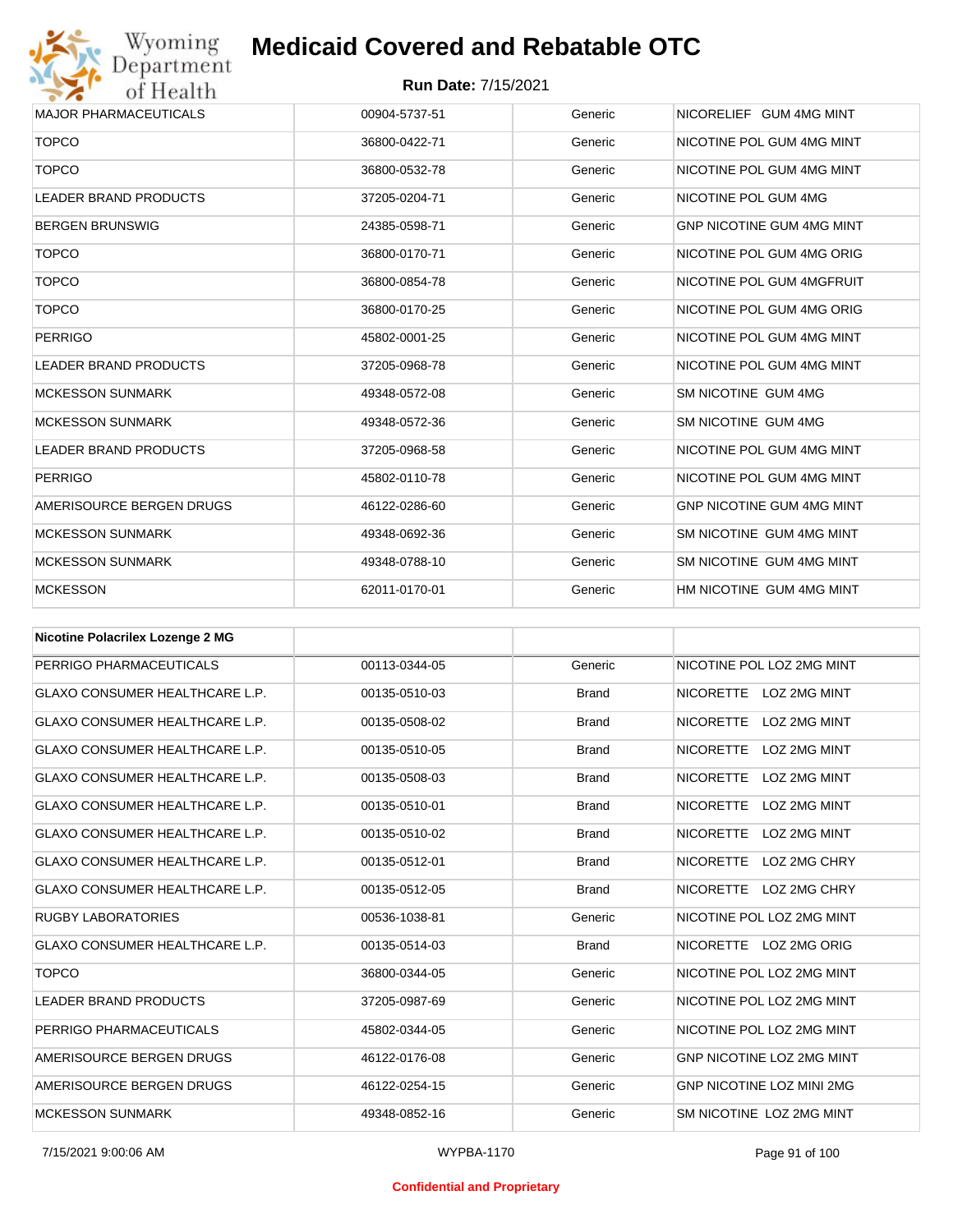# Wyoming<br>Department<br>of Health

## **Medicaid Covered and Rebatable OTC**

| <b>MCKESSON</b> | 62011-0048-01 | Generic | HM NICOTINE LOZ 2MG MINT |
|-----------------|---------------|---------|--------------------------|
| <b>MCKESSON</b> | 62011-0199-01 | Generic | HM NICOTINE LOZ 2MG MINT |

| <b>Nicotine Polacrilex Lozenge 4 MG</b> |               |              |                                         |
|-----------------------------------------|---------------|--------------|-----------------------------------------|
| <b>GEISS DESTIN &amp; DUNN</b>          | 00113-0873-05 | Generic      | NICOTINE POL LOZ 4MG MINT               |
| <b>GLAXO CONSUMER HEALTHCARE L.P.</b>   | 00135-0511-05 | <b>Brand</b> | <b>NICORETTE</b><br>LOZ 4MG MINT        |
| <b>GLAXO CONSUMER HEALTHCARE L.P.</b>   | 00135-0511-02 | <b>Brand</b> | <b>NICORETTE</b><br>LOZ 4MG MINT        |
| <b>GLAXO CONSUMER HEALTHCARE L.P.</b>   | 00135-0513-05 | <b>Brand</b> | <b>NICORETTE</b><br>LOZ 4MG CHRY        |
| <b>GLAXO CONSUMER HEALTHCARE L.P.</b>   | 00135-0515-03 | <b>Brand</b> | <b>NICORETTE</b><br>LOZ 4MG ORIG        |
| <b>GLAXO CONSUMER HEALTHCARE L.P.</b>   | 00135-0509-02 | <b>Brand</b> | <b>NICORETTE</b><br><b>LOZ 4MG MINT</b> |
| <b>GLAXO CONSUMER HEALTHCARE L.P.</b>   | 00135-0509-03 | <b>Brand</b> | <b>NICORETTE</b><br>LOZ 4MG MINT        |
| <b>GLAXO CONSUMER HEALTHCARE L.P.</b>   | 00135-0513-01 | <b>Brand</b> | <b>NICORETTE</b><br>LOZ 4MG CHRY        |
| <b>GLAXO CONSUMER HEALTHCARE L.P.</b>   | 00135-0511-01 | <b>Brand</b> | NICORETTE LOZ 4MG MINT                  |
| <b>RUGBY LABORATORIES</b>               | 00536-1039-81 | Generic      | NICOTINE POL LOZ 4MG MINT               |
| <b>TOPCO</b>                            | 36800-0873-05 | Generic      | NICOTINE POL LOZ 4MG MINT               |
| <b>LEADER BRAND PRODUCTS</b>            | 37205-0988-69 | Generic      | NICOTINE POL LOZ 4MG MINT               |
| PERRIGO PHARMACEUTICALS                 | 45802-0873-05 | Generic      | NICOTINE POL LOZ 4MG MINT               |
| AMERISOURCE BERGEN DRUGS                | 46122-0177-08 | Generic      | GNP NICOTINE LOZ 4MG MINT               |
| AMERISOURCE BERGEN DRUGS                | 46122-0255-15 | Generic      | <b>GNP NICOTINE LOZ 4MG MINT</b>        |
| <b>MCKESSON SUNMARK</b>                 | 49348-0853-16 | Generic      | SM NICOTINE LOZ 4MG MINT                |
| <b>MCKESSON</b>                         | 62011-0171-02 | Generic      | HM NICOTINE LOZ 4MG MINT                |
| <b>MCKESSON</b>                         | 62011-0171-01 | Generic      | HM NICOTINE LOZ 4MG MINT                |
| <b>MCKESSON</b>                         | 62011-0200-01 | Generic      | HM NICOTINE LOZ 4MG MINT                |

| Nicotine TD Patch 24 HR Kit 21-14-7<br>MG/24HR |               |         |                            |
|------------------------------------------------|---------------|---------|----------------------------|
| IDR.REDDY'S LABORATORIES                       | 00067-6045-56 | Generic | INICOTINE SYS KIT TRANSDER |
| DR.REDDY'S LABORATORIES, INC.                  | 43598-0445-56 | Generic | NICOTINE SYS KIT TRANSDER  |

| Nicotine TD Patch 24HR 14 MG/24HR |               |              |                                        |
|-----------------------------------|---------------|--------------|----------------------------------------|
| DR.REDDY'S LABORATORIES           | 00067-5125-07 | Generic      | <b>NICOTINE</b><br><b>DIS 14MG/24H</b> |
| <b>MCKESSON SUNMARK</b>           | 00067-6129-14 | Generic      | SM NICOTINE DIS 14MG/24H               |
| GLAXO CONSUMER HEALTHCARE L.P.    | 00135-0195-05 | <b>Brand</b> | NICODERM CO DIS 14MG/24H               |
| DR.REDDY'S LABORATORIES           | 00067-5125-14 | Generic      | <b>NICOTINE</b><br><b>DIS 14MG/24H</b> |
| GLAXO CONSUMER HEALTHCARE L.P.    | 00135-0195-02 | <b>Brand</b> | NICODERM CO DIS 14MG/24H               |
| GLAXO CONSUMER HEALTHCARE L.P.    | 00135-0195-03 | <b>Brand</b> | NICODERM CO DIS 14MG/24H               |
| <b>RUGBY LABORATORIES</b>         | 00536-5895-88 | Generic      | NICOTINE TD DIS 14MG/24H               |
| LEADER BRAND PRODUCTS             | 37205-0361-74 | Generic      | NICOTINE TD DIS 14MG/24H               |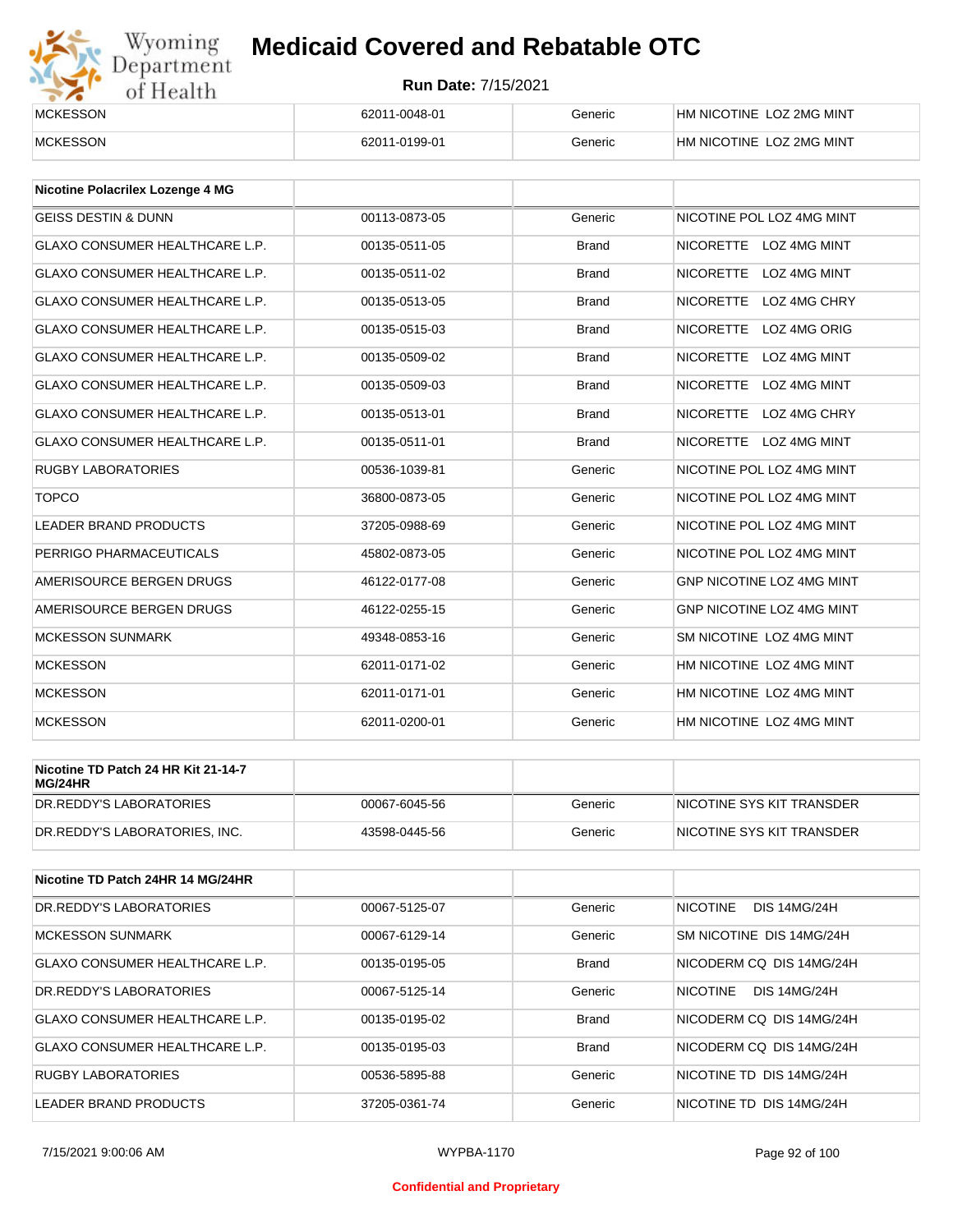| Wyoming<br>Department         | <b>Medicaid Covered and Rebatable OTC</b><br><b>Run Date: 7/15/2021</b> |         |                          |  |
|-------------------------------|-------------------------------------------------------------------------|---------|--------------------------|--|
| of Health                     |                                                                         |         |                          |  |
| DR.REDDY'S LABORATORIES, INC. | 43598-0447-70                                                           | Generic | NICOTINE TD DIS 14MG/24H |  |
| DR.REDDY'S LABORATORIES, INC. | 43598-0447-74                                                           | Generic | NICOTINE TD DIS 14MG/24H |  |
| <b>MCKESSON</b>               | 62011-0172-01                                                           | Generic | HM NICOTINE DIS 14MG/24H |  |

| Nicotine TD Patch 24HR 21 MG/24HR     |               |              |                                        |
|---------------------------------------|---------------|--------------|----------------------------------------|
| DR. REDDY'S LABORATORIES              | 00067-5126-07 | Generic      | <b>NICOTINE</b><br><b>DIS 21MG/24H</b> |
| DR. REDDY'S LABORATORIES              | 00067-5126-14 | Generic      | <b>NICOTINE</b><br><b>DIS 21MG/24H</b> |
| DR. REDDY'S LABORATORIES              | 00067-5126-28 | Generic      | <b>NICOTINE</b><br>DIS 21MG/24H        |
| <b>GLAXO CONSUMER HEALTHCARE L.P.</b> | 00135-0145-02 | <b>Brand</b> | NICODERM CO DIS 21MG/24H               |
| <b>GLAXO CONSUMER HEALTHCARE L.P.</b> | 00135-0194-02 | <b>Brand</b> | NICODERM CQ DIS 21MG/24H               |
| <b>MCKESSON SUNMARK</b>               | 00067-6130-14 | Generic      | SM NICOTINE DIS 21MG                   |
| <b>GLAXO CONSUMER HEALTHCARE L.P.</b> | 00135-0194-01 | <b>Brand</b> | NICODERM CO DIS 21MG/24H               |
| <b>GLAXO CONSUMER HEALTHCARE L.P.</b> | 00135-0194-03 | <b>Brand</b> | NICODERM CQ DIS 21MG/24H               |
| <b>GLAXO CONSUMER HEALTHCARE L.P.</b> | 00135-0194-05 | <b>Brand</b> | NICODERM CO DIS 21MG/24H               |
| <b>RUGBY LABORATORIES</b>             | 00536-5896-88 | Generic      | NICOTINE TD DIS 21MG/24H               |
| <b>LEADER BRAND PRODUCTS</b>          | 37205-0358-74 | Generic      | NICOTINE TD DIS 21MG/24H               |
| DR.REDDY'S LABORATORIES, INC.         | 43598-0448-28 | Generic      | NICOTINE TD DIS 21MG/24H               |
| DR.REDDY'S LABORATORIES, INC.         | 43598-0448-70 | Generic      | NICOTINE TD DIS 21MG/24H               |
| DR.REDDY'S LABORATORIES, INC.         | 43598-0448-74 | Generic      | NICOTINE TD DIS 21MG/24H               |
| <b>MCKESSON</b>                       | 62011-0173-01 | Generic      | HM NICOTINE DIS 21MG/24H               |

| Nicotine TD Patch 24HR 7 MG/24HR                                 |               |              |                                 |
|------------------------------------------------------------------|---------------|--------------|---------------------------------|
| DR.REDDY'S LABORATORIES                                          | 00067-5124-07 | Generic      | <b>NICOTINE</b><br>DIS 7MG/24HR |
| GLAXO CONSUMER HEALTHCARE L.P.                                   | 00135-0196-05 | <b>Brand</b> | NICODERM CQ DIS 7MG/24HR        |
| DR. REDDY'S LABORATORIES                                         | 00067-5124-14 | Generic      | DIS 7MG/24HR<br><b>NICOTINE</b> |
| <b>MCKESSON SUNMARK</b>                                          | 00067-6128-14 | Generic      | SM NICOTINE DIS 7MG/24HR        |
| <b>GLAXO CONSUMER HEALTHCARE L.P.</b>                            | 00135-0196-02 | <b>Brand</b> | NICODERM CQ DIS 7MG/24HR        |
| <b>RUGBY LABORATORIES</b>                                        | 00536-5894-88 | Generic      | NICOTINE TD DIS 7MG/24HR        |
| LEADER BRAND PRODUCTS                                            | 37205-0363-74 | Generic      | NICOTINE TD DIS 7MG/24HR        |
| DR.REDDY'S LABORATORIES, INC.                                    | 43598-0446-74 | Generic      | NICOTINE TD DIS 7MG/24HR        |
| DR.REDDY'S LABORATORIES, INC.                                    | 43598-0446-70 | Generic      | NICOTINE TD DIS 7MG/24HR        |
| <b>MCKESSON</b>                                                  | 62011-0050-01 | Generic      | NICOTINE TD DIS 7MG/24HR        |
| <b>ULCER</b><br>DRUGS/ANTISPASMODICS/ANTICHOLINE<br><b>RGICS</b> |               |              |                                 |

| Cimetidine Tab 200 MG  |               |                |                                      |
|------------------------|---------------|----------------|--------------------------------------|
| <b>BERGEN BRUNSWIG</b> | 24385-0111-65 | <b>Generic</b> | <b>TAB 200MG</b><br><b>HEARTBURN</b> |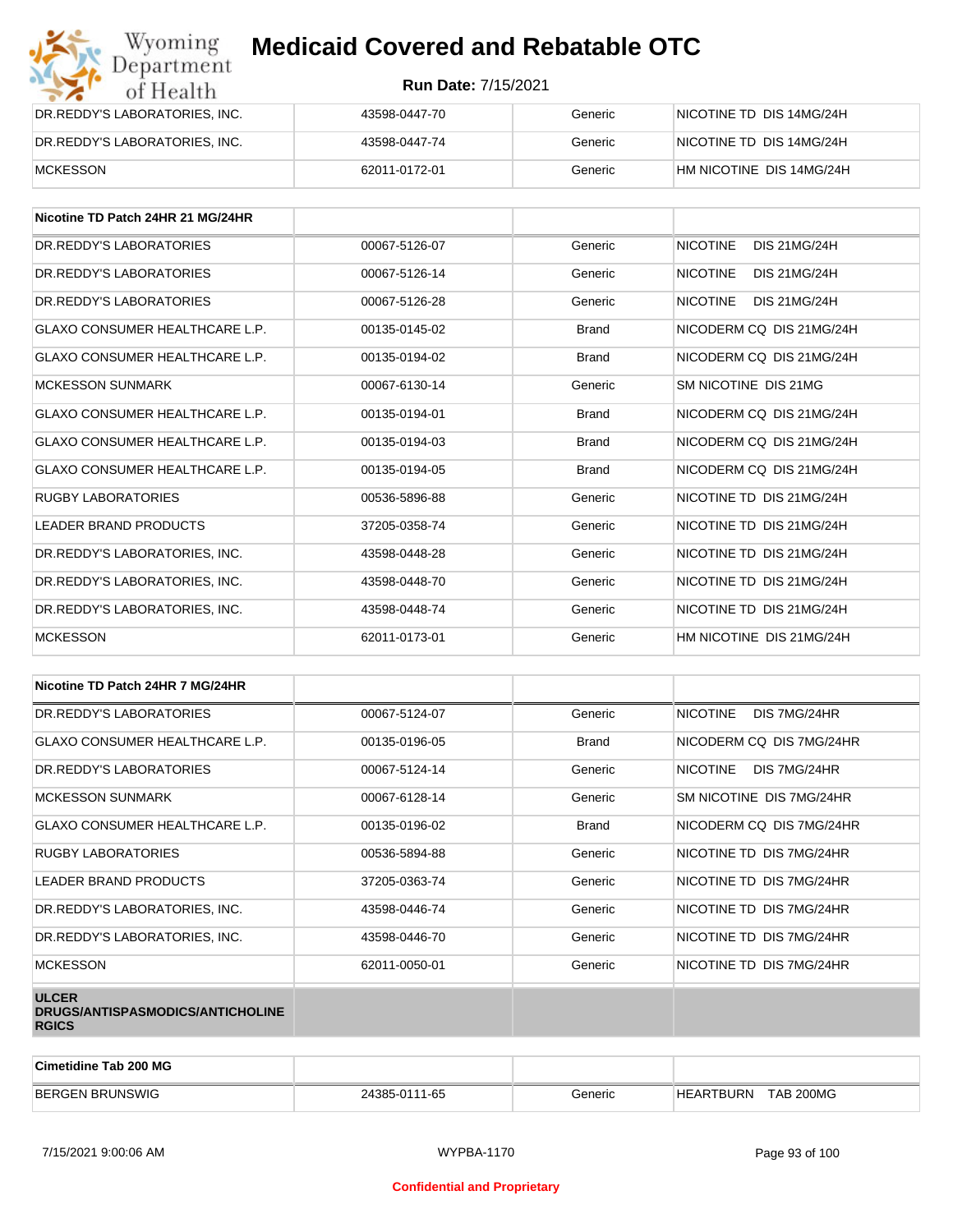

| ______<br><b>TOPCO</b>   | 36800-0022-39 | Generic | <b>TAB RELIEF</b><br><b>HEARTBURN</b> |
|--------------------------|---------------|---------|---------------------------------------|
| <b>IMCKESSON SUNMARK</b> | 49348-0246-44 | Generic | <b>SM ACID REDU TAB 200MG</b>         |

| <b>Famotidine Tab 10 MG</b>     |               |         |                                |
|---------------------------------|---------------|---------|--------------------------------|
| PERRIGO PHARMACEUTICALS         | 00113-0141-65 | Generic | ACID REDUCER TAB 10MG          |
| TEVA PHARMACEUTICALS USA        | 00093-2748-65 | Generic | FAMOTIDINE TAB 10MG            |
| TEVA PHARMACEUTICALS USA        | 00093-2748-92 | Generic | FAMOTIDINE TAB 10MG            |
| <b>TEVA PHARMACEUTICALS USA</b> | 00093-2748-94 | Generic | FAMOTIDINE TAB 10MG            |
| <b>MAJOR PHARMACEUTICALS</b>    | 00904-5529-52 | Generic | HEARTBURN<br><b>TAB RELIEF</b> |
| <b>MAJOR PHARMACEUTICALS</b>    | 00904-5529-87 | Generic | HEARTBURN<br><b>TAB RELIEF</b> |
| <b>SELECT BRAND</b>             | 15127-0370-30 | Generic | ACID REDUCER TAB 10MG          |
| <b>BERGEN BRUNSWIG</b>          | 24385-0255-72 | Generic | ACID REDUCER TAB 10MG          |
| <b>TOPCO</b>                    | 36800-0141-72 | Generic | ACID REDUCER TAB 10MG          |
| <b>TOPCO</b>                    | 36800-0141-65 | Generic | ACID REDUCER TAB 10MG          |
| <b>LEADER BRAND PRODUCTS</b>    | 37205-0614-65 | Generic | ACID REDUCER TAB 10MG          |
| <b>MCKESSON SUNMARK</b>         | 49348-0442-13 | Generic | ACID REDUCER TAB 10MG          |
| <b>MCKESSON</b>                 | 62011-0142-01 | Generic | FAMOTIDINE TAB 10MG            |
| CHAIN DRUG MARKETING ASSOC      | 63868-0714-30 | Generic | ACID CONTROL TAB 10MG          |

| <b>Famotidine Tab 20 MG</b>  |               |         |                       |
|------------------------------|---------------|---------|-----------------------|
| PERRIGO PHARMACEUTICALS      | 00113-0194-02 | Generic | ACID REDUCER TAB 20MG |
| <b>MAJOR PHARMACEUTICALS</b> | 00904-5780-51 | Generic | HEARTBURN TAB 20MG    |
| <b>MAJOR PHARMACEUTICALS</b> | 00904-5780-17 | Generic | HEARTBURN<br>TAB 20MG |
| <b>BERGEN BRUNSWIG</b>       | 24385-0385-71 | Generic | ACID REDUCER TAB 20MG |
| <b>BERGEN BRUNSWIG</b>       | 24385-0385-51 | Generic | ACID REDUCER TAB 20MG |
| <b>TOPCO</b>                 | 36800-0194-51 | Generic | ACID REDUCER TAB 20MG |
| <b>LEADER BRAND PRODUCTS</b> | 37205-0861-63 | Generic | ACID REDUCER TAB 20MG |
| <b>TOPCO</b>                 | 36800-0194-02 | Generic | ACID REDUCER TAB 20MG |
| <b>BERGEN BRUNSWIG</b>       | 24385-0385-63 | Generic | ACID REDUCER TAB 20MG |
| <b>TOPCO</b>                 | 36800-0194-71 | Generic | ACID REDUCER TAB 20MG |
| <b>MCKESSON SUNMARK</b>      | 49348-0817-09 | Generic | ACID REDUCER TAB 20MG |
| AMERISOURCE BERGEN DRUGS     | 46122-0168-78 | Generic | ACID REDUCER TAB 20MG |
| <b>MCKESSON SUNMARK</b>      | 49348-0817-05 | Generic | ACID REDUCER TAB 20MG |
| <b>MCKESSON</b>              | 62011-0143-01 | Generic | FAMOTIDINE TAB 20MG   |
| CHAIN DRUG MARKETING ASSOC   | 63868-0486-25 | Generic | ACID CONTROL TAB 20MG |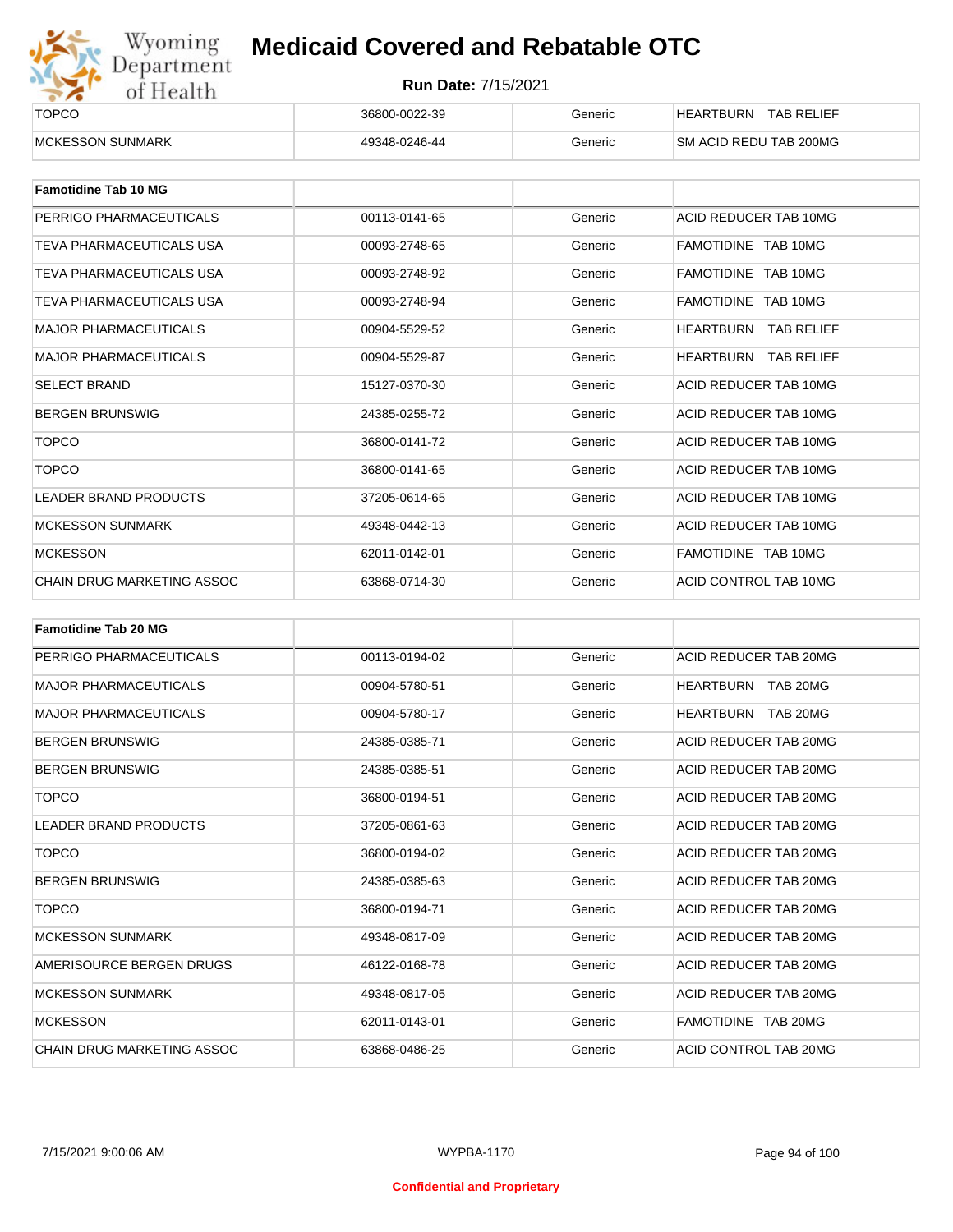

| Famotidine-Ca Carbonate-Mag Hydroxide<br><b>Chew Tab 10-800-165 MG</b> |               |         |                                 |
|------------------------------------------------------------------------|---------------|---------|---------------------------------|
| PERRIGO PHARMACEUTICALS                                                | 00113-0321-63 | Generic | DUAL ACTION CHW COMPLETE        |
| <b>BERGEN BRUNSWIG</b>                                                 | 24385-0201-63 | Generic | DUAL ACTION CHW COMPLETE        |
| <b>BERGEN BRUNSWIG</b>                                                 | 24385-0202-63 | Generic | DUAL ACTION CHW COMPLETE        |
| <b>TOPCO</b>                                                           | 36800-0321-63 | Generic | DUAL ACTION CHW COMPLETE        |
| <b>TOPCO</b>                                                           | 36800-0546-63 | Generic | DUAL ACTION CHW COMPLETE        |
| <b>TOPCO</b>                                                           | 36800-0546-71 | Generic | DUAL ACTION CHW COMPLETE        |
| <b>TOPCO</b>                                                           | 36800-0321-71 | Generic | DUAL ACTION CHW COMPLETE        |
| <b>LEADER BRAND PRODUCTS</b>                                           | 37205-0680-63 | Generic | ACID REDUCER CHW COMPLETE       |
| <b>MCKESSON SUNMARK</b>                                                | 49348-0403-05 | Generic | SM COMPLETE CHW DUAL ACT        |
| <b>MCKESSON</b>                                                        | 62011-0182-01 | Generic | <b>COMPLETE</b><br>CHW DUAL ACT |

| Lansoprazole Cap Delayed Release 15 MG |               |              |                              |
|----------------------------------------|---------------|--------------|------------------------------|
| <b>PERRIGO</b>                         | 00067-6286-14 | <b>Brand</b> | PREVACID 24H CAP 15MG DR     |
| <b>PERRIGO</b>                         | 00067-6286-42 | <b>Brand</b> | PREVACID 24H CAP 15MG DR     |
| <b>PERRIGO</b>                         | 00067-6286-28 | <b>Brand</b> | PREVACID 24H CAP 15MG DR     |
| <b>RUGBY LABORATORIES</b>              | 00536-1034-13 | Generic      | <b>HEARTBURN TR CAP 15MG</b> |
| <b>RUGBY LABORATORIES</b>              | 00536-1034-71 | Generic      | <b>HEARTBURN TR CAP 15MG</b> |
| <b>RUGBY LABORATORIES</b>              | 00536-1034-88 | Generic      | <b>HEARTBURN TR CAP 15MG</b> |
| <b>LEADER BRAND PRODUCTS</b>           | 37205-0661-74 | Generic      | LANSOPRAZOLE CAP 15MG DR     |
| PERRIGO PHARMACEUTICALS                | 45802-0245-01 | Generic      | LANSOPRAZOLE CAP 15MG DR     |
| PERRIGO PHARMACEUTICALS                | 45802-0245-03 | Generic      | LANSOPRAZOLE CAP 15MG DR     |
| AMERISOURCE BERGEN DRUGS               | 46122-0107-03 | Generic      | LANSOPRAZOLE CAP 15MG DR     |
| AMERISOURCE BERGEN DRUGS               | 46122-0107-04 | Generic      | LANSOPRAZOLE CAP 15MG DR     |
| AMERISOURCE BERGEN DRUGS               | 46122-0107-74 | Generic      | LANSOPRAZOLE CAP 15MG DR     |
| <b>MCKESSON SUNMARK</b>                | 49348-0301-61 | Generic      | LANSOPRAZOLE CAP 15MG DR     |
| PERRIGO PHARMACEUTICALS                | 45802-0245-02 | Generic      | LANSOPRAZOLE CAP 15MG DR     |
| <b>MCKESSON SUNMARK</b>                | 49348-0301-46 | Generic      | LANSOPRAZOLE CAP 15MG DR     |
| <b>MCKESSON SUNMARK</b>                | 49348-0301-78 | Generic      | LANSOPRAZOLE CAP 15MG DR     |
| <b>MCKESSON</b>                        | 62011-0168-01 | Generic      | LANSOPRAZOLE CAP 15MG DR     |
| <b>MCKESSON</b>                        | 62011-0168-02 | Generic      | LANSOPRAZOLE CAP 15MG DR     |
| <b>MCKESSON</b>                        | 62011-0168-03 | Generic      | LANSOPRAZOLE CAP 15MG DR     |

| Omeprazole Delayed Release Tab 20 MG |               |         |                     |
|--------------------------------------|---------------|---------|---------------------|
| PERRIGO PHARMACEUTICALS              | 00113-0915-30 | Generic | OMEPRAZOLE TAB 20MG |
| PERRIGO PHARMACEUTICALS              | 00113-0915-55 | Generic | OMEPRAZOLE TAB 20MG |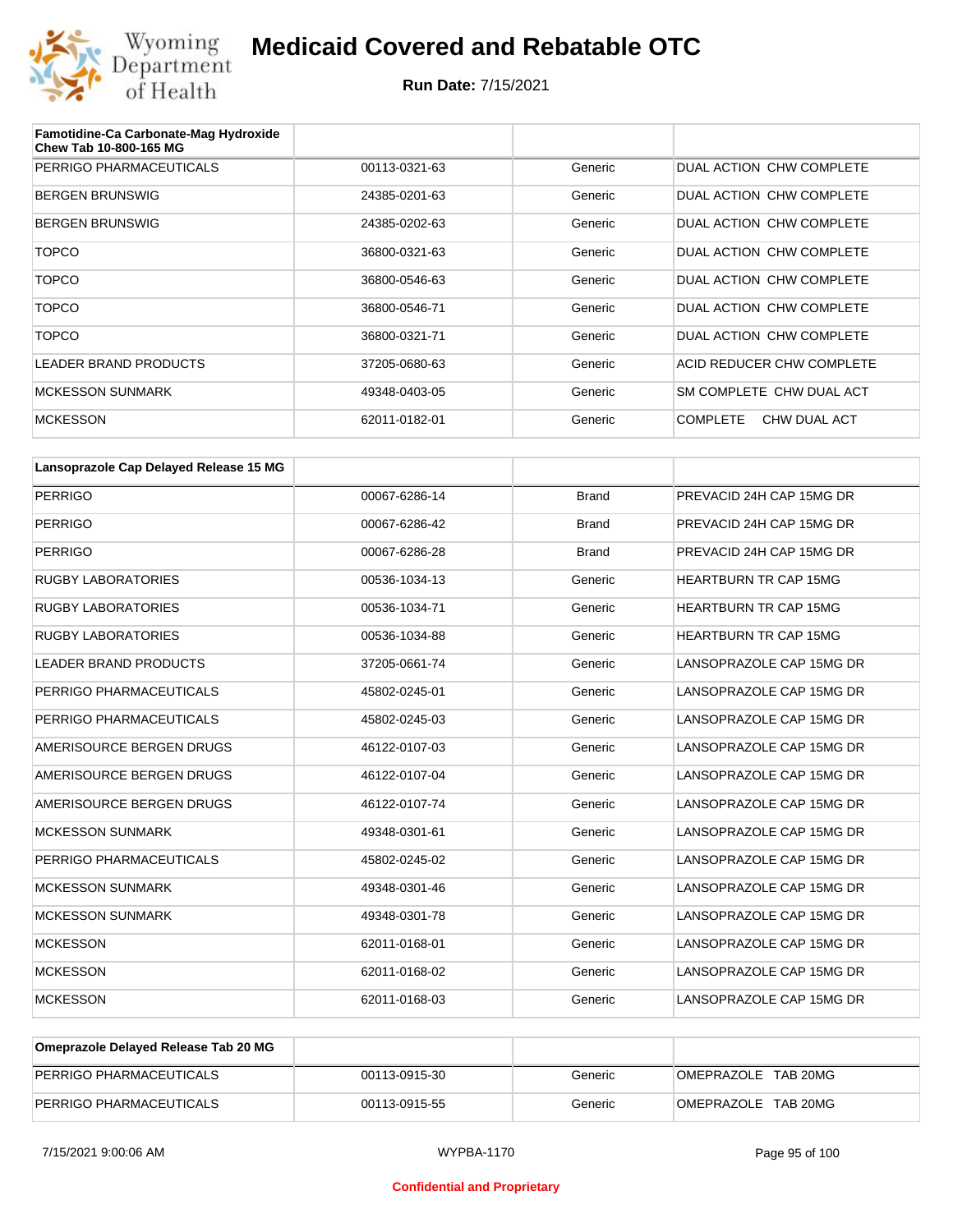#### **Run Date:** 7/15/2021

| Department<br>of Health      | <b>Run Date: 7/15/2021</b> |         |                     |
|------------------------------|----------------------------|---------|---------------------|
| PERRIGO PHARMACEUTICALS      | 00113-0915-74              | Generic | OMEPRAZOLE TAB 20MG |
| <b>MAJOR PHARMACEUTICALS</b> | 00904-5834-71              | Generic | OMEPRAZOLE TAB 20MG |
| <b>MAJOR PHARMACEUTICALS</b> | 00904-5834-41              | Generic | OMEPRAZOLE TAB 20MG |
| <b>MAJOR PHARMACEUTICALS</b> | 00904-5834-42              | Generic | OMEPRAZOLE TAB 20MG |
| <b>TOPCO</b>                 | 36800-0915-55              | Generic | OMEPRAZOLE TAB 20MG |
| <b>LEADER BRAND PRODUCTS</b> | 37205-0837-74              | Generic | OMEPRAZOLE TAB 20MG |
| <b>TOPCO</b>                 | 36800-0915-01              | Generic | OMEPRAZOLE TAB 20MG |
| <b>TOPCO</b>                 | 36800-0915-30              | Generic | OMEPRAZOLE TAB 20MG |
| <b>TOPCO</b>                 | 36800-0915-74              | Generic | OMEPRAZOLE TAB 20MG |
| <b>LEADER BRAND PRODUCTS</b> | 37205-0837-66              | Generic | OMEPRAZOLE TAB 20MG |
| <b>LEADER BRAND PRODUCTS</b> | 37205-0837-06              | Generic | OMEPRAZOLE TAB 20MG |
| <b>LEADER BRAND PRODUCTS</b> | 37205-0837-15              | Generic | OMEPRAZOLE TAB 20MG |
| <b>PERRIGO</b>               | 45802-0888-55              | Generic | OMEPRAZOLE TAB 20MG |
| AMERISOURCE BERGEN DRUGS     | 46122-0029-04              | Generic | OMEPRAZOLE TAB 20MG |
| AMERISOURCE BERGEN DRUGS     | 46122-0029-99              | Generic | OMEPRAZOLE TAB 20MG |
| <b>MCKESSON SUNMARK</b>      | 49348-0846-46              | Generic | OMEPRAZOLE TAB 20MG |
| <b>MCKESSON SUNMARK</b>      | 49348-0846-61              | Generic | OMEPRAZOLE TAB 20MG |
| <b>PERRIGO</b>               | 45802-0888-30              | Generic | OMEPRAZOLE TAB 20MG |
| AMERISOURCE BERGEN DRUGS     | 46122-0029-03              | Generic | OMEPRAZOLE TAB 20MG |
| AMERISOURCE BERGEN DRUGS     | 46122-0029-74              | Generic | OMEPRAZOLE TAB 20MG |
| <b>MCKESSON SUNMARK</b>      | 49348-0846-78              | Generic | OMEPRAZOLE TAB 20MG |
| <b>MCKESSON</b>              | 62011-0157-01              | Generic | OMEPRAZOLE TAB 20MG |
| <b>MCKESSON</b>              | 62011-0157-03              | Generic | OMEPRAZOLE TAB 20MG |
| <b>MCKESSON</b>              | 62011-0157-02              | Generic | OMEPRAZOLE TAB 20MG |

| $(20 \text{ MG Base}$ Equiv)      |               |         |                            |
|-----------------------------------|---------------|---------|----------------------------|
| <b>CHAIN DRUG MARKETING ASSOC</b> | 63868-0177-42 | Generic | OMEPRAZOLE<br>CAP 20.6MGDR |

| <b>Ranitidine HCI Tab 150 MG</b> |               |              |                            |
|----------------------------------|---------------|--------------|----------------------------|
| <b>PERRIGO</b>                   | 00113-0852-02 | Generic      | ACID REDUCER TAB 150MG     |
| <b>PERRIGO</b>                   | 00113-0852-71 | Generic      | ACID REDUCER TAB 150MG     |
| CHATTEM INC                      | 00597-0120-24 | <b>Brand</b> | <b>TAB 150MG</b><br>ZANTAC |
| CHATTEM INC                      | 00597-0121-68 | <b>Brand</b> | ZANTAC<br><b>TAB 150MG</b> |
| CHATTEM INC                      | 00597-0121-95 | <b>Brand</b> | ZANTAC<br><b>TAB 150MG</b> |
| CHATTEM INC                      | 00597-0120-50 | <b>Brand</b> | ZANTAC<br><b>TAB 150MG</b> |
| <b>CHATTEM INC</b>               | 00597-0120-68 | <b>Brand</b> | ZANTAC<br><b>TAB 150MG</b> |
| CHATTEM INC                      | 00597-0121-24 | <b>Brand</b> | ZANTAC<br><b>TAB 150MG</b> |

#### **Confidential and Proprietary**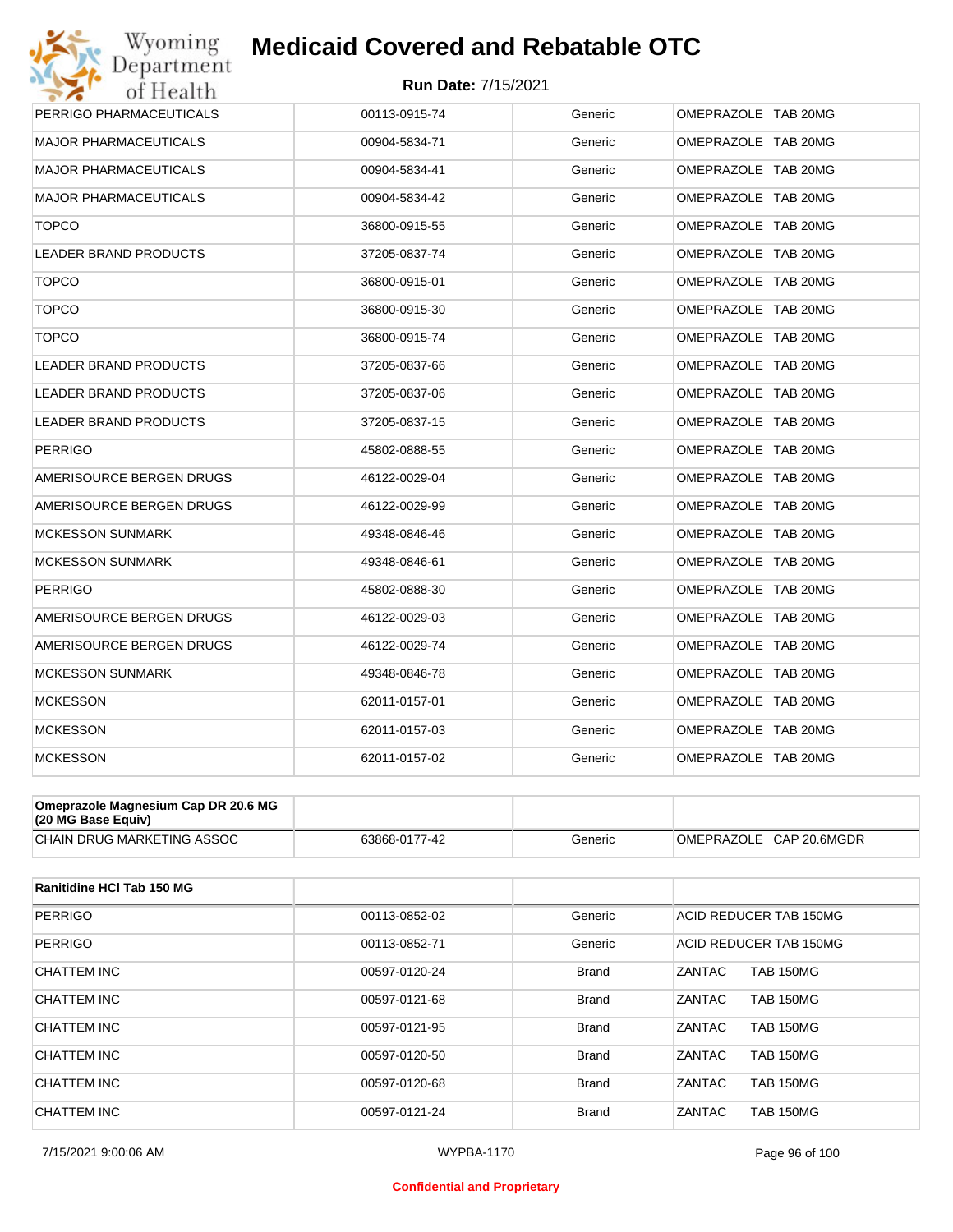| CHATTEM INC                  | 00597-0121-50 | <b>Brand</b> | ZANTAC<br><b>TAB 150MG</b>           |
|------------------------------|---------------|--------------|--------------------------------------|
| CHATTEM INC                  | 00597-0121-90 | <b>Brand</b> | <b>TAB 150MG</b><br>ZANTAC           |
| <b>MAJOR PHARMACEUTICALS</b> | 00904-6350-24 | Generic      | RANITIDINE TAB 150MG                 |
| <b>MAJOR PHARMACEUTICALS</b> | 00904-6350-51 | Generic      | RANITIDINE TAB 150MG                 |
| <b>BERGEN BRUNSWIG</b>       | 24385-0268-62 | Generic      | ACID CONTROL TAB 150MG               |
| <b>BERGEN BRUNSWIG</b>       | 24385-0268-71 | Generic      | ACID CONTROL TAB 150MG               |
| <b>TOPCO</b>                 | 36800-0047-71 | Generic      | <b>HEARTBURN</b><br><b>TAB 150MG</b> |
| <b>TOPCO</b>                 | 36800-0047-02 | Generic      | <b>TAB 150MG</b><br>HEARTBURN        |
| AMERISOURCE BERGEN DRUGS     | 46122-0224-62 | Generic      | ACID CONTROL TAB 150MG               |
| AMERISOURCE BERGEN DRUGS     | 46122-0041-62 | Generic      | ACID CONTROL TAB 150MG               |
| AMERISOURCE BERGEN DRUGS     | 46122-0041-71 | Generic      | ACID CONTROL TAB 150MG               |
| <b>MCKESSON SUNMARK</b>      | 49348-0026-54 | Generic      | ACID REDUCER TAB 150MG               |
| OHM LABS                     | 51660-0351-60 | Generic      | ACID REDUCER TAB 150MG               |
| <b>MCKESSON</b>              | 62011-0227-01 | Generic      | ACID REDUCER TAB 150MG               |

| <b>Ranitidine HCI Tab 75 MG</b> |               |              |                              |
|---------------------------------|---------------|--------------|------------------------------|
| <b>CHATTEM INC</b>              | 00597-0122-27 | <b>Brand</b> | TAB 75MG<br>ZANTAC           |
| <b>CHATTEM INC</b>              | 00597-0122-37 | <b>Brand</b> | ZANTAC<br>TAB 75MG           |
| <b>CHATTEM INC</b>              | 00597-0122-54 | <b>Brand</b> | ZANTAC<br>TAB 75MG           |
| <b>CHATTEM INC</b>              | 00597-0122-81 | <b>Brand</b> | ZANTAC<br>TAB 75MG           |
| <b>CHATTEM INC</b>              | 00597-0122-13 | <b>Brand</b> | ZANTAC<br>TAB 75MG           |
| <b>MAJOR PHARMACEUTICALS</b>    | 00904-6349-46 | Generic      | RANITIDINE TAB 75MG          |
| <b>MAJOR PHARMACEUTICALS</b>    | 00904-6349-52 | Generic      | RANITIDINE TAB 75MG          |
| <b>TOPCO</b>                    | 36800-0271-39 | Generic      | <b>HEARTBRN REL TAB 75MG</b> |
| <b>TOPCO</b>                    | 36800-0271-72 | Generic      | <b>HEARTBRN REL TAB 75MG</b> |
| AMERISOURCE BERGEN DRUGS        | 46122-0223-65 | Generic      | ACID REDUCER TAB 75MG        |
| <b>MCKESSON SUNMARK</b>         | 49348-0473-44 | Generic      | <b>ACID REDUCER TAB 75MG</b> |
| <b>MCKESSON SUNMARK</b>         | 49348-0473-12 | Generic      | ACID REDUCER TAB 75MG        |
| AMERISOURCE BERGEN DRUGS        | 46122-0223-72 | Generic      | ACID REDUCER TAB 75MG        |
| <b>OHM LABS</b>                 | 51660-0352-30 | Generic      | ACID REDUCER TAB 75MG        |
| <b>MCKESSON</b>                 | 62011-0144-02 | Generic      | ACID REDUCER TAB 75MG        |
| <b>MCKESSON</b>                 | 62011-0225-01 | Generic      | ACID REDUCER TAB 75MG        |
| <b>MCKESSON</b>                 | 62011-0225-02 | Generic      | ACID REDUCER TAB 75MG        |
| <b>MCKESSON</b>                 | 62011-0144-01 | Generic      | ACID REDUCER TAB 75MG        |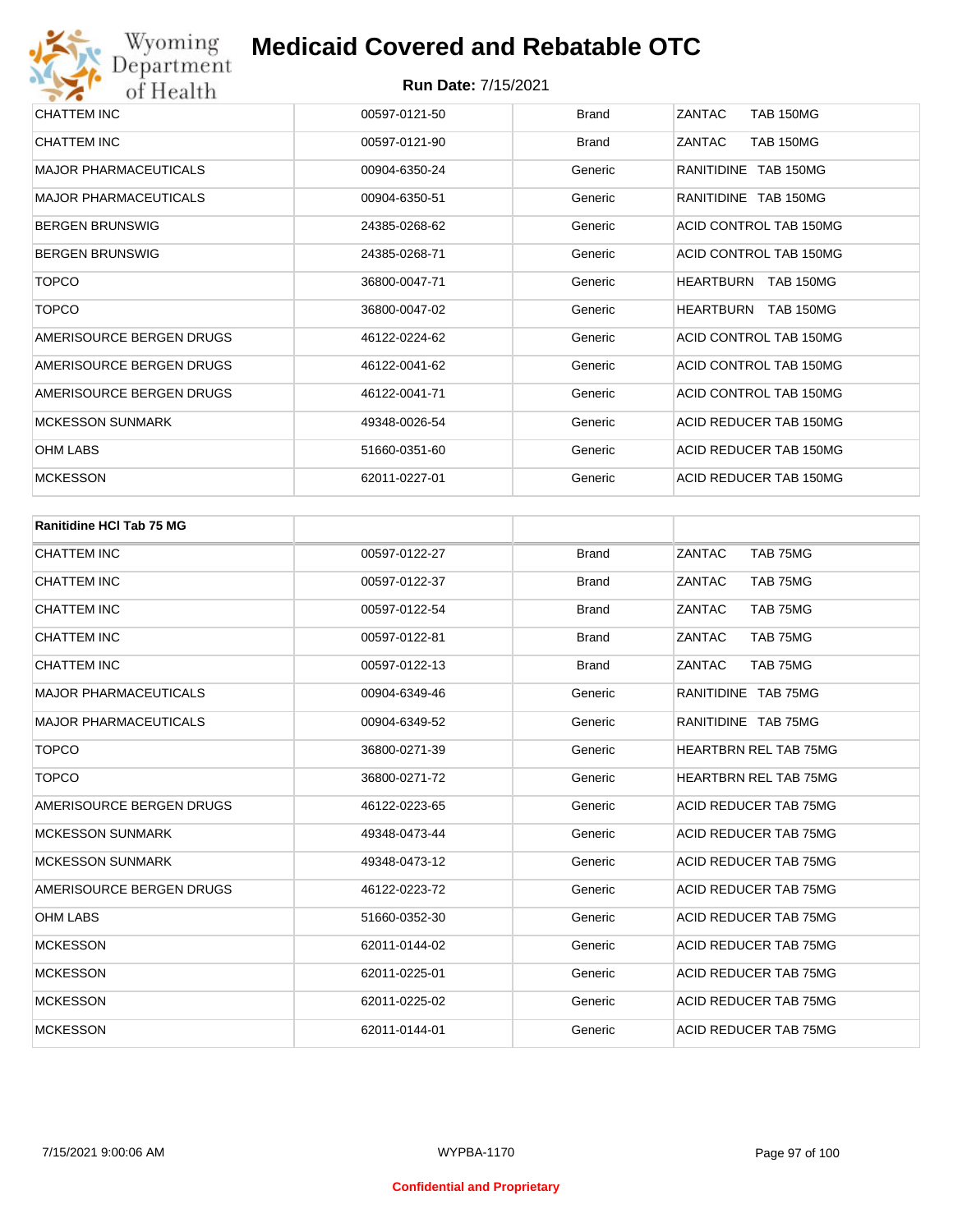

Wyoming<br>Department<br>of Health **VAGINAL AND RELATED PRODUCTS**

| <b>Clotrimazole Vaginal Cream 1%</b> |               |         |                                |
|--------------------------------------|---------------|---------|--------------------------------|
| ACTAVIS MID ATLANTIC                 | 00472-0220-41 | Generic | CLOTRIMAZOLE CRE 1%            |
| ACTAVIS MID ATLANTIC                 | 00472-0220-63 | Generic | <b>CLOTRIMAZOLE CRE 1%</b>     |
| MCKESSON SUNMARK                     | 49348-0793-76 | Generic | <b>CLOTRIMAZOLE CRE 1% VAG</b> |
| <b>TARO</b>                          | 51672-2003-06 | Generic | <b>CLOTRIMAZOLE CRE 1% VAG</b> |

| <b>Clotrimazole Vaginal Cream 2%</b> |               |         |                               |
|--------------------------------------|---------------|---------|-------------------------------|
| BERGEN BRUNSWIG                      | 24385-0110-09 | Generic | <b>CLOTRIMAZOLE CRE 3 DAY</b> |
| IMCKESSON SUNMARK                    | 49348-0379-54 | Generic | 3 DAY VAGINL CRE 2%           |
| <b>TARO</b>                          | 51672-2062-00 | Generic | 3 DAY VAGINL CRE 2%           |

| Miconazole Nitrate Vaginal App 200 MG &<br>2% Cream 9 GM Kit |               |         |                            |
|--------------------------------------------------------------|---------------|---------|----------------------------|
| <b>TOPCO</b>                                                 | 36800-0982-00 | Generic | MICONAZOLE 3 KIT COMBINAT  |
| MCKESSON SUNMARK                                             | 49348-0645-73 | Generic | MICONAZOLE 3 KIT COMBINAT  |
| AMERISOURCE BERGEN DRUGS                                     | 46122-0144-04 | Generic | IMICONAZOLE 3 KIT COMBO PK |

| <b>Miconazole Nitrate Vaginal Cream 2%</b> |               |         |                           |
|--------------------------------------------|---------------|---------|---------------------------|
| <b>GEISS DESTIN &amp; DUNN</b>             | 00113-0214-29 | Generic | MICONAZOLE 7 CRE TUBE/KIT |
| <b>GEISS DESTIN &amp; DUNN</b>             | 00113-0825-29 | Generic | MICONAZOLE 7 CRE 2%       |
| ACTAVIS MID ATLANTIC                       | 00472-0730-41 | Generic | MICONAZOLE CRE 2%         |
| <b>COSETTE PHARMACEUTICALS</b>             | 00713-0252-37 | Generic | MICONAZOLE CRE 2%         |
| ACTAVIS MID ATLANTIC                       | 00472-0730-63 | Generic | MICONAZOLE CRE 2%         |
| <b>MAJOR PHARMACEUTICALS</b>               | 00904-7734-57 | Generic | MICONAZOLE 7 CRE 2%       |
| <b>MAJOR PHARMACEUTICALS</b>               | 00904-7734-45 | Generic | MICONAZOLE 7 CRE 2%       |
| <b>BERGEN BRUNSWIG</b>                     | 24385-0590-29 | Generic | MICONAZOLE 7 CRE 2%       |
| <b>TOPCO</b>                               | 36800-0825-29 | Generic | MICONAZOLE 7 CRE 2%       |
| <b>MCKESSON SUNMARK</b>                    | 49348-0530-77 | Generic | MICONAZOLE 7 CRE 2%       |
| <b>TARO</b>                                | 51672-2035-06 | Generic | MICONAZOLE CRE 2%         |
| <b>MCKESSON SUNMARK</b>                    | 49348-0872-77 | Generic | MICONAZOLE 7 CRE 2%       |

| Miconazole Nitrate Vaginal Cream 4% (200<br>MG/5GM) |               |         |                     |
|-----------------------------------------------------|---------------|---------|---------------------|
| CHAIN DRUG MARKETING ASSOC                          | 63868-0197-25 | Generic | 3 DAY VAGNAL CRE 4% |

| Miconazole Nitrate Vaginal Supp 1200 MG<br>∣& 2% Cream Kit |               |         |                          |
|------------------------------------------------------------|---------------|---------|--------------------------|
| <b>TOPCO</b>                                               | 36800-0737-45 | Generic | <b>IMICONAZOLE 1 KIT</b> |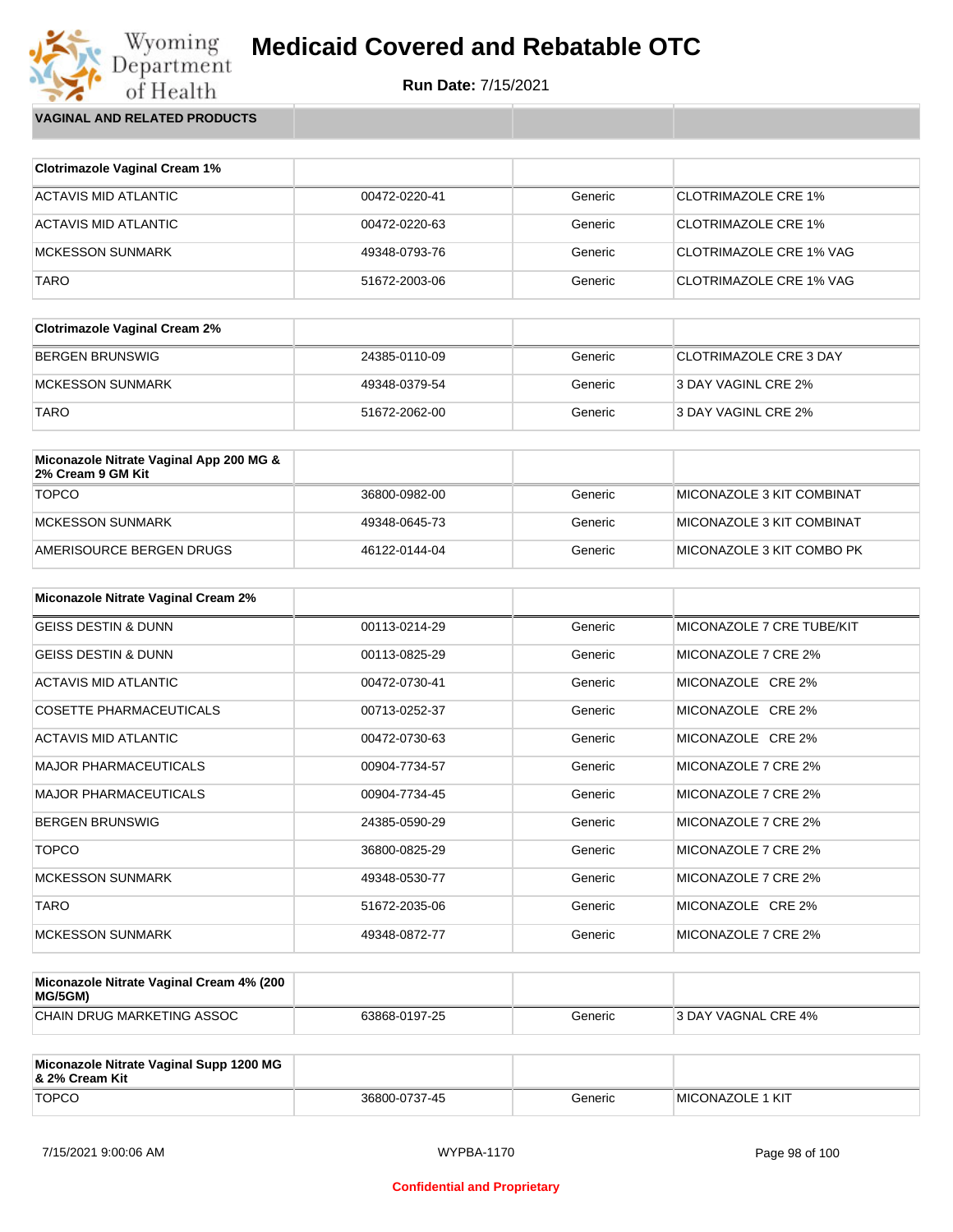| Wyoming                 | <b>Medicaid Cover</b> |
|-------------------------|-----------------------|
| Department<br>of Health | Rur                   |

## **red and Rebatable OTC**

| ---                      |               |         |                          |  |
|--------------------------|---------------|---------|--------------------------|--|
| LEADER BRAND PRODUCTS    | 37205-0640-03 | Generic | MICONAZOLE 1 KIT 1200-2% |  |
| AMERISOURCE BERGEN DRUGS | 46122-0027-02 | Generic | <b>MICONAZOLE 1 KIT</b>  |  |

| Miconazole Nitrate Vaginal Supp 200 MG &<br>2% Cream 9 GM Kit |               |         |                           |
|---------------------------------------------------------------|---------------|---------|---------------------------|
| GLAXO CONSUMER HEALTHCARE L.P.                                | 00067-2091-03 | Generic | VAGISTAT-3 KIT COMBO PK   |
| <b>GEISS DESTIN &amp; DUNN</b>                                | 00113-0081-00 | Generic | MICONAZOLE 3 KIT COMBO PK |
| <b>MAJOR PHARMACEUTICALS</b>                                  | 00904-5415-01 | Generic | MICONAZOLE 3 KIT COMBO PK |
| <b>BERGEN BRUNSWIG</b>                                        | 24385-0606-02 | Generic | MICONAZOLE 3 KIT COMBO PK |
| <b>TOPCO</b>                                                  | 36800-0081-00 | Generic | MICONAZOLE 3 KIT COMBO PK |
| MCKESSON SUNMARK                                              | 49348-0355-43 | Generic | MICONAZOLE 3 KIT COMBO PK |

| Miconazole Nitrate Vaginal Suppos 100 MG |               |         |                        |
|------------------------------------------|---------------|---------|------------------------|
| ACTAVIS MID ATLANTIC                     | 00472-1736-07 | Generic | MICONAZOLE 7 SUP 100MG |
| COSETTE PHARMACEUTICALS                  | 00713-0197-57 | Generic | MICONAZOLE SUP 100MG   |
| MCKESSON SUNMARK                         | 49348-0833-61 | Generic | SM MICON 7 SUP 100MG   |

| Nonoxynol-9 Film 28% |               |              |                                 |
|----------------------|---------------|--------------|---------------------------------|
| <b>APOTHECUS</b>     | 52925-0112-03 | <b>Brand</b> | <b>VCF VAGINAL MIS CONTRACP</b> |
| <b>APOTHECUS</b>     | 52925-0112-01 | <b>Brand</b> | VCF VAGINAL MIS CONTRACP        |
| <b>APOTHECUS</b>     | 52925-0112-02 | <b>Brand</b> | <b>VCF VAGINAL MIS CONTRACP</b> |

| Nonoxynol-9 Foam 12.5% |               |              |                                  |
|------------------------|---------------|--------------|----------------------------------|
| <b>APOTHECUS</b>       | 52925-0312-14 | <b>Brand</b> | <b>IVCF VAGINAL AER CONTRACP</b> |

| Nonoxynol-9 Gel 2% |               |       |                                   |
|--------------------|---------------|-------|-----------------------------------|
| <b>MILEX</b>       | 00396-4010-00 | Brand | <b>GEL 2%</b><br><b>SHUR-SEAL</b> |

| Nonoxynol-9 Gel 3%              |               |              |                                       |
|---------------------------------|---------------|--------------|---------------------------------------|
| <b>CALDWELL CONSUMER HEALTH</b> | 34362-0302-13 | <b>Brand</b> | <b>GEL</b><br>3% ـ<br><b>GYNOL II</b> |

| Nonoxynol-9 Gel 4%              |               |              |                   |
|---------------------------------|---------------|--------------|-------------------|
| <b>REVIVE PERSONAL PRODUCTS</b> | 34362-0300-10 | <b>Brand</b> | CONCEPTROL GEL 4% |

| Nonoxynol-9 Vaginal Sponge 1000 MG |               |       |                  |
|------------------------------------|---------------|-------|------------------|
| MAYER LABORATORIES                 | 16169-0404-03 | Brand | TODAY SPONGE MIS |

| Nonoxynol-9 Vaginal Suppos 100 MG |               |              |        |           |
|-----------------------------------|---------------|--------------|--------|-----------|
| BLAIREX LABS                      | 50486-0221-12 | <b>Brand</b> | ENCARE | SUP 100MG |